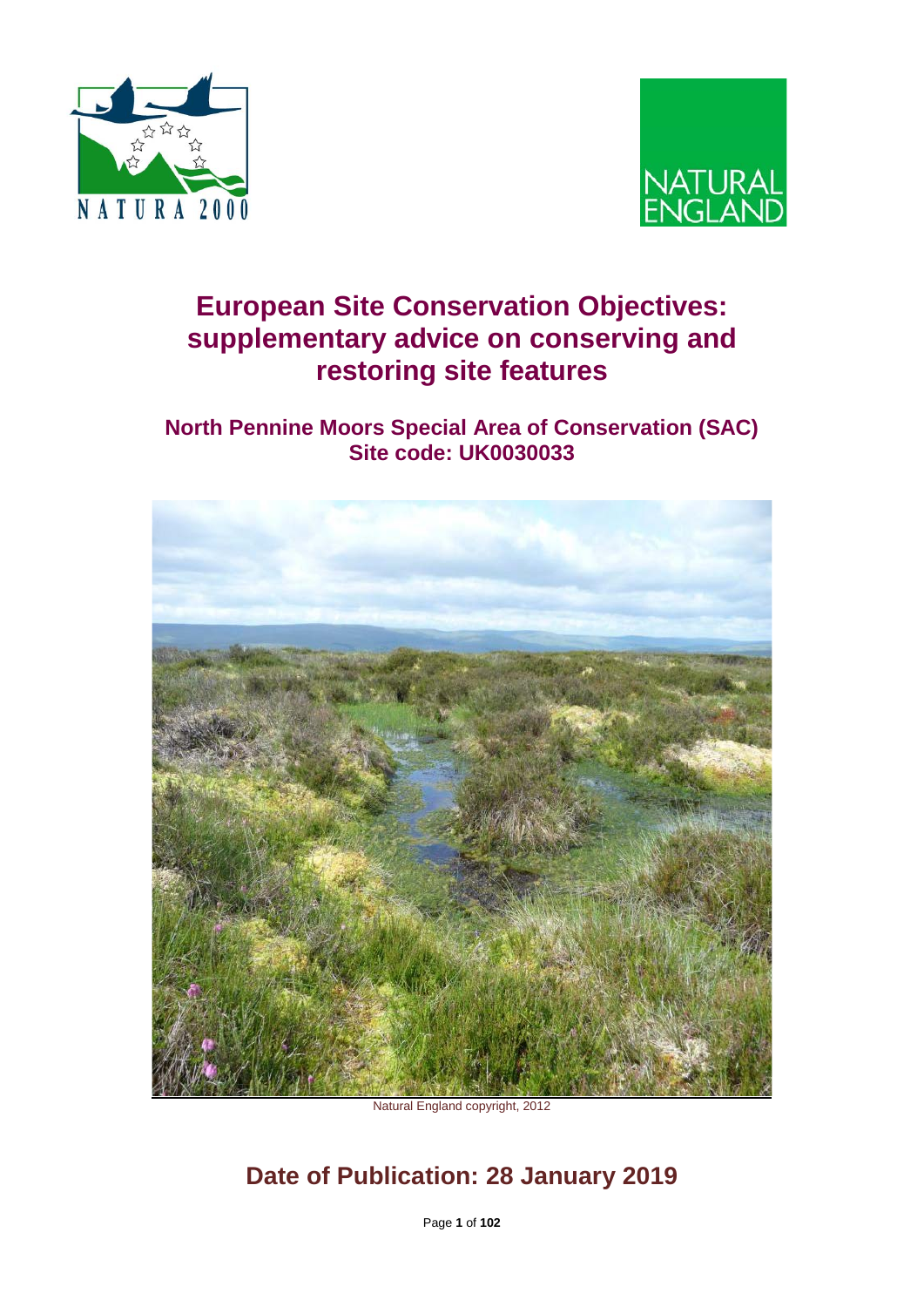# **About this document**

This document provides Natural England's supplementary advice about the European Site Conservation Objectives relating to North Pennine Moors SAC. This advice should therefore be read together with the SAC Conservation Objectives available [here.](http://publications.naturalengland.org.uk/publication/6361191412662272)

Where this site overlaps with other European Site(s), you should also refer to the separate European Site Conservation Objectives and Supplementary Advice (where available) provided for those sites.

You should use the Conservation Objectives, this Supplementary Advice and any case-specific advice given by Natural England, when developing, proposing or assessing an activity, plan or project that may affect this site.

This Supplementary Advice to the Conservation Objectives presents attributes which are ecological characteristics of the designated species and habitats within a site. The listed attributes are considered to be those that best describe the site's ecological integrity and which, if safeguarded, will enable achievement of the Conservation Objectives. Each attribute has a target which is either quantified or qualitative depending on the available evidence. The target identifies as far as possible the desired state to be achieved for the attribute.

The tables provided below bring together the findings of the best available scientific evidence relating to the site's qualifying features, which may be updated or supplemented in further publications from Natural England and other sources. The local evidence used in preparing this supplementary advice has been cited. The references to the national evidence used are available on request. Where evidence and references have not been indicated, Natural England has applied ecological knowledge and expert judgement. You may decide to use other additional sources of information.

In many cases, the attribute targets shown in the tables indicate whether the current objective is to 'maintain' or 'restore' the attribute. This is based on the best available information, including that gathered during monitoring of the feature's current condition. As new information on feature condition becomes available, this will be added so that the advice remains up to date.

The targets given for each attribute do not represent thresholds to assess the significance of any given impact in Habitats Regulations Assessments. You will need to assess this on a case-by-case basis using the most current information available.

Some, but not all, of these attributes can also be used for regular monitoring of the actual condition of the designated features. The attributes selected for monitoring the features, and the standards used to assess their condition, are listed in separate monitoring documents, which will be available from Natural England.

These tables do not give advice about SSSI features or other legally protected species which may also be present within the European Site.

**If you have any comments or queries about this Supplementary Advice document please contact your local Natural England adviser or email [HDIRConservationObjectivesNE@naturalengland.org.uk](mailto:HDIRConservationObjectivesNE@naturalengland.org.uk)**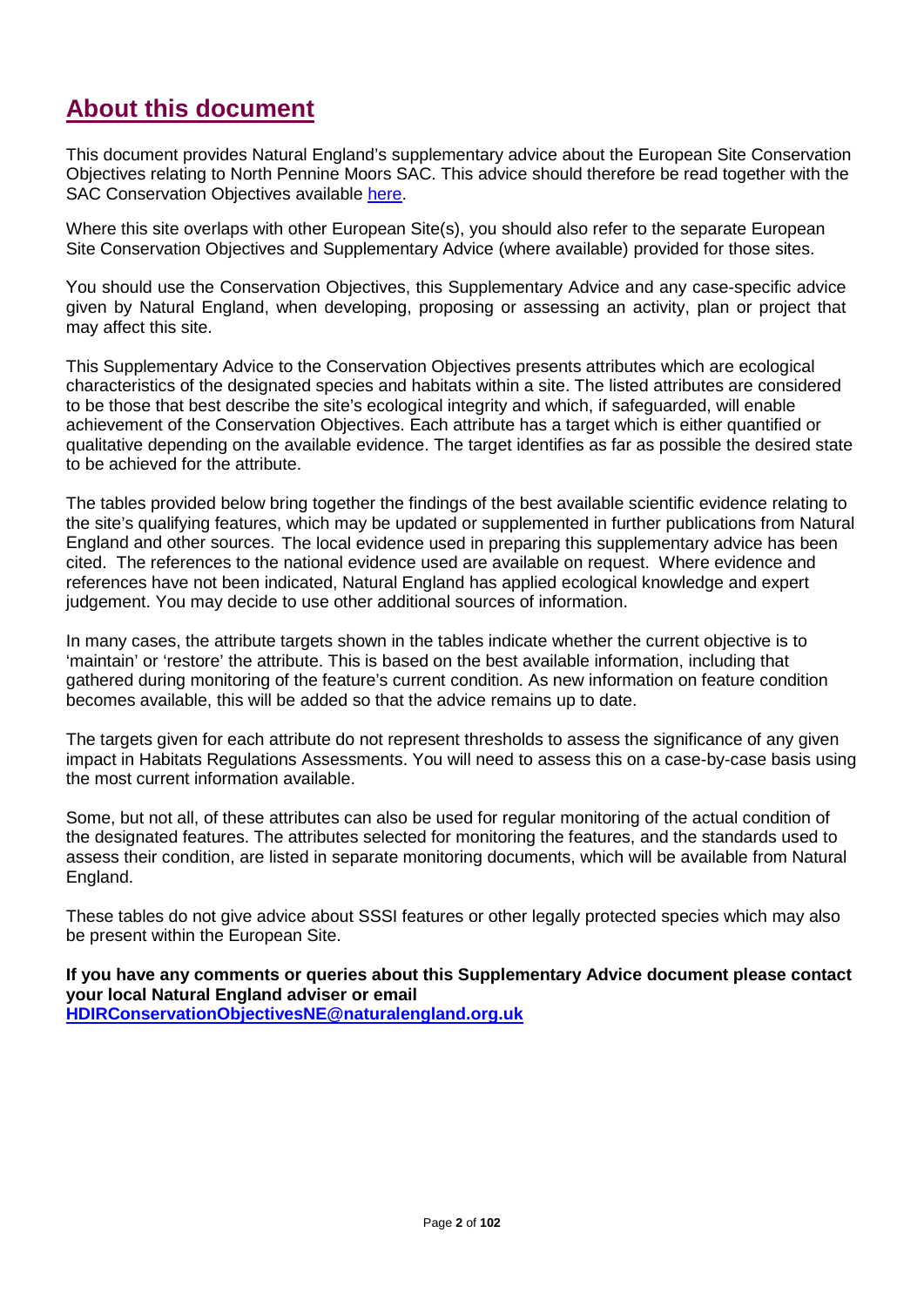# **About this site**

### **European Site information**

| <b>Name of European Site</b>                                                                   | <b>North Pennine Moors SAC</b>                                                                                                                                                                                                                                                                                                                                                                                                                                                                                                                                                                                           |
|------------------------------------------------------------------------------------------------|--------------------------------------------------------------------------------------------------------------------------------------------------------------------------------------------------------------------------------------------------------------------------------------------------------------------------------------------------------------------------------------------------------------------------------------------------------------------------------------------------------------------------------------------------------------------------------------------------------------------------|
| Location                                                                                       | Cumbria; North Yorkshire; Northumberland; Tyne and Wear; Tees<br>Valley and Durham                                                                                                                                                                                                                                                                                                                                                                                                                                                                                                                                       |
| <b>Site Maps</b>                                                                               | The designated boundary of this site can be viewed here on the<br><b>MAGiC</b> website                                                                                                                                                                                                                                                                                                                                                                                                                                                                                                                                   |
| <b>Designation Date</b>                                                                        | 1 April 2005                                                                                                                                                                                                                                                                                                                                                                                                                                                                                                                                                                                                             |
| <b>Qualifying Features</b>                                                                     | See section below                                                                                                                                                                                                                                                                                                                                                                                                                                                                                                                                                                                                        |
| <b>Designation Area</b>                                                                        | 103,109.42 ha                                                                                                                                                                                                                                                                                                                                                                                                                                                                                                                                                                                                            |
| <b>Designation Changes</b>                                                                     | Not applicable                                                                                                                                                                                                                                                                                                                                                                                                                                                                                                                                                                                                           |
| <b>Feature Condition Status</b>                                                                | Details of the feature condition assessments made at this site can be<br>found using Natural England's Designated Sites System                                                                                                                                                                                                                                                                                                                                                                                                                                                                                           |
| <b>Names of component</b><br><b>Sites of Special Scientific</b><br><b>Interest (SSSIs)</b>     | This SAC comprises; Allendale Moors SSSI, Arkengarthdale,<br>Gunnerside and Reeth Moors SSSI, Bollihope, Pikestone, Eggleston<br>and Woodland Fells SSSI, Bowes Moor SSSI, Cotherstone Moor<br>SSSI, East Nidderdale Moors (Flamstone Pin - High Ruckles) SSSI,<br>Geltsdale and Glendue Fells SSSI, Hexhamshire Moors SSSI, Lovely<br>Seat - Stainton Moor SSSI, Lune Forest SSSI, Mallerstang -<br>Swaledale Head SSSI, Muggleswick, Stanhope, Edmundbyers<br>Commons and Blanchland Moor SSSI, West Nidderdale, Barden and<br>Blubberhouses Moors SSSI, Whitfield Moor, Plenmeller and Ashholme<br><b>Common SSSI</b> |
| <b>Relationship with other</b><br><b>European or International</b><br><b>Site designations</b> | This SAC includes, partially overlaps or is adjacent with;<br>Ox Close SAC;<br><b>North Pennine Dales Meadows SAC;</b><br><b>River Eden SAC;</b><br><b>North Pennine Moors SPA;</b><br><b>Moorhouse- Upper Teesdale SAC</b>                                                                                                                                                                                                                                                                                                                                                                                              |

### **Site background and geography**

The North Pennine Moors SAC forms part of the [North Pennines National Character Area \(](http://publications.naturalengland.org.uk/publication/5682293)NCA), a distinctive upland landscape characterised by remote upland moorlands divided by quiet dales at the northern end of the English Pennine ridge. It comprises some of the highest and most exposed moorland summits in England, with several major rivers, including the South Tyne, Wear and Tees, draining out to the north, east and south-east. It is bordered to the west by the Eden valley, to the north by the Tyne valley, to the east by the Durham lowlands and to the south by the Yorkshire Dales.

There are dramatic and panoramic views both across the moorlands and outwards, especially towards the west. The area's natural beauty is reflected in the fact that 88 per cent of it has been designated as the [North Pennines Area of Outstanding Natural Beauty.](http://www.northpennines.org.uk/) Part of this SAC (west of Northallerton in North Yorkshire) is also within the [Yorkshire Dales National Park.](http://www.yorkshiredales.org.uk/) The North Pennines are a world class geological heritage area and are part of the UNESCO European and Global Geoparks.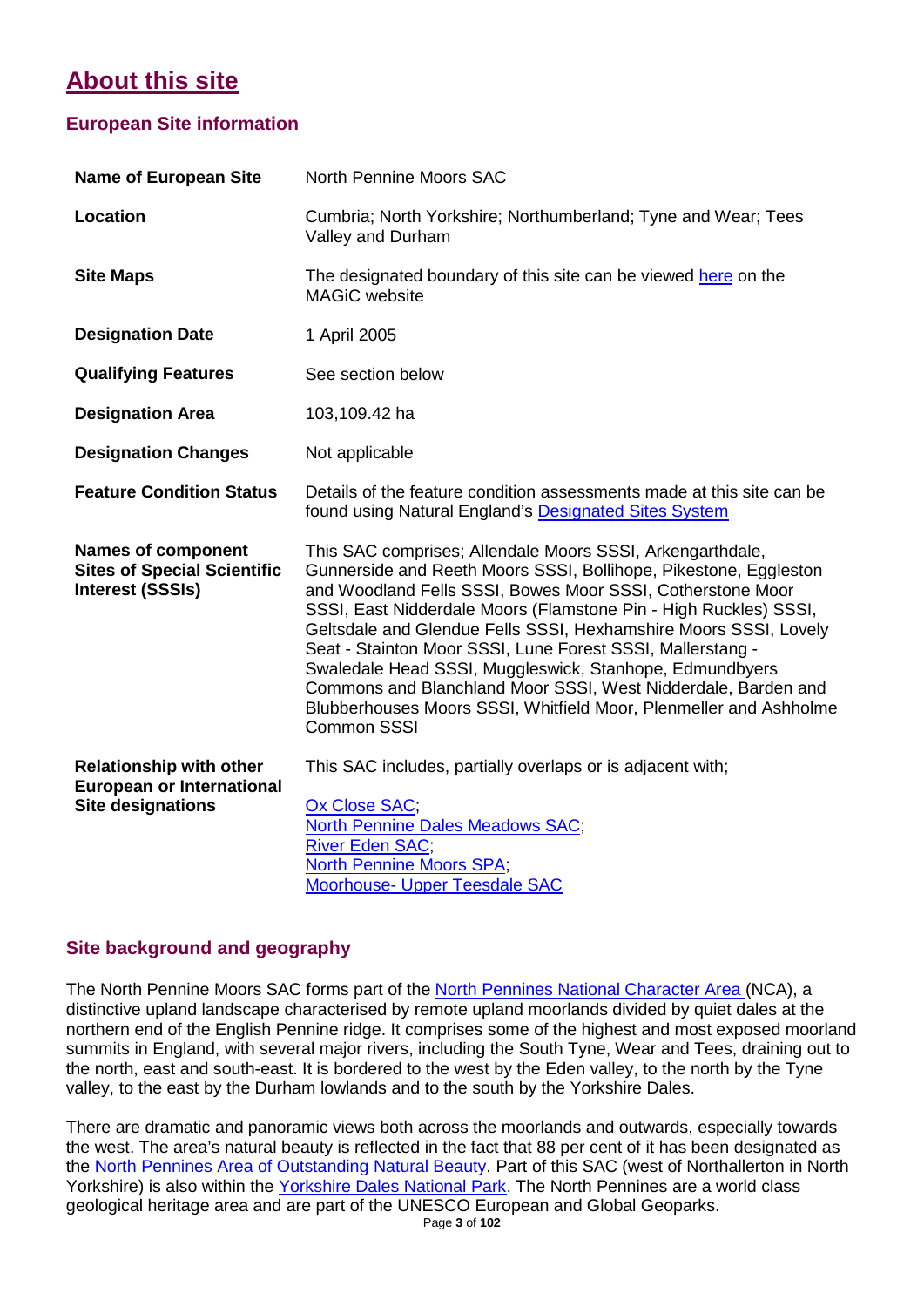The SAC is split into approximately fourteen smaller sections, underpinned by fourteen separate SSSIs and spanning four counties. This large, 150,000 hectares area of moorland extends 110 km from north to south, between the Tyne Gap (Hexham) and the Ribble-Aire corridor (Skipton).

Within the site is an extensive upland plateau lying at altitudes of between 600m and 893m, with the highest areas touching the montane zone (Backshall *et al*. 2001). These areas are often subject to high rainfall levels. The growing season is typically short at 150 to 180 days per annum (English Nature 1997). The varied topography, hydrology, soils and underlying geology has contributed to a high degree of habitat heterogeneity with grouse shooting and hill sheep farming the two major land uses, although tourism is increasing. The extensive upland farming systems result in a low population density for the area. The area was, however, formerly mined intensively for lead and zinc and parts of the landscape still reflect these past mining activities (English Nature 1997).

Access varies throughout the site with three main roads cutting through the site from the A69 in the North: A66 in Deep Dale and the A59 across the southern most part of the site.

The North Pennines are composed of two fault-bounded crustal blocks. The Alston Block is in the northern counties of Northumbria, Cumbria and Durham, with the Askrigg Block found in North Yorkshire. The rocks that make up these two Blocks form part of a cyclothermic sequence of sediments deposited during repeated marine transgressions during the lower and middle Carboniferous Period. These sediments include sandstones, limestones, shales and the occasional coal seams.

The North Pennine Moors hold much of the upland heathland of northern England. The most abundant heath communities are heather – wavy hair-grass heath and heather – bilberry heath. At higher altitudes and to the wetter west and north of the site complex, the heaths grade into extensive areas of blanket bog. A significant proportion of the bog remains active with accumulating peat. The main type is heather – hare's-tail cotton-grass blanket mire. The site contains other wetland habitats including wet heaths and calcium-rich fens, which support populations of yellow marsh saxifrage. Tufa-forming springs are localised in occurrence, but where the habitat does occur it is species-rich with abundant bryophytes, sedges and herbs including bird's-eye primrose and marsh valerian. Acidic rock outcrops and scree are well-scattered across the North Pennine Moors and support a range of lichens and bryophytes, such as the woolly fringe moss *Racomitrium lanuginosum*, and species like stiff sedge and fir clubmoss. The site also contains base-rich rocks that supports rare and distinctive lime-loving crevice vegetation.

At the moorland fringes are areas of enclosed grassland including mountain hay meadows which have been managed at a relatively low level of agricultural intensification and so retain a diversity of meadow species. Bird populations of international importance are present. The North Pennine area supports 40% of the UK's species-rich upland hay meadows and approximately 21% of England's blanket bog. Further, with over 22,000 pairs of breeding wading birds this is England's wader hotspot, as well as supporting 80% of England's black grouse population.

Birk Gill Wood (within East Nidderdale SSSI) is an example of western acidic oak woodland in a sheltered river valley. It supports rich bryophyte and lichen communities under a canopy of sessile oak, birch and rowan. The slopes are boulder-strewn, with mixtures of heather, bilberry and moss carpets in the ground flora. The North Pennine Moors includes one major stand of juniper scrub in Swaledale as well as a number of small and isolated localities. The Swaledale site grades into heathland and bracken but there is a core area of juniper woodland with scattered rowan and birch.

In addition, the North Pennine Moors contain important areas of calcareous grassland, montane acid grassland and grasslands on soils rich in heavy metals, such as old lead mines.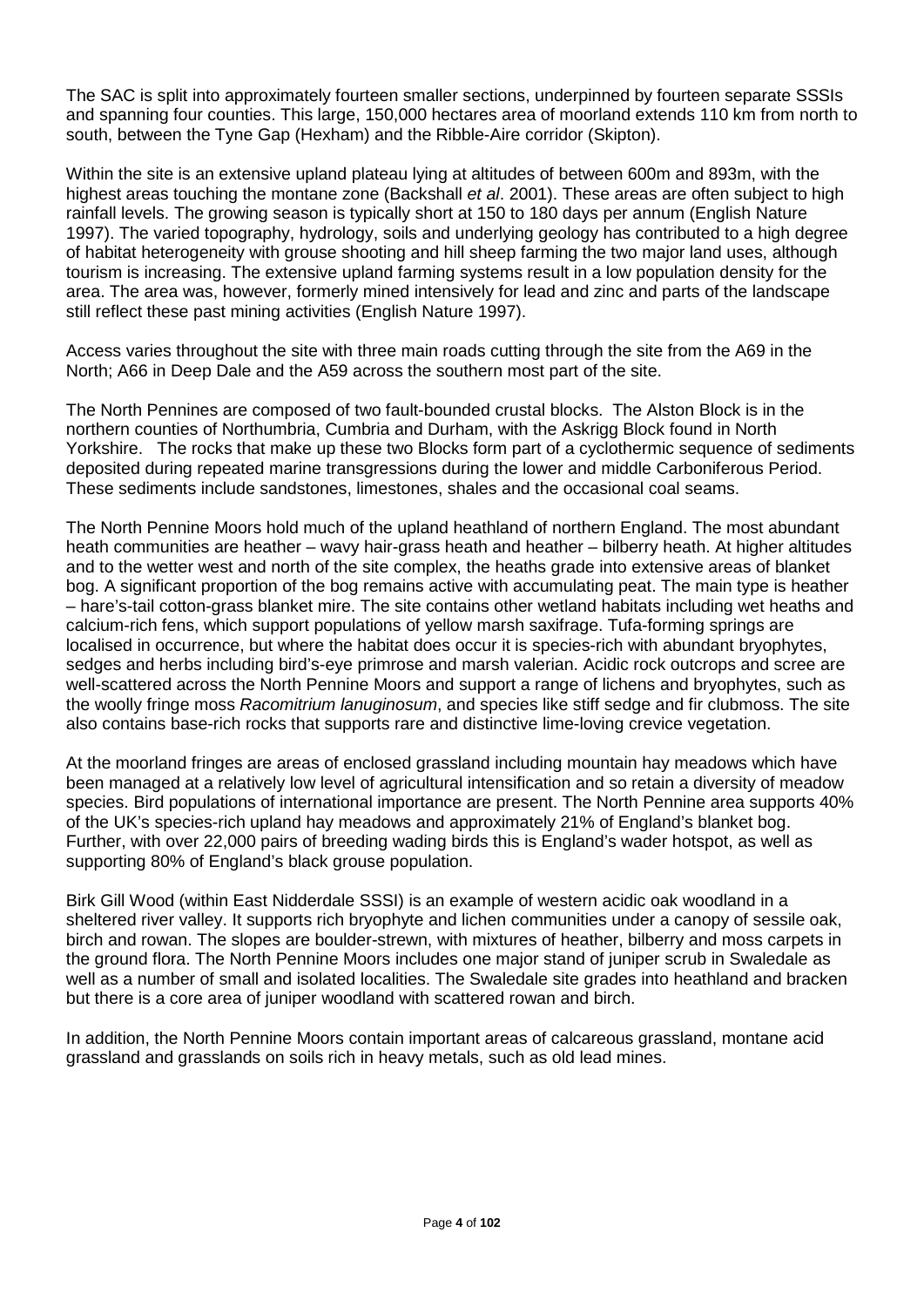# **About the qualifying features of the SAC**

The following section gives you additional, site-specific information about this SAC's qualifying features. These are the natural habitats and/or species for which this SAC has been designated.

### **Qualifying habitats:**

• **H4010. Northern Atlantic wet heaths with** *Erica tetralix***; 'Wet heathland with cross-leaved heath'**

Wet heath usually occurs on acidic, nutrient-poor substrates, such as shallow peats or sandy soils with impeded drainage. The vegetation is typically dominated by mixtures of cross-leaved heath *Erica tetralix*, heather *Calluna vulgaris*, grasses, sedges and *Sphagnum* bog-mosses.

Wet heaths occur in several types of ecological gradient. In the uplands they occur most frequently in gradients between dry heath or other dry, acid habitats and H7130 Blanket bogs. Flushed wet heaths are especially frequent in areas of high rainfall, and occur as topogenous fens, usually in channels within heath or grassland vegetation.

Wet heath is an important habitat for a range of vascular plant and bryophyte species of an oceanic or Atlantic distribution in Europe, several of which have an important part of their EU and world distribution in the UK.

In the North Pennines this vegetation corresponds to the following NVC types:

M15 *Scirpus cespitosus – Erica tetralix* wet heath M16 *Erica tetralix – Sphagnum compactum* wet heath

#### • **H4030. European dry heaths**

European dry heaths typically occur on freely-draining, acidic to circumneutral soils with generally low nutrient content. Ericaceous dwarf-shrubs dominate the vegetation. The most common is heather *Calluna vulgaris*, which often occurs in combination with bilberry *Vaccinium* spp. or bell heather *Erica cinerea*, though other dwarf-shrubs are important locally.

Nearly all dry heath is semi-natural, being derived from woodland through a long history of grazing and burning. Most dry heaths in the English Uplands are managed as grouse moors or on occasion for livestock grazing.

In the North Pennines this vegetation corresponds to the following NVC types:

H9 *Calluna vulgaris – Deschampsia flexuosa* heath

H10 *Calluna vulgaris – Erica cinerea* heath

H12 *Calluna vulgaris – Vaccinium myrtillus* heath

H16 *Calluna vulgaris – Arctostaphylos uva-ursi* heath

H18 *Vaccinium myrtillus – Deschampsia flexuosa* heath

H21 *Calluna vulgaris – Vaccinium myrtillus – Sphagnum capillifolium* heath

The North Pennine Moors (along with the North York Moors) hold much of the upland heathland of northern England. At higher altitudes and to the wetter west and north of the site complex, the heaths grade into extensive areas of blanket bogs. They often hold important populations of breeding moorland birds.

#### • **H5130.** *Juniperus communis* **formations on heaths or calcareous grasslands; 'Juniper on heaths or calcareous grasslands'**

In northern England and Scotland juniper is found on a wide range of acidic substrates supporting acidophilous plant communities. In many instances these are simply stands of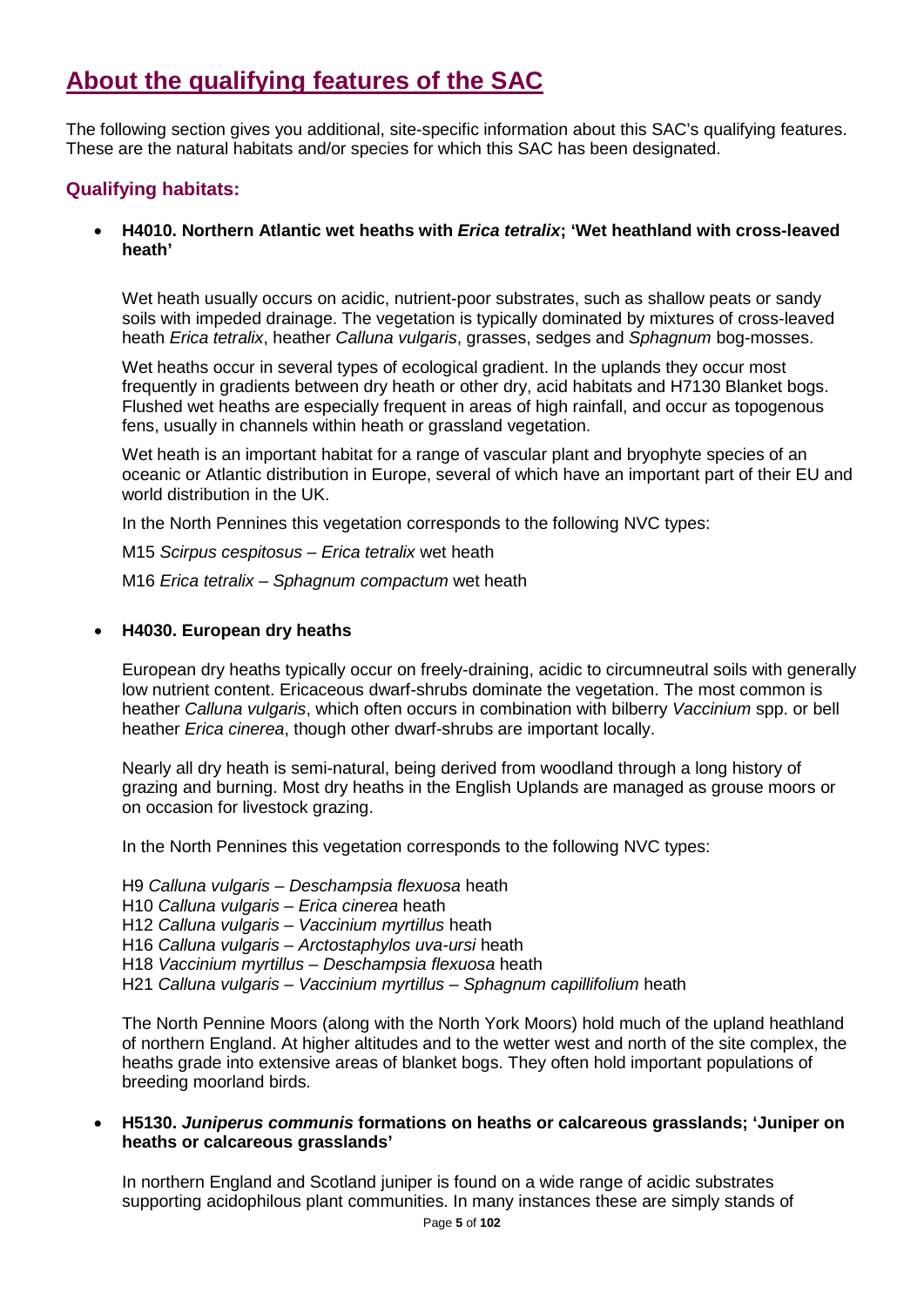heathland or acidic grassland that have become invaded by juniper. Juniper stands can therefore occur in juxtaposition with a wide range of other vegetation types.

However, at sites where the juniper has been established for longer, the community corresponds to NVC woodland type W19 *Juniperus communis* ssp. *communis – Oxalis acetosella* woodland. Such vegetation is typically dominated by juniper, with downy birch *Betula pubescens* and rowan *Sorbus aucuparia* often scattered throughout. The understorey is rich in acidophilous species, such as bilberry *Vaccinium myrtillus*, wood-sorrel *Oxalis acetosella*, heath bedstraw *Galium saxatile* and hairy wood-rush *Luzula pilosa*. Species with a northern distribution, including chickweed wintergreen *Trientalis europaea*, twinflower *Linnaea borealis* and lesser twayblade *Listera cordata*, occur locally. There is usually a well-developed layer of pleurocarpous mosses and ferns. On lower slopes with flushing and on more base-rich substrates the flora is enriched by species that reflect an increased base-status, such as common dog-violet *Viola riviniana*, dog's mercury *Mercurialis perennis* and northern bedstraw *Galium boreale*.

In northern England, at higher altitude on limestone, juniper scrub is often associated with limestone pavements and calcareous cliffs and screes. Beyond the distribution range of many rosaceous shrubs and often in heavily grazed situations, such scrub may be relatively poor in specialist scrub species. In such circumstances the vegetation has affinities to the species-poor juniper scrub more usually found on acidic substrates.

The North Pennine Moors includes one major stand of juniper scrub in Swaledale as well as a number of small and isolated localities.

#### • **H6130. Calaminarian grasslands of the** *Violetalia calaminariae***; 'Grasslands on soils rich in heavy metals'**

Calaminarian grasslands typically occur on soils that have significant levels of heavy metals, such as lead, zinc, chromium and copper that are toxic to most plant species. The greatest extent of the habitat occurs on artificial sites associated with past mining activities. Near-natural examples on stable river gravels rich in lead and zinc and serpentine rock outcrops are much more localised.

Grasslands of this type are typically species-poor but contains a number of species principally found in this habitat, most notably spring sandwort *Minuartia verna* and alpine penny-cress *Thlaspi caerulescens*. There is a genetically-adapted range of other species, such as sheep's fescue *Festuca ovina*, bladder campion *Silene vulgaris*, sea campion *Silene uniflora* and thrift *Armeria maritima*. Heavy metal toxicity of the soils, perhaps combined with a low nutrient status, is believed to maintain the open vegetation, retarding succession. The rarer species are favoured by lack of competition from more vigorous colonists. The Annex I habitat type also includes assemblages of metal-tolerant lower plants on mine waste, even if higher plant metallophytes are lacking.

In the UK some forms of this vegetation correspond to NVC type OV37 *Festuca ovina – Minuartia verna* community; other forms characterised by different metallophyte plant species or races and ecotypes are not described in the NVC.

#### • **H6150. Siliceous alpine and boreal grasslands; 'Montane acid grasslands'**

Siliceous alpine and boreal grasslands are one of the few predominantly near-natural habitats remaining in the UK. The habitat is the most extensive type of vegetation in the high mountain zone, i.e. above an altitude of about 750 m. It characteristically forms large continuous tracts, covering summit plateaux and the tops of the higher summits and ridges.

The habitat comprises a range of grassland types whose composition is influenced by contrasting extremes of exposure and snow-lie. Late-lie snow-bed communities dominated by bryophytes and dwarf-herbs are also included within the definition of the habitat. The flora is characterised by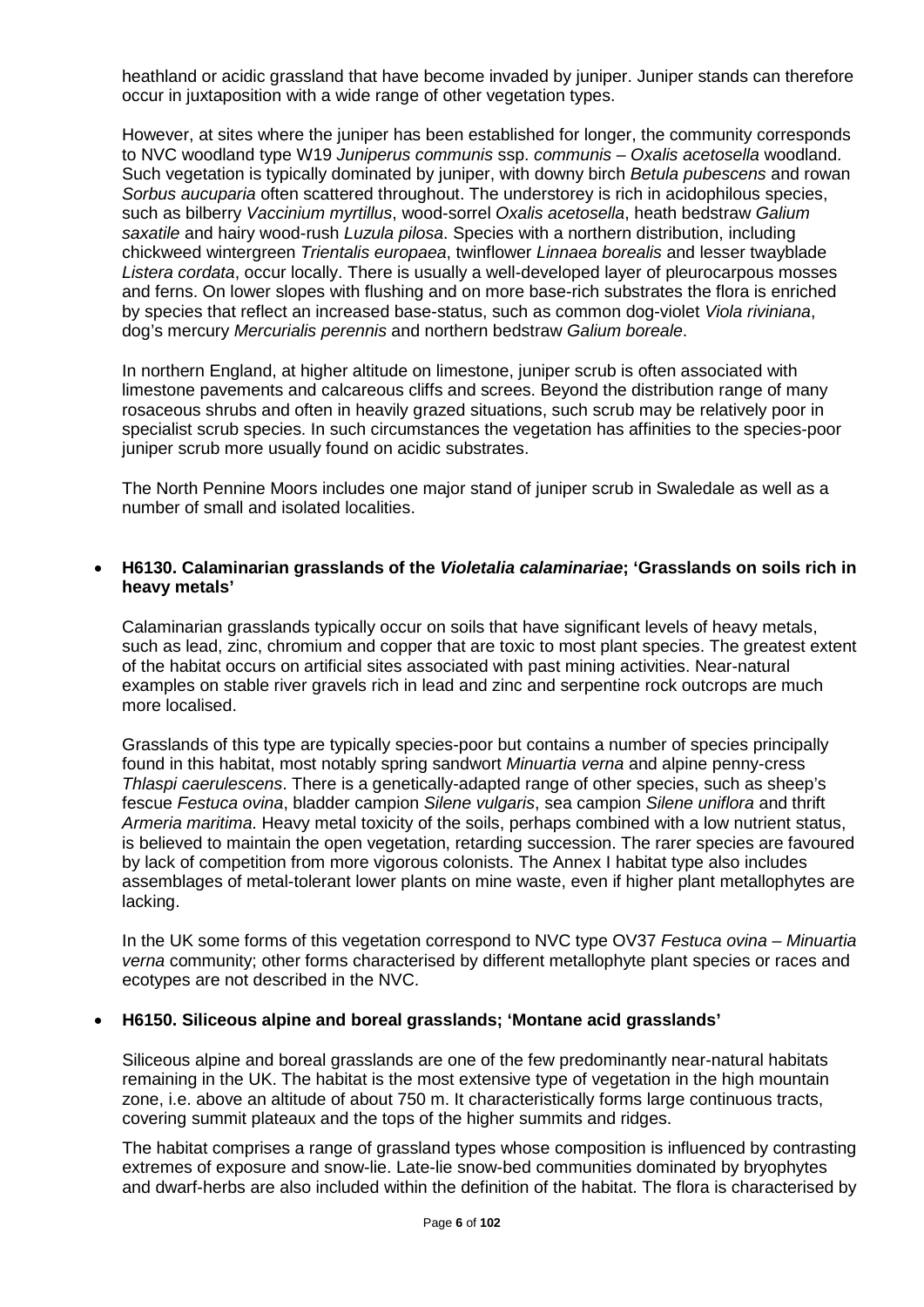a strong montane element which includes several uncommon vascular plants, mosses and liverworts.

#### • **H6210. Semi-natural dry grasslands and scrubland facies: on calcareous substrates (***Festuco-Brometalia***); 'Dry grasslands and scrublands on chalk or limestone'**

This grassland habitat is typically found on thin, well-drained, lime-rich soils associated with chalk and limestone. They occur predominantly at low to moderate altitudes in England and Wales, extending locally into upland areas in northern England, Scotland and Northern Ireland.

Most of these dry calcareous grasslands are maintained by grazing. A large number of rare plants are associated with this habitat, including purple milk-vetch *Astragalus danicus*, dwarf sedge *Carex humilis*, spotted cat's-ear *Hypochaeris maculata*, spring cinquefoil *Potentilla tabernaemontani*, pasqueflower *Pulsatilla vulgaris*, bastard-toadflax *Thesium humifusum* and the Annex II species 1654 early gentian *Gentianella anglica*, as well as various bryophytes and lichens.

#### • **H7130. Blanket bogs (\*priority feature when active)**

These extensive peatlands have formed in areas where there is a climate of high rainfall and a low level of evapotranspiration, allowing peat to develop not only in wet hollows but as a blanket over large expanses of undulating ground. Blanket bogs show a complex pattern of variation related to climatic factors, particularly illustrated by the variety of patterning of the bog surface in different parts of the UK. Such climatic factors also influence the floristic composition of bog vegetation.

'Active' blanket bog supports a significant area of vegetation that is normally peat-forming. Typical species include the important peat-forming species, such as bog-mosses Sphagnum spp. and cotton-grasses *Eriophorum spp*., or purple moor-grass *Molinia caerulea* in certain circumstances, together with heather *Calluna vulgaris* and other ericaceous species.

The North Pennine Moors hold the major area of blanket bog in England. A significant proportion remains active with accumulating peat, although these areas are often bounded by sizeable zones of currently non-active bog, albeit on deep peat.

Heather *Calluna vulgaris*, cross-leaved heath *Erica tetralix*, cotton-grasses *Eriophorum* spp., deer-grass *Trichophorum cespitosum* and bog-mosses such as *S. papillosum*, *S. tenellum* and *S. capillifolium* are characteristic of blanket bog throughout its UK range. Other species are more characteristic of, or more abundant in, certain areas. For example, the higher, drier eastern bogs typically support a higher proportion of hare's-tail cotton-grass *Eriophorum vaginatum* and bilberry *Vaccinium myrtillus*. Similarly, purple moor-grass *Molinia caerulea* and bog-myrtle *Myrica gale* are much more widespread and typical on western bogs.

#### • **H7220. Petrifying springs with tufa formation (Cratoneurion); 'Hard-water springs depositing lime'\* (priority feature)**

This habitat type is closely associated with hard-water springs, where groundwater rich in calcium bicarbonate emerges at the surface. On contact with the air, carbon dioxide is lost from the water and a hard deposit of calcium carbonate (tufa) is formed. These conditions occur most often in areas underlain by limestone or other calcareous rocks, and particularly in the uplands of northern England.

Tufa-forming spring-heads are characterised by the swelling yellow-orange mats of the mosses *Cratoneuron commutatum* and *C. filicinum*. Many rare, lime-loving ('calcicole') species live in the moss carpet, particularly arctic-alpine species, such as bird's-eye primrose *Primula farinosa* and false sedge *Kobresia simpliciuscula*.

There are two main NVC types associated with tufa formation:

M37 *Cratoneuron commutatum – Festuca rubra* spring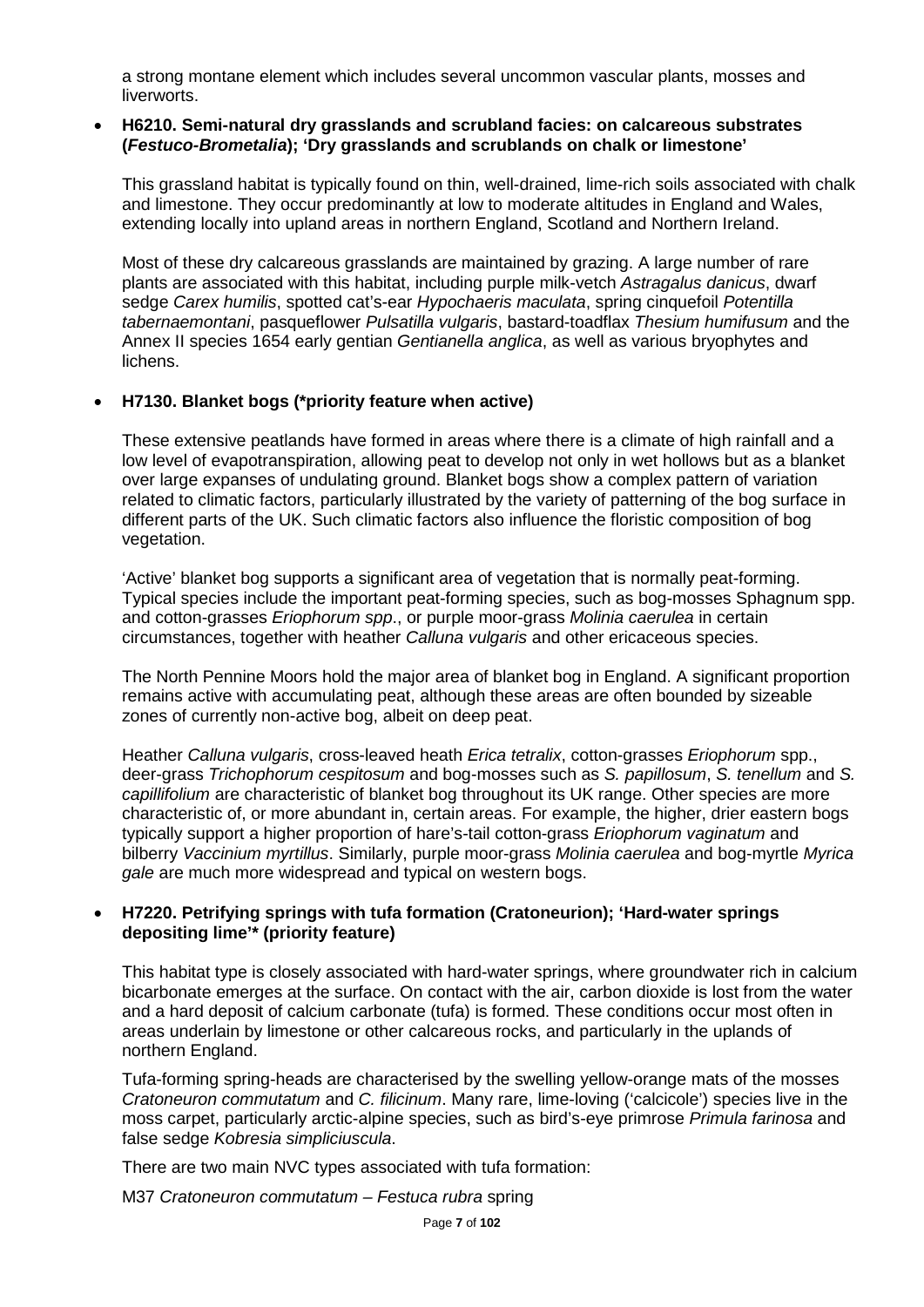#### M38 *Cratoneuron commutatum – Carex nigra* spring

Tufa-forming springs are often associated with H7230 Alkaline fens, where they may form prominent upwelling masses of short open vegetation around the spring-heads that feed the fen system. There may also be transitions to a wide range of other habitats, particularly calcareous grassland, acid grassland, heath, 8240 Limestone pavements, and calcareous cliff and scree.

The petrifying spring habitat is highly localised in occurrence within the North Pennine Moors, but where it does occur it is species-rich with abundant bryophytes, sedges and herbs including bird's-eye primrose *Primula farinosa* and marsh valerian *Valeriana dioica*.

#### • **H7230. Alkaline fens; 'Calcium-rich spring water-fed fens'**

Alkaline fens consist of a complex assemblage of vegetation type's characteristic of sites where there is tufa and/or peat formation with a high water table and a calcareous base-rich water supply.

The core vegetation is short sedge mire (mire with low-growing sedge vegetation) of the following NVC types:

M9 *Carex rostrata – Calliergon cuspidatum/giganteum* mire M10 *Carex dioica – Pinguicula vulgaris* mire M13 *Schoenus nigricans – Juncus subnodulosus* mire

At most sites there are well-marked transitions to a range of other fen vegetation. Alkaline fens may also occur with various types of swamp, wet grasslands and areas rich in rush species, as well as fen carr and, especially in the uplands, wet heath and acid bogs.

#### • **H8110. Siliceous scree of the montane to snow levels (***Androsacetalia alpinae* **and**  *Galeopsietalia ladani***); 'Acidic scree'**

Scree habitats consist of rock fragments covering the frost-shattered summits of mountains or accumulating on slopes below cliffs. Siliceous scree are made up of siliceous rocks such as quartzite, granite and sandstone. They may occur at any altitude, but screes in the lowlands are excluded from the Annex I definition. The scree may be colonised by a range of pioneer species. It also provides shelter for many species sensitive to frost, such as parsley fern *Cryptogramma crispa*, species requiring a humid microclimate such as Wilson's filmy-fern *Hymenophyllum wilsonii*, and species sensitive to grazing such as stone bramble *Rubus saxatilis*.

The U21 *Cryptogramma – Deschampsia* community extends to lower altitudes in mild oceanic climates in western Scotland, north-west England and north Wales.

Other forms of siliceous scree are dominated by bryophytes and lichens and are not described in the NVC.

#### • **H8210. Calcareous rocky slopes with chasmophytic vegetation; 'Plants in crevices in base-rich rocks'**

'Chasmophytic' vegetation consists of plant communities that colonise the cracks and fissures of exposed rock faces.

The type of plant community that develops is largely determined by the base-status of the rock face. Calcareous sub-types develop on lime-rich rocks such as limestone and calcareous schists, whereas siliceous communities develop on acid rocks. The presence of calcareous bands within otherwise mainly siliceous rocks often brings the two types together on the same rock outcrop. As a result, Calcareous rocky slopes with chasmophytic vegetation may occur in close association with Annex I type 8220 Siliceous rocky slopes with chasmophytic vegetation, and some sites are listed for both types. Calcareous rocky slopes may also be closely associated with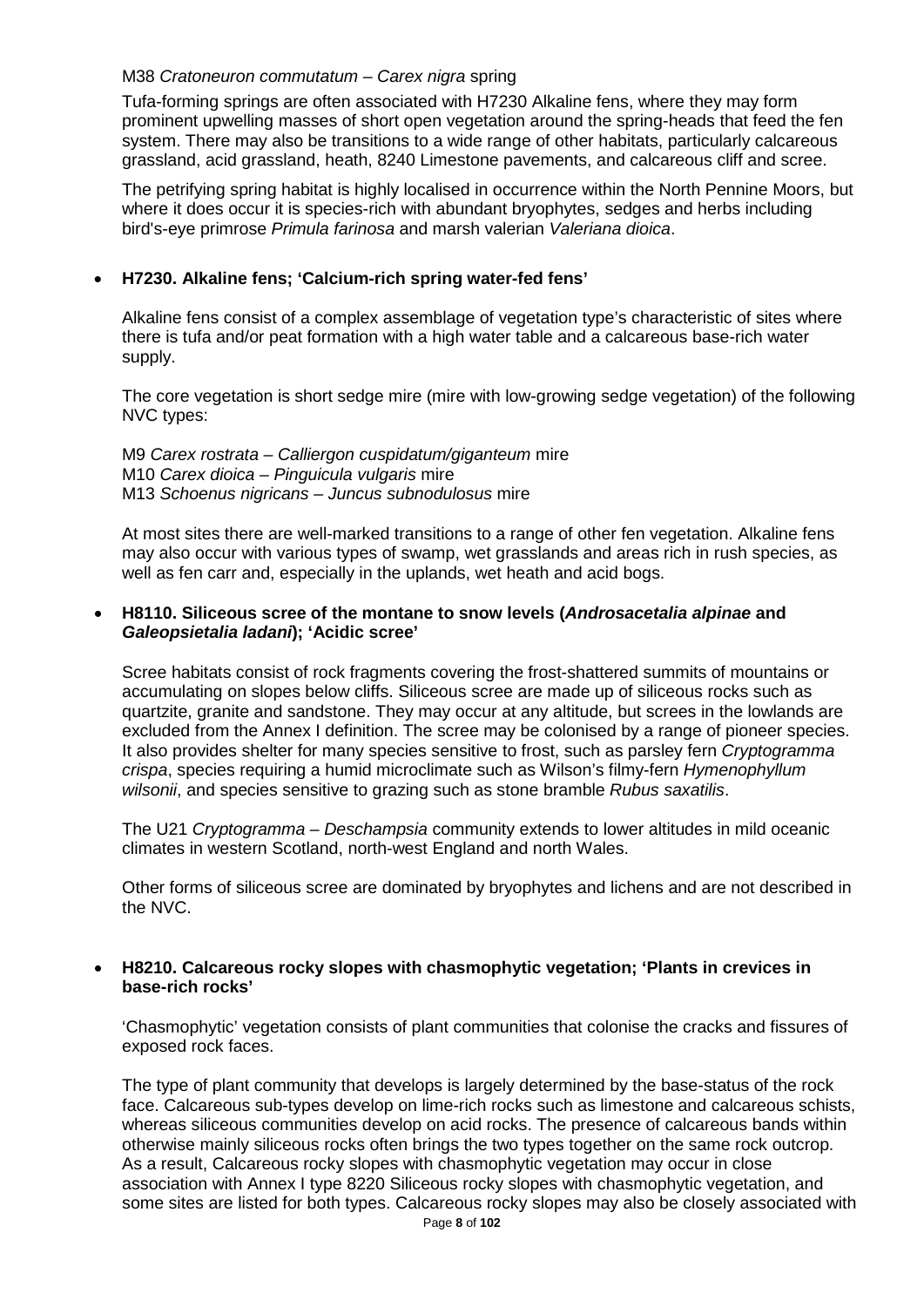8110 Siliceous scree of the montane to snow levels (*Androsacetalia alpinae* and *Galeopsietalia ladani*) or 8240 Limestone pavements.

Both forms of chasmophytic vegetation in the UK correspond to the rock fissure communities described from continental Europe (*Asplenietea trichomanis*). Some forms of the calcareous type correspond to NVC types OV39 *Asplenium trichomanes – Asplenium ruta-muraria* community and OV40 *Asplenium viride – Cystopteris fragilis* community, but other forms are not described by the NVC. The vegetation is characterised by bryophytes such as *Tortella tortuosa*, *Anoectangium aestivum* and *Ctenidium molluscum*. Associated vascular plants include brittle bladder-fern *Cystopteris fragilis*, green spleenwort *Asplenium viride* and glaucous meadow-grass *Poa glauca*.

Floristic variation within the habitat type is influenced by geographical location, altitude and rock type.

#### • **H8220. Siliceous rocky slopes with chasmophytic vegetation; 'Plants in crevices on acid rocks'**

Acidic rock outcrops and scree are well-scattered across the North Pennine Moors and support vegetation typical of siliceous rocky slopes with chasmophytic vegetation in England, including a range of lichens and bryophytes, such as *Racomitrium languginosum*, and species like stiff sedge *Carex bigelowii* and fir clubmoss *Huperzia selago*.

#### • **H91A0. Old sessile oak woods with** *Ilex* **and** *Blechnum* **in the British Isles; 'Western acidic oak woodland'**

This habitat type comprises a range of woodland types dominated by mixtures of oak (*Quercus robur* and/or *Q. petraea*) and birch (*Betula pendula* and/or *B. pubescens*). It is characteristic of base-poor soils in areas of at least moderately high rainfall in northern and western parts of the UK.

The habitat corresponds broadly to the 'western oakwoods' described in previous accounts of UK woodlands, particularly NVC types:

 W10e *Quercus robur – Pteridium aquilinum – Rubus fruticosus* woodland, *Acer pseudoplatanus – Oxalis acetosella* sub-community

W11 *Quercus petraea – Betula pubescens – Oxalis acetosella* woodland

 W16b *Quercus* spp. *– Betula* spp. *– Deschampsia flexuosa* woodland, *Vaccinium myrtillus – Dryopteris dilatata* sub-community

W17 *Quercus petraea – Betula pubescens – Dicranum majus* woodland

The habitat shows considerable variation across its range, in terms of the associated ground flora and the richness of bryophyte communities. There is also a continuous spectrum of variation between oak-dominated and birch-dominated stands. Often these local variations reflect factors such as rainfall, slope, aspect, soil depth, and past and present woodland management (e.g. coppicing, planting, grazing). The most distinctive forms of the habitat have a ground flora dominated by bryophytes, such as *Dicranum majus*, *Hylocomium splendens*, *Isothecium myosuroides*, *Plagiothecium undulatum*, *Rhytidiadelphus loreus*, *Bazzania trilobata* and *Plagiochila spinulosa*. Other variants include stands in which the ground flora is characterised by the prominence of dwarf shrubs, such as bilberry *Vaccinium myrtillus*; grasses, such as wavy hairgrass *Deschampsia flexuosa*, common bent *Agrostis capillaris* and sweet vernal-grass *Anthoxanthum odoratum*; and plants indicative of more mesophytic conditions, including bluebell *Hyacinthoides non-scripta*, bramble *Rubus fruticosus*, scaly male-fern *Dryopteris affinis*.

Birch-dominated woodlands which contain at least some oak, and which either (a) occur as part of an intimate mosaic with oak-dominated stands, or (b) are clearly successional stages which are reverting to oak woodland, are included in the Annex I definition.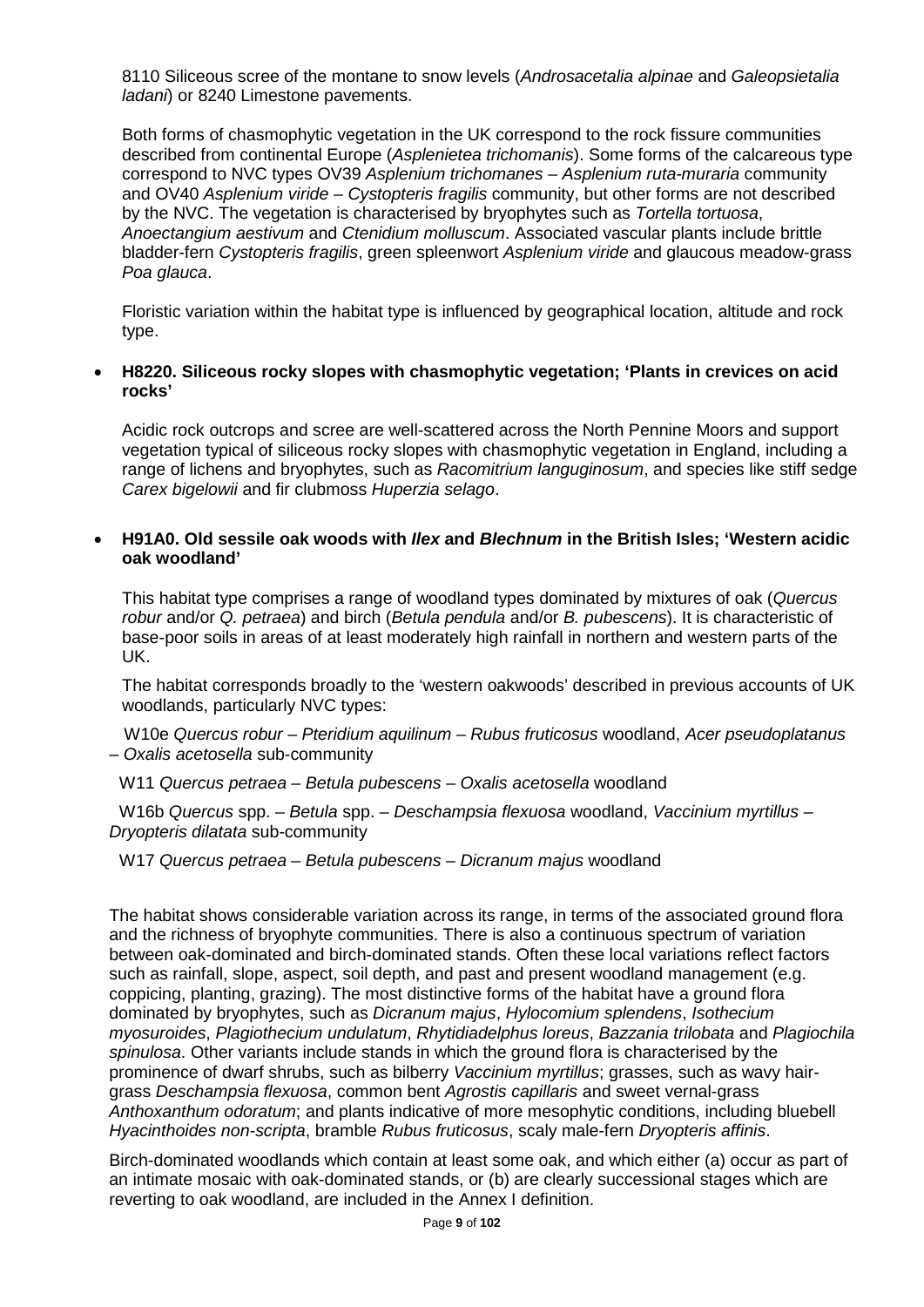Frequently the oak woodland occurs as part of a mosaic of woodland types (including other Annex I habitats, such as 9180 *Tilio-Acerion* forests of slopes, screes and ravines and 91E0 Alluvial forests with *Alnus glutinosa* and *Fraxinus excelsior* (*Alno-Padion*, *Alnion incanae*, *Salicion albae*)) that varies with position on the slope, occurrence of streams or other waterbodies, and local soil enrichment. These transitions are important in maintaining the structure and function of the habitat type and differ across the country.

A key feature of European importance is the rich Atlantic bryophyte communities that are often well-developed within this Annex I type. These include numerous rare species, such as *Campylopus setifolius*, *Sematophyllum demissum*, *Adelanthus decipiens*, *Leptoscyphus cuneifolius* and *Plagiochila atlantica*.

### **Qualifying Species:**

#### • **S1528.** *Saxifraga hirculus***; Marsh saxifrage**

Yellow marsh saxifrage *Saxifraga hirculus* is a yellow-flowered perennial that requires base-rich and wet conditions. It typically grows to approximately 15-20cm high. Its large flowers appear from July. Yellow marsh saxifrage propagates both vegetatively and by seed after cross pollination.

The marsh saxifrage is now restricted to approximately 20 sites in Britain. The northern Pennines is the main area for the species, holding 80–90% of the British population.

It is now considered an upland species because its favoured habitats in the lowlands have been destroyed. It has suffered from overgrazing and drainage. Many of the sites for the species are heavily grazed, although moderate levels of grazing are probably beneficial to this plant by providing pockets of bare ground for seedlings to establish and limiting competition with vigorous grasses, sedges, mosses or flowering plants.

On Cotherstone Moors, *Saxifraga hirculus* was recorded in Unit 16 (Carnigill) as being present at Little Aygill Bogs (grid ref: NY888 171) in 1975. It was absent from the same location in later surveys (1986 & 1999). However, this blanket bog community appeared suitable for reintroduction of the species by translocation (1999), especially where the management is combined with strategic grip-blocking. On Lune Forest a large population of *Saxifraga hirculus* was discovered in August 2006. Numbers of plants present have not been established so far.

As well as being a qualifying feature of the SAC, the marsh saxifrage is specifically protected in the UK by Schedule 8 of the Wildlife and Countryside Act 1981 (as amended) and Schedule 5 of the Conservation of Habitats and Species Regulations 2017, making it a 'European Protected Species'. A [Licence](https://www.gov.uk/guidance/protected-plants-protection-surveys-and-licences) may therefore be required for any activities likely to harm plants.

## **References**

ANDERSON, P., BUCKLER, M. & WALKER, J. 2009. Moorland restoration: potential and progress.

BONN, A., ALLOTT, T., HUBACEK, K. & STEWART, J (eds.) *Drivers of environmental change in the uplands*, pp. 432-447. Routledge, London and New York.

BACKSHALL, J. *et al*. 2001. *The upland management handbook* (SC26). 2001. Available [online.](http://publications.naturalengland.org.uk/publication/82050)

BAYFIELD, N.G. & AITKEN, R. 1992. *Managing the impacts of recreation on vegetation and soils: a review of techniques*. Banchory: Institute of Terrestrial Ecology.

NORTH PENNINES AONB PARTNERSHIP, 2009. The AONB Management Plan 2009-14. Available [online](http://www.northpennines.org.uk/Pages/TheAONBManagementPlan2009-14.aspx)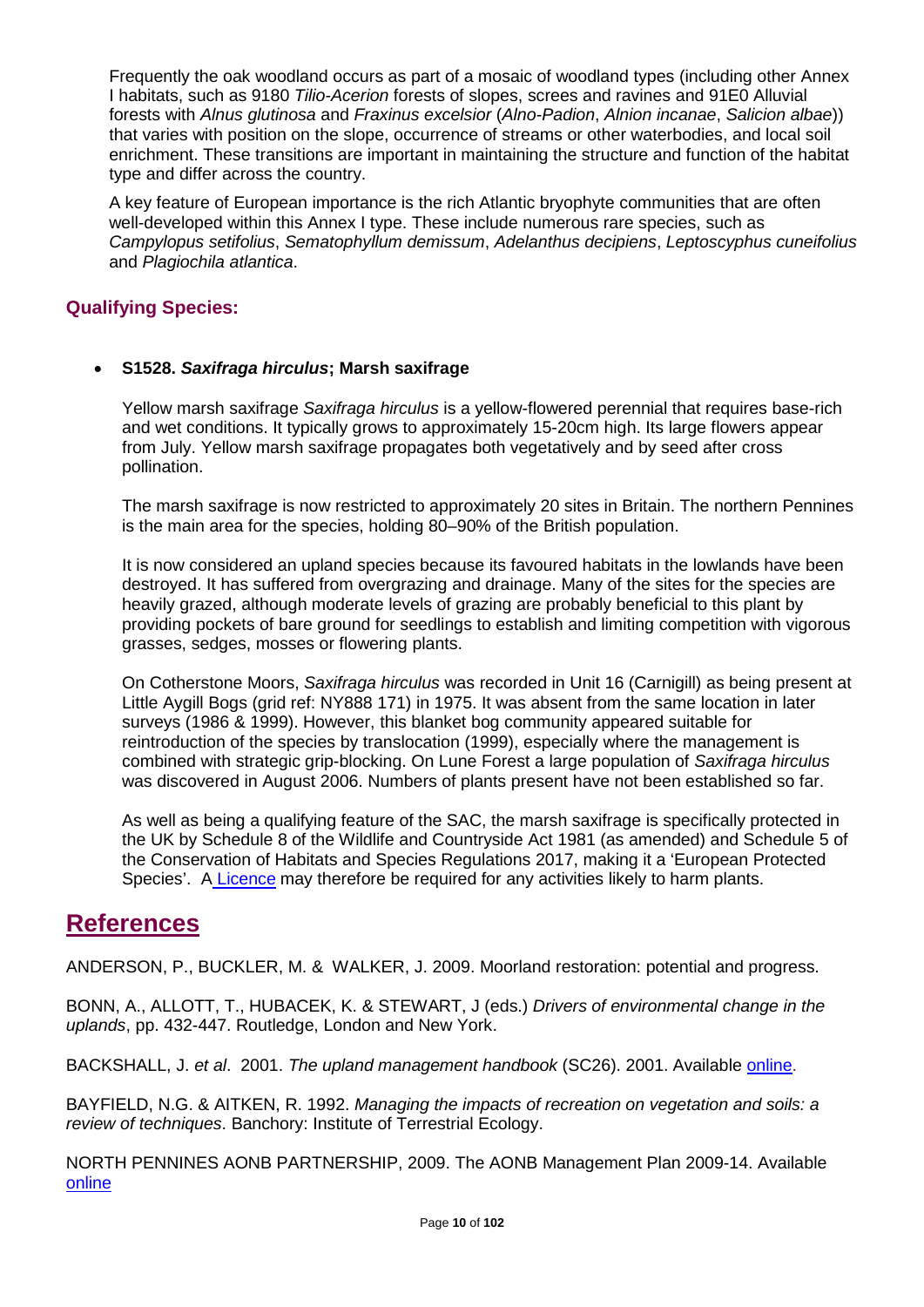RODWELL, J.S. (ed.) 1991. *British Plant Communities. Volume 1 - Woodlands and scrub*. Cambridge University Press.

RODWELL, J.S. (ed.) 1991. *British Plant Communities. Volume 2 - Mires and heath*. Cambridge University Press.

RODWELL, J. S. (ed.) 1992. *British Plant Communities. Volume 3. Grassland and montane communities*. Cambridge University Press.

VICKERY, J. 1995. Access. *In*: W.J. Sutherland & D.A. Hill, eds. *Managing habitats for conservation*. Cambridge: Cambridge University Press.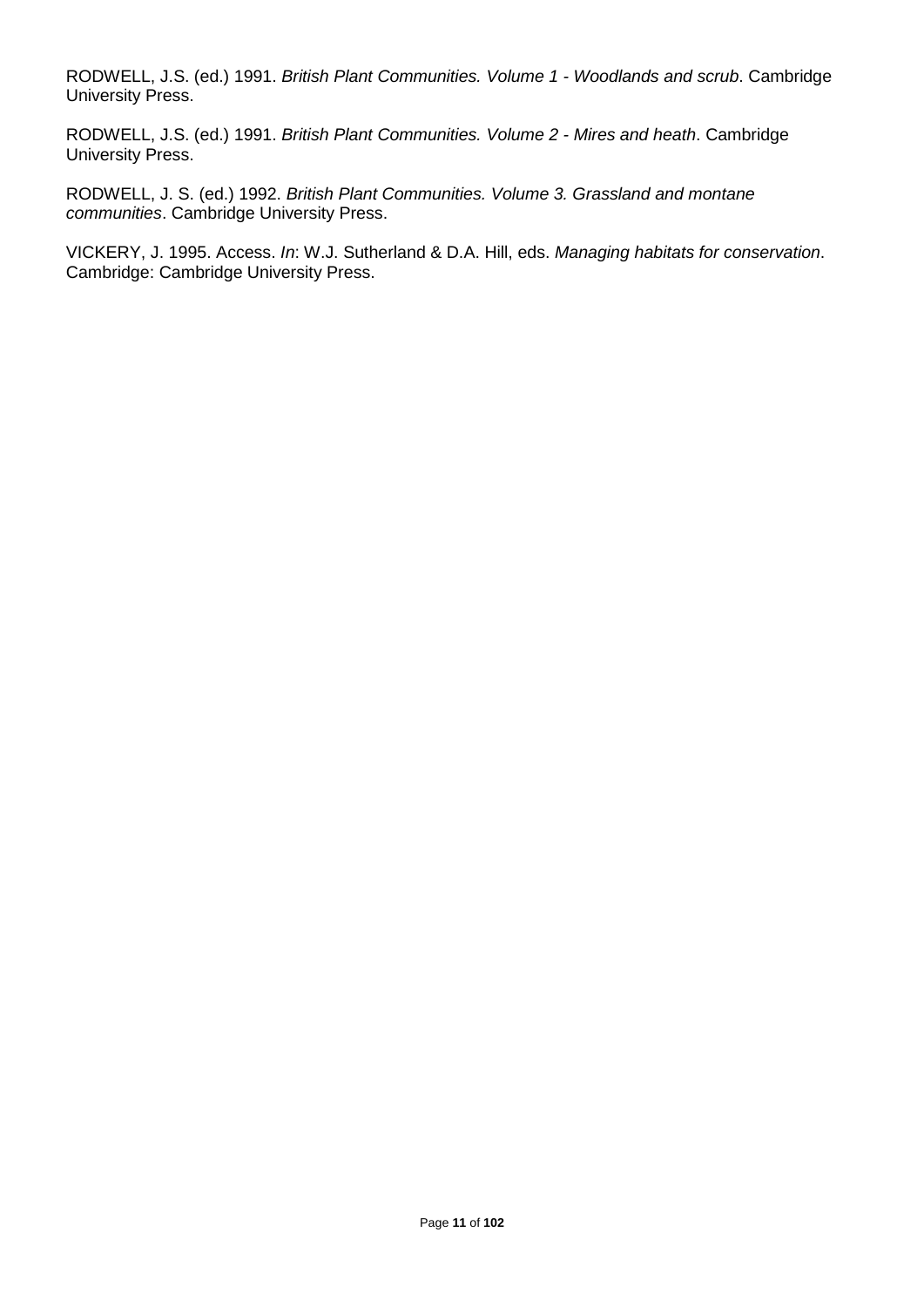#### **Table 1: Supplementary Advice for Qualifying Features: H4010. Northern Atlantic wet heaths with** *Erica tetralix***; Wet heathland with crossleaved heath**

|                                                     | <b>Attributes</b>                                  | <b>Targets</b>                                                                                                  | <b>Supporting and Explanatory Notes</b>                                                                                                                                                                                                                                                                                                                                                                                                                                                                                                                                                                                                                                                                                                                                                                                                                                                                                                                                                                                                                                                                                                                                                                                                                                                                                                                                                                                                       | <b>Sources of site-based</b><br>evidence (where<br>available)                                                                                                                                                                                                                                                                                                                                                                                                                                                                                                                                                                |
|-----------------------------------------------------|----------------------------------------------------|-----------------------------------------------------------------------------------------------------------------|-----------------------------------------------------------------------------------------------------------------------------------------------------------------------------------------------------------------------------------------------------------------------------------------------------------------------------------------------------------------------------------------------------------------------------------------------------------------------------------------------------------------------------------------------------------------------------------------------------------------------------------------------------------------------------------------------------------------------------------------------------------------------------------------------------------------------------------------------------------------------------------------------------------------------------------------------------------------------------------------------------------------------------------------------------------------------------------------------------------------------------------------------------------------------------------------------------------------------------------------------------------------------------------------------------------------------------------------------------------------------------------------------------------------------------------------------|------------------------------------------------------------------------------------------------------------------------------------------------------------------------------------------------------------------------------------------------------------------------------------------------------------------------------------------------------------------------------------------------------------------------------------------------------------------------------------------------------------------------------------------------------------------------------------------------------------------------------|
| <b>Extent and</b><br>distribution<br>of the feature | <b>Extent of the</b><br>feature within<br>the site | Maintain or restore as<br>appropriate the total<br>extent of the H4010<br>feature to approximately<br>618.09 ha | There should be no measurable reduction (excluding any trivial loss) in the<br>extent and area of this feature, and in some cases, the full extent of the feature<br>may need to be restored.<br>The baseline-value of extent given has been generated using data gathered<br>from the listed site-based surveys. Area measurements given may be<br>approximate depending on the methods, age and accuracy of data collection,<br>and as a result this value may be updated in future to reflect more accurate<br>information. The extent of an Annex I habitat feature covers the sum extent of all<br>of the component vegetation communities present and may include transitions<br>and mosaics with other closely-associated habitat features.<br>Where a feature is susceptible to natural dynamic processes such as succession<br>to scrubby woodland, there may be acceptable variations in its extent through<br>natural fluctuations. Where a reduction in the extent of a feature is considered<br>necessary to meet the Conservation Objective for another Annex I feature,<br>Natural England will advise on this on a case-by-case basis.<br>This habitat type represents only a small portion (approximately 1.5%) of this<br>SAC. However, this habitat type is also known to be present as intimate mosaics<br>with H4030. European dry heaths and H7130 Blanket bog. Therefore this figure<br>may be under or over recorded. | Area data obtained from<br>the 10 SSSIs where this<br>feature is present.<br>Habitat information for<br>component SSSIs<br>within Northumberland<br>and Durham:<br>NATURAL ENGLAND.<br>2002. N2K NVC Survey.<br>Unpublished data.<br>(Available from Natural<br>England on request.)<br>Habitat information for<br>component SSSIs in<br>Cumbria:<br>NATURAL ENGLAND.<br>1999. NVC Survey of<br>Appleby Fells.<br>Unpublished data.<br>(Available from Natural<br>England on request.)<br>O'REILLY, J. 2011.<br>Geltsdale Farm and<br>RSPB NVC data.<br>Unpublished data.<br>(Available from Natural<br>England on request). |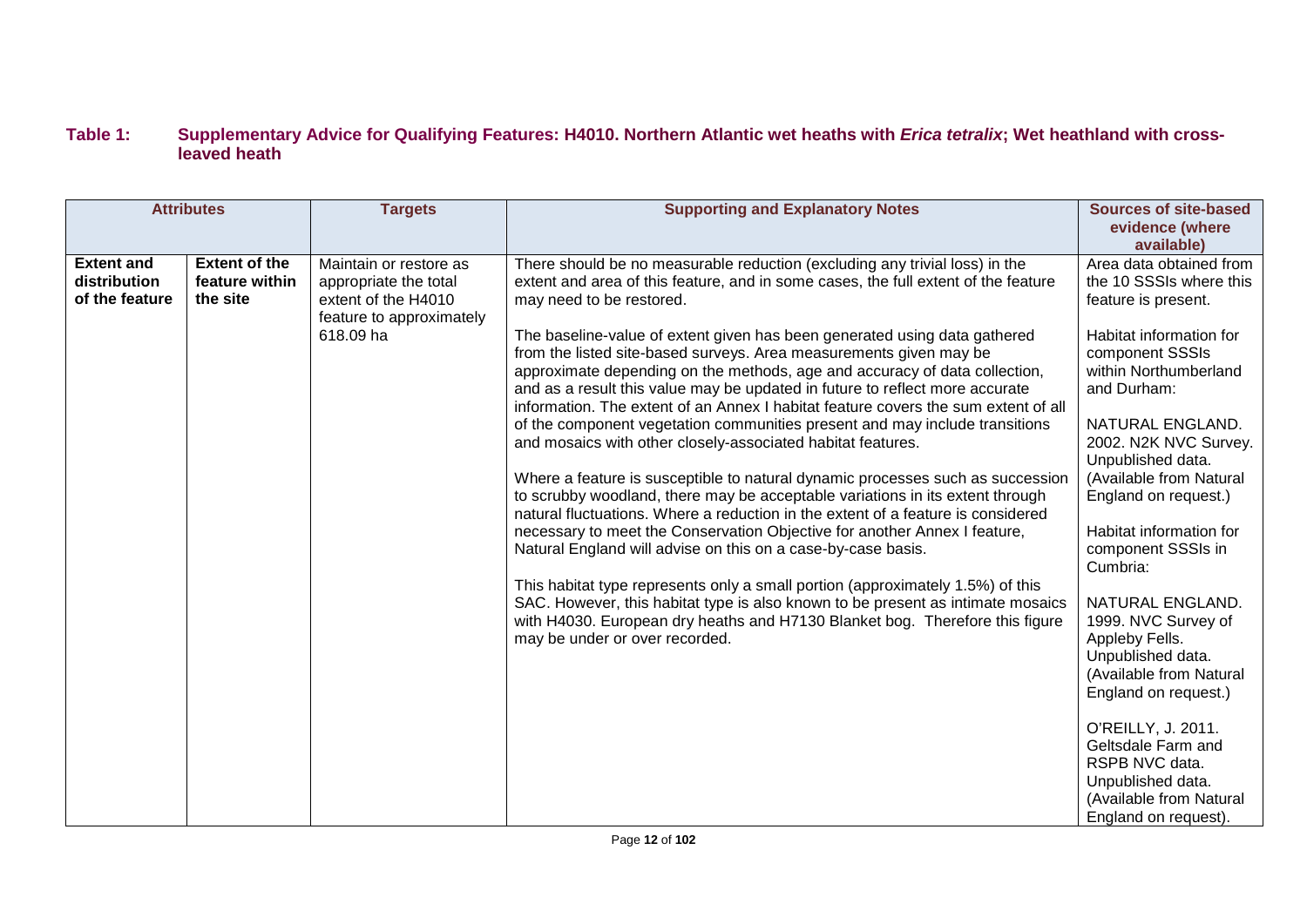| <b>Attributes</b>                                | <b>Targets</b>                                                | <b>Supporting and Explanatory Notes</b>                                                                                                                                                                                                          | <b>Sources of site-based</b><br>evidence (where<br>available)                                                                                                                                                                                                                                                                                                                                                                                                                                                                                                                                                                   |
|--------------------------------------------------|---------------------------------------------------------------|--------------------------------------------------------------------------------------------------------------------------------------------------------------------------------------------------------------------------------------------------|---------------------------------------------------------------------------------------------------------------------------------------------------------------------------------------------------------------------------------------------------------------------------------------------------------------------------------------------------------------------------------------------------------------------------------------------------------------------------------------------------------------------------------------------------------------------------------------------------------------------------------|
|                                                  |                                                               |                                                                                                                                                                                                                                                  | RSPB. 1999. Upland<br><b>Vegetation Condition</b><br>Assessment,<br>Unpublished data,<br>(Available from Natural<br>England on request.)<br><b>RSPB. 1995. NVC</b><br>Survey. Unpublished<br>data, (Available from<br>Natural England on<br>request.)<br>Habitat information for<br>component SSSIs in<br>North Yorkshire:<br>NATURAL ENGLAND.<br>2004. North Pennines<br>Survey. Unpublished<br>data. (Available from<br>Natural England on<br>request.)<br>PENNY ANDERSON<br>ASSOCIATES AND<br><b>ENGLISH NATURE,</b><br>2005.<br>North Pennines<br>Conservation<br>Objectives Strategy.<br>Available from Natural<br>England |
| <b>Spatial</b><br>distribution of<br>the feature | Maintain or restore as<br>appropriate the<br>distribution and | A contraction in the range, or geographic spread, of the feature (and its<br>component vegetation and typical species, plus transitional communities) across<br>the site will reduce its overall area, the local diversity and variations in its | This attribute will be<br>periodically monitored<br>as part of Natural                                                                                                                                                                                                                                                                                                                                                                                                                                                                                                                                                          |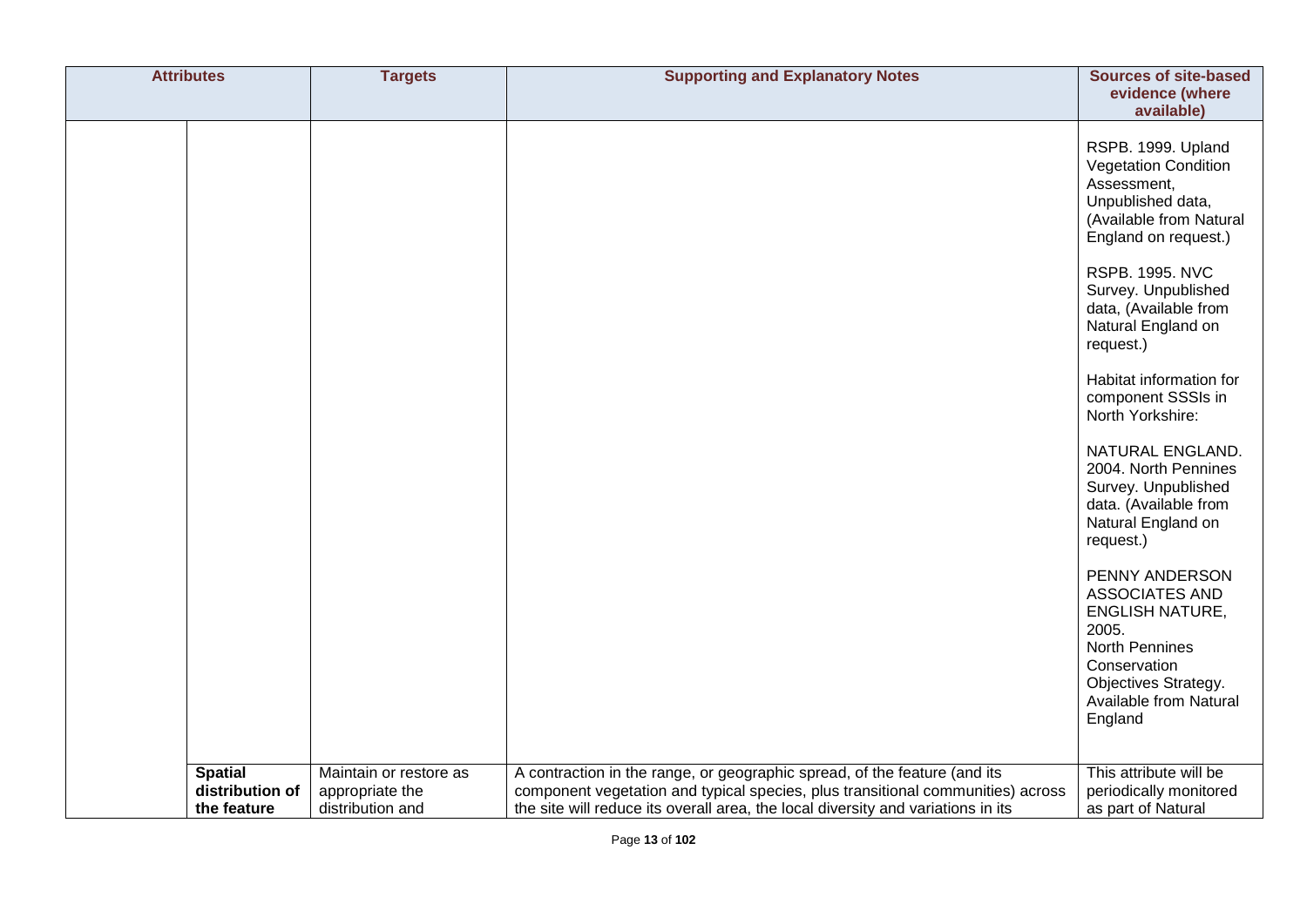|                                                    | <b>Attributes</b>                      | <b>Targets</b>                                                                                                                                       | <b>Supporting and Explanatory Notes</b>                                                                                                                                                                                                                                                                                                                                                                                                                                       | <b>Sources of site-based</b><br>evidence (where<br>available)                                                     |
|----------------------------------------------------|----------------------------------------|------------------------------------------------------------------------------------------------------------------------------------------------------|-------------------------------------------------------------------------------------------------------------------------------------------------------------------------------------------------------------------------------------------------------------------------------------------------------------------------------------------------------------------------------------------------------------------------------------------------------------------------------|-------------------------------------------------------------------------------------------------------------------|
|                                                    | within the site                        | configuration of the<br>H4010 feature, including<br>where applicable its                                                                             | structure and composition, and may undermine its resilience to adapt to future<br>environmental changes.                                                                                                                                                                                                                                                                                                                                                                      | England's site condition<br>assessments                                                                           |
|                                                    |                                        | component vegetation<br>types, across the site                                                                                                       | This may also reduce and break up the continuity of a habitat within a site and<br>how well its typical species are able to move around the site to occupy and use<br>habitat. Such fragmentation can impact on their viability and the wider ecological<br>composition of the Annex I habitat.                                                                                                                                                                               | See references to<br>extent data, above.                                                                          |
|                                                    |                                        |                                                                                                                                                      | Smaller fragments of habitat can typically support smaller and more isolated<br>populations which are more vulnerable to extinction. These fragments also have<br>a greater amount of open edge habitat which will differ in the amount of light,<br>temperature, wind, and even noise that it receives compared to its interior.<br>These conditions may not be suitable for some of the typical and more specialist<br>species associated with the Annex I habitat feature. |                                                                                                                   |
|                                                    |                                        |                                                                                                                                                      | This feature currently has pressures that may cause habitat fragmentation, for<br>example, burning; birch succession and consequently drying out; erosion<br>through access, vehicle use and over grazing.                                                                                                                                                                                                                                                                    |                                                                                                                   |
| <b>Structure and</b><br>function<br>(including its | Vegetation<br>community<br>transitions | Maintain or restore as<br>appropriate any areas of<br>transition between the<br>H4010 feature and other                                              | Transitions/zonations between adjacent but different vegetation communities are<br>usually related to naturally-occurring changes in soil, aspect or slope. Such<br>'ecotones' retain characteristics of each bordering community and can add value<br>in often containing species not found in the adjacent communities.                                                                                                                                                     |                                                                                                                   |
| typical<br>species)                                |                                        | heathland-associated<br>habitats, such as dry and<br>humid heaths, mires, acid<br>grasslands, scrub and<br>woodland.                                 | Retaining such transitions can provide further diversity to the habitat feature, and<br>support additional flora and fauna. This is an important attribute as many<br>characteristic heathland species utilise the transitions between vegetation types<br>or use different vegetation types during different stages of their life cycle.                                                                                                                                     |                                                                                                                   |
|                                                    | Vegetation<br>community<br>composition | Ensure the component<br>vegetation communities<br>of the H4010 feature are<br>broadly referable to and<br>characterised by the<br>following National | This habitat feature will comprise a number of associated semi-natural<br>vegetation types and their transitional zones, reflecting the geographical location<br>of the site, altitude, aspect, soil conditions (especially base-status and drainage)<br>and vegetation management. In the UK these have been categorised by the<br>National Vegetation Classification (NVC).                                                                                                 | This attribute will be<br>periodically monitored<br>as part of Natural<br>England's site condition<br>assessments |
|                                                    |                                        | Vegetation Classification<br>types:<br>M14 Schoenus                                                                                                  | Maintaining or restoring as appropriate these characteristic and distinctive<br>vegetation types, and the range of types as appropriate, will be important to<br>sustaining the overall SAC habitat feature. This will also help to conserve their<br>typical plant species (i.e. the constant and preferential species of a community),                                                                                                                                      |                                                                                                                   |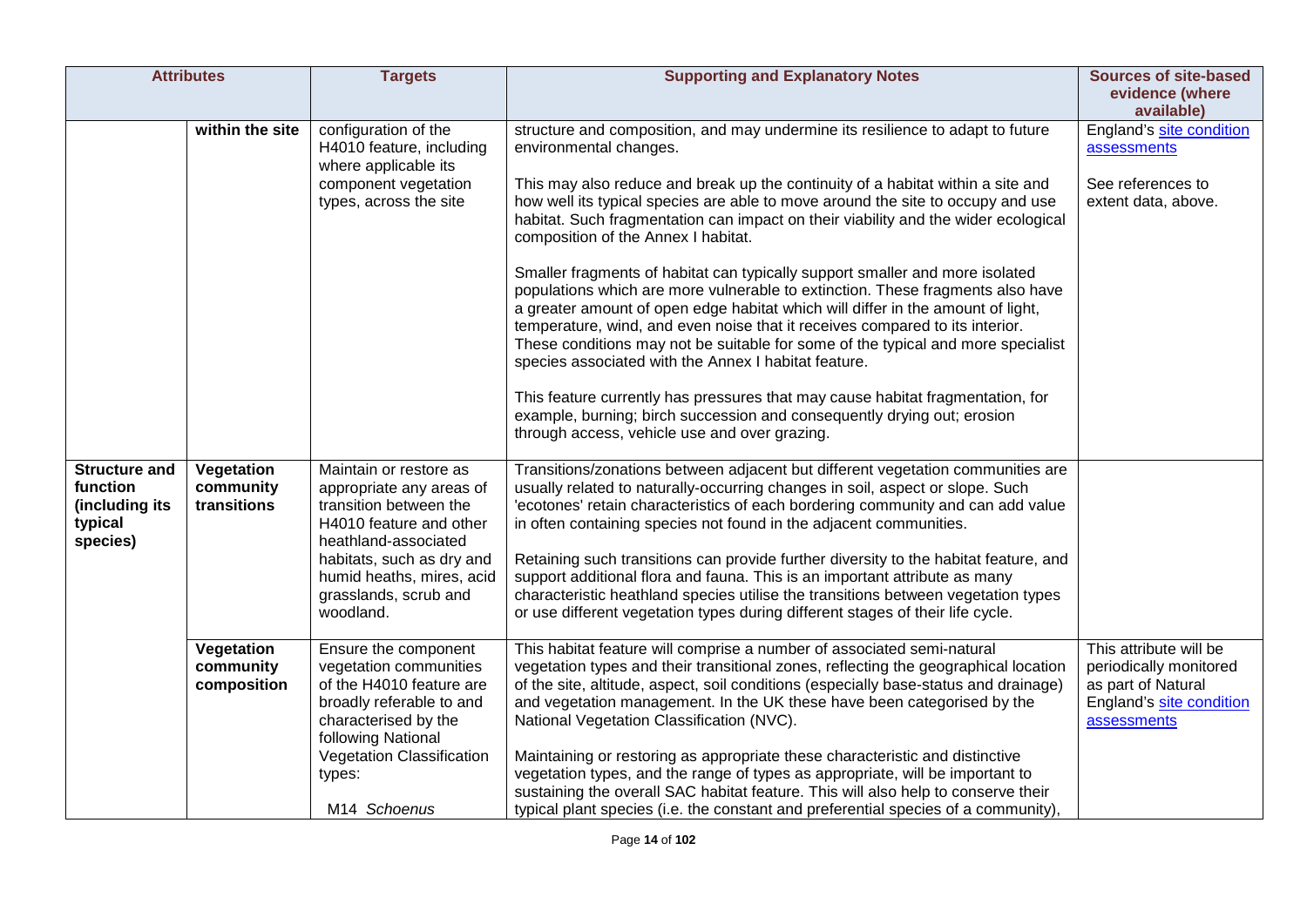| <b>Attributes</b>                                    | <b>Targets</b>                                                                                                                                                                                                                                                                                                                         | <b>Supporting and Explanatory Notes</b>                                                                                                                                                                                                                                                                                                                                                                                                                                                                                                                                                                                                                                                                                                                                                                                                                                                                                                                                                                                                                                                                                                                                                                                                                             | <b>Sources of site-based</b>                                                                                      |
|------------------------------------------------------|----------------------------------------------------------------------------------------------------------------------------------------------------------------------------------------------------------------------------------------------------------------------------------------------------------------------------------------|---------------------------------------------------------------------------------------------------------------------------------------------------------------------------------------------------------------------------------------------------------------------------------------------------------------------------------------------------------------------------------------------------------------------------------------------------------------------------------------------------------------------------------------------------------------------------------------------------------------------------------------------------------------------------------------------------------------------------------------------------------------------------------------------------------------------------------------------------------------------------------------------------------------------------------------------------------------------------------------------------------------------------------------------------------------------------------------------------------------------------------------------------------------------------------------------------------------------------------------------------------------------|-------------------------------------------------------------------------------------------------------------------|
|                                                      |                                                                                                                                                                                                                                                                                                                                        |                                                                                                                                                                                                                                                                                                                                                                                                                                                                                                                                                                                                                                                                                                                                                                                                                                                                                                                                                                                                                                                                                                                                                                                                                                                                     | evidence (where<br>available)                                                                                     |
| Vegetation<br>structure:<br>cover of dwarf<br>shrubs | nigricans - Narthecium<br>ossifragum mire<br>M15 Scirpus<br>cespitosus - Erica<br>tetralix wet heath<br>M <sub>16</sub> Erica tetralix -<br>Sphagnum compactum<br>wet heath<br>Maintain an overall cover<br>of dwarf shrub species<br>which is typically between<br>50-75% and with a high<br>cover and frequency of<br>Erica tetralix | and therefore that of the SAC feature, at appropriate levels (recognising natural<br>fluctuations).<br>Variations within the structure of the heathland vegetation (vegetation height,<br>amount of canopy closure, and patch structure) is needed to maintain high niche<br>diversity and hence high species richness of characteristic heathland plants and<br>animals. Many species also utilise the transitions between vegetation types or<br>use different vegetation types during different stages of their life cycle.<br>The structural character of the heathland feature is strongly influenced by the<br>growing habits of its dominant species which in most cases will be ericoids (i.e.<br>plants that look like heathers, including members of the Ericaceae and<br>Empetraceae families). The ericaceous species heather or ling Calluna vulgaris,<br>bell heather Erica cinerea, cross-leaved heath Erica tetralix, bilberry or blaeberry<br>Vaccinium myrtillus and cowberry Vaccinium vitis idaea are the commonest and<br>most characteristic dwarf-shrubs. Calluna vulgaris and Erica tetralix are usually<br>the most abundant.<br>Erica tetralix should be present within a 20m radius of any point within this<br>H4010 wet heath habitat. | This attribute will be<br>periodically monitored<br>as part of Natural<br>England's site condition<br>assessments |
| Vegetation<br>structure:<br>heather age<br>structure | Maintain or restore as<br>appropriate a diverse age<br>structure amongst the<br>ericaceous shrubs<br>typically found on the site                                                                                                                                                                                                       | Each phase of growth associated with the characteristic heathers which<br>dominate this feature also represents different microclimatic conditions and<br>microhabitats which may provide shelter or food to other organisms. Therefore, it<br>is important to maintain a mosaic of heather in different phases of growth at any<br>one time.<br>Typically this age structure will consist of between 10-40% cover of (pseudo)<br>pioneer heathers; 20-80% cover of building/mature heathers; <30% cover of<br>degenerate heathers and less than <10% cover of dead heathers.<br>Within some areas of this SAC uniformity in age structure is a concern possibly                                                                                                                                                                                                                                                                                                                                                                                                                                                                                                                                                                                                    | This attribute will be<br>periodically monitored<br>as part of Natural<br>England's site condition<br>assessments |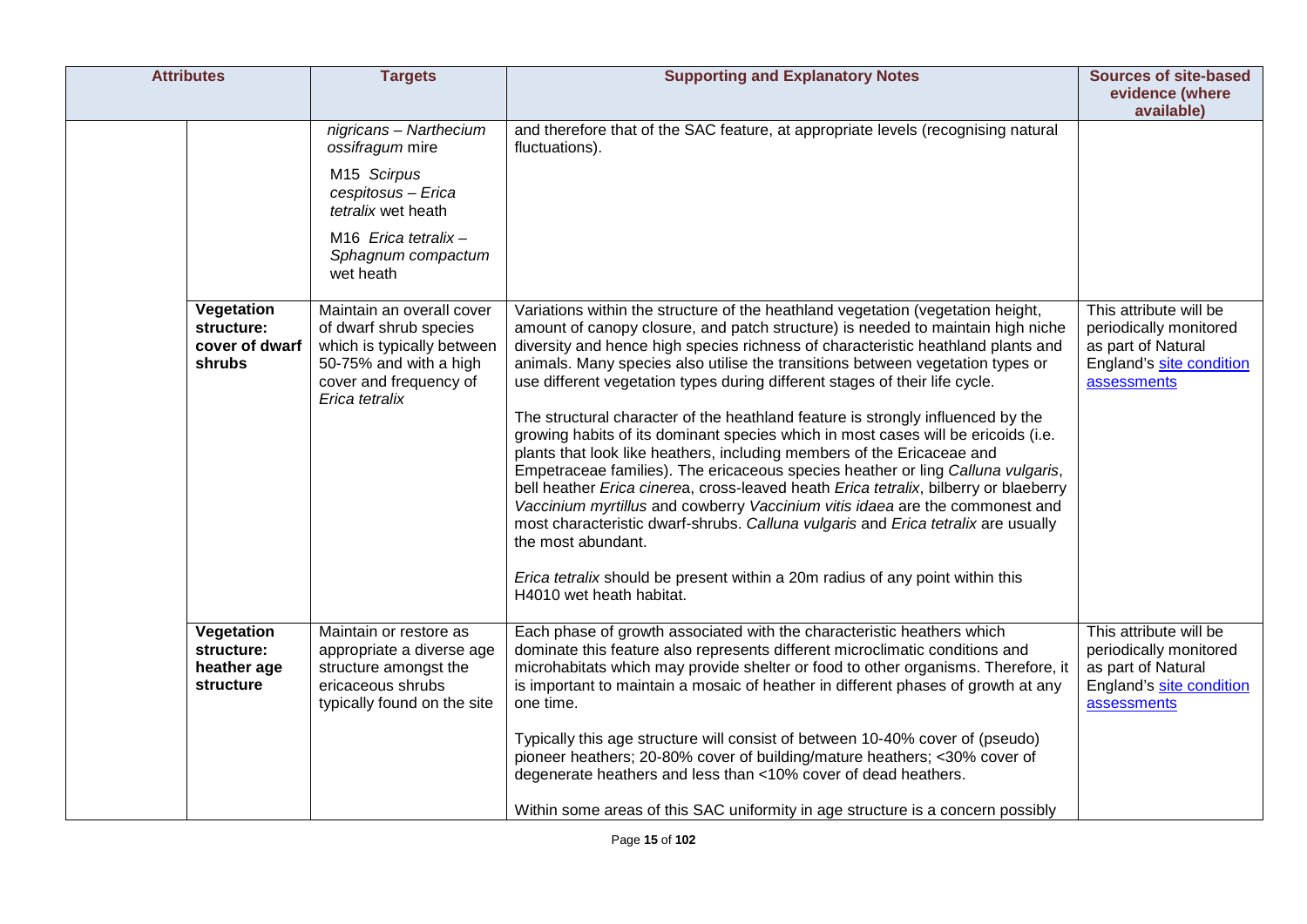| <b>Attributes</b>                                   |                 | <b>Targets</b>                                                                                                                                     | <b>Supporting and Explanatory Notes</b>                                                                                                                                                                                                                                                                                                                                                                                                                                                                                                                                                                                                                                                                                                                                                                                                                                                                                                                                                                                                          | <b>Sources of site-based</b><br>evidence (where<br>available)                                                     |
|-----------------------------------------------------|-----------------|----------------------------------------------------------------------------------------------------------------------------------------------------|--------------------------------------------------------------------------------------------------------------------------------------------------------------------------------------------------------------------------------------------------------------------------------------------------------------------------------------------------------------------------------------------------------------------------------------------------------------------------------------------------------------------------------------------------------------------------------------------------------------------------------------------------------------------------------------------------------------------------------------------------------------------------------------------------------------------------------------------------------------------------------------------------------------------------------------------------------------------------------------------------------------------------------------------------|-------------------------------------------------------------------------------------------------------------------|
|                                                     |                 |                                                                                                                                                    | as a consequence of poor soil conditions and previous burning management.                                                                                                                                                                                                                                                                                                                                                                                                                                                                                                                                                                                                                                                                                                                                                                                                                                                                                                                                                                        |                                                                                                                   |
| Vegetation<br>structure:<br>cover of<br>gorse       |                 | Maintain a low cover of<br>common gorse across the<br>H4010 feature (typically<br>$at < 10\%)$                                                     | Gorse as a component of heathland is a very valuable wildlife habitat, and often<br>a marker of relict heath and common. Both dense and spiny, it provides good,<br>protected cover for many wildlife species: birds, mammals and reptiles; breeding<br>habitat for rare or declining bird species, and excellent winter roosting.<br>The flowers, borne at a time of year when other sources of pollen or nectar are<br>in short supply, are particularly good for insects and other invertebrate<br>pollinators. However gorse may cause problems if unchecked by dominating an<br>area, eliminating other typical heathland species. Extensive mature stands may<br>also be serious fire hazards.<br>Scrub encroachment is generally low within this SAC with exception from<br>peripheral areas where there is some accepted woodland expansion, which<br>provides a fragmented habitat for birds.                                                                                                                                           | This attribute will be<br>periodically monitored<br>as part of Natural<br>England's site condition<br>assessments |
| Vegetation<br>cover                                 | structure: tree | Maintain the open<br>character of the H4010<br>feature, with a typically<br>scattered and low cover<br>of trees and scrub (<20%<br>cover in total) | Scrub (mainly trees or tree saplings above 1 m in height) and isolated trees are<br>usually very important in providing warmth, shelter, cover, food-plants, perches,<br>territorial markers and sources of prey for typical heathland invertebrates and<br>vertebrates. But overall cover of scrub and trees across this habitat feature<br>should be maintained or restored to a fairly sparse level, with a structurally<br>complex edge and with characteristic heathland vegetation as ground cover. If<br>scrub is locally important for any associated species with their own specific<br>conservation objectives such as black grouse, then a higher level of cover will be<br>acceptable.<br>Overall, there is a low cover of encroaching shrubs and trees on H4010 wet<br>heath habitat excluding Betula nana and Myrica gale. However, in some<br>localised areas scrub and bramble Rubus spp. encroachment is a concern and<br>needs regular monitoring, especially around some of the Southern edges of the<br>North Pennine Moors. | This attribute will be<br>periodically monitored<br>as part of Natural<br>England's site condition<br>assessments |
| <b>Key</b><br>structural,<br>distinctive<br>species | influential and | Maintain or restore as<br>appropriate the<br>abundance of the species<br>listed below to enable<br>each of them to be a<br>viable component of the | Some plant or animal species or related groups of such species make a<br>particularly important contribution to the necessary structure, function and/or<br>quality of an Annex I habitat feature at a particular site. These species will<br>include;<br>• Structural species which form a key part of the Annex I habitat's structure or                                                                                                                                                                                                                                                                                                                                                                                                                                                                                                                                                                                                                                                                                                       | This attribute will be<br>periodically monitored<br>as part of Natural<br>England's site condition<br>assessments |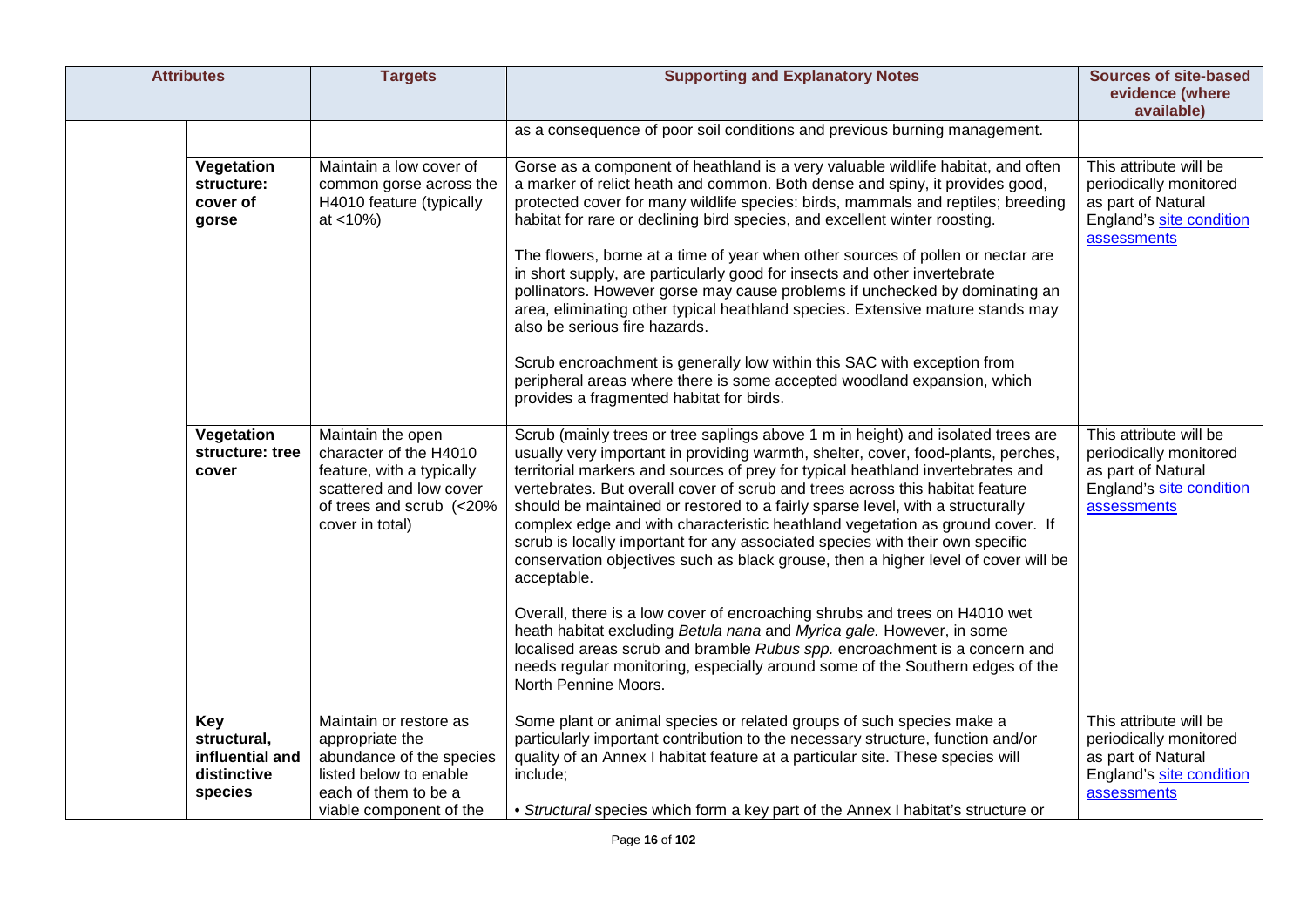| <b>Attributes</b>                                                     | <b>Targets</b>                                                                                                                                                                                                                                                                                                                                                                                                                                                                                                                                                                                                                                                                                                                                                | <b>Supporting and Explanatory Notes</b>                                                                                                                                                                                                                                                                                                                                                                                                                                                                                                                                                                                                                                                                                                                                                                                                                                                                                                                                                                                                                                                                                                                                                                                                                                                                                                                                                                                 | <b>Sources of site-based</b><br>evidence (where  |
|-----------------------------------------------------------------------|---------------------------------------------------------------------------------------------------------------------------------------------------------------------------------------------------------------------------------------------------------------------------------------------------------------------------------------------------------------------------------------------------------------------------------------------------------------------------------------------------------------------------------------------------------------------------------------------------------------------------------------------------------------------------------------------------------------------------------------------------------------|-------------------------------------------------------------------------------------------------------------------------------------------------------------------------------------------------------------------------------------------------------------------------------------------------------------------------------------------------------------------------------------------------------------------------------------------------------------------------------------------------------------------------------------------------------------------------------------------------------------------------------------------------------------------------------------------------------------------------------------------------------------------------------------------------------------------------------------------------------------------------------------------------------------------------------------------------------------------------------------------------------------------------------------------------------------------------------------------------------------------------------------------------------------------------------------------------------------------------------------------------------------------------------------------------------------------------------------------------------------------------------------------------------------------------|--------------------------------------------------|
|                                                                       |                                                                                                                                                                                                                                                                                                                                                                                                                                                                                                                                                                                                                                                                                                                                                               |                                                                                                                                                                                                                                                                                                                                                                                                                                                                                                                                                                                                                                                                                                                                                                                                                                                                                                                                                                                                                                                                                                                                                                                                                                                                                                                                                                                                                         | available)                                       |
|                                                                       | H4010 wet heath habitat;<br>Heather Calluna vulgaris,<br>Crowberry Empetrum<br>nigrum,<br>Bell heather E. cinerea.<br>Cross leaved heath E.<br>tetralix.<br>Bog myrtle Myrica gale,<br>Billberry Vaccinium spp.<br>Carnation sedge Carex<br>panicea,<br>Common cottongrass<br>Eriophorum<br>angustifolium,<br>Sharp flowered rush<br>Juncus acutiflorus,<br>Jointed rush Juncus<br>articulatus,<br>Purple moor-grass<br>Molinia caerulea, White<br>beak-sedge<br>Rhynchospora alba,<br>Deer-grass Trichophorum<br>cespitosum.<br>Sundews Drosera spp.,<br>Bog rosemary<br>Andromeda polifolia,<br>Bog bean Menyanthes<br>trifoliate,<br>Health Bedstraw Galium<br>saxatile,<br>Bog asphodel<br>Narthecium ossifragum<br><b>Tormentil Potentilla</b><br>erecta | help to define that habitat on a particular SAC see also the attribute for<br>'vegetation community composition'.<br>• Influential species which are likely to have a key role affecting the structure and<br>function of the habitat such as bioturbators (mixers of soil/sediment), grazers,<br>surface borers, predators or other species with a significant functional role linked<br>to the habitat.<br>• Site-distinctive species which are considered to be a particularly special and<br>distinguishing component of an Annex I habitat on a particular SAC.<br>There may be natural fluctuations in the frequency and cover of each of these<br>species. The relative contribution made by them to the overall ecological integrity<br>of a site may vary, and Natural England will provide bespoke advice on this as<br>necessary. The list of species given here for this Annex I habitat feature at this<br>SAC is not necessarily exhaustive. The list may evolve, and species may be<br>added or deleted, as new information about this site becomes available.<br>It is particularly important to ensure that distinctive species growing on the low<br>lying accessible areas of the site are not over grazed or trampled by sheep and<br>walkers. Attention should also be given to restoring the floristic diversity<br>previously found on areas of the site which have been subject to fire damage. |                                                  |
| <b>Structure and</b><br><b>Vegetation:</b><br>function<br>undesirable | Maintain the<br>frequency/cover of the                                                                                                                                                                                                                                                                                                                                                                                                                                                                                                                                                                                                                                                                                                                        | Undesirable non-woody and woody vascular plants species may require active<br>management to avert an unwanted succession to a different and less desirable                                                                                                                                                                                                                                                                                                                                                                                                                                                                                                                                                                                                                                                                                                                                                                                                                                                                                                                                                                                                                                                                                                                                                                                                                                                              | This attribute will be<br>periodically monitored |
| (including its<br>species                                             | following undesirable                                                                                                                                                                                                                                                                                                                                                                                                                                                                                                                                                                                                                                                                                                                                         | state. Often they may be indicative of a negative trend relating to another aspect                                                                                                                                                                                                                                                                                                                                                                                                                                                                                                                                                                                                                                                                                                                                                                                                                                                                                                                                                                                                                                                                                                                                                                                                                                                                                                                                      | as part of Natural                               |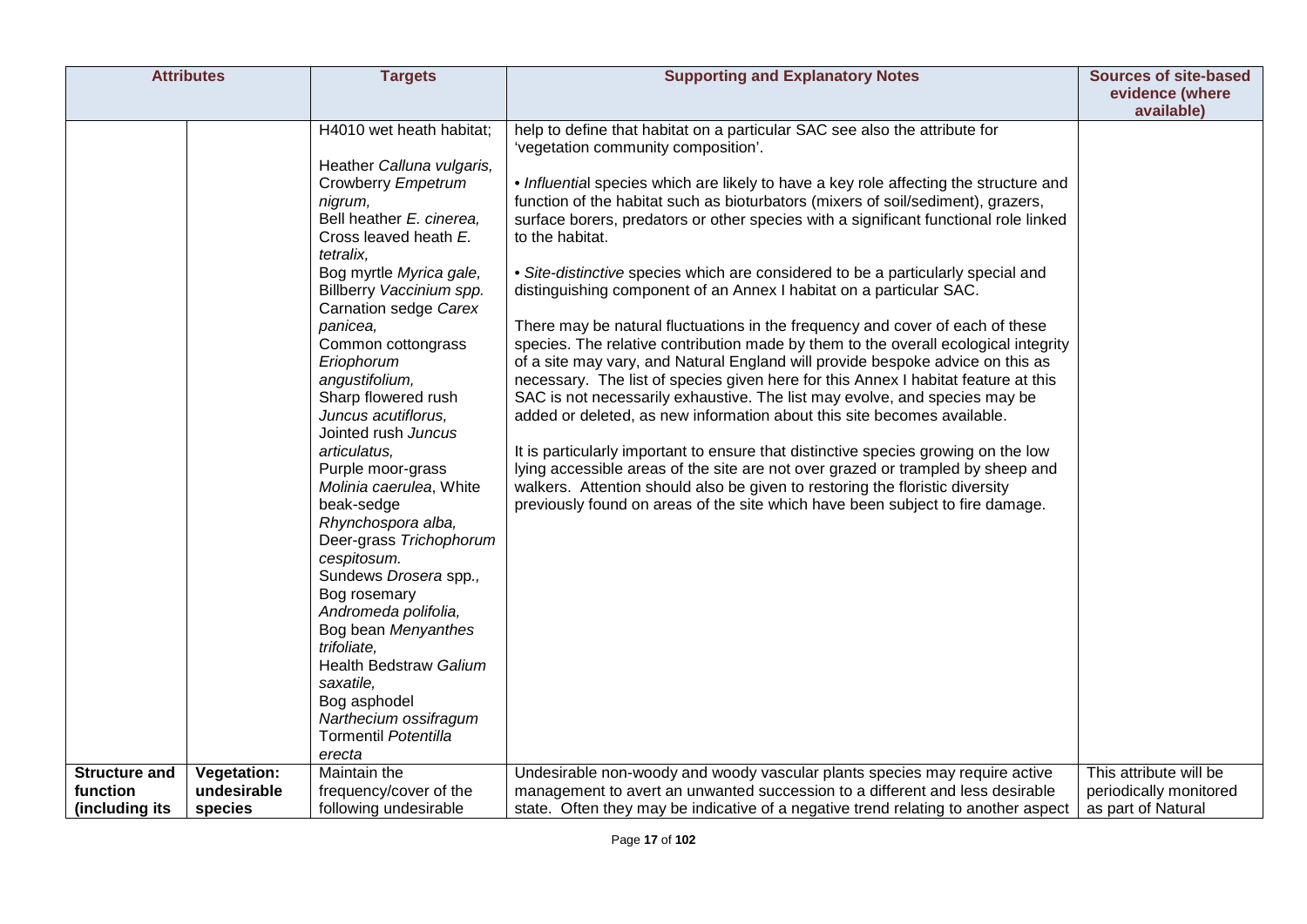|                     | <b>Attributes</b>                                            | <b>Targets</b>                                                                                                                                                                                                                                                                                                                                                                                                                                                                                                                   | <b>Supporting and Explanatory Notes</b>                                                                                                                                                                                                                                                                                                                                                                                                                                                                                                                                                                                                                                                                                                                                                                                                                                                                                                                                                                        | <b>Sources of site-based</b><br>evidence (where |
|---------------------|--------------------------------------------------------------|----------------------------------------------------------------------------------------------------------------------------------------------------------------------------------------------------------------------------------------------------------------------------------------------------------------------------------------------------------------------------------------------------------------------------------------------------------------------------------------------------------------------------------|----------------------------------------------------------------------------------------------------------------------------------------------------------------------------------------------------------------------------------------------------------------------------------------------------------------------------------------------------------------------------------------------------------------------------------------------------------------------------------------------------------------------------------------------------------------------------------------------------------------------------------------------------------------------------------------------------------------------------------------------------------------------------------------------------------------------------------------------------------------------------------------------------------------------------------------------------------------------------------------------------------------|-------------------------------------------------|
|                     |                                                              |                                                                                                                                                                                                                                                                                                                                                                                                                                                                                                                                  |                                                                                                                                                                                                                                                                                                                                                                                                                                                                                                                                                                                                                                                                                                                                                                                                                                                                                                                                                                                                                | available)                                      |
| typical<br>species) |                                                              | species to within<br>acceptable levels and<br>prevent changes in<br>surface condition, soils,<br>nutrient levels or<br>hydrology which may<br>encourage their spread;<br>Common bent Agrostis<br>capillaris,<br>Yorkshire fog Holcus<br>lanatus,<br>Common reed<br>Phragmites australis,<br><b>Bracken Pteridium</b><br>aquilinum,<br>Creeping buttercup<br>Ranunculus repens<br>Common nettle Urtica<br>spp.<br>Willowherbs Epilobium<br>spp. (excl. E. palustre),<br>Creeping thistle Cirsium<br>arvense<br>Acrocarpous mosses | of a site's structure and function. These species will vary depending on the<br>nature of the particular feature, and in some cases these species may be<br>natural/acceptable components or even dominants.<br>Soft rush Juncus effusus encroachment is a concern for several of the H4010<br>wet heath habitat areas.                                                                                                                                                                                                                                                                                                                                                                                                                                                                                                                                                                                                                                                                                        | England's site condition<br>assessments         |
|                     | <b>Functional</b><br>connectivity<br>with wider<br>landscape | Maintain or restore as<br>appropriate the overall<br>extent, quality and<br>function of any supporting<br>features within the local<br>landscape which provide<br>a critical functional<br>connection with the site                                                                                                                                                                                                                                                                                                              | This recognises the potential need at this site to maintain or restore the<br>connectivity of the site to its wider landscape in order to meet the conservation<br>objectives. These connections may take the form of landscape features, such as<br>habitat patches, hedges, watercourses and verges, outside of the designated<br>site boundary which are either important for the migration, dispersal and genetic<br>exchange of those typical species closely associated with qualifying Annex I<br>habitat features of the site.<br>These features may also be important to the operation of the supporting<br>ecological processes on which the designated site and its features may rely. In<br>most cases increasing actual and functional landscape-scale connectivity would<br>be beneficial. Where there is a lack of detailed knowledge of the connectivity<br>requirements of the qualifying feature, Natural England will advise as to whether<br>these are applicable on a case by case basis. |                                                 |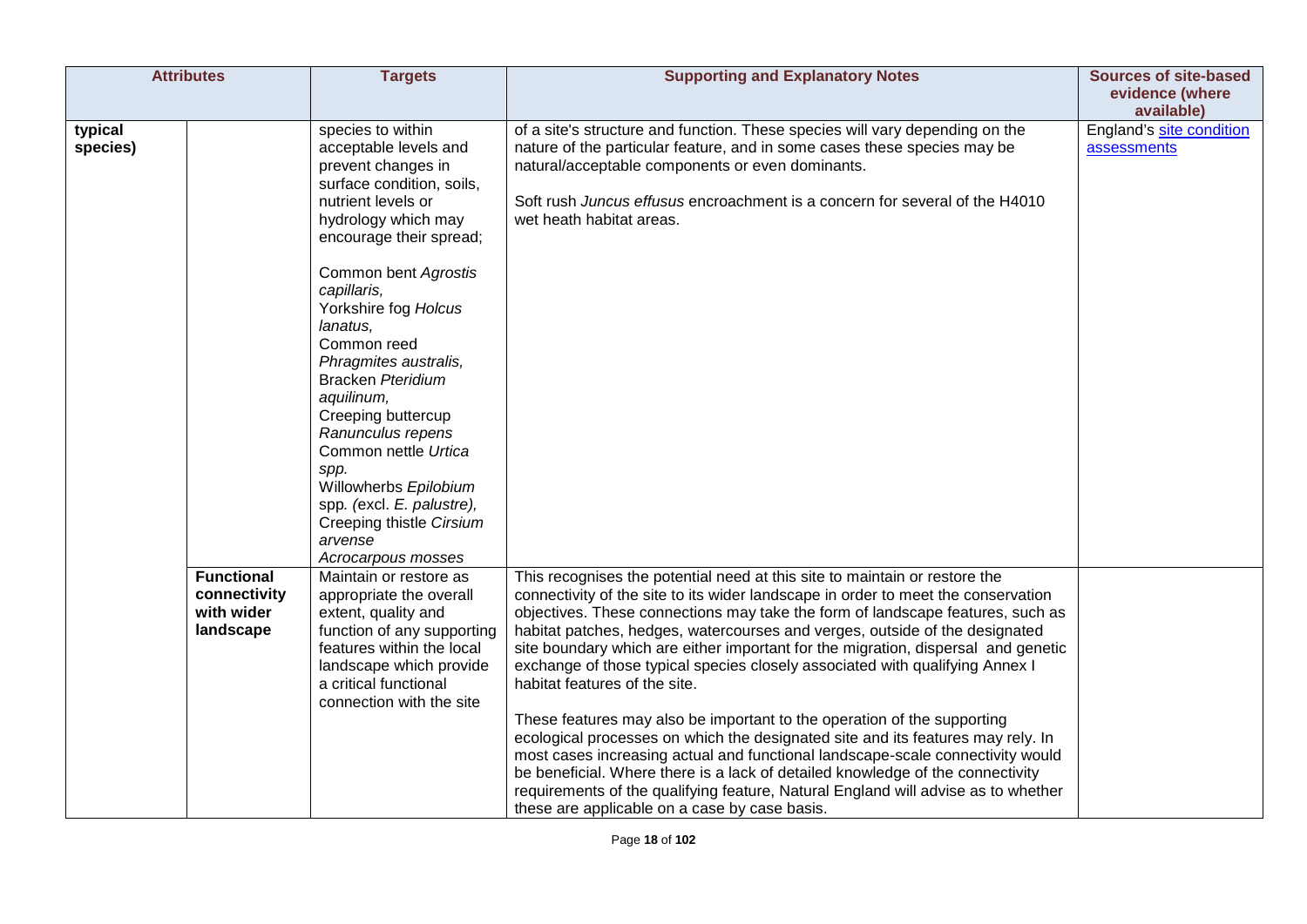| <b>Attributes</b>                             |                                                     | <b>Targets</b>                                                                                                                                                                                                                          | <b>Supporting and Explanatory Notes</b>                                                                                                                                                                                                                                                                                                                                                                                                                                                                                                                                                                                                                                                                                                                                                                                                                                                                                                                                                                                                                                                                                                                                                                                                                                                                                                                                                                                                                                                                                                                                                                                                                                                                                                                                                                                                                                                                                                                                                                                                                                                                                                                                                                                                 | <b>Sources of site-based</b><br>evidence (where                                                                                                                                                                                                                                                                                                                                                        |
|-----------------------------------------------|-----------------------------------------------------|-----------------------------------------------------------------------------------------------------------------------------------------------------------------------------------------------------------------------------------------|-----------------------------------------------------------------------------------------------------------------------------------------------------------------------------------------------------------------------------------------------------------------------------------------------------------------------------------------------------------------------------------------------------------------------------------------------------------------------------------------------------------------------------------------------------------------------------------------------------------------------------------------------------------------------------------------------------------------------------------------------------------------------------------------------------------------------------------------------------------------------------------------------------------------------------------------------------------------------------------------------------------------------------------------------------------------------------------------------------------------------------------------------------------------------------------------------------------------------------------------------------------------------------------------------------------------------------------------------------------------------------------------------------------------------------------------------------------------------------------------------------------------------------------------------------------------------------------------------------------------------------------------------------------------------------------------------------------------------------------------------------------------------------------------------------------------------------------------------------------------------------------------------------------------------------------------------------------------------------------------------------------------------------------------------------------------------------------------------------------------------------------------------------------------------------------------------------------------------------------------|--------------------------------------------------------------------------------------------------------------------------------------------------------------------------------------------------------------------------------------------------------------------------------------------------------------------------------------------------------------------------------------------------------|
| <b>Supporting</b>                             | <b>Adaptation</b><br>and resilience<br>Conservation | Maintain or restore as<br>appropriate the feature's<br>ability, and that of its<br>supporting processes, to<br>adapt or evolve to wider<br>environmental change,<br>either within or external to<br>the site.<br>Maintain or restore as | The extent and connectivity of H4010 wet heath habitat is frequently found in<br>small patches within H430 dry heath habitat or H7130 blanket bog habitat. This<br>has resulted in difficulty in ascertaining the connectivity of this feature with the<br>wider landscape.<br>This recognises the increasing likelihood of natural habitat features to absorb or<br>adapt to wider environmental changes. Resilience may be described as the<br>ability of an ecological system to cope with, and adapt to environmental stress<br>and change whilst retaining the same basic structure and ways of functioning.<br>Such environmental changes may include changes in sea levels, precipitation<br>and temperature for example, which are likely to affect the extent, distribution,<br>composition and functioning of a feature within a site. The vulnerability and<br>response of features to such changes will vary.<br>The vulnerability and response of features to such changes will vary. The overall<br>vulnerability of this SAC to climate change has been assessed by Natural<br>England as being moderate, taking into account the sensitivity, fragmentation,<br>topography and management of its habitats. These sites are considered to be<br>vulnerable overall but moderately so. This means that some adaptation action<br>for specific issues may be required, such as reducing habitat fragmentation,<br>creating more habitat to buffer the site or expand the habitat into more varied<br>landscapes and addressing particular management and condition issues.<br>Individual species may be more or less vulnerable than their habitat itself. In<br>many cases, change will be inevitable so appropriate monitoring would be<br>required.<br>Using best available information, any necessary or likely adaptation or<br>adjustment by the feature and its management in response to actual or expected<br>climatic change should be allowed for, as far as practicable, in order to ensure<br>the feature's long-term viability.<br>Further potential future impacts include spread of diseases and heather beetle<br>damage.<br>Active and ongoing conservation management is needed to protect, maintain or | available)<br>NATURAL ENGLAND,<br>2015a. Climate Change<br>Theme Plan and<br>supporting NBCCV<br><b>Assessments for SACs</b><br>and SPAs [both<br>available at<br>http://publications.natur<br>alengland.org.uk/public<br>ation/495459459137536<br>$\underline{0}$ .<br>CORBY, R AND<br>TAYLOR, F 2011.,<br><b>Bowes Moor Survey</b><br>County Durham,<br>Final Report, ANOB<br><b>ENGLISH NATURE,</b> |
| processes<br>(on which the<br>feature relies) | measures                                            | appropriate the<br>management measures<br>(either within and/or                                                                                                                                                                         | restore this feature at this site. Further details about the necessary conservation<br>measures for this site can be provided by contacting Natural England.                                                                                                                                                                                                                                                                                                                                                                                                                                                                                                                                                                                                                                                                                                                                                                                                                                                                                                                                                                                                                                                                                                                                                                                                                                                                                                                                                                                                                                                                                                                                                                                                                                                                                                                                                                                                                                                                                                                                                                                                                                                                            | 2005. Views about the<br>management of SSSIs.                                                                                                                                                                                                                                                                                                                                                          |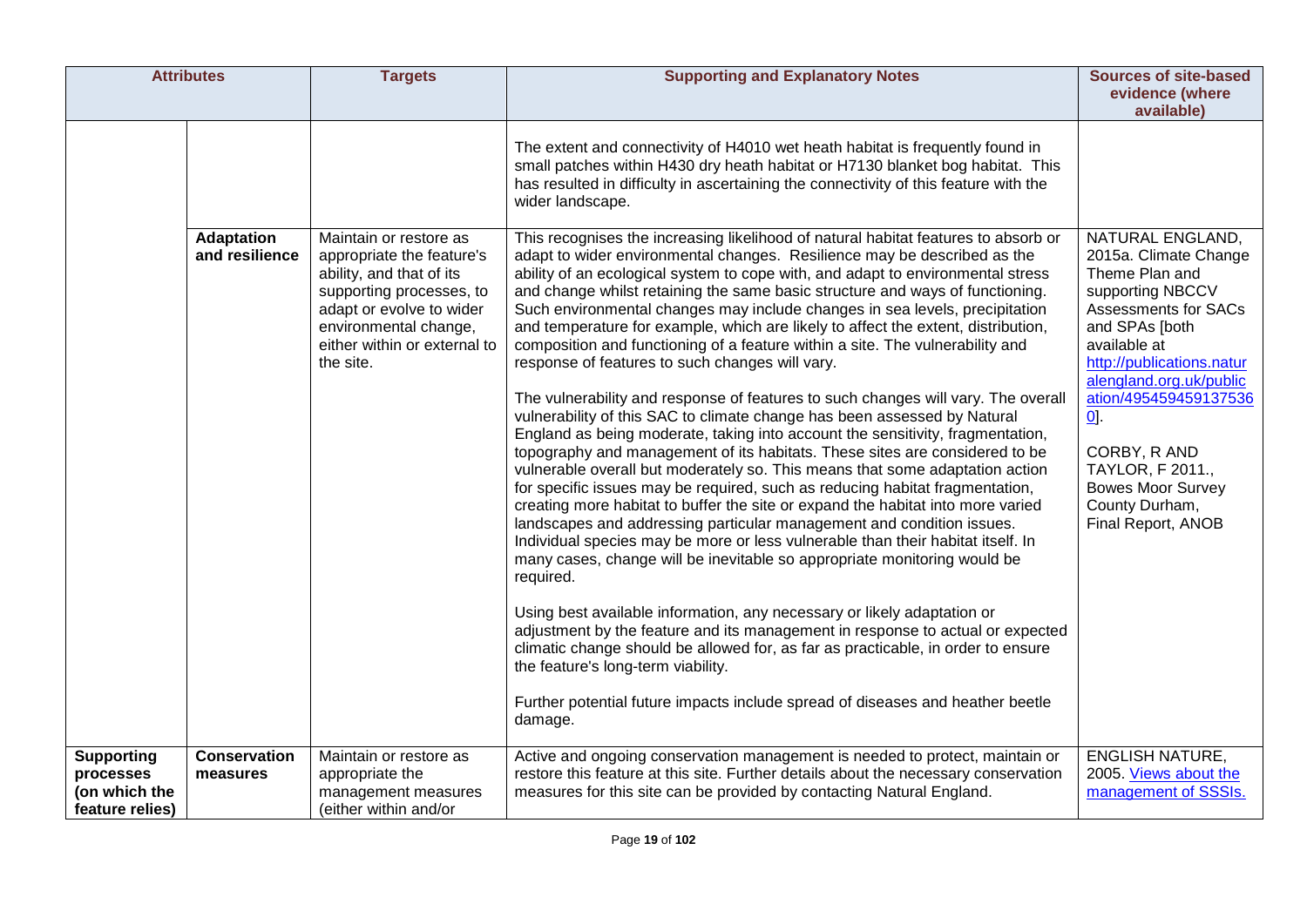| <b>Attributes</b>                              | <b>Targets</b>                                                                                                                                                                                                                                                              | <b>Supporting and Explanatory Notes</b>                                                                                                                                                                                                                                                                                                                                                                                                                                                                                                                                                                                                                                                                                                                                                        | <b>Sources of site-based</b><br>evidence (where                                                                                                                                                                        |
|------------------------------------------------|-----------------------------------------------------------------------------------------------------------------------------------------------------------------------------------------------------------------------------------------------------------------------------|------------------------------------------------------------------------------------------------------------------------------------------------------------------------------------------------------------------------------------------------------------------------------------------------------------------------------------------------------------------------------------------------------------------------------------------------------------------------------------------------------------------------------------------------------------------------------------------------------------------------------------------------------------------------------------------------------------------------------------------------------------------------------------------------|------------------------------------------------------------------------------------------------------------------------------------------------------------------------------------------------------------------------|
|                                                | outside the site boundary<br>as appropriate) which are<br>necessary to maintain or<br>restore as appropriate the<br>structure, functions and<br>supporting processes<br>associated with the<br>H4010 feature                                                                | This information will typically be found within, where applicable, supporting<br>documents such as Natura 2000 Site Improvement Plan, Site Management<br>Strategies or Plans, the Views about Management Statement for the<br>underpinning SSSI and/or management agreements.<br>•Ensure burning does not take place on sensitive areas.<br>•Continually monitor the hydrology of the site including monitoring the re-<br>vegetation and success of grips and plastic dams and where necessary repair or<br>replace.<br>•Maintain appropriate stocking densities to prevent overgrazing.<br>•Maintain public access to the site through maintaining designated walking<br>routes.<br>•Monitor vehicle access on site and prevent vehicle use on sensitive areas of the<br>site.               | available)<br>NATURAL ENGLAND,<br>2014. Site Improvement<br>Plan: North Pennines<br>Group (SIP154).<br>Available at<br>http://publications.natur<br>alengland.org.uk/public<br>ation/653489969981030<br>$\overline{4}$ |
| Soils,<br>substrate and<br>nutrient<br>cycling | Maintain the properties of<br>the underlying soil types,<br>including structure, bulk<br>density, total carbon, pH,<br>soil nutrient status and<br>fungal: bacterial ratio, to<br>within typical values for<br>the H4010 habitat.                                           | Soil is the foundation of basic ecosystem function and a vital part of the natural<br>environment. Its properties strongly influence the colonisation, growth and<br>distribution of those plant species which together form vegetation types, and<br>therefore provides a habitat used by a wide range of organisms. Soil biodiversity<br>has a vital role to recycle organic matter. Changes to natural soil properties may<br>therefore affect the ecological structure, function and processes associated with<br>this Annex I feature.<br>This Annex 1 H4030 wet heath habitat has essentially raw soils with little humus<br>and low nutrient status.<br>This is currently no specific information on soil properties for this SAC.                                                      |                                                                                                                                                                                                                        |
| Air quality                                    | Maintain or restore as<br>appropriate the<br>concentrations and<br>deposition of air<br>pollutants to at or below<br>the site-relevant Critical<br>Load or Level values<br>given for the H4010<br>feature of the site on the<br>Air Pollution Information<br>System (APIS). | This habitat type is considered sensitive to changes in air quality. Exceedance of<br>these critical values for air pollutants may modify the chemical status of its<br>substrate, accelerating or damaging plant growth, altering its vegetation<br>structure and composition and causing the loss of sensitive typical species<br>associated with it.<br>Critical Loads and Levels are recognised thresholds below which such harmful<br>effects on sensitive UK habitats will not occur to a significant level, according to<br>current levels of scientific understanding. There are critical levels for ammonia<br>(NH3), oxides of nitrogen (NOx) and sulphur dioxide (SO2), and critical loads for<br>nutrient nitrogen deposition and acid deposition. There are currently no critical | More information about<br>site-relevant Critical<br>Loads and Levels for<br>this SAC is available by<br>using the 'search by<br>site' tool on APIS.                                                                    |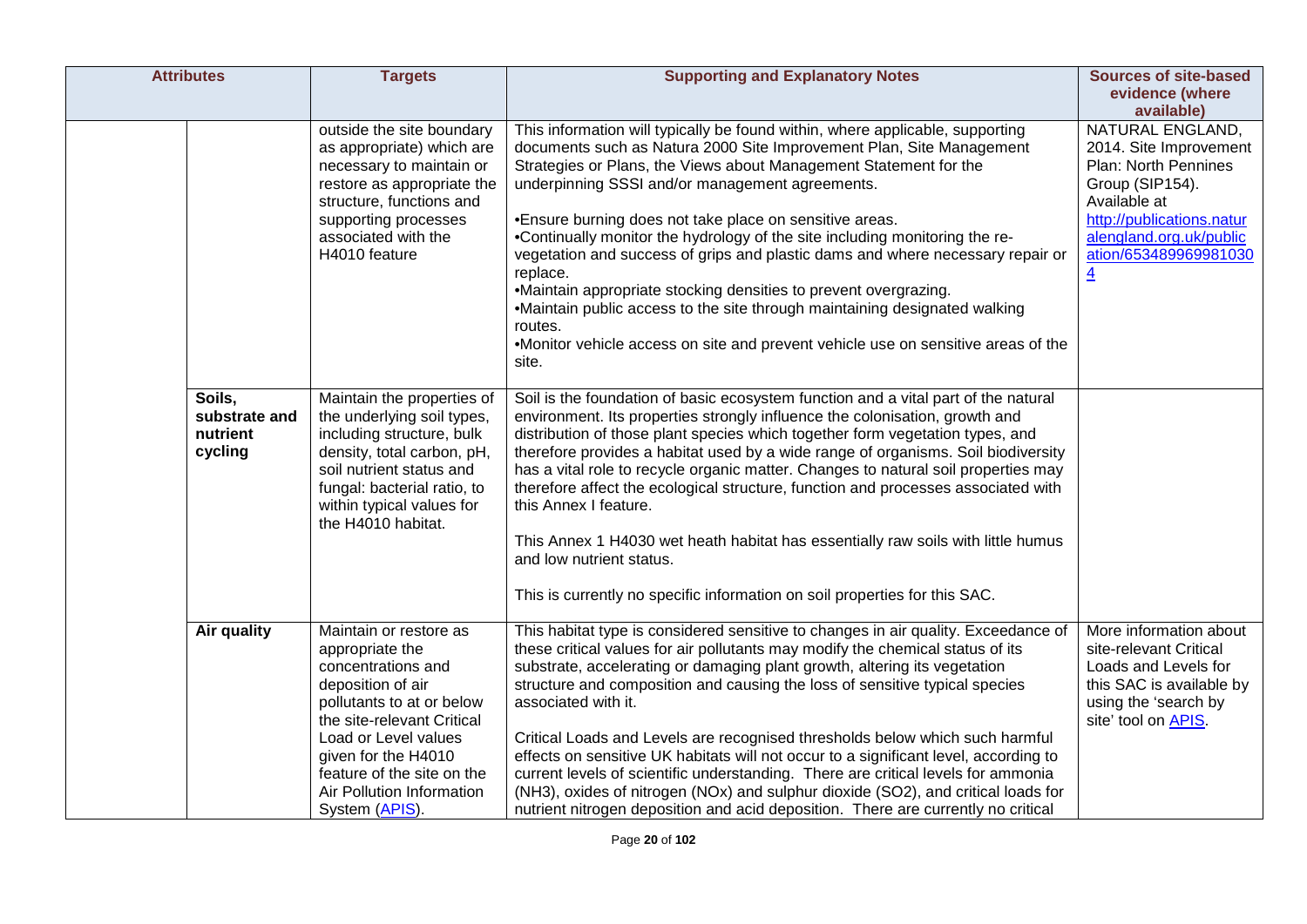| <b>Attributes</b>                                                 | <b>Targets</b>                                                                                                                                                                                                | <b>Supporting and Explanatory Notes</b>                                                                                                                                                                                                                                                                                                                                                                                                                                                                                                                                                                                                                                                                                                     | <b>Sources of site-based</b><br>evidence (where<br>available) |
|-------------------------------------------------------------------|---------------------------------------------------------------------------------------------------------------------------------------------------------------------------------------------------------------|---------------------------------------------------------------------------------------------------------------------------------------------------------------------------------------------------------------------------------------------------------------------------------------------------------------------------------------------------------------------------------------------------------------------------------------------------------------------------------------------------------------------------------------------------------------------------------------------------------------------------------------------------------------------------------------------------------------------------------------------|---------------------------------------------------------------|
|                                                                   |                                                                                                                                                                                                               | loads or levels for other pollutants such as Halogens, Heavy Metals, POPs,<br>VOCs or Dusts. These should be considered as appropriate on a case-by-case<br>basis.                                                                                                                                                                                                                                                                                                                                                                                                                                                                                                                                                                          |                                                               |
|                                                                   |                                                                                                                                                                                                               | Ground level ozone is regionally important as a toxic air pollutant but flux-based<br>critical levels for the protection of semi-natural habitats are still under<br>development. It is recognised that achieving this target may be subject to the<br>development, availability and effectiveness of abatement technology and<br>measures to tackle diffuse air pollution, within realistic timescales.                                                                                                                                                                                                                                                                                                                                    |                                                               |
|                                                                   |                                                                                                                                                                                                               | The critical load for nitrogen deposition is currently being exceeded for this<br>feature (APIS accessed July 2018).                                                                                                                                                                                                                                                                                                                                                                                                                                                                                                                                                                                                                        |                                                               |
| <b>Water quality</b>                                              | Where the feature is<br>dependent on surface<br>water and/or<br>groundwater, maintain<br>water quality and quantity<br>to a standard which<br>provides the necessary<br>conditions to support the<br>feature. | For many SAC features which are dependent on wetland habitats supported by<br>surface and/or ground water, maintaining the quality and quantity of water supply<br>will be critical, especially at certain times of year. Poor water quality and<br>inadequate quantities of water can adversely affect the structure and function of<br>this habitat type. Typically, meeting the surface water and groundwater<br>environmental standards set out by the Water Framework Directive (WFD<br>2000/60/EC) will also be sufficient to support the achievement of SAC<br>Conservation Objectives but in some cases more stringent standards may be<br>needed.<br>Further site-specific investigations may be required to establish appropriate |                                                               |
|                                                                   |                                                                                                                                                                                                               | water quality standards for the SAC.                                                                                                                                                                                                                                                                                                                                                                                                                                                                                                                                                                                                                                                                                                        |                                                               |
| <b>Hydrology</b>                                                  | At a site, unit and/or<br>catchment level (as<br>necessary, maintain the<br>natural hydrological<br>regime to provide the<br>conditions necessary to<br>sustain the feature within<br>the site                | Defining and maintaining the appropriate hydrological regime is a key step in<br>moving towards achieving the conservation objectives for this site and sustaining<br>this feature. Changes in source, depth, duration, frequency, magnitude and<br>timing of water supply can have significant implications for the assemblage of<br>characteristic plants and animals present. This target is generic and further site-<br>specific investigations may be required to fully inform conservation measures<br>and/or the likelihood of impacts.                                                                                                                                                                                             |                                                               |
| Version Control: n/a                                              |                                                                                                                                                                                                               |                                                                                                                                                                                                                                                                                                                                                                                                                                                                                                                                                                                                                                                                                                                                             |                                                               |
| Variations from national feature-framework of integrity-guidance: |                                                                                                                                                                                                               |                                                                                                                                                                                                                                                                                                                                                                                                                                                                                                                                                                                                                                                                                                                                             |                                                               |

The objectives for some of the attributes listed above include both 'maintain' and 'restore' targets. This is because this SAC is an extensive complex of geographically-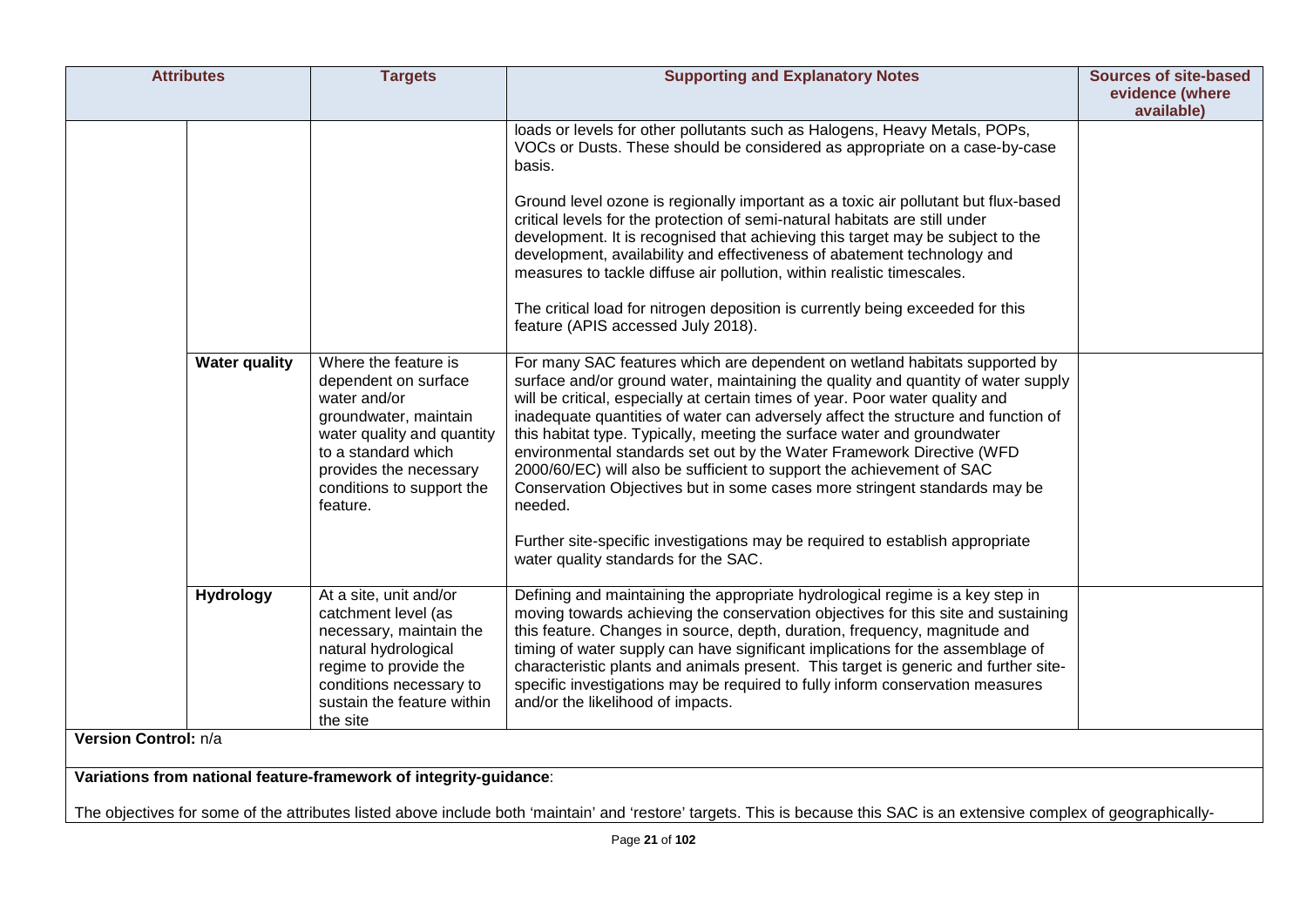| <b>Attributes</b>                                                                                                                                                                                                                                                                                            | <b>Targets</b> | <b>Supporting and Explanatory Notes</b> | <b>Sources of site-based</b><br>evidence (where<br>available) |
|--------------------------------------------------------------------------------------------------------------------------------------------------------------------------------------------------------------------------------------------------------------------------------------------------------------|----------------|-----------------------------------------|---------------------------------------------------------------|
| separate component sites which currently vary in their condition status. Overall, both objectives will currently be applicable to the SAC but these will differ between each<br>component site depending on its particular circumstances. Natural England will be able to provide further advice on request. |                |                                         |                                                               |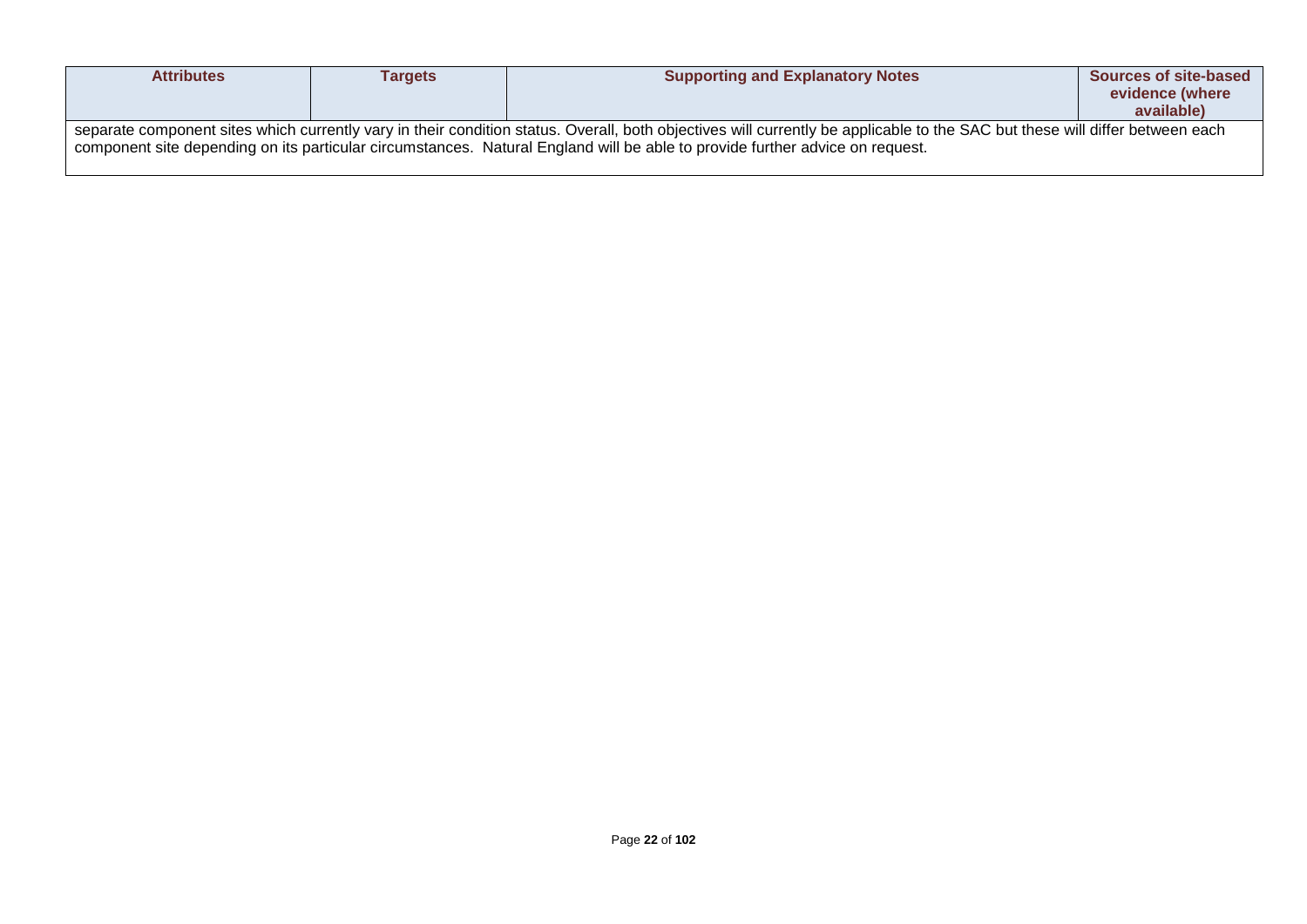### **Table 2: Supplementary Advice for Qualifying Features: H4030. European dry heaths**

| <b>Attributes</b>                                   |                                                    | <b>Targets</b>                                                                                                         | <b>Supporting and Explanatory Notes</b>                                                                                                                                                                                                                                                                                                                                                                                                                                                                                                                                                                                                                                                                                                                                                                             | <b>Sources of site-based evidence</b><br>(where available)                                                                                                                                                                                                                                                                                                                                                                                                                                                                                                                                                                                                                                                                                                                                                                                               |
|-----------------------------------------------------|----------------------------------------------------|------------------------------------------------------------------------------------------------------------------------|---------------------------------------------------------------------------------------------------------------------------------------------------------------------------------------------------------------------------------------------------------------------------------------------------------------------------------------------------------------------------------------------------------------------------------------------------------------------------------------------------------------------------------------------------------------------------------------------------------------------------------------------------------------------------------------------------------------------------------------------------------------------------------------------------------------------|----------------------------------------------------------------------------------------------------------------------------------------------------------------------------------------------------------------------------------------------------------------------------------------------------------------------------------------------------------------------------------------------------------------------------------------------------------------------------------------------------------------------------------------------------------------------------------------------------------------------------------------------------------------------------------------------------------------------------------------------------------------------------------------------------------------------------------------------------------|
| <b>Extent and</b><br>distribution<br>of the feature | <b>Extent of the</b><br>feature within<br>the site | Maintain or restore as<br>appropriate the total extent of the<br>H4030 feature at or to<br>approximately 44,868.82 ha. | See notes for this attribute in Table 1 above.<br>There should be no measurable reduction (excluding any trivial<br>loss) in the extent and area of this feature, and in some cases,<br>the full extent of the feature may need to be restored. However,<br>in certain circumstances replanting edge habitats with native<br>trees and scrubs may be advantageous to encourage a<br>heterogeneous habitat, beneficial to wildlife such as black<br>grouse.<br>Over 40% of this SAC supports the interest feature, H4030, Dry<br>Heath. However, this habitat type is also recorded in mosaics<br>with H4010 Northern Atlantic Wet Heaths and to a lesser extent<br>H7130 Blanket Bog. Therefore this figure may be under or<br>over recorded.<br>European Dry Heath H4030 is a feature found throughout the<br>SAC. | Area data obtained from the 14<br>SSSIs where this feature is<br>present.<br>Habitat information for<br>component SSSIs within<br>Northumberland and Durham:<br>NATURAL ENGLAND. 2002.<br>N2K NVC Survey. Unpublished<br>data. (Available from Natural<br>England on request.)<br>Habitat information for<br>component SSSIs in Cumbria:<br>NATURAL ENGLAND. 1999.<br>1999 NVC Survey of Appleby<br>Fells. Unpublished data.<br>(Available from Natural England<br>on request.)<br>O'REILLY, J. 2011.<br>Geltsdale Farm and RSPB NVC<br>data. Unpublished data.<br>(Available from Natural England<br>on request).<br>RSPB. 1999. Upland Vegetation<br><b>Condition Assessment,</b><br>Unpublished data, (Available from<br>Natural England on request.)<br>RSPB. 1995. NVC Survey.<br>Unpublished data, (Available from<br>Natural England on request.) |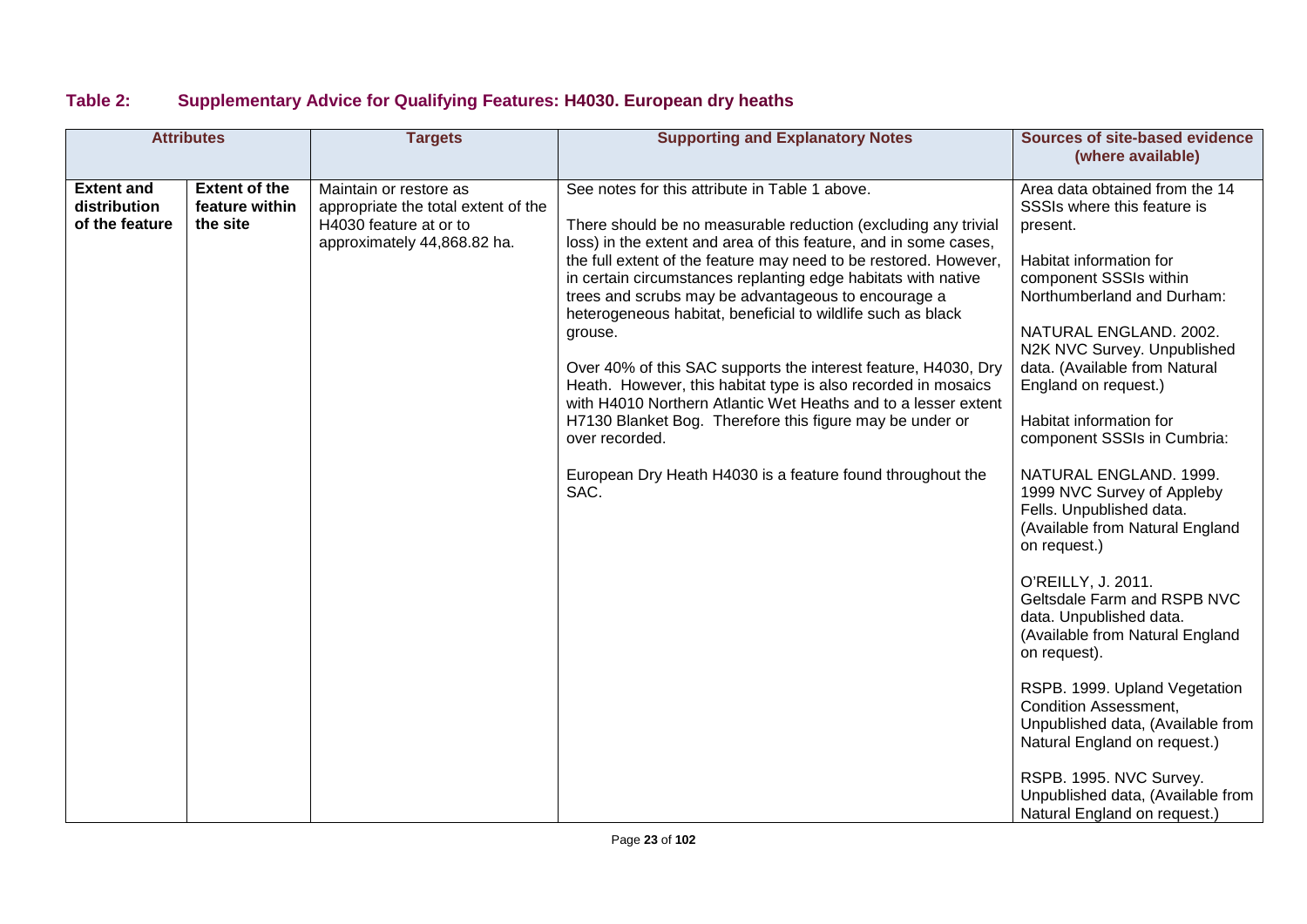| <b>Attributes</b>                                                         |                                                                                                               | <b>Targets</b>                                                                                                                                                                                                                                                                                                                                                                                                                                                                                                                                                         | <b>Supporting and Explanatory Notes</b>                                                                                                                                                                                                                                           | Sources of site-based evidence                                                                                                                                                                                                                                                                                                                                                                                                                                                                                                                                                                                                                                                                                                                                                                |
|---------------------------------------------------------------------------|---------------------------------------------------------------------------------------------------------------|------------------------------------------------------------------------------------------------------------------------------------------------------------------------------------------------------------------------------------------------------------------------------------------------------------------------------------------------------------------------------------------------------------------------------------------------------------------------------------------------------------------------------------------------------------------------|-----------------------------------------------------------------------------------------------------------------------------------------------------------------------------------------------------------------------------------------------------------------------------------|-----------------------------------------------------------------------------------------------------------------------------------------------------------------------------------------------------------------------------------------------------------------------------------------------------------------------------------------------------------------------------------------------------------------------------------------------------------------------------------------------------------------------------------------------------------------------------------------------------------------------------------------------------------------------------------------------------------------------------------------------------------------------------------------------|
| <b>Structure and</b><br>function<br>(including its<br>typical<br>species) | <b>Spatial</b><br>distribution of<br>the feature<br>within the site<br>Vegetation<br>community<br>composition | Maintain or restore as<br>appropriate the distribution and<br>configuration of the H4030<br>feature, including where<br>applicable its component<br>vegetation types, across the site<br>Ensure the component<br>vegetation communities of the<br>H4030 feature are broadly<br>referable to and characterised by<br>the following National Vegetation<br>Classification type(s):<br>H9 Calluna vulgaris-<br>Deschampsia flexuosa heath<br>H10 Calluna vulgaris - Erica<br>cinerea heath<br>H12 Calluna vulgaris-<br>Vaccinium myrtillus heath<br>H16 Calluna vulgaris- | See notes for this attribute in table 1 above.<br>This site has pressures of fragmentation from burning; bracken<br>encroachment; succession; erosion through walkers and<br>estates vehicles and grazing (to a lesser extent).<br>See notes for this attribute in table 1 above. | (where available)<br>Habitat information for<br>component SSSIs in North<br>Yorkshire:<br>NATURAL ENGLAND. 2004.<br>North Pennines Survey.<br>Unpublished data. (Available from<br>Natural England on request.)<br>PENNY ANDERSON<br>ASSOCIATES AND ENGLISH<br><b>NATURE, 2005.</b><br><b>North Pennines Conservation</b><br>Objectives Strategy. Available<br>from Natural England<br>This attribute will be periodically<br>monitored as part of Natural<br>England's site condition<br>assessments.<br>This attribute will be periodically<br>monitored as part of Natural<br>England's site condition<br>assessments.<br>PENNY ANDERSON<br>ASSOCIATES AND ENGLISH<br><b>NATURE, 2005.</b><br><b>North Pennines Conservation</b><br>Objectives Strategy. Available<br>from Natural England |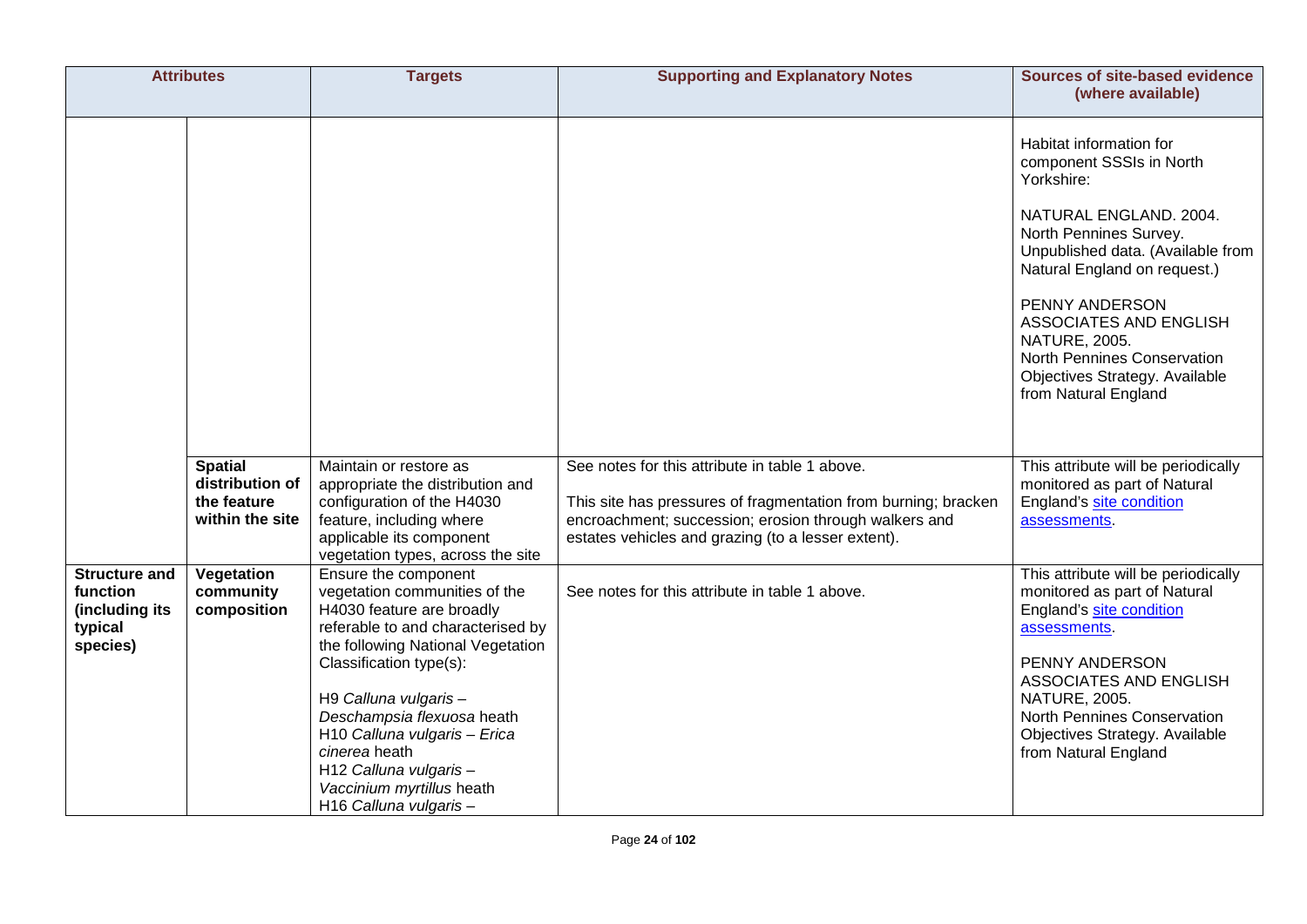| <b>Attributes</b>                      | <b>Targets</b>                                                                                                                                                                                                         | <b>Supporting and Explanatory Notes</b>                                                                                                                                                                                                                                                                                                                                                                                                                                                                                                                                                            | Sources of site-based evidence<br>(where available)                                                             |
|----------------------------------------|------------------------------------------------------------------------------------------------------------------------------------------------------------------------------------------------------------------------|----------------------------------------------------------------------------------------------------------------------------------------------------------------------------------------------------------------------------------------------------------------------------------------------------------------------------------------------------------------------------------------------------------------------------------------------------------------------------------------------------------------------------------------------------------------------------------------------------|-----------------------------------------------------------------------------------------------------------------|
|                                        | Arctostaphylos uva-ursi heath<br>H18 Vaccinium myrtillus-<br>Deschampsia flexuosa heath<br>H21 Calluna vulgaris-<br>Vaccinium myrtillus - Sphagnum<br>capillifolium heath                                              |                                                                                                                                                                                                                                                                                                                                                                                                                                                                                                                                                                                                    |                                                                                                                 |
| Vegetation<br>community<br>transitions | Maintain any areas of transition<br>between the H4030 feature and<br>communities which form other<br>heathland-associated habitats,<br>such as dry and humid heaths,<br>mires, acid grasslands, scrub<br>and woodland. | See notes for this attribute in table 1 above.<br>Further, mosaics exist with the following types:<br>U1e - Festuca Ovina - Agrostis Capillaris - Rumex Acetosella<br>grassland,<br>U4 Festuca ovina-Agrostis capillaris-Galium saxatile<br>Grassland, CG9 Sesleria albicans-Galium sterneri grassland<br>and<br>CG10 - Festuca ovina - Agrostis capillaris - Thymus praecox<br>grassland                                                                                                                                                                                                          |                                                                                                                 |
| Cover of<br>dwarf shrubs               | Maintain or restore as<br>appropriate an overall cover of<br>dwarf shrub species which is<br>typically between 50-75%                                                                                                  | See notes for this attribute in table 1 above.<br>Calluna vulgaris is usually the most abundant dwarf shrub<br>within this feature.<br>The most common characteristic dwarf-shrubs in this H4030<br>habitat are heather or ling Calluna vulgaris and bilberry<br>Vaccinium myrtillus. Localised areas of heath with E.cinerea<br>and Vaccinium vitis-idaea occur occasionally on the steep<br>slopes. Low species diversity of dwarf shrubs (excluding<br>Calluna vulgaris) is a concern locally.<br>In some areas this lower cover of dwarf shrubs is due to<br>excessive burning or overgrazing. | This attribute will be periodically<br>monitored as part of Natural<br>England's site condition<br>assessments. |
| <b>Bracken</b>                         | Maintain a low cover of dense                                                                                                                                                                                          | The spread of bracken Pteridium aquilinum is a problem on                                                                                                                                                                                                                                                                                                                                                                                                                                                                                                                                          | This attribute will be periodically                                                                             |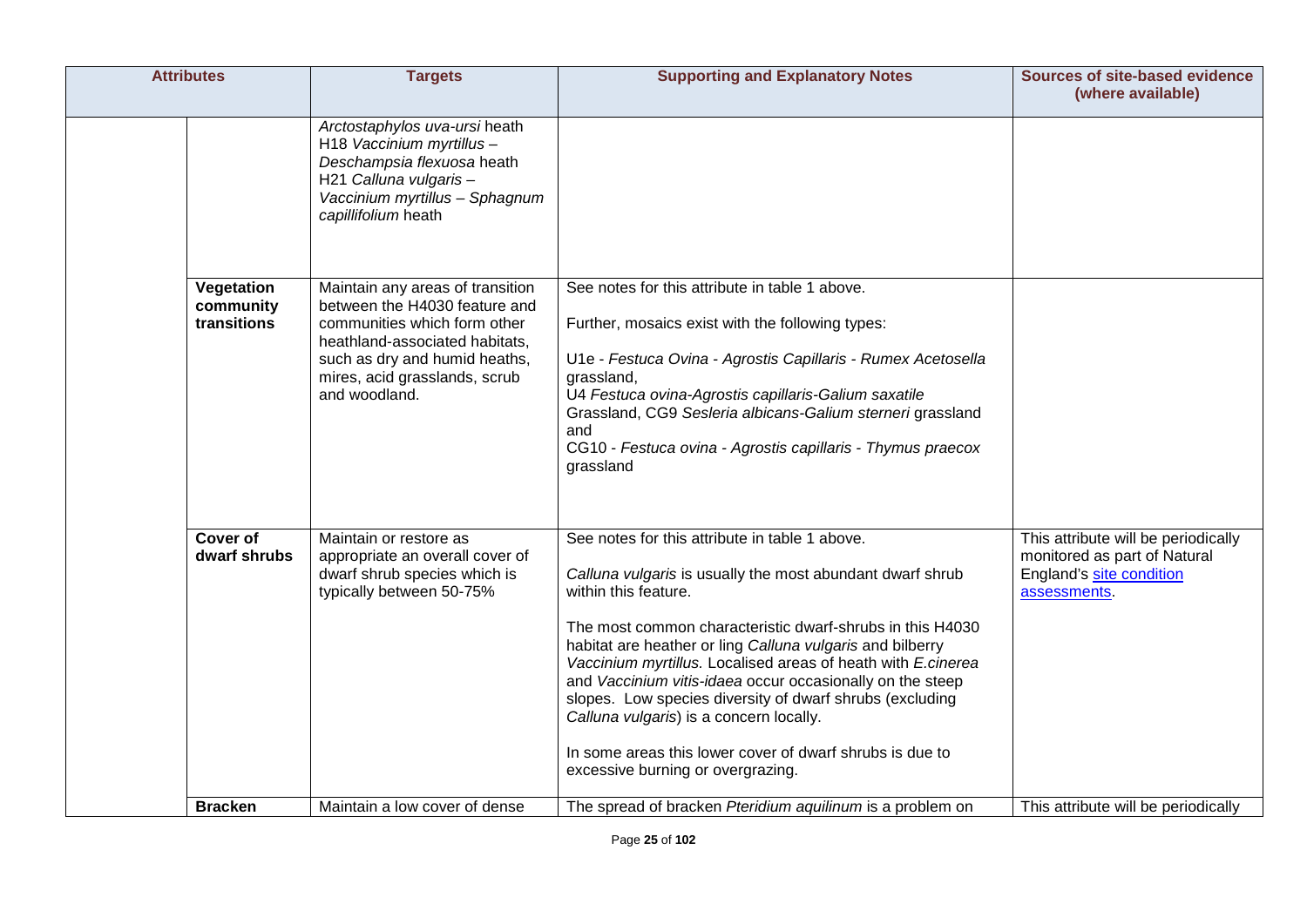| <b>Attributes</b>                      | <b>Targets</b>                                                                                                                                   | <b>Supporting and Explanatory Notes</b>                                                                                                                                                                                                                                                                                                                                                                                                                                                                                                                                                                                                                                                                                                                                                            | <b>Sources of site-based evidence</b><br>(where available)                                                      |
|----------------------------------------|--------------------------------------------------------------------------------------------------------------------------------------------------|----------------------------------------------------------------------------------------------------------------------------------------------------------------------------------------------------------------------------------------------------------------------------------------------------------------------------------------------------------------------------------------------------------------------------------------------------------------------------------------------------------------------------------------------------------------------------------------------------------------------------------------------------------------------------------------------------------------------------------------------------------------------------------------------------|-----------------------------------------------------------------------------------------------------------------|
| cover                                  | bracken typically at <5%                                                                                                                         | many lowland heathlands. The unpalatable nature and density<br>of bracken as a tall-herb fern, and its decomposing litter, can<br>smother and shade out smaller and more characteristic<br>heathland vegetation. Usually active management of bracken is<br>required to reduce or contain its cover across this habitat<br>feature. But this fern has also some nature conservation value,<br>for example on sites where fritillary butterflies occur and utilise<br>bracken litter habitat.<br>Bracken Pteridium aquilinum occur on lower slopes in the north<br>of the SAC. Largely bracken control is managed through<br>Moorland Management plans and through individual higher<br>level stewardships. Presence of bracken is likely to indicate<br>soils suitable for scrubby woodland cover. | monitored as part of Natural<br>England's site condition<br>assessments.                                        |
| <b>Cover of</b><br>gorse               | Maintain a low cover of common<br>gorse Ulex europaeus at <25%                                                                                   | See notes for this attribute in table 1 above.<br>There has been no excessive quantities of gorse recorded on<br>site and as such is currently not considered a concern.                                                                                                                                                                                                                                                                                                                                                                                                                                                                                                                                                                                                                           | This attribute will be periodically<br>monitored as part of Natural<br>England's site condition<br>assessments. |
| <b>Tree cover</b>                      | Maintain the open character of<br>the H4030 feature by maintaining<br>a typically scattered and low<br>cover of trees and scrub at <20%<br>cover | See notes for this attribute in table 1 above.<br>On some sites such as on the western side of the SAC, scrub<br>around the margins of dry heath is encouraged to create more<br>structural diversity and more dynamic moorland fringe<br>vegetation beneficial to black grouse Lyrurus tetrix.<br>Overall excessive tree cover is not a concern for this SAC.<br>There are only a few localised areas where a small number of<br>Sitka spruce Picea sitchensis were noted and should be<br>removed before they begin to set seed.                                                                                                                                                                                                                                                                 | This attribute will be periodically<br>monitored as part of Natural<br>England's site condition<br>assessments. |
| <b>Heather</b> age<br><b>structure</b> | Maintain or restore as<br>appropriate a diverse age<br>structure amongst the ericaceous<br>shrubs typically found on the site                    | Each phase of growth associated with the characteristic<br>heathers which dominate this feature also represents different<br>microclimatic conditions and microhabitats which may provide<br>shelter or food to other organisms. Therefore, it is important to<br>maintain a mosaic of heather in different phases of growth.<br>Typically this age structure will consist of between 10-40%                                                                                                                                                                                                                                                                                                                                                                                                       | This attribute will be periodically<br>monitored as part of Natural<br>England's site condition<br>assessments. |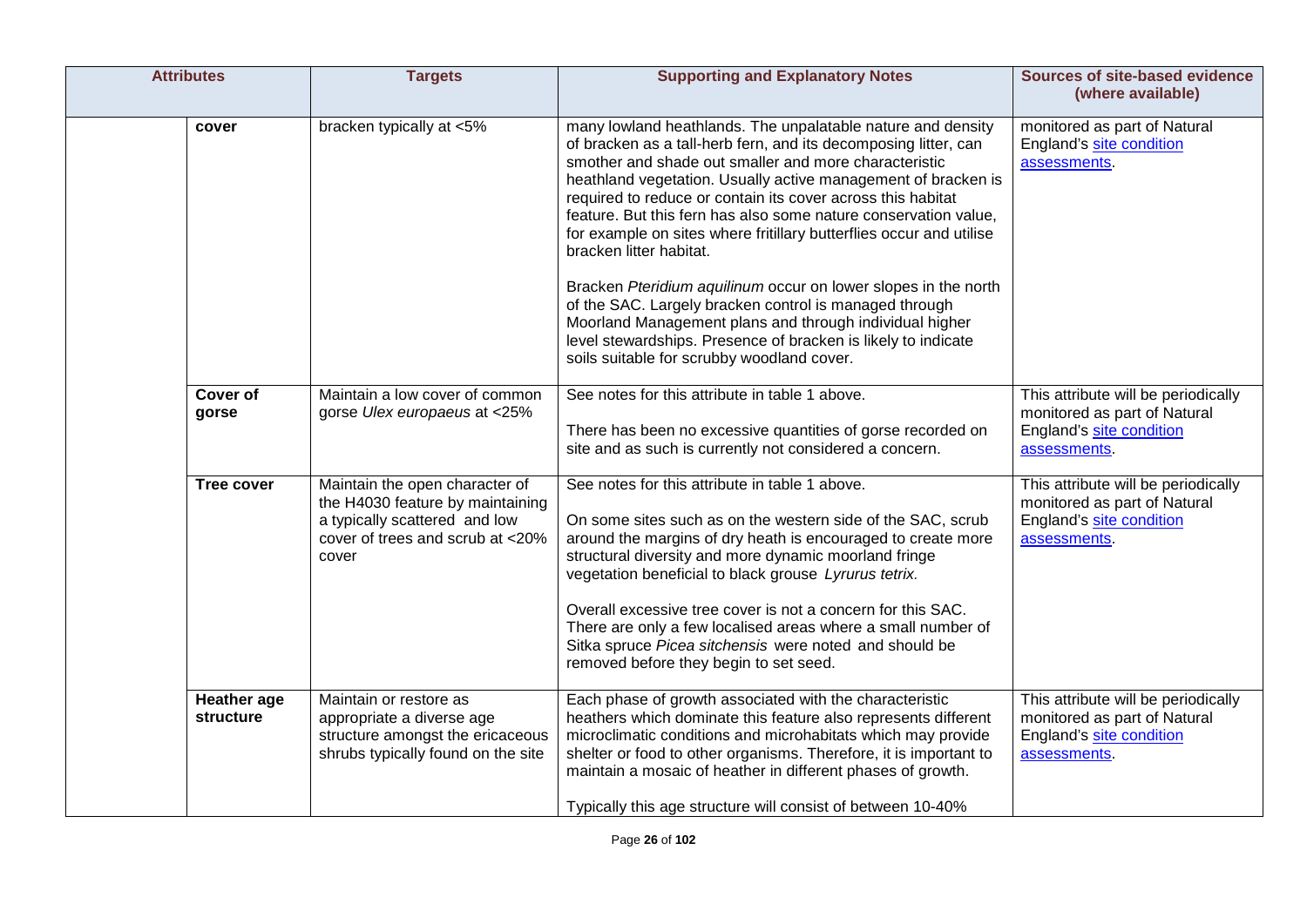| <b>Attributes</b>                                               | <b>Targets</b>                                                                                                                                                                                                                                                                                                                                                                                                                                                                                                                | <b>Supporting and Explanatory Notes</b>                                                                                                                                                                                                                                                                                                                                                                                                                                                                                                                                                                                                                                                                                                                                                                                                            | <b>Sources of site-based evidence</b><br>(where available)                                                                                    |
|-----------------------------------------------------------------|-------------------------------------------------------------------------------------------------------------------------------------------------------------------------------------------------------------------------------------------------------------------------------------------------------------------------------------------------------------------------------------------------------------------------------------------------------------------------------------------------------------------------------|----------------------------------------------------------------------------------------------------------------------------------------------------------------------------------------------------------------------------------------------------------------------------------------------------------------------------------------------------------------------------------------------------------------------------------------------------------------------------------------------------------------------------------------------------------------------------------------------------------------------------------------------------------------------------------------------------------------------------------------------------------------------------------------------------------------------------------------------------|-----------------------------------------------------------------------------------------------------------------------------------------------|
|                                                                 |                                                                                                                                                                                                                                                                                                                                                                                                                                                                                                                               | cover of (pseudo) pioneer heathers; 20-80% cover of<br>building/mature heathers; <30% cover of degenerate heathers<br>and less than <10% cover of dead heathers.<br>Late mature and degenerate heather were the least frequent<br>age structure found over the SAC. Overgrazing by sheep and<br>rabbits as well as rotational burning were the main causes of<br>less mature heather. Additionally this contributed largely to<br>single age stands of heather.                                                                                                                                                                                                                                                                                                                                                                                    |                                                                                                                                               |
| <b>Undesirable</b><br>species                                   | Maintain the frequency/cover of<br>undesirable species at within<br>acceptable levels of <1% and<br>prevent changes in surface<br>condition, soils, nutrient levels or<br>hydrology which may encourage<br>their spread.<br>Undesirable species include:<br>Creeping thistle Cirsium arvense;<br>Spear thistle Cirsium vulgare;<br>Common sorrel Rumex acetosa:<br>Creeping buttercup Ranunculus<br>repens; or<br>Common nettle Urtica<br>dioica<br>All invasive non-native species<br>are included as undesirable<br>species | See notes for this attribute in table 1 above.<br>Overall, the occurrence of undesirable species is minimal and<br>below <1%. However, monitoring should continue on site,<br>especially on bare ground areas which are more susceptible to<br>the growth of undesirable species.<br>The grassy marginal edge around some of the dry heath<br>habitat should be periodically monitored to ensure grasses and<br>undesirable herbs are not encroaching onto the dry heath. Soft<br>rush Juncus effuses encroachment was further a localised<br>issue on some of the sites and should be monitored.<br>Rush control is largely managed through Moorland<br>Management plans and through individual higher level<br>stewardships but would benefit from periodical review to<br>ascertain levels of spread as appropriate and should be<br>monitored. | This attribute will be periodically<br>monitored as part of Natural<br>England'ssite condition<br>assessments                                 |
| Key<br>structural,<br>influential and<br>distinctive<br>species | Maintain or restore as<br>appropriate the abundance of the<br>species listed below to enable<br>each of them to be a viable<br>component of this H4030 Annex<br>1 habitat;                                                                                                                                                                                                                                                                                                                                                    | See notes for this attribute in Table 1 above.<br>Localised overgrazing from sheep and rabbits is a concern for<br>some areas of this SAC.<br>It is particularly important for example to ensure that distinctive<br>species growing on the low lying accessible areas of the site                                                                                                                                                                                                                                                                                                                                                                                                                                                                                                                                                                 | This attribute will be periodically<br>monitored as part of Natural<br>England's site condition<br>assessments<br>NATURAL ENGLAND. 2014. Site |
|                                                                 | Heather Calluna vulgaris,                                                                                                                                                                                                                                                                                                                                                                                                                                                                                                     | are not over grazed or trampled by sheep and walkers. In                                                                                                                                                                                                                                                                                                                                                                                                                                                                                                                                                                                                                                                                                                                                                                                           | Improvement Plan: North                                                                                                                       |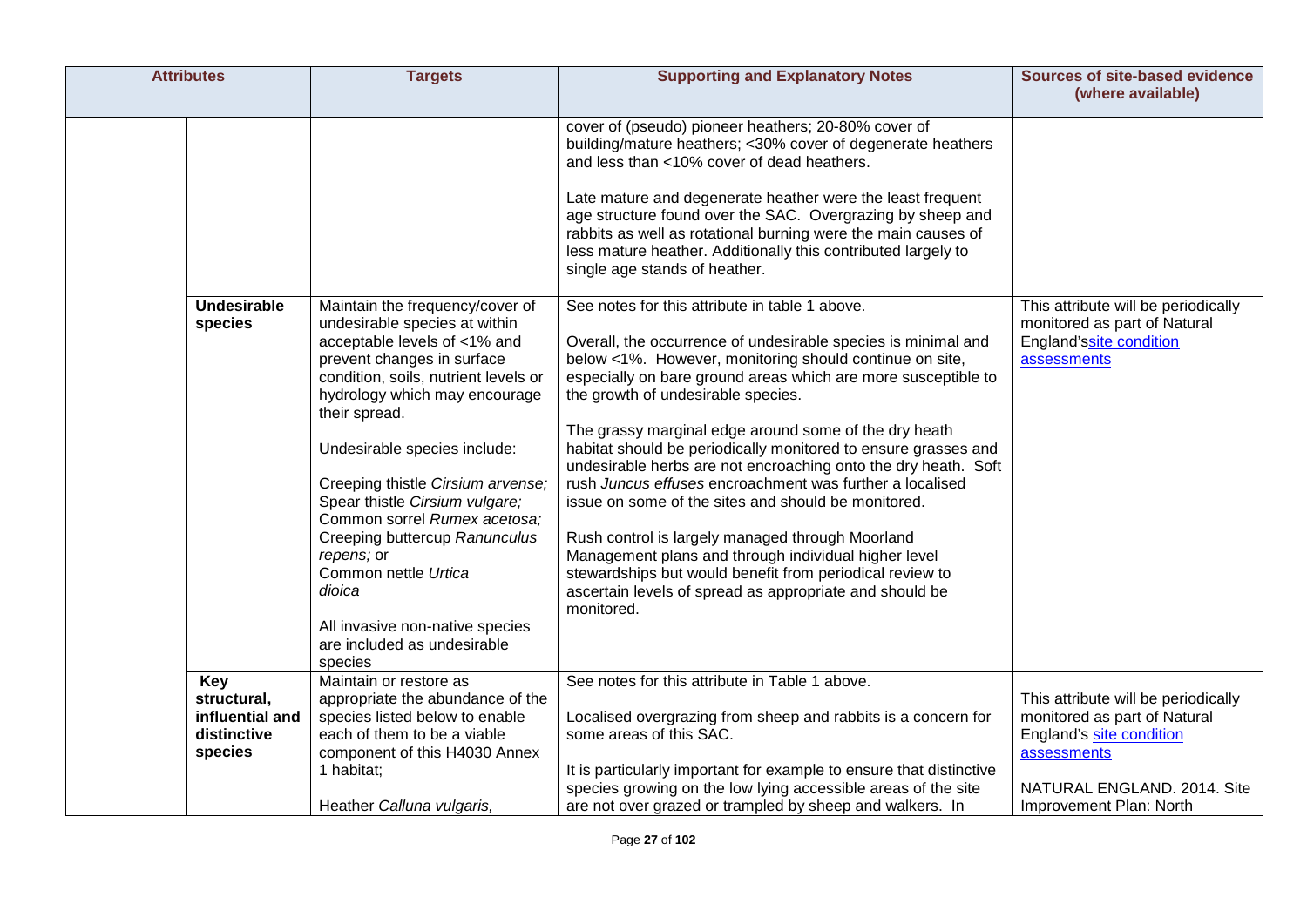| <b>Attributes</b>              |                                                              | <b>Targets</b>                                                                                                                                                                                                            | <b>Supporting and Explanatory Notes</b>                                                                                                                                                                                                                                                                                                                                                                                                                   | <b>Sources of site-based evidence</b><br>(where available)                                                                                                                                                              |
|--------------------------------|--------------------------------------------------------------|---------------------------------------------------------------------------------------------------------------------------------------------------------------------------------------------------------------------------|-----------------------------------------------------------------------------------------------------------------------------------------------------------------------------------------------------------------------------------------------------------------------------------------------------------------------------------------------------------------------------------------------------------------------------------------------------------|-------------------------------------------------------------------------------------------------------------------------------------------------------------------------------------------------------------------------|
|                                |                                                              | Cross leaved heath Erica tetralix.<br>Bell heather E.cinerea,<br>Billberry Vaccinium myrtillus,<br>Crowberry Empetrum nigrum and<br>Cowberry V.vitis-idaea.                                                               | areas of high visitor use, footpath improvements may need to<br>be carried out. Heather seed scattering and brash spreading<br>may need to be carried out along footpaths on a case by case<br>basis.<br>A further localised concern which is being monitored and<br>managed is the occurrence of heather beetle Lochmaea<br>suturalis. Steps to control this beetle are cited in Moorland<br>Management Plans.                                           | Pennines Group. Available from:<br>http://publications.naturalengland.<br>org.uk/publication/653489969981<br>0304?category=62803984473128<br>96                                                                         |
|                                | <b>Functional</b><br>connectivity<br>with wider<br>landscape | Maintain or restore as<br>appropriate the overall extent,<br>quality and function of any<br>supporting features within the<br>local landscape which provide a<br>critical functional connection with<br>the site.         | See notes for this attribute in table 1 above.<br>Due to the large relative geographic areas this SAC covers it is<br>difficult to ascertain connectivity to the wider landscape.<br>However, the plant communities within this habitat type are<br>found often within the lag habitat of H4010 Northern Atlantic<br>Wet Heaths and to a lesser extent H7130 Blanket Bog.<br>Therefore this habitat may have high connectivity within<br>localised areas. | This attribute will be periodically<br>monitored as part of Natural<br>England's site condition<br>assessments                                                                                                          |
|                                | <b>Adaptation</b><br>and resilience                          | Maintain the feature's ability, and<br>that of its supporting processes,<br>to adapt or evolve to wider<br>environmental change, either<br>within or external to the site                                                 | See notes for this attribute in table 1 above.<br>Using best available information, any necessary or likely<br>adaptation or adjustment by the feature and its management in<br>response to actual or expected climatic change should be<br>allowed for, as far as practicable, in order to ensure the<br>feature's long-term viability.                                                                                                                  | NATURAL ENGLAND, 2015a.<br>Climate Change Theme Plan and<br>supporting NBCCV Assessments<br>for SACs and SPAs [both<br>available at<br>http://publications.naturalengland.<br>org.uk/publication/495459459137<br>5360]. |
|                                | Soils,<br>substrate and<br>nutrient<br>cycling               | Maintain the properties of the<br>underlying soil types, including<br>structure, bulk density, total<br>carbon, pH, soil nutrient status<br>and funga/bacterial ratio, to<br>within typical values this H4030<br>habitat. | See notes for this attribute in table 1 above.<br>There is currently no specific information on soil properties for<br>this SAC.                                                                                                                                                                                                                                                                                                                          |                                                                                                                                                                                                                         |
| <b>Supporting</b><br>processes | <b>Conservation</b><br>measures                              | Maintain or restore as<br>appropriate the management                                                                                                                                                                      | See notes for this attribute in table 1 above.                                                                                                                                                                                                                                                                                                                                                                                                            | NATURAL ENGLAND. 2014. Site<br>Improvement Plan: North                                                                                                                                                                  |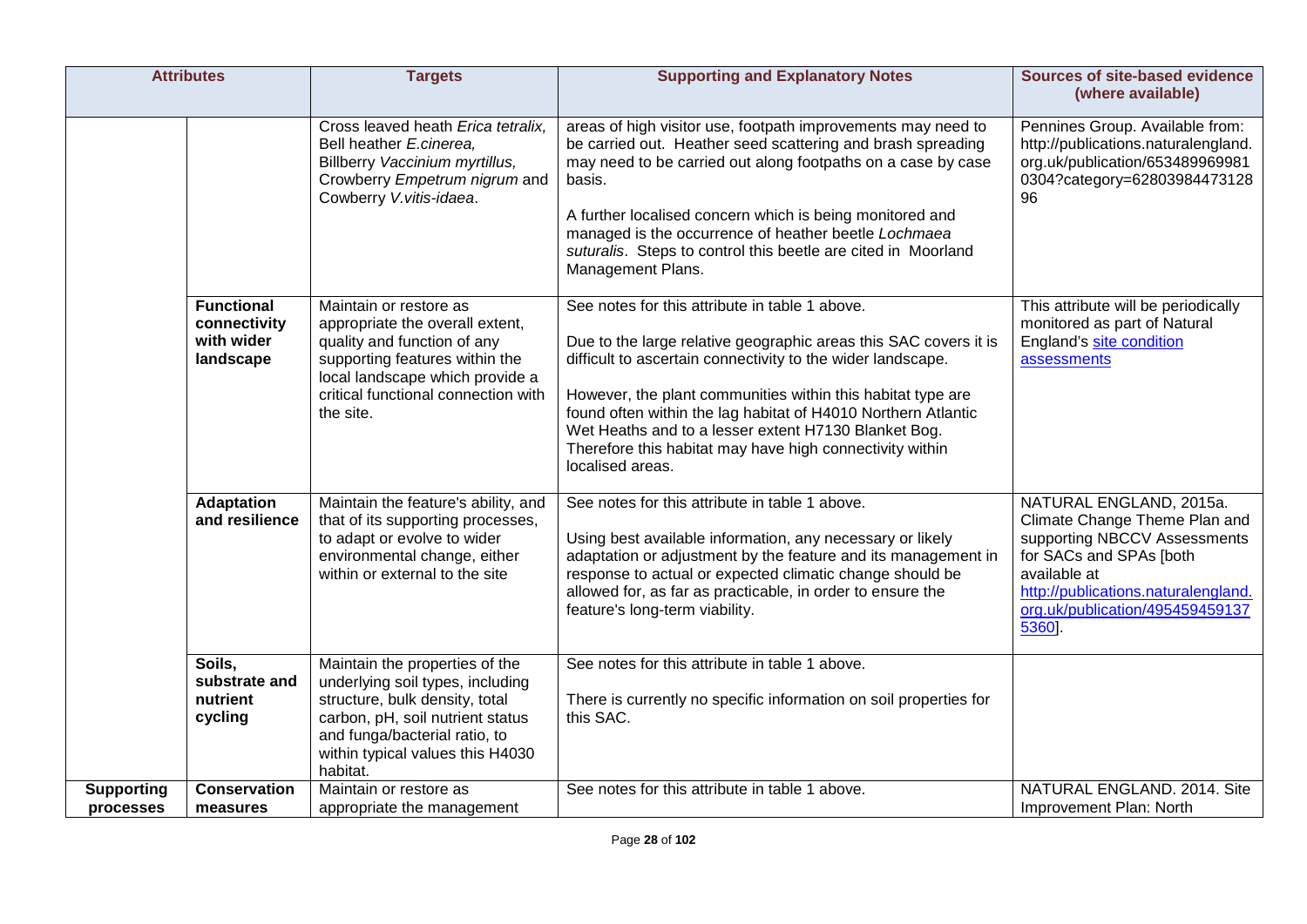|                                  | <b>Attributes</b> | <b>Targets</b>                                                                                                                                                                                                                         | <b>Supporting and Explanatory Notes</b>                                                                                                                                                                                                                                                                                                                                                                                                                                                                                                                                                                                                                                                                                                                                                                                                                                                                                                                            | <b>Sources of site-based evidence</b><br>(where available)                                                                                                                                                                                                                                                   |
|----------------------------------|-------------------|----------------------------------------------------------------------------------------------------------------------------------------------------------------------------------------------------------------------------------------|--------------------------------------------------------------------------------------------------------------------------------------------------------------------------------------------------------------------------------------------------------------------------------------------------------------------------------------------------------------------------------------------------------------------------------------------------------------------------------------------------------------------------------------------------------------------------------------------------------------------------------------------------------------------------------------------------------------------------------------------------------------------------------------------------------------------------------------------------------------------------------------------------------------------------------------------------------------------|--------------------------------------------------------------------------------------------------------------------------------------------------------------------------------------------------------------------------------------------------------------------------------------------------------------|
| (on which the<br>feature relies) |                   | measures (either within and/or<br>outside the site boundary as<br>appropriate) which are necessary<br>to maintain or restore as<br>appropriate the structure,<br>functions and supporting<br>processes associated with the<br>feature. | Maintain low nutrient levels to maintain high numbers of<br>species through the management activities of grazing and<br>burning. Rush control and some bracken control is a<br>consideration for the management of H4030 on this site.<br>Specific on-site erosion through walkers and estate vehicles is<br>a further concern for reducing connectivity across the SAC.<br>Further high populations of rabbit on localised areas may have<br>exacerbated peat erosion.<br>There is some concern over localised areas of erosion on site.<br>However, it must also be noted that a range of invertebrates<br>and plants require bare ground/peat where it is not too<br>frequently disturbed by vehicles or feet.<br>Specific areas of this SAC have had problems with overgrazing<br>and this is still a concern in certain areas. Stocking rates and<br>any new and amended higher level stewardship agreements<br>need to review livestock numbers as required. | Pennines Group. Available from:<br>http://publications.naturalengland.<br>org.uk/publication/653489969981<br>0304?category=62803984473128<br>96<br>PENNY ANDERSON<br>ASSOCIATES AND ENGLISH<br><b>NATURE, 2005.</b><br>North Pennines Conservation<br>Objectives Strategy. Available<br>from Natural England |
| <b>Version Control</b>           | Air quality       | Maintain, the concentrations and<br>deposition of air pollutants to at<br>or below the site-relevant Critical<br>Load or Level values given for<br>this feature of the site on the Air<br>Pollution Information System<br>(APIS).      | See notes for this attribute in table 1 above.<br>The critical load for nitrogen deposition is currently being<br>exceeded for this feature (APIS accessed July 2018).                                                                                                                                                                                                                                                                                                                                                                                                                                                                                                                                                                                                                                                                                                                                                                                             | More information about site-<br>relevant Critical Loads and Levels<br>for this SAC is available by using<br>the 'search by site' tool on the Air<br><b>Pollution Information System</b><br>$(APIS)$ .                                                                                                        |

**Variations from national feature-framework of integrity-guidance**:

The objectives for some of the attributes listed above include both 'maintain' and 'restore' targets. This is because this SAC is an extensive complex of geographicallyseparate component sites which currently vary in their condition status. Overall, both objectives will currently be applicable to the SAC but these will differ between each component site depending on its particular circumstances. Natural England will be able to provide further advice on request.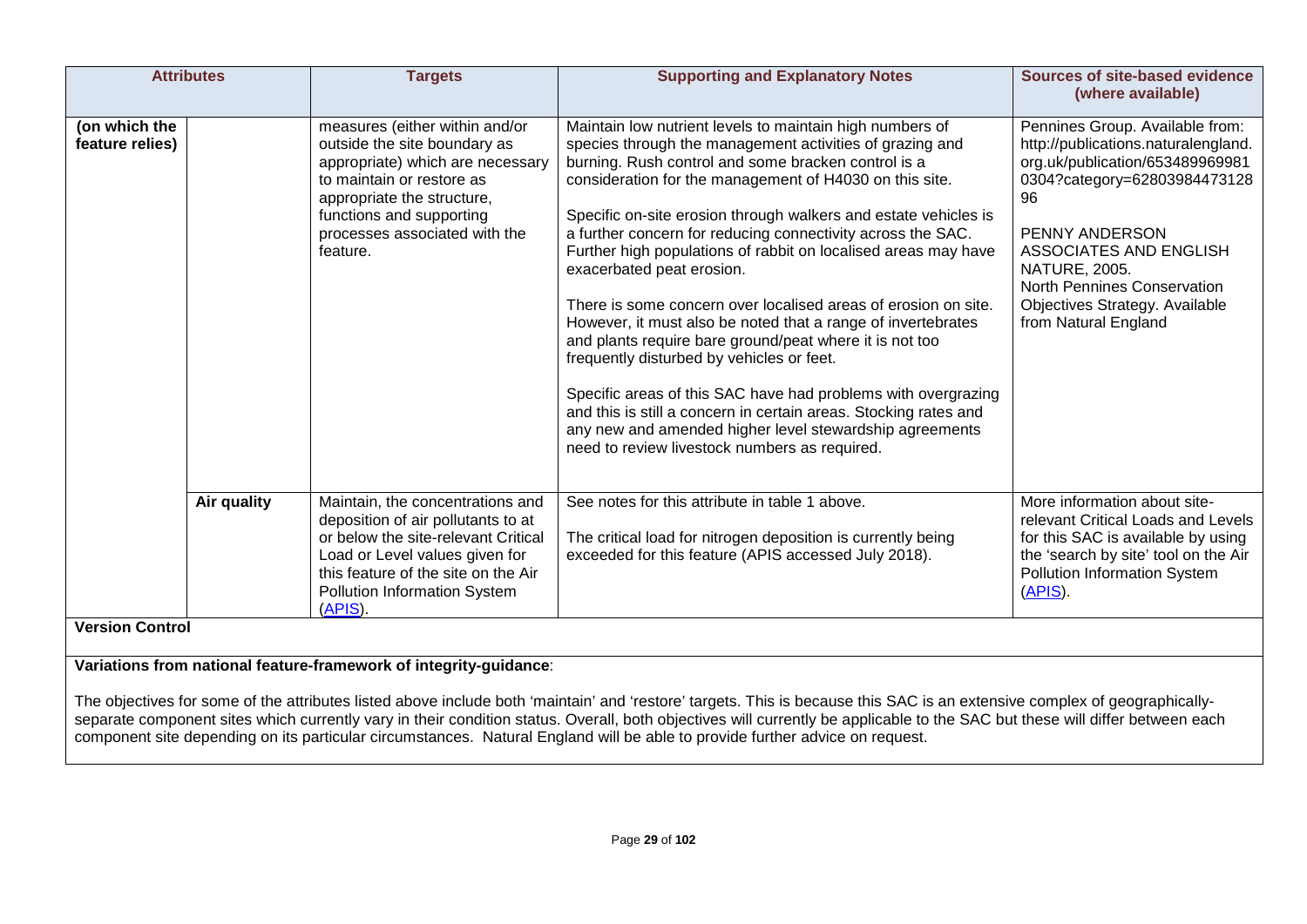#### **Table 3: Supplementary Advice for Qualifying Features: H5130.** *Juniperus communis* **formations on heaths or calcareous grasslands; Juniper on heaths or calcareous grasslands**

|                                                     | <b>Attributes</b>                                                   | <b>Targets</b>                                                                                                                                                                                                      | <b>Supporting and Explanatory Notes</b>                                                                                                                                                                                                                                                                                                                                                                                                                                                                                                                                                                                                                                                                                                                                                                                                                                                                                                                                                                                                                                                                                                                                                                                                                  | <b>Sources of site-based evidence</b><br>(where available)                                                                                                     |
|-----------------------------------------------------|---------------------------------------------------------------------|---------------------------------------------------------------------------------------------------------------------------------------------------------------------------------------------------------------------|----------------------------------------------------------------------------------------------------------------------------------------------------------------------------------------------------------------------------------------------------------------------------------------------------------------------------------------------------------------------------------------------------------------------------------------------------------------------------------------------------------------------------------------------------------------------------------------------------------------------------------------------------------------------------------------------------------------------------------------------------------------------------------------------------------------------------------------------------------------------------------------------------------------------------------------------------------------------------------------------------------------------------------------------------------------------------------------------------------------------------------------------------------------------------------------------------------------------------------------------------------|----------------------------------------------------------------------------------------------------------------------------------------------------------------|
| <b>Extent and</b><br>distribution<br>of the feature | <b>Extent of the</b><br>feature within<br>the site                  | Maintain the total extent of the<br>H5130 feature to approximately<br>300 ha.<br>The exact figure of H5130 habitat<br>is difficult to ascertain due to the<br>fragmented and small patch<br>areas of this woodland. | There should be no measurable reduction (excluding any trivial<br>loss) in the extent and area of this feature, and in some cases,<br>the full extent of the feature may need to be restored.<br>See notes for this attribute in table 1 above.<br>For this feature, this attribute includes the extent of semi-<br>natural wood-pasture mosaic area; tree'd area; the number of<br>veteran trees (except through natural causes), including dead<br>and living trees. Tree roots (particularly of veteran trees) may<br>extend a considerable distance beyond the boundary of the<br>site. A reduction of woodland/wood-pasture area - whether at<br>the edge or in the middle of a site will reduce the core area<br>where wood-pasture conditions are found - these support<br>significant assemblages of species dependent on woodland<br>conditions (e.g. lichens and bryophytes - being one example).<br>Loss of any woodland area which fragments a site into different<br>parts may interrupt the movement of species between the<br>remaining parts of the woodland, especially those with limited<br>powers of dispersal.<br>Juniper on heaths or calcareous grasslands H5130 is located<br>scattered in relic populations throughout the SAC. | Area data obtained from existing<br>spatial data from all 4 of the<br>SSSIs where H5130 Juniper on<br>heath or calcareous grassland is<br>an interest feature. |
|                                                     | <b>Spatial</b><br>distribution of<br>the feature<br>within the site | Restore the distribution and<br>configuration of the H5130<br>feature, including where<br>applicable its component<br>vegetation types, across the site                                                             | Distribution includes the spatial pattern or arrangement of this<br>habitat feature, and its component vegetation types, across the<br>site. Changes in distribution may affect the nature and range of<br>the vegetation communities present, the operation of the<br>physical, chemical, and biological processes in the system and<br>the resiliency of the site and its features to changes or impacts.<br>Swaledale in North Yorkshire supports the largest area of<br>juniper scrub with other areas supporting small or relic juniper<br>populations.                                                                                                                                                                                                                                                                                                                                                                                                                                                                                                                                                                                                                                                                                             | PENNY ANDERSON<br><b>ASSOCIATES AND ENGLISH</b><br>NATURE, 2005.<br>North Pennines Conservation<br>Objectives Strategy. Available<br>from Natural England      |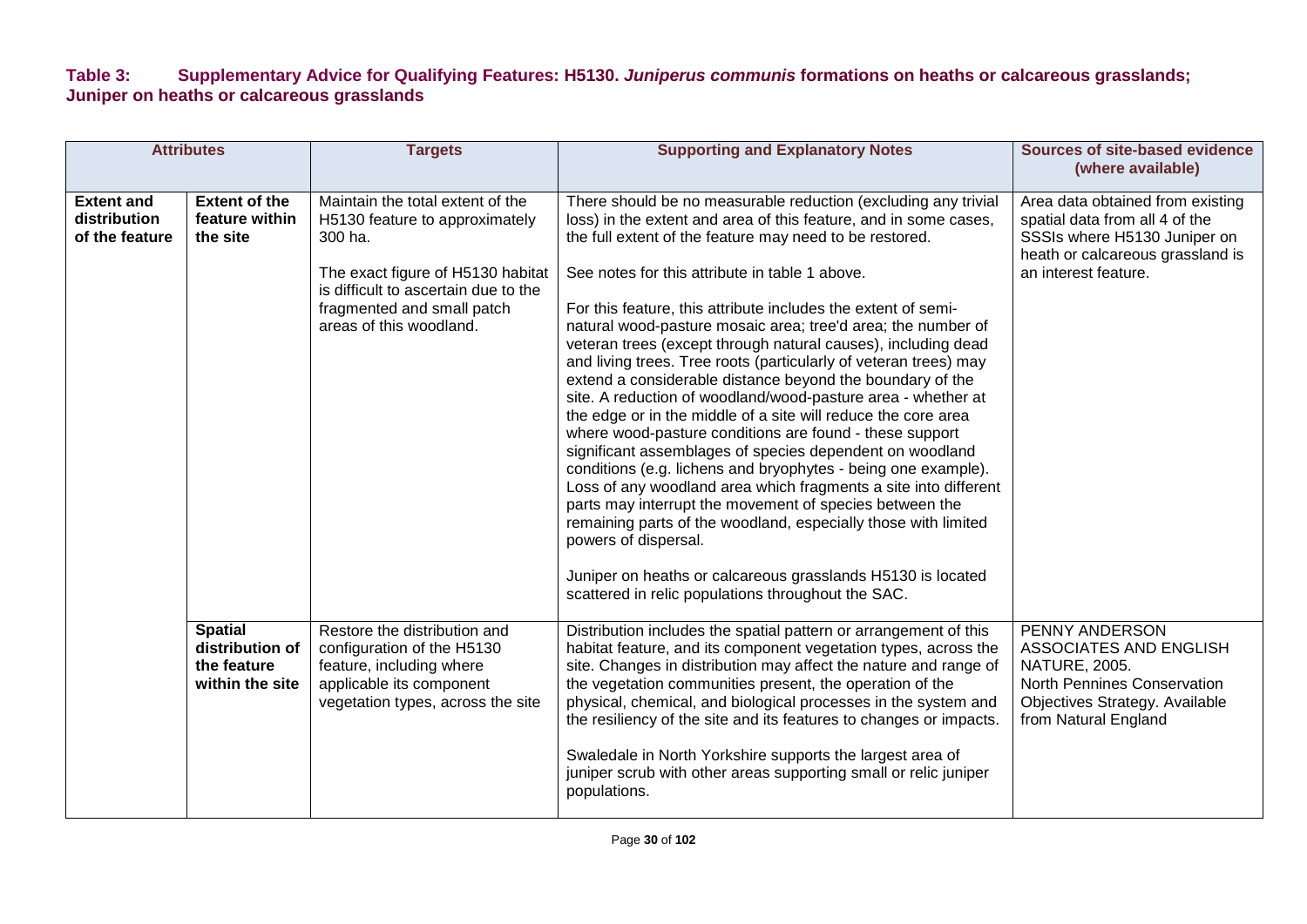|                                                                           | <b>Attributes</b>                                               | <b>Targets</b>                                                                                                                                                                                                                                                                                                                                                                           | <b>Supporting and Explanatory Notes</b>                                                                                                                                                                     | <b>Sources of site-based evidence</b><br>(where available)                                                     |
|---------------------------------------------------------------------------|-----------------------------------------------------------------|------------------------------------------------------------------------------------------------------------------------------------------------------------------------------------------------------------------------------------------------------------------------------------------------------------------------------------------------------------------------------------------|-------------------------------------------------------------------------------------------------------------------------------------------------------------------------------------------------------------|----------------------------------------------------------------------------------------------------------------|
| <b>Structure and</b><br>function<br>(including its<br>typical<br>species) | Vegetation<br>community<br>composition                          | Ensure the component<br>vegetation communities of the<br>feature are broadly referable to<br>and characterised by the<br>following National Vegetation<br>Classification type:<br>W19 Juniperus communis spp.<br>communis - Oxalis acetosella<br>woodland                                                                                                                                | See notes for this attribute in table 1 above.                                                                                                                                                              |                                                                                                                |
|                                                                           | Key<br>structural,<br>influential and<br>distinctive<br>species | Maintain the abundance of the<br>species listed below to enable<br>each of them to be a viable<br>component of the H5130 habitat;<br>Juniper Juiperus communis<br>Birch Betula pubescens<br>Rowan Sorbus aucuparia<br><b>Bilberry Vaccinium myrtillus</b><br>Wood-sorrel Oxalis acetosella<br>Heath bedstraw Galium saxatile<br>Hairy wood-rush Luzula pilosa                            | See notes for this attribute in table 1 above.                                                                                                                                                              | This attribute will be periodically<br>monitored as part of Natural<br>England's site condition<br>assessments |
|                                                                           | <b>Undesirable</b><br>species                                   | Maintain or restore as<br>appropriate the frequency/cover<br>of the following undesirable<br>species to within acceptable<br>levels and prevent changes in<br>surface condition, soils, nutrient<br>levels or hydrology which may<br>encourage their spread.<br>Sweet vernal-grass<br>Anthoxanthum odoratum,<br>Great willowherb Epilobium<br>hirsutum,<br>Yorkshire fog Holcus lanatus, | See notes for this attribute in table 1 above.<br>Bracken encroachment is further a consideration on Lovely<br>Seat - Stainton Moor and needs to be regularly controlled as<br>part of the Management Plan. | This attribute will be periodically<br>monitored as part of Natural<br>England's site condition<br>assessments |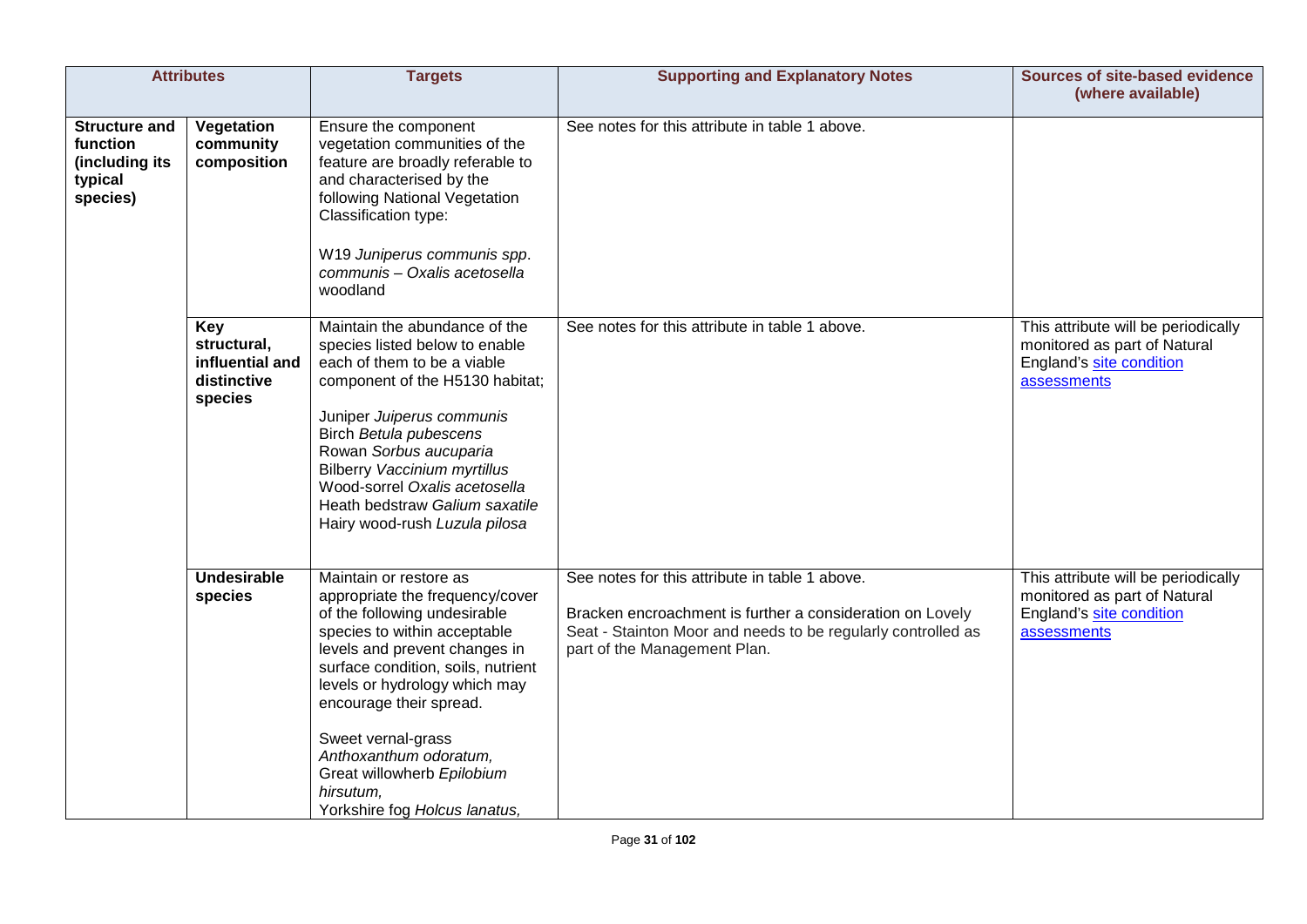| <b>Attributes</b>                      | <b>Targets</b>                                                                                                                                                                                                                                                                                                                         | <b>Supporting and Explanatory Notes</b>                                                                                                                                                                                                                                                                                                                                                                                                                                                                                                                                                                                                               | <b>Sources of site-based evidence</b><br>(where available)                                                                                                  |
|----------------------------------------|----------------------------------------------------------------------------------------------------------------------------------------------------------------------------------------------------------------------------------------------------------------------------------------------------------------------------------------|-------------------------------------------------------------------------------------------------------------------------------------------------------------------------------------------------------------------------------------------------------------------------------------------------------------------------------------------------------------------------------------------------------------------------------------------------------------------------------------------------------------------------------------------------------------------------------------------------------------------------------------------------------|-------------------------------------------------------------------------------------------------------------------------------------------------------------|
| <b>Canopy cover</b>                    | Common reed Phragmites<br>australis,<br>Creeping buttercup Ranunculus<br>repens<br>Creeping thistle Cirsium arvense,<br>Spear thistle Cirsium vulgare,<br>Rhododendron Rhododendron<br>ponticum,<br>Common nettle Urtica dioica<br>Restore an appropriate balance<br>between scrub canopy and open<br>field layer within stands of the | The majority of juniper populations on site are relic populations<br>with little to no regeneration. Therefore, canopy cover tends to<br>be woody and spare, comprised of only mature plants.                                                                                                                                                                                                                                                                                                                                                                                                                                                         | <b>NORTH PENNINES</b><br><b>CONSERVATION OBJECTIVES</b><br>STRATEGY 2005, Penny                                                                             |
|                                        | H5130 feature.                                                                                                                                                                                                                                                                                                                         | Restoration to increase the density and canopy cover of juniper<br>is required.                                                                                                                                                                                                                                                                                                                                                                                                                                                                                                                                                                       | Anderson Associates and English<br>Nature<br>This attribute will be periodically<br>monitored as part of Natural<br>England's site condition<br>assessments |
| Age class<br><b>structure</b>          | Restore an uneven-aged<br>population of Juniper comprising<br>plants at different life stages; this<br>should comprise phases of old<br>growth (>100 years old), building<br>to mature and pioneer/seedling<br>(<5cm girth)                                                                                                            | Juniper regeneration can be infrequent and episodic, resulting<br>in populations with few age classes. Populations with full and<br>wider age range tend to be associated with conditions providing<br>regular opportunities for establishment, such as continual<br>exposure of bare soils on steep slopes. These will be more<br>self-sustaining in the longer term.<br>On Bollihope, Pikestone, Eggleston and Woodland Fells SSSI,<br>Juniper woodland planting and restoration has occurred.<br>Although a secondary target for the site, the young juniper<br>needs to be continually monitored and weeded to prevent<br>smothering and shading. | This attribute will be periodically<br>monitored as part of Natural<br>England's site condition<br>assessments                                              |
| Vegetation<br>community<br>transitions | Maintain or restore as<br>appropriate patterns of natural<br>vegetation zonations/transitions                                                                                                                                                                                                                                          | See notes for this attribute in table 1 above.<br>Retaining such transitions can provide further diversity to the<br>habitat feature, and support additional flora and fauna.                                                                                                                                                                                                                                                                                                                                                                                                                                                                         |                                                                                                                                                             |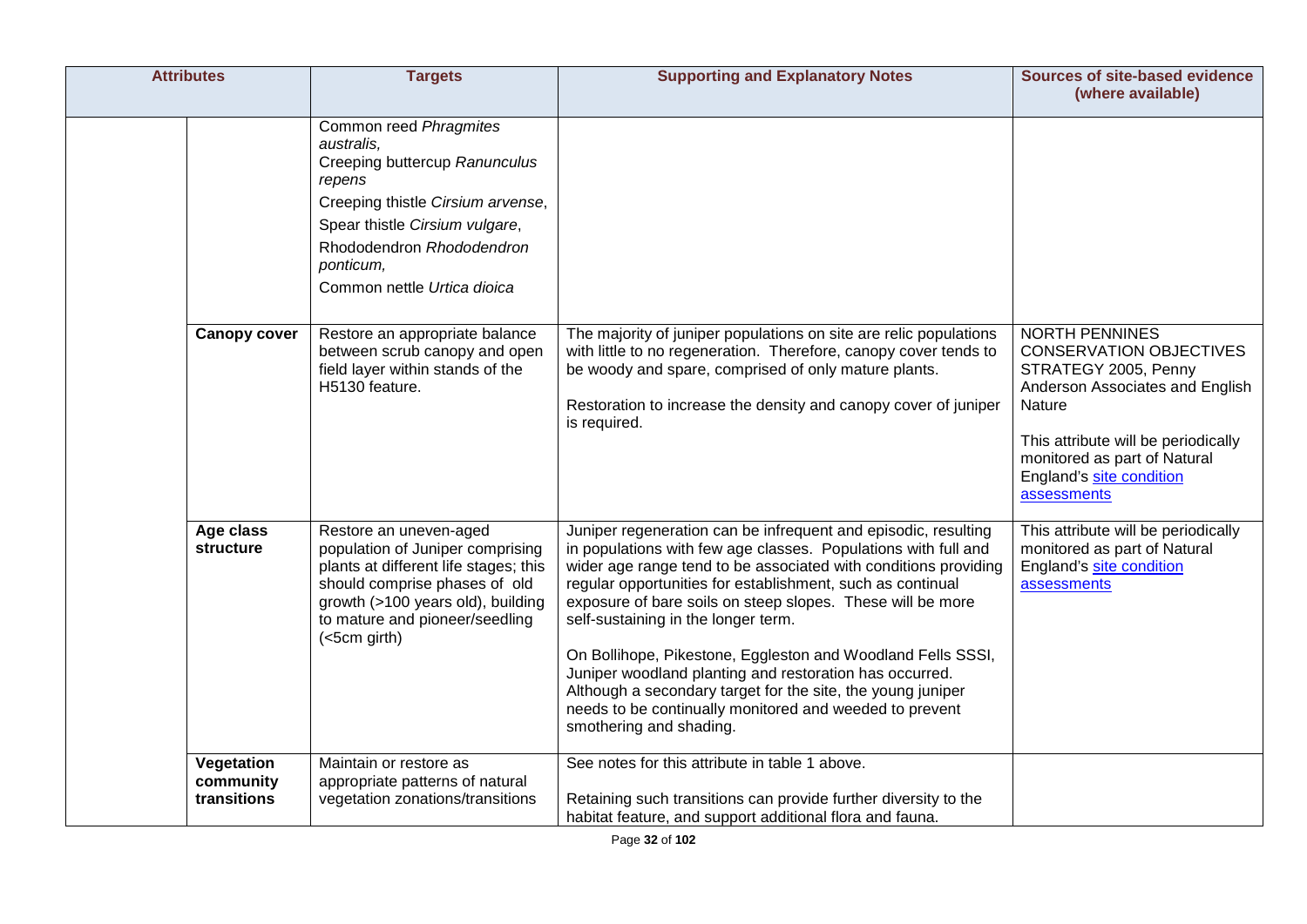| <b>Attributes</b>                                            | <b>Targets</b>                                                                                                                                                                                                                                                                           | <b>Supporting and Explanatory Notes</b>                                                                                                                                                                                                                                                                                                                                                                                                                                                                                                                                                                                                                                                                                                                                                                                                                                                                                                                                                                                    | <b>Sources of site-based evidence</b><br>(where available)                                                                                         |
|--------------------------------------------------------------|------------------------------------------------------------------------------------------------------------------------------------------------------------------------------------------------------------------------------------------------------------------------------------------|----------------------------------------------------------------------------------------------------------------------------------------------------------------------------------------------------------------------------------------------------------------------------------------------------------------------------------------------------------------------------------------------------------------------------------------------------------------------------------------------------------------------------------------------------------------------------------------------------------------------------------------------------------------------------------------------------------------------------------------------------------------------------------------------------------------------------------------------------------------------------------------------------------------------------------------------------------------------------------------------------------------------------|----------------------------------------------------------------------------------------------------------------------------------------------------|
| <b>Physical</b><br>structure:<br>ground<br>disturbance       | Ensure areas of disturbed and<br>eroding bare ground are limited<br>to a level which is compatible<br>with maintaining or restoring the<br>regeneration potential of the<br>feature                                                                                                      | The ability to provide some areas of exposed bare ground may<br>be required to encourage natural regeneration of juniper plants<br>in order to sustain the feature into the longer-term.                                                                                                                                                                                                                                                                                                                                                                                                                                                                                                                                                                                                                                                                                                                                                                                                                                   |                                                                                                                                                    |
| <b>Supporting</b><br>off-site<br>habitat                     | Maintain or restore as<br>appropriate the extent, quality<br>and spatial configuration of land<br>or habitat surrounding or<br>adjacent to the site which is<br>known to support the feature:<br>For example isolated juniper<br>populations around Upper<br>Teesdale and Appleby Fells. | The structure and function of the qualifying habitat, including its<br>typical species, may rely upon the continued presence of areas<br>which surround and are outside of the designated site<br>boundary. Changes in surrounding land-use may adversely<br>(directly/indirectly) affect the functioning of the feature and its<br>component species.<br>This supporting habitat may be critical to the typical species of<br>the feature to support their feeding, breeding, roosting,<br>population dynamics ('metapopulations'), pollination or to<br>prevent/reduce/absorb damaging impacts from adjacent land<br>uses e.g. pesticide drift, nutrient enrichment.                                                                                                                                                                                                                                                                                                                                                     | PENNY ANDERSON<br>ASSOCIATES AND ENGLISH<br>NATURE, 2005.<br>North Pennines Conservation<br>Objectives Strategy. Available<br>from Natural England |
| <b>Functional</b><br>connectivity<br>with wider<br>landscape | Maintain or restore as<br>appropriate the overall extent,<br>quality and function of any<br>supporting features within the<br>local landscape which provide a<br>critical functional connection with<br>the site                                                                         | This recognises the potential need at this site to maintain or<br>restore the connectivity of the site to its wider landscape in<br>order to meet the conservation objectives. These connections<br>may take the form of landscape features, such as habitat<br>patches, hedges, watercourses and verges, outside of the<br>designated site boundary which are either important for the<br>migration, dispersal and genetic exchange of those typical<br>species closely associated with qualifying Annex I habitat<br>features of the site.<br>These features may also be important to the operation of the<br>supporting ecological processes on which the designated site<br>and its features may rely. In most cases increasing actual and<br>functional landscape-scale connectivity would be beneficial.<br>Where there is a lack of detailed knowledge of the connectivity<br>requirements of the qualifying feature, Natural England will<br>advise as to whether these are applicable on a case by case<br>basis. | This attribute will be periodically<br>monitored as part of Natural<br>England's site condition<br>assessments                                     |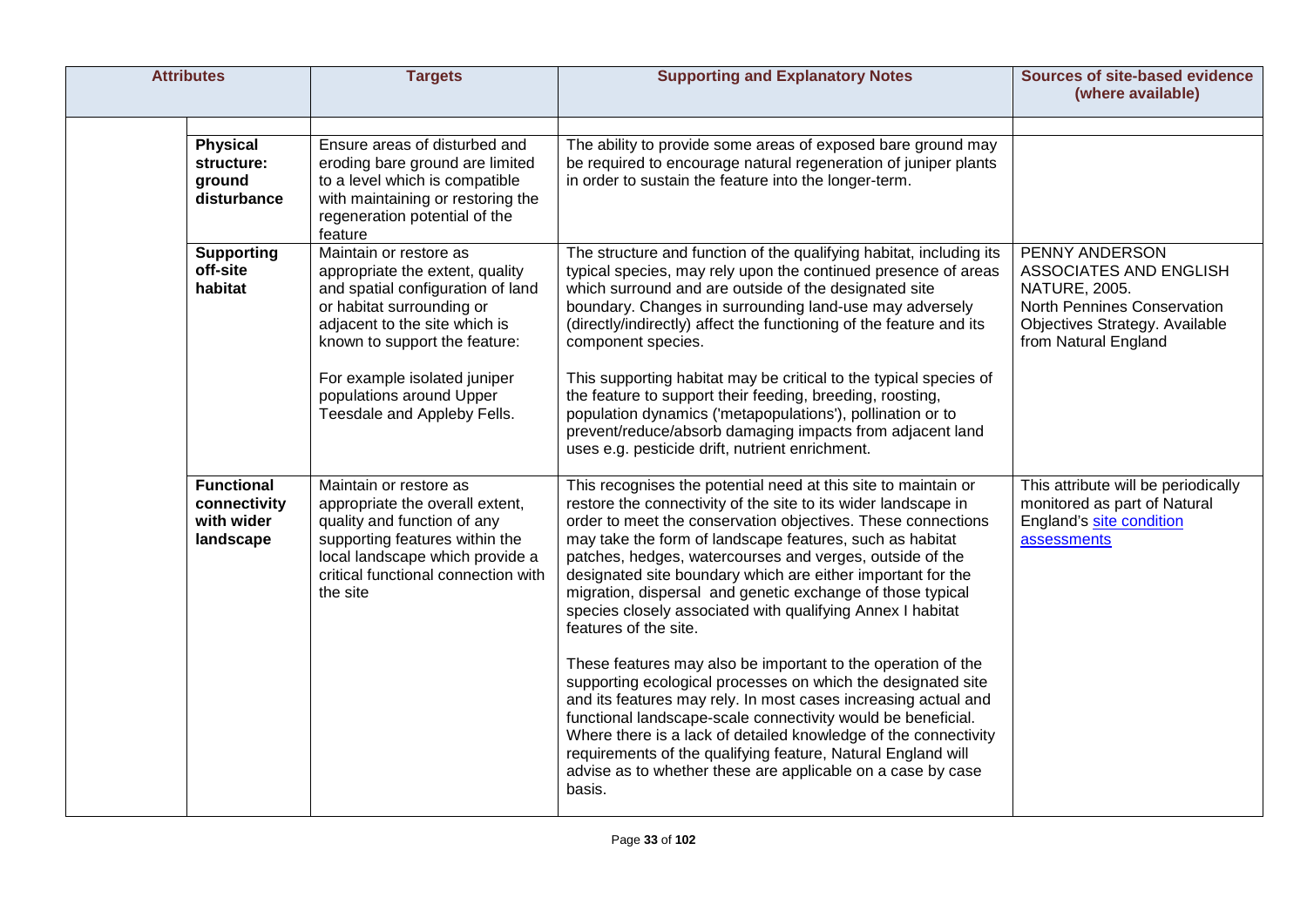| <b>Attributes</b>                                                  |                                     | <b>Targets</b>                                                                                                                                                                                                                                                              | <b>Supporting and Explanatory Notes</b>                                                                                                                                                                                                                                                                                                                                                                                                                                                                                                                                                                                      | <b>Sources of site-based evidence</b><br>(where available)                                                                                                                                                                                         |
|--------------------------------------------------------------------|-------------------------------------|-----------------------------------------------------------------------------------------------------------------------------------------------------------------------------------------------------------------------------------------------------------------------------|------------------------------------------------------------------------------------------------------------------------------------------------------------------------------------------------------------------------------------------------------------------------------------------------------------------------------------------------------------------------------------------------------------------------------------------------------------------------------------------------------------------------------------------------------------------------------------------------------------------------------|----------------------------------------------------------------------------------------------------------------------------------------------------------------------------------------------------------------------------------------------------|
|                                                                    |                                     |                                                                                                                                                                                                                                                                             | Juniper is often restricted to small relic populations or isolated<br>trees. Therefore their connectivity to the wider landscape is<br>often extremely patchy or discontinuous. Some juniper planting<br>projects have been actioned. However, the success of this is<br>yet to be defined.<br>Overall, due to the relic populations of juniper and the unknown<br>success of replanting on sites, it is currently not possible to<br>ascertain the resilience of this habitat type to future changes.                                                                                                                       |                                                                                                                                                                                                                                                    |
|                                                                    | <b>Adaptation</b><br>and resilience | Restore the feature's ability, and<br>that of its supporting processes,<br>to adapt or evolve to wider<br>environmental change, either<br>within or external to the site                                                                                                    | See notes for this attribute in table 1 above.<br>The vulnerability and response of features to such changes will<br>vary. Using best available information, any necessary or likely<br>adaptation or adjustment by the feature and its management in<br>response to actual or expected climatic change should be<br>allowed for, as far as practicable, in order to ensure the<br>feature's long-term viability.<br>Overall, due to the relic populations of juniper and the unknown<br>success of replanting on sites, it is currently not possible to<br>ascertain the resilience of this habitat type to future changes. |                                                                                                                                                                                                                                                    |
| <b>Supporting</b><br>processes<br>(on which the<br>feature relies) | Air quality                         | Maintain the concentrations and<br>deposition of air pollutants to at<br>or below the site-relevant Critical<br>Load or Level values given for<br>this feature of the site on the Air<br>Pollution Information System<br>$(APIS)$ .                                         | See notes for this attribute in table 1 above.<br>The critical load nitrogen deposition is currently being<br>exceeded for this feature (APIS accessed July 2018).                                                                                                                                                                                                                                                                                                                                                                                                                                                           | More information about site-<br>relevant Critical Loads and Levels<br>for this SAC is available by using<br>the 'search by site' tool on the Air<br>Pollution Information System<br>$(APIS)$ .                                                     |
|                                                                    | <b>Conservation</b><br>measures     | Maintain or restore the<br>management measures (either<br>within and/or outside the site<br>boundary as appropriate) which<br>are necessary to maintain or<br>restore as appropriate the<br>structure, functions and<br>supporting processes associated<br>with the feature | See notes for this attribute in table 1 above.<br>For this feature, conservation measures include replanting,<br>reduced grazing, scrub management, bracken control and<br>weed control.<br>Retention of suitable land use infrastructure/patterns to enable<br>site management e.g. pastoral livestock farming. Maintenance<br>of local rabbit populations where applicable.                                                                                                                                                                                                                                                | This attribute will be periodically<br>monitored as part of Natural<br>England's site condition<br>assessments<br>NATURAL ENGLAND. 2014. Site<br>Improvement Plan: North<br>Pennines Group. Available from:<br>http://publications.naturalengland. |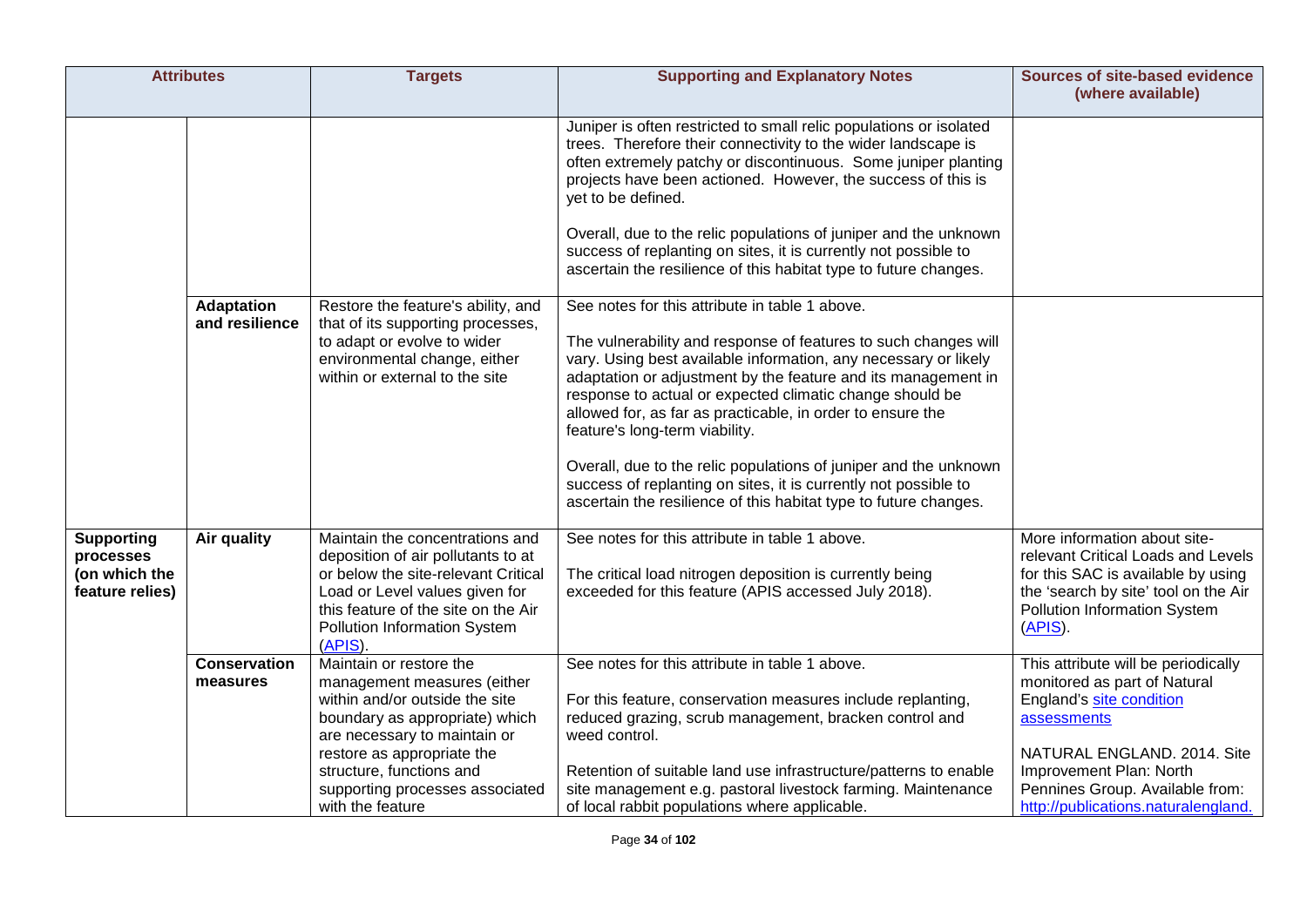| <b>Attributes</b>                                                                                                                                                                                                                            |  | <b>Targets</b> | <b>Supporting and Explanatory Notes</b> | Sources of site-based evidence<br>(where available) |  |  |  |  |
|----------------------------------------------------------------------------------------------------------------------------------------------------------------------------------------------------------------------------------------------|--|----------------|-----------------------------------------|-----------------------------------------------------|--|--|--|--|
|                                                                                                                                                                                                                                              |  |                |                                         | org.uk/publication/653489969981                     |  |  |  |  |
|                                                                                                                                                                                                                                              |  |                |                                         | 0304?category=62803984473128<br>96                  |  |  |  |  |
| <b>Version Control</b>                                                                                                                                                                                                                       |  |                |                                         |                                                     |  |  |  |  |
|                                                                                                                                                                                                                                              |  |                |                                         |                                                     |  |  |  |  |
| Variations from national feature-framework of integrity-guidance:<br>This habitat is problematic owing to defining what constitutes a stand. A single relict tree may not be construed as a representation of the woodland type; whilst such |  |                |                                         |                                                     |  |  |  |  |
| individuals are useful pointers to areas for woodland expansion, it may be that a pure juniper wood is not represented comparably within each SSSI where it is an interest                                                                   |  |                |                                         |                                                     |  |  |  |  |
| feature.                                                                                                                                                                                                                                     |  |                |                                         |                                                     |  |  |  |  |
| The objectives for some of the attributes listed above include both 'maintain' and 'restore' targets. This is because this SAC is an extensive complex of geographically-                                                                    |  |                |                                         |                                                     |  |  |  |  |

The objectives for some of the attributes listed above include both 'maintain' and 'restore' targets. This is because this SAC is an extensive complex of geographicallyseparate component sites which currently vary in their condition status. Overall, both objectives will currently be applicable to the SAC but these will differ between each component site depending on its particular circumstances. Natural England will be able to provide further advice on request.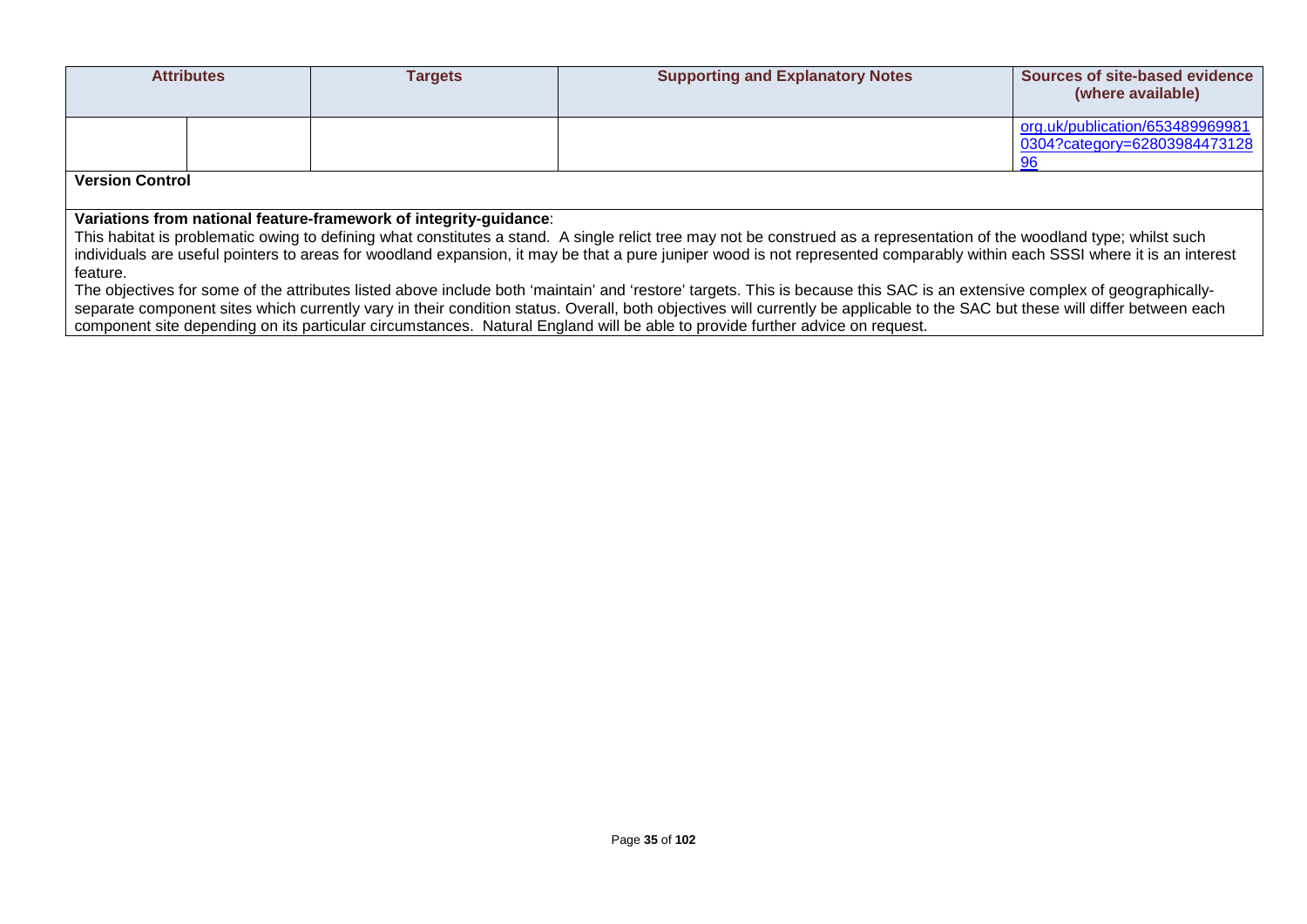**Table 4: Supplementary Advice for Qualifying Features: H6130. Calaminarian grasslands of the** *Violetalia calaminariae***; Grasslands on soils rich in heavy metals**

| <b>Attributes</b>                                                         |                                                                     | <b>Targets</b>                                                                                                                                                                                                                                   | <b>Supporting and Explanatory Notes</b>                                                                                                                                                                                                                                                                                                                                                                                                                                                                                                                                                                                                                                                       | <b>Sources of site-based</b><br>evidence (where available)                                                     |
|---------------------------------------------------------------------------|---------------------------------------------------------------------|--------------------------------------------------------------------------------------------------------------------------------------------------------------------------------------------------------------------------------------------------|-----------------------------------------------------------------------------------------------------------------------------------------------------------------------------------------------------------------------------------------------------------------------------------------------------------------------------------------------------------------------------------------------------------------------------------------------------------------------------------------------------------------------------------------------------------------------------------------------------------------------------------------------------------------------------------------------|----------------------------------------------------------------------------------------------------------------|
| <b>Extent and</b><br>distribution<br>of the feature                       | <b>Extent of the</b><br>feature within<br>the site                  | Maintain the total extent of the<br>H6130 grassland feature                                                                                                                                                                                      | There should be no measurable reduction (excluding any trivial loss)<br>in the extent and area of this feature, and in some cases, the full<br>extent of the feature may need to be restored.<br>See notes for this attribute in table 1 above.<br>The extent of this feature is currently unquantified due to the small<br>scattered nature of the species contained within his feature. The<br>extent of the feature will include any mosaics it forms with other<br>vegetation communities.                                                                                                                                                                                                | This attribute will be<br>periodically monitored as<br>part of Natural England's site<br>condition assessments |
|                                                                           | <b>Spatial</b><br>distribution of<br>the feature<br>within the site | Maintain or restore as<br>appropriate the distribution and<br>configuration of the H6130<br>feature, including where<br>applicable its component<br>vegetation types, across the site                                                            | Distribution includes the spatial pattern or arrangement of this<br>habitat feature, and its component vegetation types, across the site.<br>Changes in distribution may affect the nature and range of the<br>vegetation communities present, the operation of the physical,<br>chemical, and biological processes in the system and the resiliency<br>of the site and its features to changes or impacts.<br>These habitats show a limited distribution, but it is uncertain whether<br>this is a true picture, or a reflection of the limited field assessment of<br>these habitats to date.<br>On this SAC this habitat exists in mosaics, further blurring their<br>actual distribution. | This attribute will be<br>periodically monitored as<br>part of Natural England's site<br>condition assessments |
| <b>Structure and</b><br>function<br>(including its<br>typical<br>species) | Vegetation<br>community<br>composition                              | Ensure the component<br>vegetation communities of the<br>H6130 feature are broadly<br>referable to and characterised by<br>the following National Vegetation<br>Classification type:<br>OV37 Festuca ovina - Minuartia<br><i>verna</i> community | See notes for this attribute in table 1 above.<br>However, due to the scattered distribution of this feature,<br>predominately only found on old mine spoil it is difficult to ascertain<br>exact community composition, often owing to varying succession<br>communities associated with these areas.                                                                                                                                                                                                                                                                                                                                                                                        |                                                                                                                |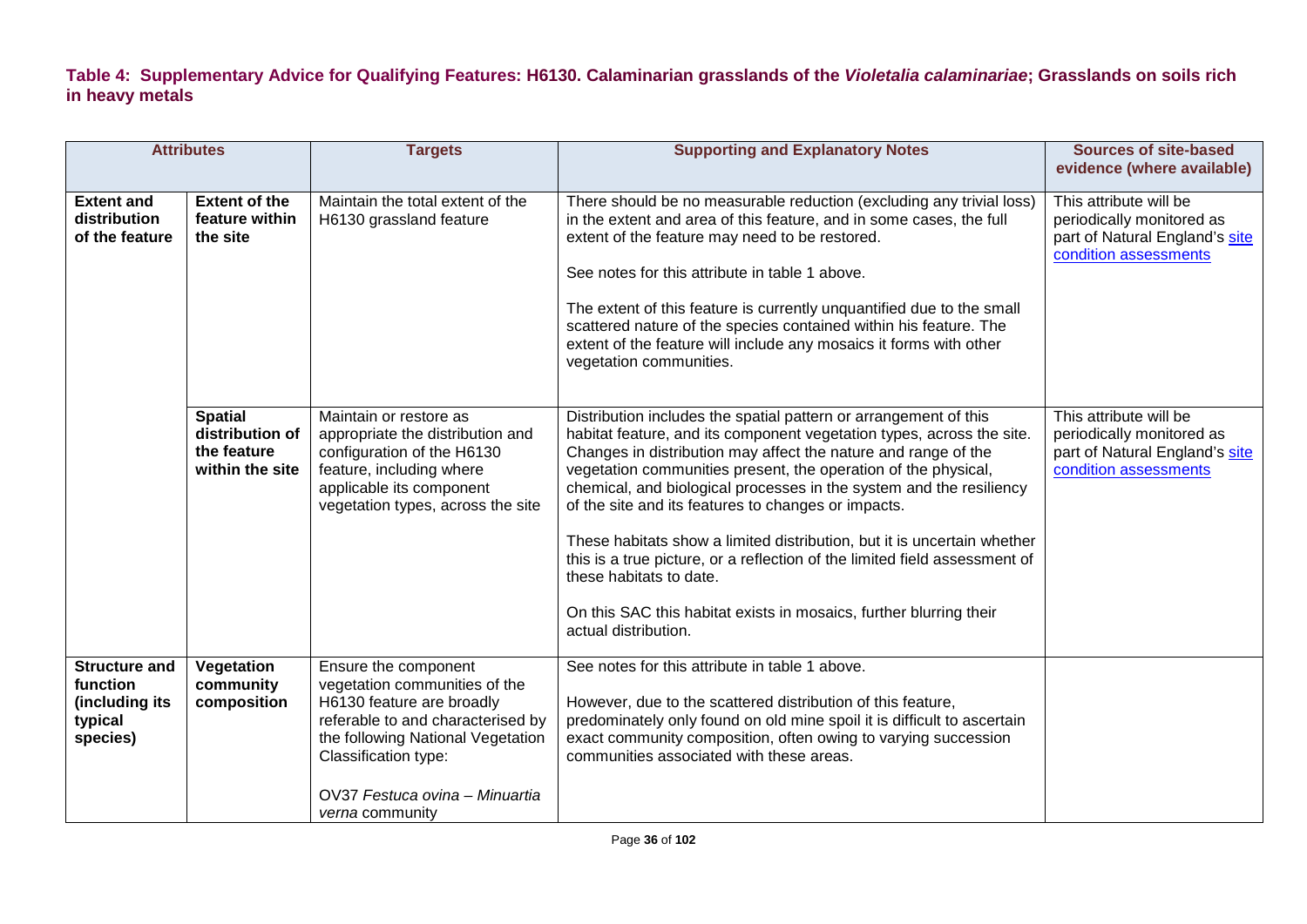| <b>Attributes</b>                                               | <b>Targets</b>                                                                                                                                                                                                                                                                                                                                                                                                                                                                                      | <b>Supporting and Explanatory Notes</b>        | <b>Sources of site-based</b><br>evidence (where available)                                                     |
|-----------------------------------------------------------------|-----------------------------------------------------------------------------------------------------------------------------------------------------------------------------------------------------------------------------------------------------------------------------------------------------------------------------------------------------------------------------------------------------------------------------------------------------------------------------------------------------|------------------------------------------------|----------------------------------------------------------------------------------------------------------------|
| Key<br>structural,<br>influential and<br>distinctive<br>species | Maintain or restore as<br>appropriate the abundance of the<br>species listed below to enable<br>each of them to be a viable<br>component of the H6130 habitat;<br>Northern rock-cress Arabis<br>petraea<br>Spring sandwort Minuartia verna<br>Alpine pennygrass Thlaspi<br>caerulescens<br>Pyrenean Scurvygrass<br>Cochlearia pyrenaica<br>Assemblage of lichens including<br>Cladonia rangiformis<br>C. chlorophaea<br>Coelocaulon aculeatum                                                       | See notes for this attribute in table 1 above. | This attribute will be<br>periodically monitored as<br>part of Natural England's site<br>condition assessments |
| <b>Undesirable</b><br>species                                   | Maintain or restore as<br>appropriate the frequency/cover<br>of the following undesirable<br>species to within acceptable<br>levels and prevent changes in<br>surface condition, soils, nutrient<br>levels or hydrology which may<br>encourage their spread.<br>Daisy Bellis perennis,<br>Creeping thistle Cirsium arvense,<br>Spear thistle Cirsium vulgare,<br>Yorkshire fog Holcus lanatus,<br>large docks (excluding Common<br>sorrel Rumex acetosa),<br>Perennial rye-grass Lolium<br>perenne, | See notes for this attribute in table 1 above. |                                                                                                                |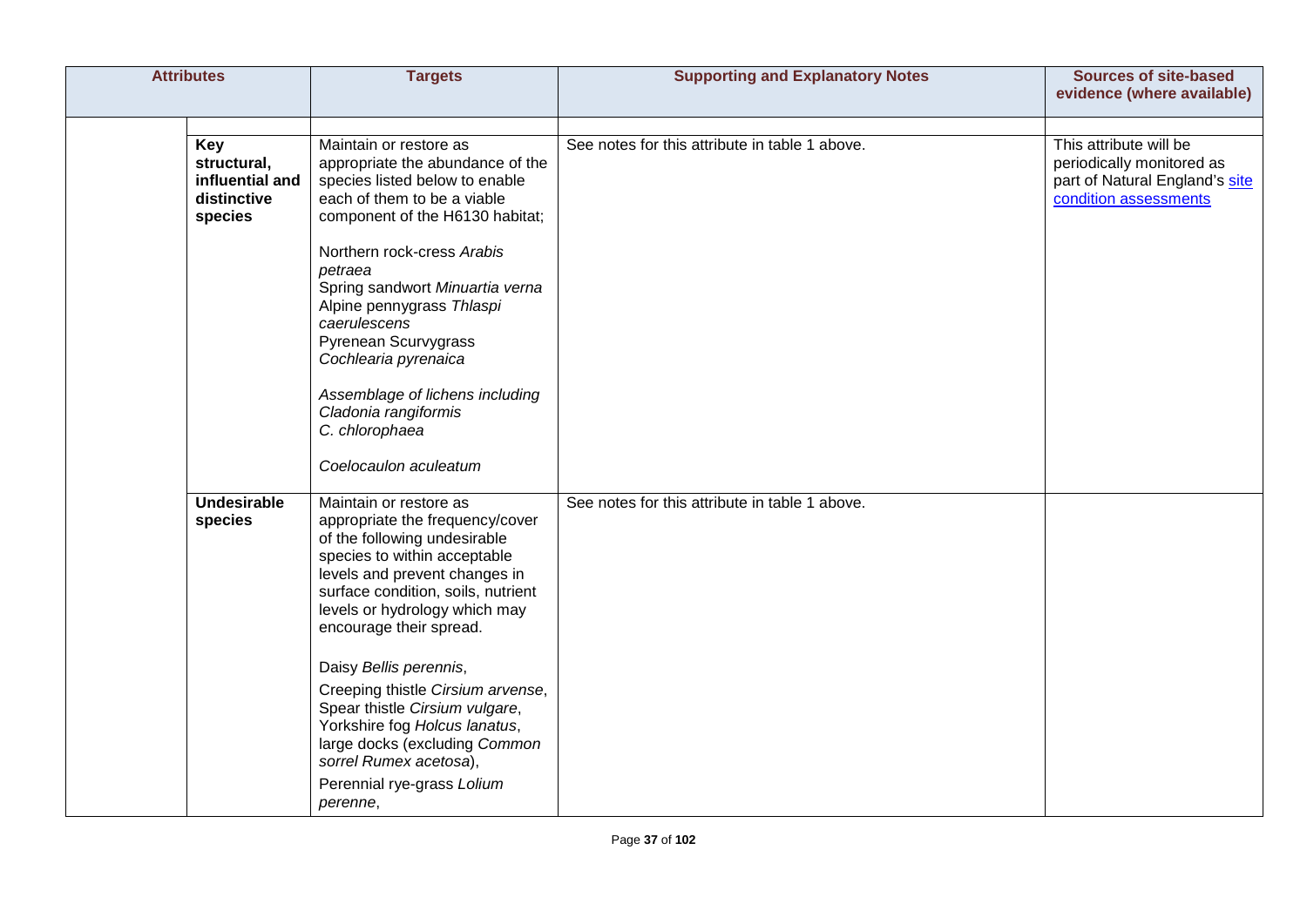| <b>Attributes</b>                              | <b>Targets</b>                                                                                                                                                                                                                            | <b>Supporting and Explanatory Notes</b>                                                                                                                                                                                                                                                                                                                                                                                                                                                          | <b>Sources of site-based</b>                                                                                   |
|------------------------------------------------|-------------------------------------------------------------------------------------------------------------------------------------------------------------------------------------------------------------------------------------------|--------------------------------------------------------------------------------------------------------------------------------------------------------------------------------------------------------------------------------------------------------------------------------------------------------------------------------------------------------------------------------------------------------------------------------------------------------------------------------------------------|----------------------------------------------------------------------------------------------------------------|
|                                                |                                                                                                                                                                                                                                           |                                                                                                                                                                                                                                                                                                                                                                                                                                                                                                  | evidence (where available)                                                                                     |
|                                                | Meadow buttercup Ranunculus<br>acris,<br>Creeping buttercup Ranunculus<br>repens,<br>Pearlwort Sagina procumbens,<br>Common ragwort Senecio<br>jacobaea,<br>Common nettle Urtica dioica                                                   |                                                                                                                                                                                                                                                                                                                                                                                                                                                                                                  |                                                                                                                |
| Vegetation<br>community<br>transitions         | Maintain or restore as<br>appropriate the pattern of natural<br>vegetation transitions typical of<br>the H6130 feature at this site.                                                                                                      | Transitions between adjacent but different vegetation communities<br>are usually related to naturally-occurring changes in soil, aspect or<br>slope. Such 'ecotones' retain characteristics of each bordering<br>community and can add value in often containing species not found<br>in the adjacent communities. Retaining such transitions can provide<br>further diversity to the habitat feature, and support additional flora<br>and fauna.                                                |                                                                                                                |
| Soils.<br>substrate and<br>nutrient<br>cycling | Maintain or restore the properties<br>of the underlying soil types,<br>including structure, bulk density,<br>total carbon, pH, soil nutrient<br>status and fungal: bacterial ratio,<br>to within typical values for the<br>H6130 habitat. | See notes for this attribute in table 1 above.<br>There is currently no specific information on the soil properties for<br>this SAC.                                                                                                                                                                                                                                                                                                                                                             | This attribute will be<br>periodically monitored as<br>part of Natural England's site<br>condition assessments |
| Hydrology:<br><b>Flooding</b><br>regime        | Maintain or restore as<br>appropriate the timing,<br>frequency, extent and duration of<br>surface flooding commensurate<br>with the maintenance/restoration<br>of the H6130 feature.                                                      | See notes for this attribute in table 1 above.                                                                                                                                                                                                                                                                                                                                                                                                                                                   |                                                                                                                |
| <b>Supporting</b><br>off-site<br>habitat       | Maintain or restore as<br>appropriate the extent, quality<br>and spatial configuration of land<br>or habitat surrounding or<br>adjacent to the site which is<br>known to support the H6130<br>feature.                                    | The structure and function of the qualifying habitat, including its<br>typical species, may rely upon the continued presence of areas<br>which surround and are outside of the designated site boundary.<br>Changes in surrounding land-use may adversely (directly/indirectly)<br>affect the functioning of the feature and its component species.<br>This supporting habitat may be critical to the typical species of the<br>feature to support their feeding, breeding, roosting, population |                                                                                                                |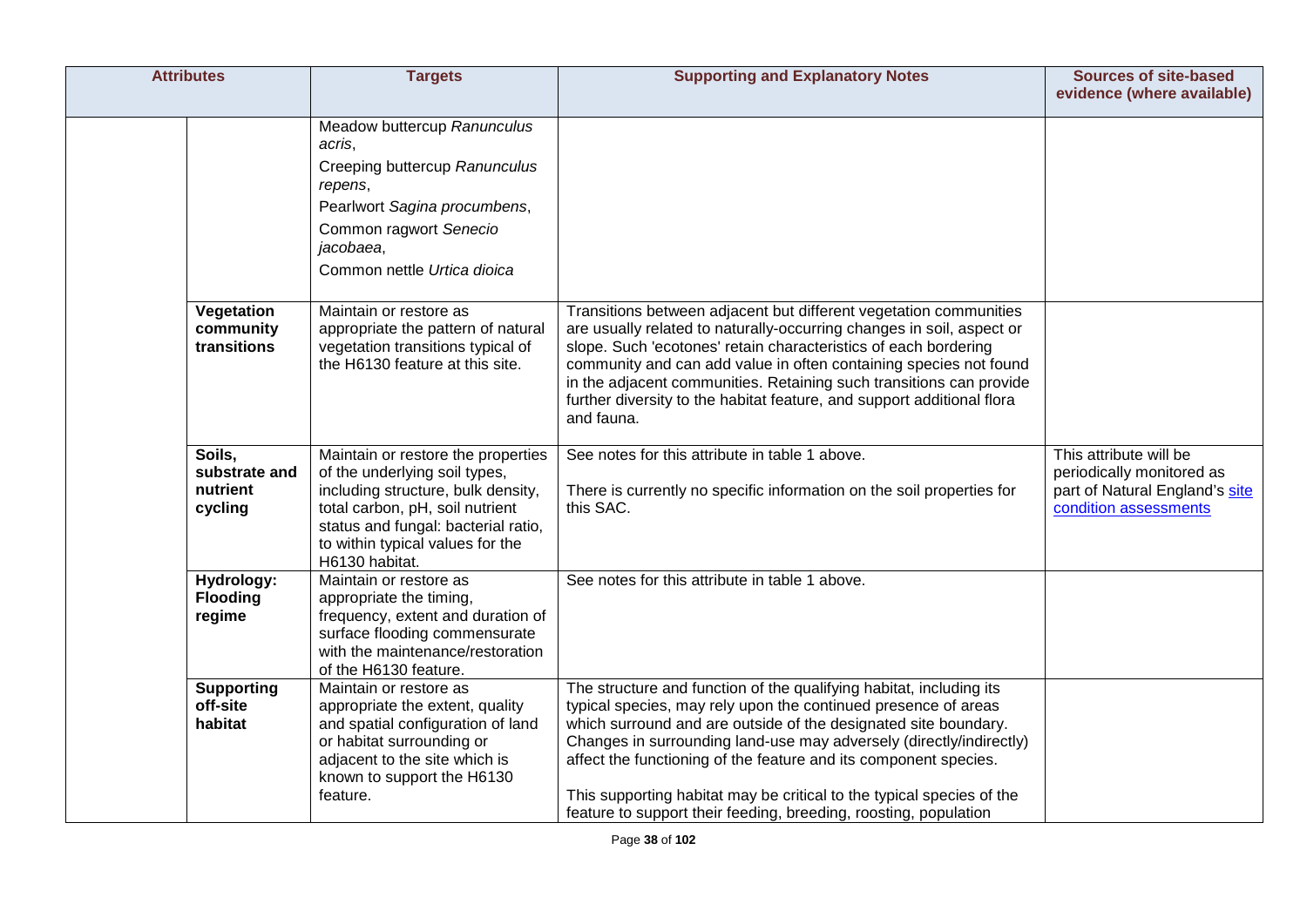|                                                                    | <b>Attributes</b>                                            | <b>Targets</b>                                                                                                                                                                                                                                                    | <b>Supporting and Explanatory Notes</b>                                                                                                                                                                                                                                                                                                                                                                                                                                                                                        | <b>Sources of site-based</b><br>evidence (where available)                                                                                                                                     |
|--------------------------------------------------------------------|--------------------------------------------------------------|-------------------------------------------------------------------------------------------------------------------------------------------------------------------------------------------------------------------------------------------------------------------|--------------------------------------------------------------------------------------------------------------------------------------------------------------------------------------------------------------------------------------------------------------------------------------------------------------------------------------------------------------------------------------------------------------------------------------------------------------------------------------------------------------------------------|------------------------------------------------------------------------------------------------------------------------------------------------------------------------------------------------|
|                                                                    |                                                              |                                                                                                                                                                                                                                                                   | dynamics ('metapopulations'), pollination or to<br>prevent/reduce/absorb damaging impacts from adjacent land uses<br>e.g. pesticide drift, nutrient enrichment.                                                                                                                                                                                                                                                                                                                                                                |                                                                                                                                                                                                |
|                                                                    | <b>Functional</b><br>connectivity<br>with wider<br>landscape | Maintain or restore as<br>appropriate the overall extent,<br>quality and function of any<br>supporting features within the<br>local landscape which provide a<br>critical functional connection with<br>the site                                                  | See notes for this attribute in table 1 above.                                                                                                                                                                                                                                                                                                                                                                                                                                                                                 |                                                                                                                                                                                                |
|                                                                    | <b>Adaptation</b><br>and resilience                          | Maintain or restore as<br>appropriate the feature's ability,<br>and that of its supporting<br>processes, to adapt or evolve to<br>wider environmental change,<br>either within or external to the<br>site                                                         | See notes for this attribute in table 1 above.<br>Some localised areas shave a slight decline in extreme conditions<br>(i.e. toxicity, drought stress) leading to some small botanical<br>changes. These need to be monitored and future management put<br>in place to mitigate these changes as necessary. However, as this<br>feature is widely scattered and often found within mosaics of other<br>habitat how successful it will be at adapting to different future<br>scenarios is likely to be on a case by case basis. | This attribute will be<br>periodically monitored as<br>part of Natural England's site<br>condition assessments                                                                                 |
| <b>Supporting</b><br>processes<br>(on which the<br>feature relies) | Air quality                                                  | Restore as necessary the<br>concentrations and deposition of<br>air pollutants to below the site-<br>relevant Critical Load or Level<br>values given for this feature of<br>the site on the Air Pollution<br>Information System (APIS).                           | See notes for this attribute in table 1 above.<br>The critical load for nitrogen deposition is currently being exceeded<br>for this feature (APIS accessed July 2018).                                                                                                                                                                                                                                                                                                                                                         | More information about site-<br>relevant Critical Loads and<br>Levels for this SAC is<br>available by using the<br>'search by site' tool on the<br>Air Pollution Information<br>System (APIS). |
| <b>Version Control</b>                                             | <b>Conservation</b><br>measures                              | Maintain or restore as<br>appropriate the management<br>measures (either within and/or<br>outside the site boundary as<br>appropriate) which are necessary<br>to maintain the structure,<br>functions and supporting<br>processes associated with the<br>feature. | See notes for this attribute in table 1 above.<br>Typical conservation measures include grazing, cutting, scrub<br>management, weed and bracken control. Retention of suitable land<br>use infrastructure/patterns to enable site management e.g. pastoral<br>livestock farming. Maintenance of local rabbit populations where<br>applicable.                                                                                                                                                                                  | This attribute will be<br>periodically monitored as<br>part of Natural England's site<br>condition assessments                                                                                 |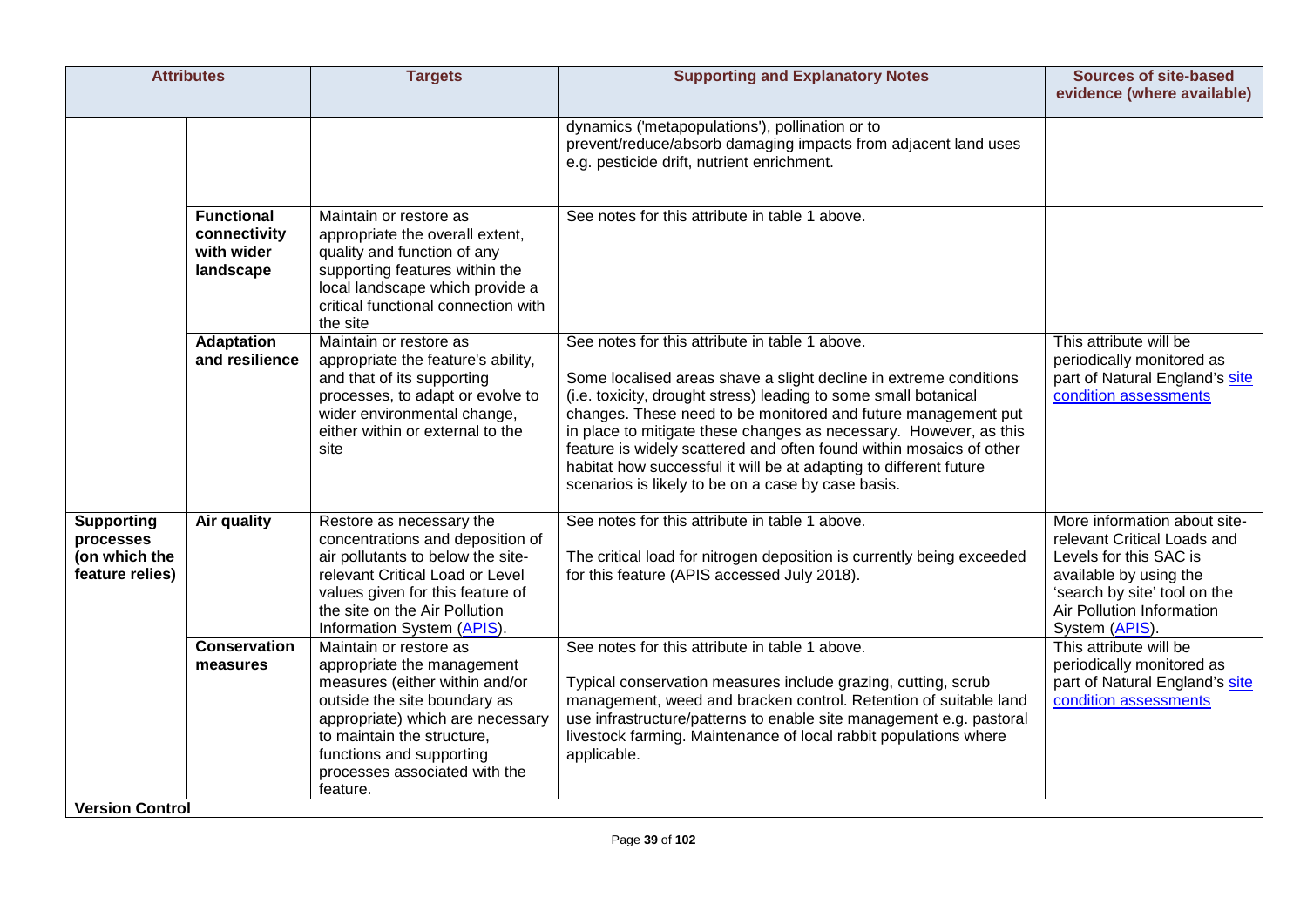| Attributes | <b>Fargets</b> | <b>Supporting and Explanatory Notes</b> | <b>Sources of site-based</b> |
|------------|----------------|-----------------------------------------|------------------------------|
|            |                |                                         |                              |
|            |                |                                         | evidence (where available)   |
|            |                |                                         |                              |
|            |                |                                         |                              |

**Variations from national feature-framework of integrity-guidance**:

There is no precise data available for the current extent of Calaminarian grassland as this was not mapped in the 2004 surveys due to the small and scattered distribution of these features. Further work is needed to provide a proper inventory of extent and quality of Calaminarian grassland across the SAC before objectives for this habitat can be adequately formulated. As to date not known work has progressed to map the extent and quality of this feature.

The objectives for some of the attributes listed above include both 'maintain' and 'restore' targets. This is because this SAC is an extensive complex of geographicallyseparate component sites which currently vary in their condition status. Overall, both objectives will currently be applicable to the SAC but these will differ between each component site depending on its particular circumstances. Natural England will be able to provide further advice on request.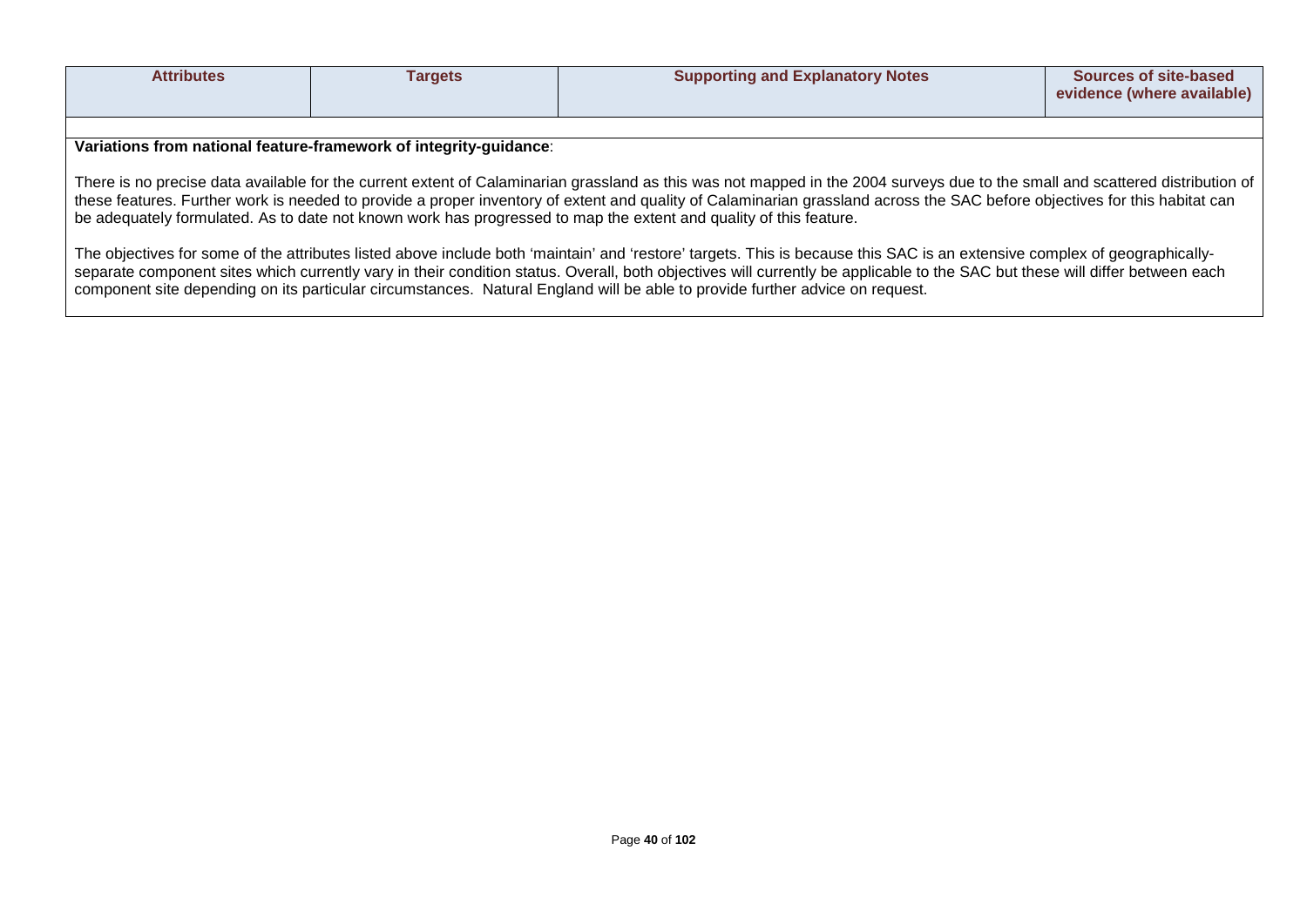## **Table 5: Supplementary Advice for Qualifying Features: H6150. Siliceous alpine and boreal grasslands; Montane acid grasslands**

| <b>Attributes</b>                                   |                                                    | <b>Targets</b>                                                                                                                                                                                          | <b>Supporting and Explanatory Notes</b>                                                                                                                                                                                                                                                                                             | Sources of site-<br>based evidence<br>(where available)                                                                                                                                                                                                                                                                                                                                                                                                                                                                                                                                                                                      |
|-----------------------------------------------------|----------------------------------------------------|---------------------------------------------------------------------------------------------------------------------------------------------------------------------------------------------------------|-------------------------------------------------------------------------------------------------------------------------------------------------------------------------------------------------------------------------------------------------------------------------------------------------------------------------------------|----------------------------------------------------------------------------------------------------------------------------------------------------------------------------------------------------------------------------------------------------------------------------------------------------------------------------------------------------------------------------------------------------------------------------------------------------------------------------------------------------------------------------------------------------------------------------------------------------------------------------------------------|
| <b>Extent and</b><br>distribution<br>of the feature | <b>Extent of the</b><br>feature within<br>the site | Maintain the current extent of the<br>H6150 feature.<br>The extent of this feature is<br>currently unquantified due to the<br>small scattered nature of the<br>species contained within his<br>feature. | There should be no measurable net reduction (excluding any trivial loss) in<br>the extent and area of this feature, and in some cases, the full extent of the<br>feature may need to be restored.<br>See notes for this attribute in table 1 above.<br>This feature is only found in small scattered locations throughout this SAC. | Area data obtained<br>from the 4 SSSIs<br>where this feature is<br>present.<br>Habitat information for<br>component SSSIs<br>within Northumberland<br>and Durham:<br>NATURAL ENGLAND.<br>2002. N2K NVC<br>Survey. Unpublished<br>data. (Available from<br>Natural England on<br>request.)<br>Habitat information for<br>component SSSIs in<br>Cumbria:<br>NATURAL ENGLAND.<br>1999. 1999 NVC<br>Survey of Appleby<br>Fells. Unpublished<br>data. (Available from<br>Natural England on<br>request.)<br>O'REILLY, J. 2011.<br>Geltsdale Farm and<br>RSPB NVC data.<br>Unpublished data.<br>(Available from<br>Natural England on<br>request). |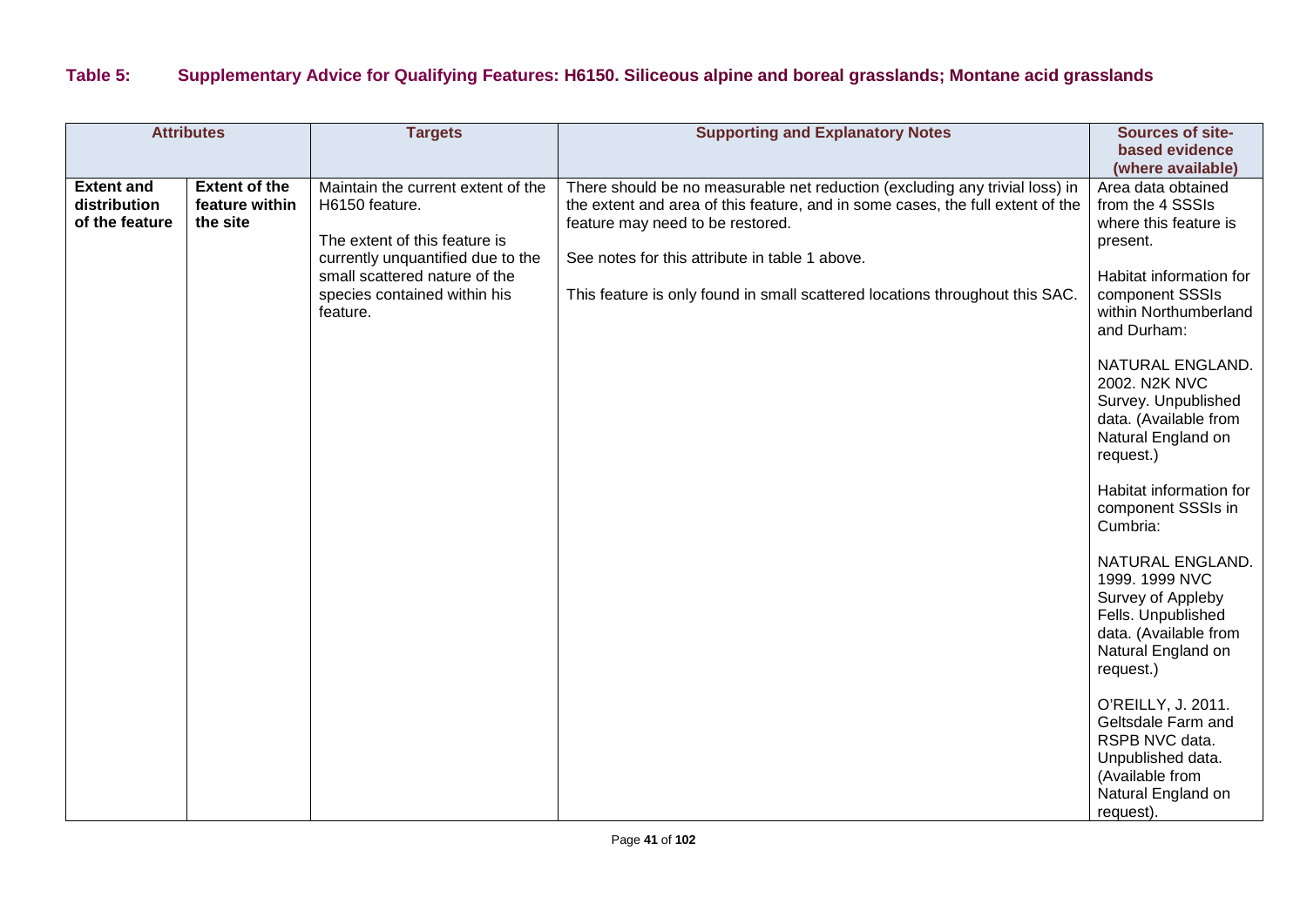| <b>Attributes</b>                                | <b>Targets</b>                                                                           | <b>Supporting and Explanatory Notes</b>                                                                                       | Sources of site-<br>based evidence<br>(where available)                                                                                                                   |
|--------------------------------------------------|------------------------------------------------------------------------------------------|-------------------------------------------------------------------------------------------------------------------------------|---------------------------------------------------------------------------------------------------------------------------------------------------------------------------|
|                                                  |                                                                                          |                                                                                                                               | RSPB. 1999. Upland<br><b>Vegetation Condition</b><br>Assessment,<br>Unpublished data,<br>(Available from<br>Natural England on<br>request.)                               |
|                                                  |                                                                                          |                                                                                                                               | <b>RSPB. 1995. NVC</b><br>Survey. Unpublished<br>data, (Available from<br>Natural England on<br>request.)                                                                 |
|                                                  |                                                                                          |                                                                                                                               | Habitat information for<br>component SSSIs in<br>North Yorkshire:                                                                                                         |
|                                                  |                                                                                          |                                                                                                                               | NATURAL ENGLAND.<br>2004. North Pennines<br>Survey. Unpublished<br>data. (Available from<br>Natural England on<br>request.)                                               |
|                                                  |                                                                                          |                                                                                                                               | PENNY ANDERSON<br>ASSOCIATES AND<br><b>ENGLISH NATURE,</b><br>2005.<br><b>North Pennines</b><br>Conservation<br>Objectives Strategy.<br>Available from Natural<br>England |
| <b>Spatial</b><br>distribution of<br>the feature | Maintain or restore as<br>appropriate the distribution and<br>configuration of the H6150 | See notes for this attribute in table 1 above.<br>Fragmentation of this feature is of particular concern given its restricted | <b>PENNY ANDERSON</b><br><b>ASSOCIATES AND</b><br><b>ENGLISH NATURE,</b>                                                                                                  |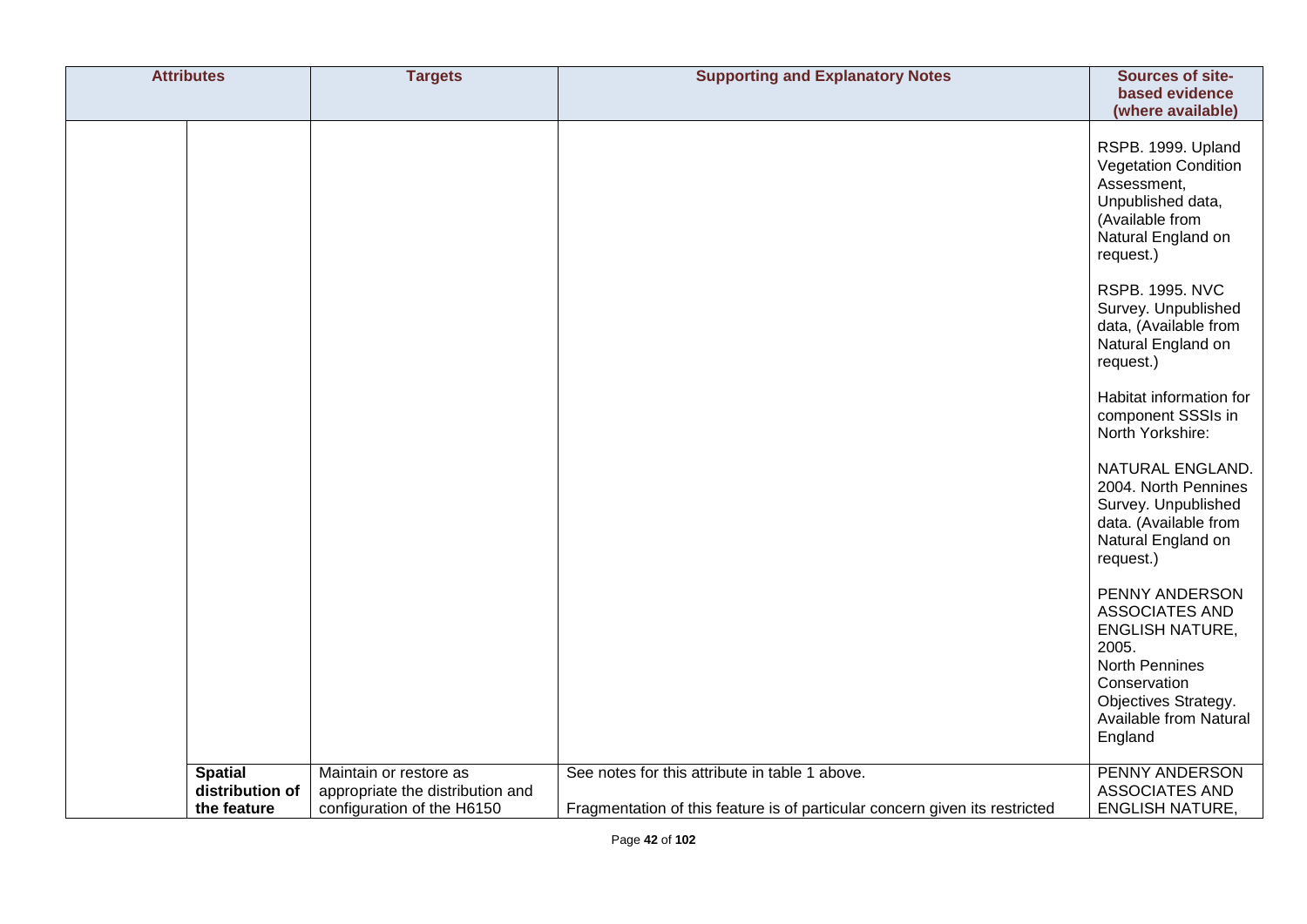| <b>Attributes</b>                                                         |                                                          | <b>Targets</b>                                                                                                                                                                                                                                     | <b>Supporting and Explanatory Notes</b>                                                                                                                                                                                                                                                                                                                                                                                                                                                                                                                                                                                                                                                                                                                                                                                                                                                                                                                                      | Sources of site-<br>based evidence<br>(where available)                                                              |
|---------------------------------------------------------------------------|----------------------------------------------------------|----------------------------------------------------------------------------------------------------------------------------------------------------------------------------------------------------------------------------------------------------|------------------------------------------------------------------------------------------------------------------------------------------------------------------------------------------------------------------------------------------------------------------------------------------------------------------------------------------------------------------------------------------------------------------------------------------------------------------------------------------------------------------------------------------------------------------------------------------------------------------------------------------------------------------------------------------------------------------------------------------------------------------------------------------------------------------------------------------------------------------------------------------------------------------------------------------------------------------------------|----------------------------------------------------------------------------------------------------------------------|
|                                                                           | within the site                                          | feature, including where<br>applicable its component<br>vegetation types, across the site.                                                                                                                                                         | occurrence in England. In addition to the threats listed below, climate<br>warming also has the potential to lead to vegetation zones and species<br>shifting to higher elevations and/or becoming restricted to north facing<br>slopes.<br>This habitat is scattered and widely disbursed, often in mosaics with other<br>elevated habitats and its exact distribution has not been fully mapped.                                                                                                                                                                                                                                                                                                                                                                                                                                                                                                                                                                           | 2005.<br><b>North Pennines</b><br>Conservation<br>Objectives Strategy.<br>Available from Natural<br>England          |
| <b>Structure and</b><br>function<br>(including its<br>typical<br>species) | Vegetation<br>community<br>composition                   | Ensure the component<br>vegetation communities of the<br>H6150 feature are broadly<br>referable to and characterised by<br>the following National Vegetation<br>Classification type:<br>U10 Carex bigelowii-Racomitrium<br>lanuginosum moss-heath. | See notes for this attribute in table 1 above.<br>Siliceous alpine and boreal grasslands are one of the few predominantly<br>near-natural habitats remaining in the UK.<br>There are seven main sub-types of Siliceous alpine and boreal grasslands<br>recognised by the NVC, which are mostly referred to as 'heath' or snow-<br>bed communities. Of these only two, U7 Nardus stricta-Carex bigelowii<br>grass-heath and/or U10 Carex bigelowii-Racomitrium lanuginosum moss-<br>heath occur in England. These are dominated by a short vegetation cover<br>dominated variously by mosses, sedges, rushes or grasses depending on<br>the degree of wind-exposure and snow lie experienced. These mossy<br>heaths are often mat-like, and typically appear as mottled patches of<br>vegetation. This is the predominant kind of vegetation on British mountains<br>at high altitudes of around 750 m, and it occurs above the zone dominated<br>by ericaceous dwarf-shrubs. | This attribute will be<br>periodically monitored<br>as part of Natural<br>England's site<br>condition<br>assessments |
|                                                                           | Invasive, non-<br>native and/or<br>introduced<br>species | Ensure invasive and introduced<br>non-native species are either<br>rare or absent, but if present are<br>causing minimal damage to the<br>H6150 feature                                                                                            | Invasive or introduced non-native species can be a serious potential threat<br>to the structure and function of these habitats, because they are able to<br>exclude, damage or suppress the growth of their associated typical<br>species, reduce structural diversity of the habitat and prevent the natural<br>regeneration of characteristic site-native species. Once established, the<br>measures to control such species may also impact negatively on the<br>features of interest (e.g. use of broad spectrum pesticides).<br>Juncus effusus encroachment below the snow line is a concern. There are<br>some evidence of rush management but the area needs to be monitored to<br>ensure that this rush encroachment does not increase.                                                                                                                                                                                                                              | This attribute will be<br>periodically monitored<br>as part of Natural<br>England's site<br>condition<br>assessments |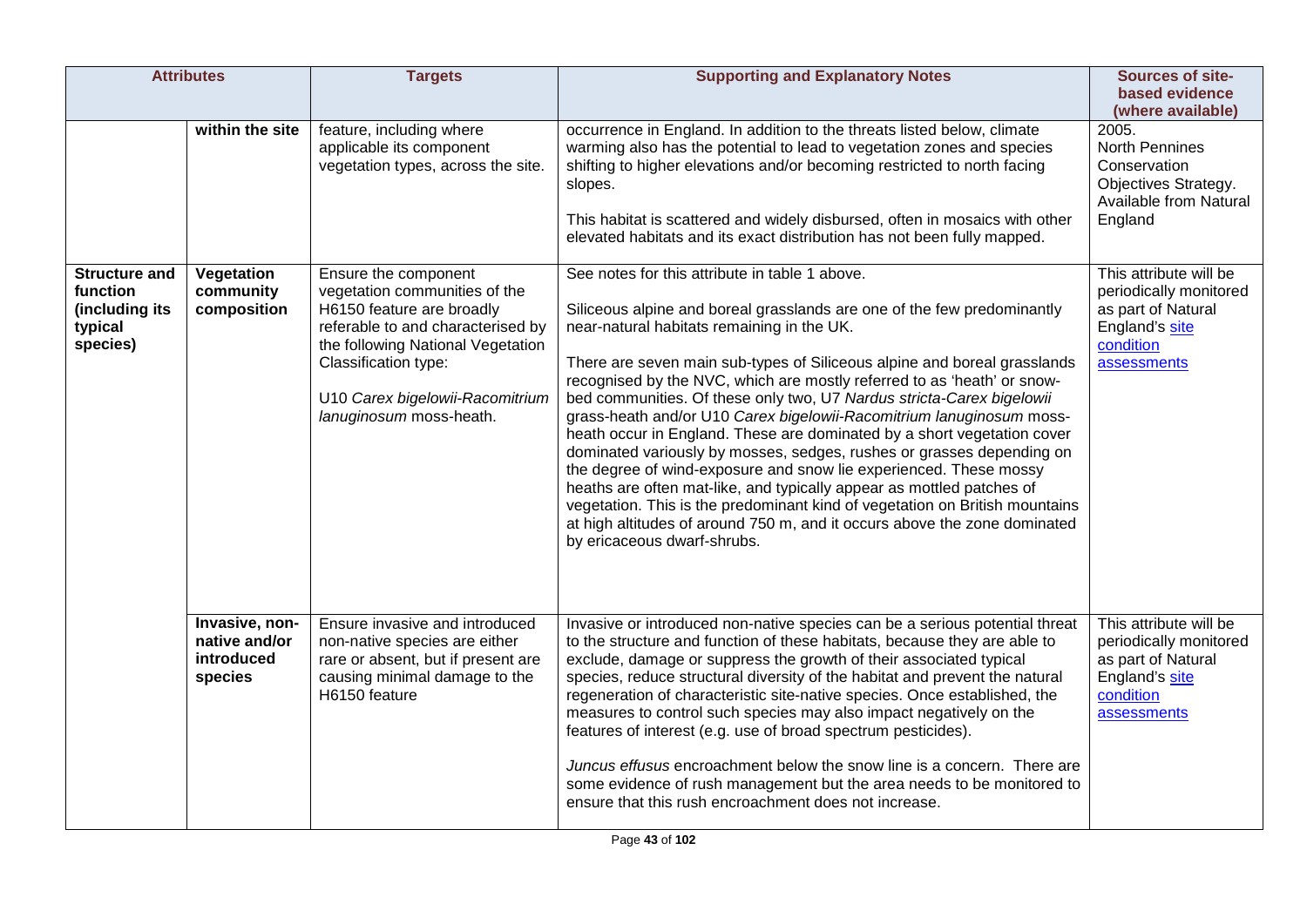| <b>Attributes</b>                                           | <b>Targets</b>                                                                                                                                                                                                                | <b>Supporting and Explanatory Notes</b>                                                                                                                                                                                                                                                                                                                                                                                                                                                                                                                                                                                                                                                                                                                            | Sources of site-<br>based evidence<br>(where available)                                                              |
|-------------------------------------------------------------|-------------------------------------------------------------------------------------------------------------------------------------------------------------------------------------------------------------------------------|--------------------------------------------------------------------------------------------------------------------------------------------------------------------------------------------------------------------------------------------------------------------------------------------------------------------------------------------------------------------------------------------------------------------------------------------------------------------------------------------------------------------------------------------------------------------------------------------------------------------------------------------------------------------------------------------------------------------------------------------------------------------|----------------------------------------------------------------------------------------------------------------------|
| Vegetation<br>structure -<br>grazing.                       | Restrict grazing pressure to no<br>more than very low levels                                                                                                                                                                  | Siliceous and boreal grasslands do not require land management to<br>maintain their interest and the vegetation can be considered a climatic<br>climax.<br>The vegetation is slow-growing due to exposure and altitude, and grass-<br>heaths and moss-heaths of this feature are very sensitive to grazing (and<br>trampling). Either no grazing or very low levels of grazing are likely to be<br>consistent with maintaining the interest of this feature.<br>There is currently little evidence of overgrazing of this habitat on any of the<br>underpinning SSSIs. However, due to the scattered and often fairly<br>inaccessible locations of this feature it is difficult to ascertain the exact<br>affect grazing has had on the condition of this feature. | This attribute will be<br>periodically monitored<br>as part of Natural<br>England's site<br>condition<br>assessments |
| <b>Physical</b><br>structure:<br>ground<br>disturbance      | Ensure significant areas of<br>disturbed or eroding bare ground<br>are not present. Where present,<br>the affected areas should not<br>exceed 1% of the total feature,<br>and be considered only as a<br>temporary stage.     | It is important to make the distinction between bare ground that is a<br>'natural' part of the feature due to the harsh environment, exposure and<br>thin soils and disturbed bare ground caused by trampling or vehicle use.<br>This habitat is very sensitive to grazing and trampling, and can only<br>withstand very low levels of grazing. Vehicle use will cause long term<br>damage. Recovery may take decades.                                                                                                                                                                                                                                                                                                                                             |                                                                                                                      |
| Soils,<br>substrate and<br>nutrient<br>cycling              | Maintain the properties of the<br>underlying soil types, including<br>structure, bulk density, total<br>carbon, pH, soil nutrient status<br>and fungal:bacterial ratio, to<br>within typical values for the<br>H6150 habitat. | Soils are generally shallow rankers or podsols, and because of strong<br>leaching are mostly acidic. In many places the ground is patterned by<br>solifluction and frost-heave, so that plants have to contend with shifting<br>unstable soils as well as a severe climate.                                                                                                                                                                                                                                                                                                                                                                                                                                                                                        |                                                                                                                      |
| <b>Adaptation</b><br>and resilience                         | Maintain or restore the feature's<br>ability, and that of its supporting<br>processes, to adapt or evolve to<br>wider environmental change,<br>either within or external to the<br>site.                                      | See notes for this attribute in table 1 above.<br>This feature is scattered and often found within mosaics of other habitat<br>and often in fairly inaccessible locations how successful it will be at<br>adapting to different future scenarios is likely to be on a case by case<br>basis.                                                                                                                                                                                                                                                                                                                                                                                                                                                                       | This attribute will be<br>periodically monitored<br>as part of Natural<br>England's site<br>condition<br>assessments |
| <b>Key</b><br>structural,<br>influential and<br>distinctive | Maintain or restore as<br>appropriate the abundance of the<br>species listed below to enable<br>each of them to be a viable                                                                                                   | See notes for this attribute in table 1 above.                                                                                                                                                                                                                                                                                                                                                                                                                                                                                                                                                                                                                                                                                                                     | This attribute will be<br>periodically monitored<br>as part of Natural<br>England's site                             |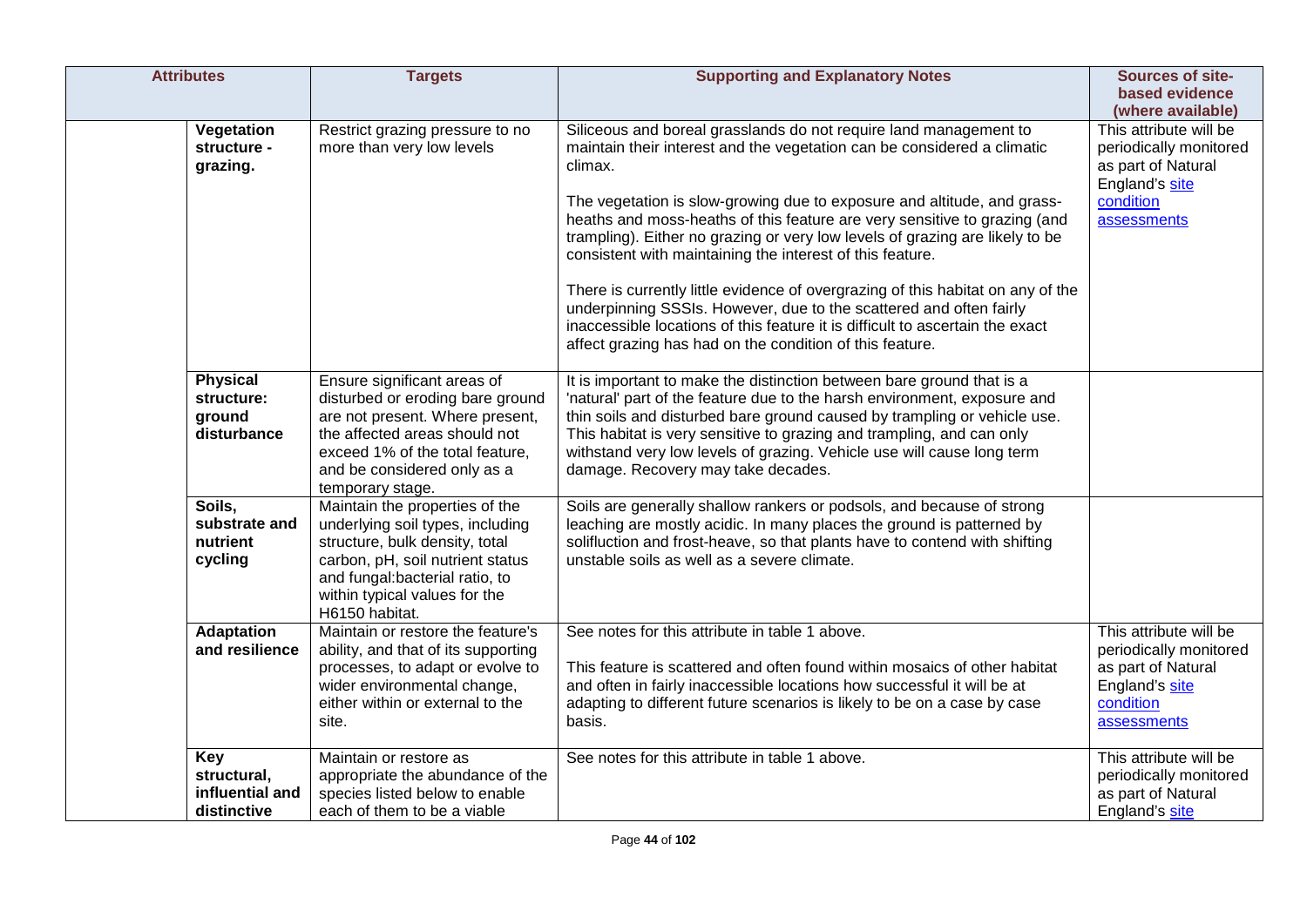|                                                                                                                                                                                                                                                                                                                                                                                                                                                                                                 | <b>Attributes</b>               | <b>Targets</b>                                                                                                                                                                                                                                                                  | <b>Supporting and Explanatory Notes</b>                                                                                                                                                                                                                                                                                                                                                                                                                                                                              | <b>Sources of site-</b><br>based evidence                                                                                                                                                                                  |
|-------------------------------------------------------------------------------------------------------------------------------------------------------------------------------------------------------------------------------------------------------------------------------------------------------------------------------------------------------------------------------------------------------------------------------------------------------------------------------------------------|---------------------------------|---------------------------------------------------------------------------------------------------------------------------------------------------------------------------------------------------------------------------------------------------------------------------------|----------------------------------------------------------------------------------------------------------------------------------------------------------------------------------------------------------------------------------------------------------------------------------------------------------------------------------------------------------------------------------------------------------------------------------------------------------------------------------------------------------------------|----------------------------------------------------------------------------------------------------------------------------------------------------------------------------------------------------------------------------|
|                                                                                                                                                                                                                                                                                                                                                                                                                                                                                                 | species: flora<br>and fauna     | component of the Annex 1<br>habitat.<br>Stiff sedge Carex bigelowii<br>Wavy-hair grass Deschampsia<br>flexuosa<br>Sheep's/ vivipara fescue Festuca<br>ovina/ vivipara<br><b>Billberry Vaccinium myrtillus</b><br>Woolly fringe-moss Racomitrium<br>lanuginosum<br>Cladonia spp. |                                                                                                                                                                                                                                                                                                                                                                                                                                                                                                                      | (where available)<br>condition<br>assessments                                                                                                                                                                              |
| <b>Supporting</b><br>processes<br>(on which the<br>feature relies)                                                                                                                                                                                                                                                                                                                                                                                                                              | Air quality                     | Restore as necessary the<br>concentrations and deposition of<br>air pollutants to below the site-<br>relevant Critical Load or Level<br>values given for this feature of<br>the site on the Air Pollution<br>Information System (APIS).                                         | See notes for this attribute in table 1 above.<br>The critical load for nitrogen deposition is currently being exceeded for this<br>feature (APIS accessed September 2018).                                                                                                                                                                                                                                                                                                                                          | More information<br>about site-relevant<br><b>Critical Loads and</b><br>Levels for this SAC is<br>available by using the<br>'search by site' tool on<br>the Air Pollution<br>Information System<br>(APIS).                 |
|                                                                                                                                                                                                                                                                                                                                                                                                                                                                                                 | <b>Conservation</b><br>measures | Maintain or restore the<br>management measures (either<br>within and/or outside the site<br>boundary as appropriate) which<br>are necessary to maintain the<br>structure, functions and<br>supporting processes associated<br>with the H6150 feature.                           | See notes for this attribute in table 1 above.<br>Montane habitats include areas of near-natural vegetation in the UK, and<br>are fragile and highly susceptible to human influences. These habitats are<br>maintained by the severe climate and thin soils at high altitude and do not<br>require grazing or other forms of land management to maintain them.<br>Threats to the habitats include grazing and trampling, nitrogen deposition,<br>recreation and access, use of vehicles, burning and climate change. | NATURAL ENGLAND.<br>2014. Site<br>Improvement Plan:<br><b>North Pennines</b><br>Group. Available from:<br>http://publications.natu<br>ralengland.org.uk/publ<br>ication/653489969981<br>0304?category=62803<br>98447312896 |
| Version Control: n/a                                                                                                                                                                                                                                                                                                                                                                                                                                                                            |                                 |                                                                                                                                                                                                                                                                                 |                                                                                                                                                                                                                                                                                                                                                                                                                                                                                                                      |                                                                                                                                                                                                                            |
| Variations from national feature-framework of integrity-guidance:<br>This habitat was only found in small scattered areas, often within mosaics of other habitats and in fairly inaccessible areas. Therefore, an accurate picture of extent and<br>condition is difficult to define and needs further assessment.<br>The objectives for some of the attributes listed above include both 'maintain' and 'restore' targets. This is because this SAC is an extensive complex of geographically- |                                 |                                                                                                                                                                                                                                                                                 |                                                                                                                                                                                                                                                                                                                                                                                                                                                                                                                      |                                                                                                                                                                                                                            |

separate component sites which currently vary in their condition status. Overall, both objectives will currently be applicable to the SAC but these will differ between each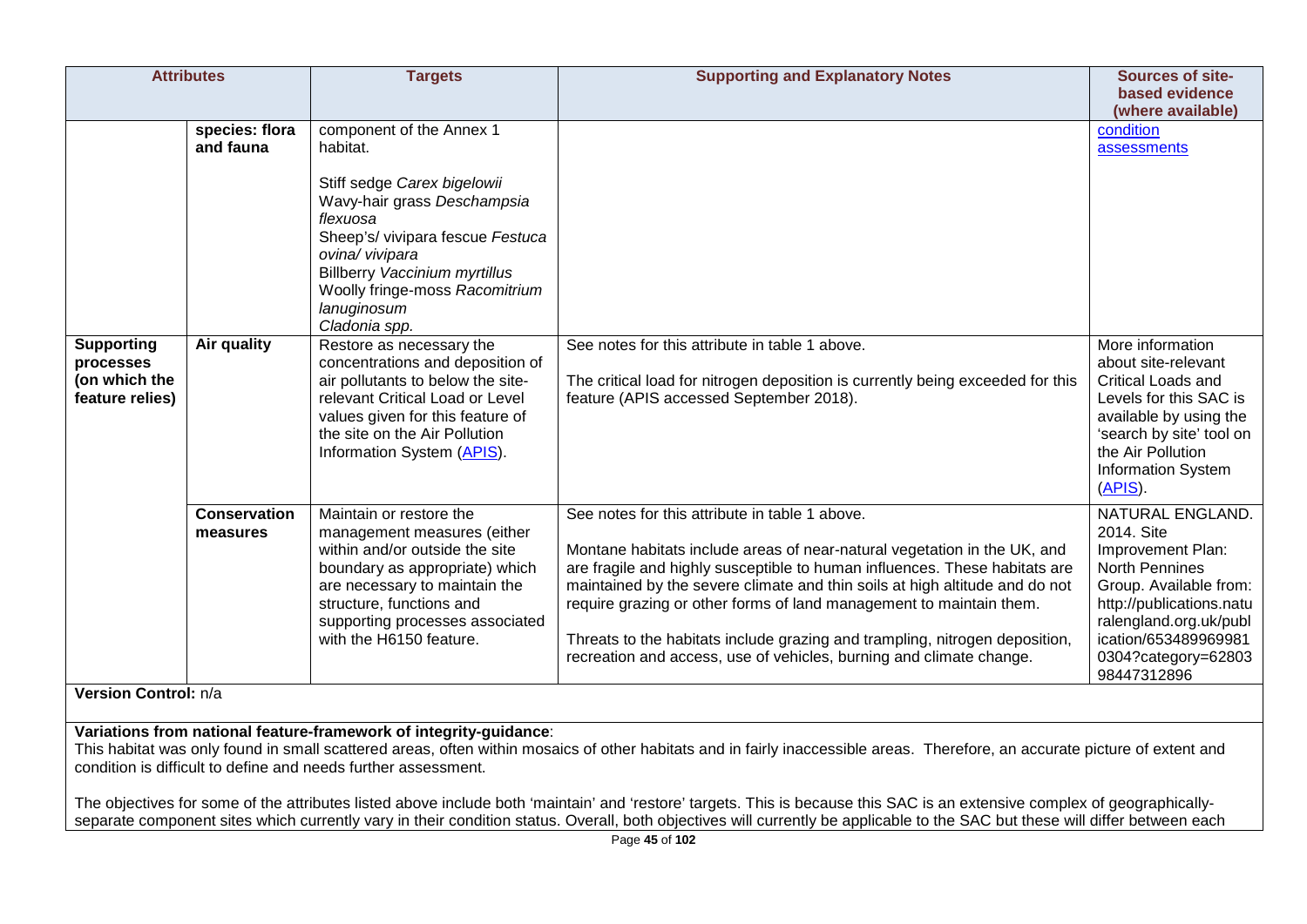| <b>Attributes</b> | Targets | <b>Supporting and Explanatory Notes</b>                                                                                      | <b>Sources of site-</b><br>based evidence<br>(where available) |
|-------------------|---------|------------------------------------------------------------------------------------------------------------------------------|----------------------------------------------------------------|
|                   |         | component site depending on its particular circumstances. Natural England will be able to provide further advice on request. |                                                                |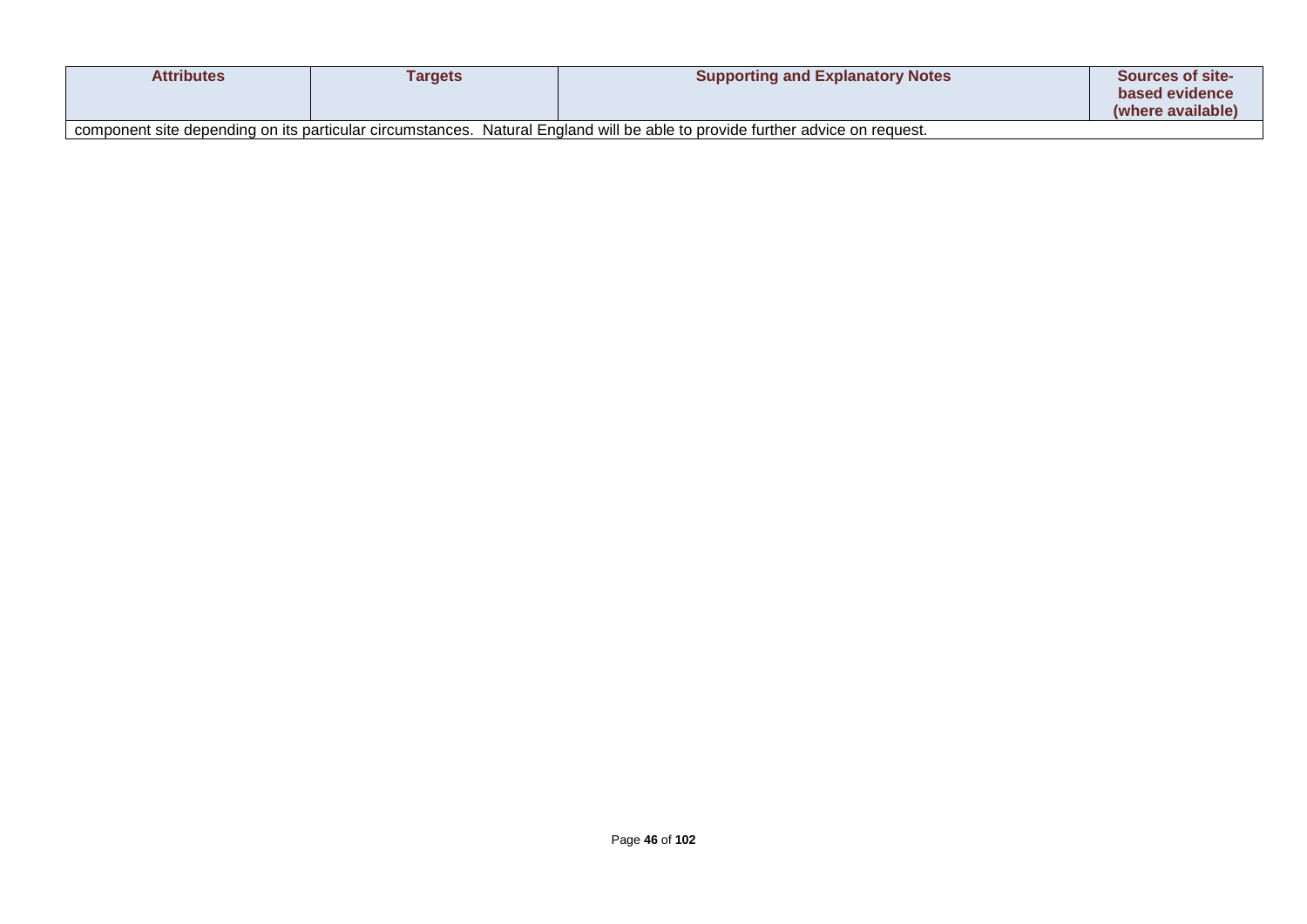**Table 6: Supplementary Advice for Qualifying Features: H6210. Semi-natural dry grasslands and scrubland facies: on calcareous substrates (***Festuco-Brometalia***); Dry grasslands and scrublands on chalk or limestone**

| <b>Attributes</b>                                                         |                                                                     | <b>Targets</b>                                                                                                                                                                                                                                                                                                  | <b>Supporting and Explanatory Notes</b>                                                                                                                                                                                                                                                                                            | <b>Sources of site-based</b><br>evidence (where                                                                                                                                   |
|---------------------------------------------------------------------------|---------------------------------------------------------------------|-----------------------------------------------------------------------------------------------------------------------------------------------------------------------------------------------------------------------------------------------------------------------------------------------------------------|------------------------------------------------------------------------------------------------------------------------------------------------------------------------------------------------------------------------------------------------------------------------------------------------------------------------------------|-----------------------------------------------------------------------------------------------------------------------------------------------------------------------------------|
|                                                                           |                                                                     |                                                                                                                                                                                                                                                                                                                 |                                                                                                                                                                                                                                                                                                                                    | available)                                                                                                                                                                        |
| <b>Extent and</b><br>distribution<br>of the feature                       | <b>Extent of the</b><br>feature within<br>the site                  | Maintain the current extent of the<br>H6210 habitat feature.<br>The extent of this feature is<br>currently unquantified due to the<br>small scattered nature of the<br>species contained within his<br>feature.                                                                                                 | There should be no measurable reduction (excluding any trivial loss)<br>in the extent and area of this feature, and in some cases, the full<br>extent of the feature may need to be restored.<br>See notes for this attribute in table 1 above.<br>This feature is only found in small scattered locations throughout this<br>SAC. | This attribute will be<br>periodically monitored as<br>part of Natural England's<br>site condition assessments                                                                    |
|                                                                           | <b>Spatial</b><br>distribution of<br>the feature<br>within the site | Maintain or restore as<br>appropriate the distribution and<br>configuration of the H6210<br>feature, including where<br>applicable its component<br>vegetation types, across the site.                                                                                                                          | See notes for this attribute in table 1 above.<br>On this SAC this habitat is fairly scattered, often existing in mosaics,<br>which further blur the actual distribution of this feature. Therefore, the<br>exact spatial distribution of this feature is not yet known.                                                           |                                                                                                                                                                                   |
| <b>Structure and</b><br>function<br>(including its<br>typical<br>species) | Vegetation<br>community<br>composition                              | Ensure the component<br>vegetation communities of the<br>H6210 feature are referable to<br>and characterised by the<br>following National Vegetation<br>Classification type (s):<br>CG9 Sesleria albicans-Galium<br>sterneri grassland<br>CG10 Festuca ovina-Agrostis<br>capillaris-Thymus praecox<br>grassland | See notes for this attribute in table 1 above.                                                                                                                                                                                                                                                                                     | PENNY ANDERSON<br><b>ASSOCIATES AND</b><br><b>ENGLISH NATURE, 2005.</b><br><b>North Pennines</b><br><b>Conservation Objectives</b><br>Strategy. Available from<br>Natural England |
|                                                                           | Abundance of<br>herbs<br>(including<br>Carex spp)                   | Maintain a high proportion of<br>herbaceous species within the<br>H6210 grassland habitat within<br>the range 50%-80%                                                                                                                                                                                           | A high cover of characteristic herbs, including sedges (Carex species)<br>is typical of the structure of this habitat type.                                                                                                                                                                                                        |                                                                                                                                                                                   |
|                                                                           | Key<br>structural,<br>influential and<br>distinctive                | Maintain or restore as<br>appropriate the abundance of the<br>species listed below to enable<br>each of them to be a viable                                                                                                                                                                                     | See notes for this attribute in table 1 above.<br>The list of typical species given for this Annex I habitat feature at this<br>SAC is not necessarily exhaustive. The list may evolve, and species                                                                                                                                | This attribute will be<br>periodically monitored as<br>part of Natural England's<br>site condition assessments                                                                    |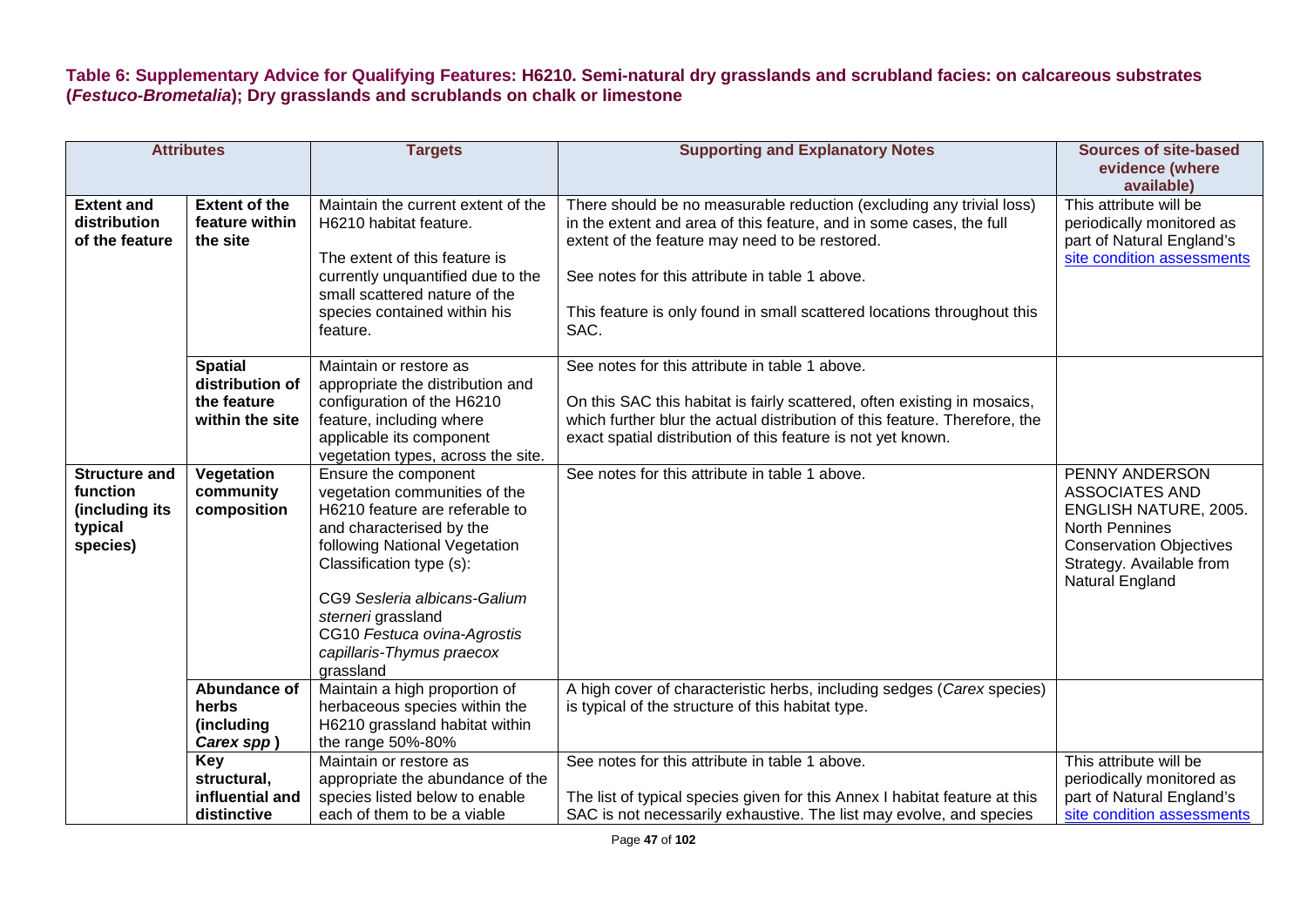| <b>Attributes</b>                      | <b>Targets</b>                                                                                                                                                                                                                                                                                                                                                                                             | <b>Supporting and Explanatory Notes</b>                                                                                                                                                                                                                                                                                                                                                                                                                                                                                                            | <b>Sources of site-based</b><br>evidence (where<br>available) |
|----------------------------------------|------------------------------------------------------------------------------------------------------------------------------------------------------------------------------------------------------------------------------------------------------------------------------------------------------------------------------------------------------------------------------------------------------------|----------------------------------------------------------------------------------------------------------------------------------------------------------------------------------------------------------------------------------------------------------------------------------------------------------------------------------------------------------------------------------------------------------------------------------------------------------------------------------------------------------------------------------------------------|---------------------------------------------------------------|
| species: flora<br>and fauna            | component of the Annex 1<br>habitat;<br>Common bent Agrostis capillaris<br>Quaking grass Briza media<br>Common harebell Campanula<br>rotundiflora<br>Glaucous sedge Carex flacca<br>Sheep / red fescue Festuca<br>ovina / rubra<br>Limstone bedstraw Galium<br>sterneri<br>Tormentil Potentilla erecta<br>Self-heal Prunella vulgaris<br>Blue-moor grass Sesleria<br>albicans<br>Wild thyme Thymus praecox | may be added or deleted, as new information about this site becomes<br>available or if our understanding of the term 'typical species' changes.                                                                                                                                                                                                                                                                                                                                                                                                    |                                                               |
| <b>Undesirable</b><br>species          | Maintain the frequency/cover of<br>undesirable species to within<br>acceptable levels and prevent<br>changes in surface condition,<br>soils, nutrient levels or hydrology<br>which may encourage their<br>spread.                                                                                                                                                                                          | See notes for this attribute in table 1 above.<br>There is currently no data for any undesirable species within this<br>habitat type.                                                                                                                                                                                                                                                                                                                                                                                                              |                                                               |
| Vegetation<br>community<br>transitions | Maintain or restore as<br>appropriate the pattern of natural<br>vegetation transitions                                                                                                                                                                                                                                                                                                                     | Transitions between adjacent but different vegetation communities<br>are usually related to naturally-occurring changes in soil, aspect or<br>slope. Such 'ecotones' retain characteristics of each bordering<br>community and can add value in often containing species not found in<br>the adjacent communities.<br>Retaining such transitions can provide further diversity to the habitat<br>feature, and support additional flora and fauna.<br>There is currently no data on the quality of vegetation transitions for<br>this habitat type. |                                                               |
| Soils.<br>substrate and                | Maintain or restore as<br>appropriate the properties of the                                                                                                                                                                                                                                                                                                                                                | See notes for this attribute in table 1 above.                                                                                                                                                                                                                                                                                                                                                                                                                                                                                                     |                                                               |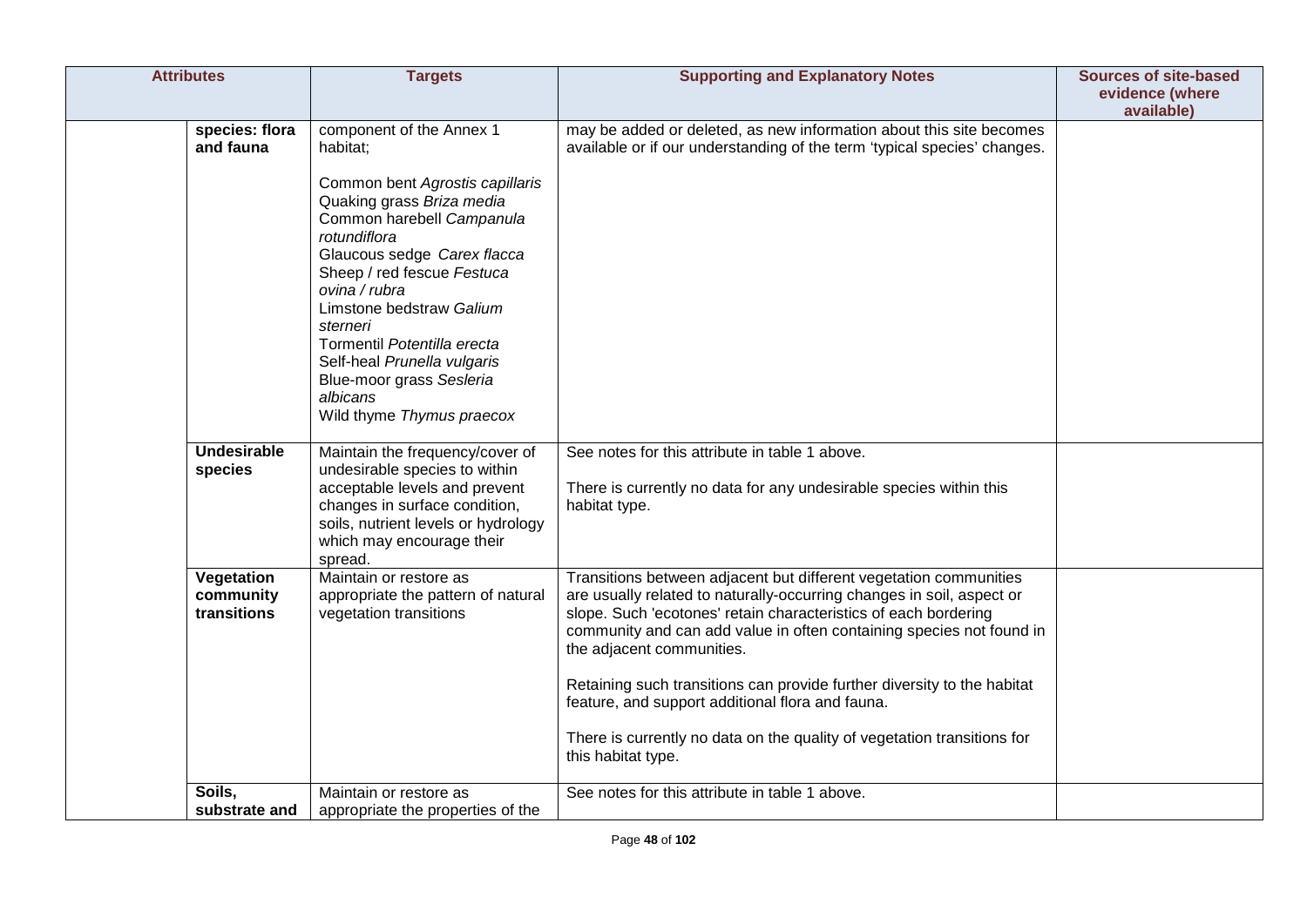|                                                                    | <b>Attributes</b>                                            | <b>Targets</b>                                                                                                                                                                                                                                                         | <b>Supporting and Explanatory Notes</b>                                                                                                                                | <b>Sources of site-based</b><br>evidence (where<br>available)                                                                                                                                                |
|--------------------------------------------------------------------|--------------------------------------------------------------|------------------------------------------------------------------------------------------------------------------------------------------------------------------------------------------------------------------------------------------------------------------------|------------------------------------------------------------------------------------------------------------------------------------------------------------------------|--------------------------------------------------------------------------------------------------------------------------------------------------------------------------------------------------------------|
|                                                                    | nutrient<br>cycling                                          | underlying soil types, including<br>structure, bulk density, total<br>carbon, pH, soil nutrient status<br>and fungal:bacterial ratio, to<br>within typical values for the<br>H6210 habitat.                                                                            | There is currently no data on the soil properties for this habitat type at<br>this site.                                                                               |                                                                                                                                                                                                              |
|                                                                    | <b>Functional</b><br>connectivity<br>with wider<br>landscape | Maintain the overall extent,<br>quality and function of any<br>supporting features within the<br>local landscape which provide a<br>critical functional connection with<br>the site                                                                                    | See notes for this attribute in table 1 above.                                                                                                                         | PENNY ANDERSON<br><b>ASSOCIATES AND</b><br>ENGLISH NATURE, 2005.<br><b>North Pennines</b><br><b>Conservation Objectives</b><br>Strategy 2005,                                                                |
|                                                                    | <b>Adaptation</b><br>and resilience                          | Maintain or restore as<br>appropriate the feature's ability,<br>and that of its supporting<br>processes, to adapt or evolve to<br>wider environmental change,<br>either within or external to the<br>site                                                              | See notes for this attribute in table 1 above.                                                                                                                         |                                                                                                                                                                                                              |
| <b>Supporting</b><br>processes<br>(on which the<br>feature relies) | Air quality                                                  | Restore as necessary the<br>concentrations and deposition of<br>air pollutants to below the site-<br>relevant Critical Load or Level<br>values given for this feature of<br>the site on the Air Pollution<br>Information System (APIS).                                | See notes for this attribute in table 1 above.<br>The critical load for nitrogen deposition is currently being exceeded<br>for this feature (APIS accessed July 2018). | More information about<br>site-relevant Critical Loads<br>and Levels for this SAC is<br>available by using the<br>'search by site' tool on the<br>Air Pollution Information<br>System (APIS).                |
|                                                                    | <b>Conservation</b><br>measures                              | Maintain or restore as<br>appropriate the management<br>measures (either within and/or<br>outside the site boundary as<br>appropriate) which are necessary<br>to maintain the structure,<br>functions and supporting<br>processes associated with the<br>H6210 feature | See notes for this attribute in table 1 above.                                                                                                                         | NATURAL ENGLAND.<br>2014. Site Improvement<br>Plan: North Pennines<br>Group. Available from:<br>http://publications.naturale<br>ngland.org.uk/publication/6<br>534899699810304?catego<br>ry=6280398447312896 |
| <b>Version Control</b>                                             |                                                              | Variations from national feature-framework of integrity-guidance:                                                                                                                                                                                                      |                                                                                                                                                                        |                                                                                                                                                                                                              |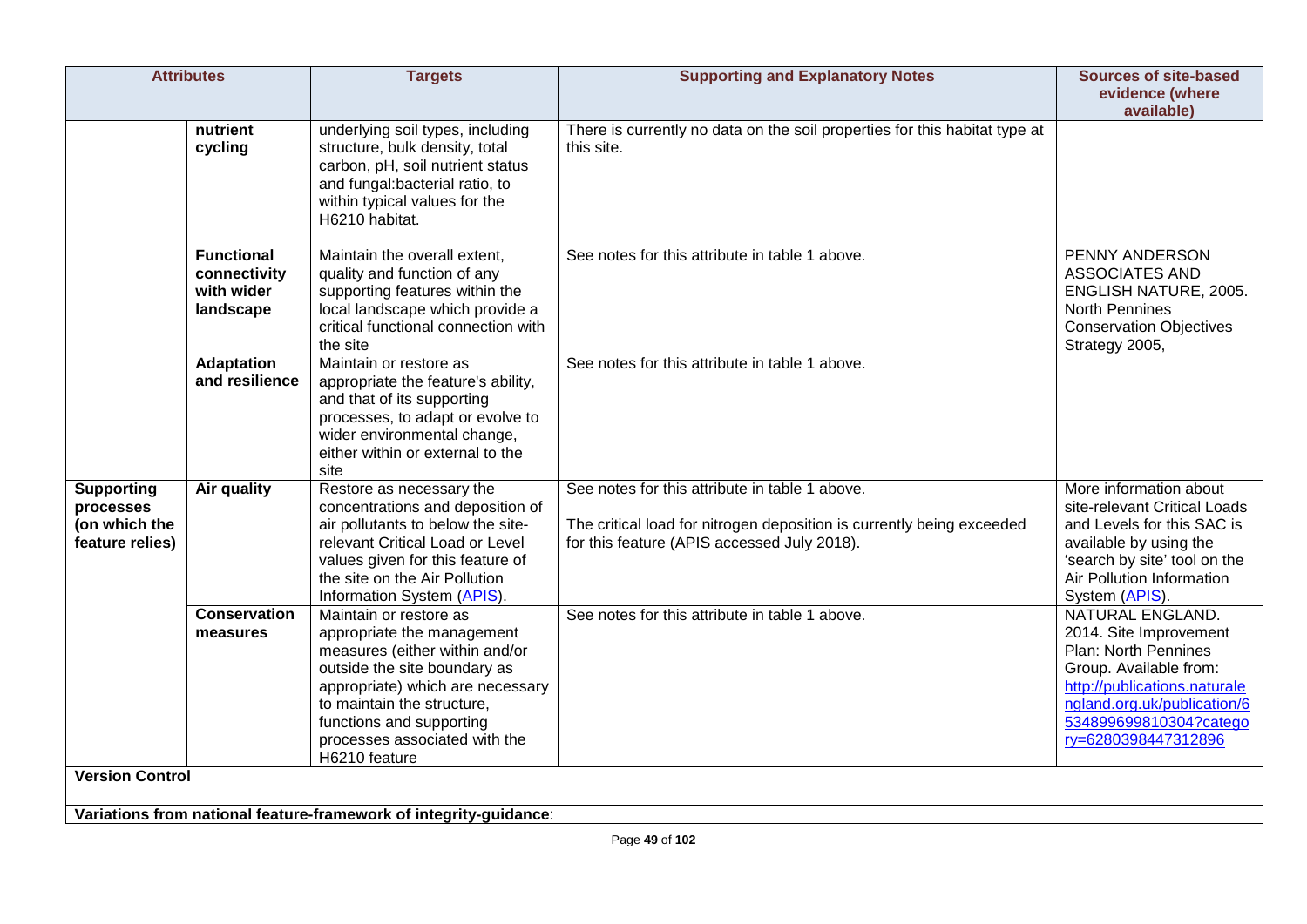| <b>Attributes</b>                                                                                                                                                                                                                                                                                                                                                                                                                                                                         | Targets | <b>Supporting and Explanatory Notes</b> | Sources of site-based<br>evidence (where<br>available) |  |  |
|-------------------------------------------------------------------------------------------------------------------------------------------------------------------------------------------------------------------------------------------------------------------------------------------------------------------------------------------------------------------------------------------------------------------------------------------------------------------------------------------|---------|-----------------------------------------|--------------------------------------------------------|--|--|
| This habitat was only found in small scattered areas, often with key for a found within mosaics of other habitats and in fairly inaccessible areas. Therefore, an accurate<br>picture of extent and condition is difficult to define and needs further assessment.                                                                                                                                                                                                                        |         |                                         |                                                        |  |  |
| The objectives for some of the attributes listed above include both 'maintain' and 'restore' targets. This is because this SAC is an extensive complex of geographically-<br>separate component sites which currently vary in their condition status. Overall, both objectives will currently be applicable to the SAC but these will differ between each<br>component site depending on its particular circumstances. Natural England will be able to provide further advice on request. |         |                                         |                                                        |  |  |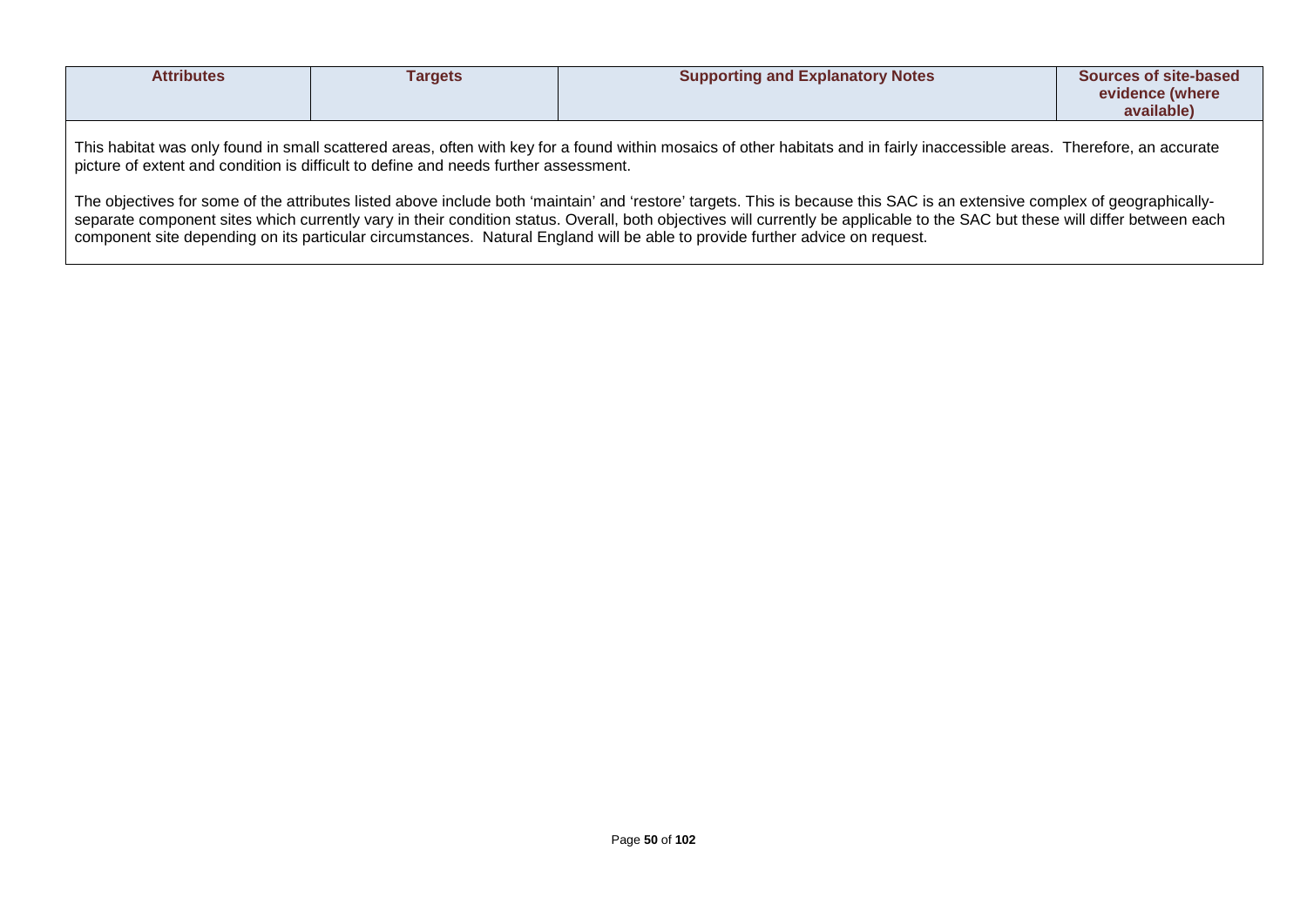## **Table 7: Supplementary Advice for Qualifying Features: H7130. Blanket bogs\***

|                                | <b>Attributes</b>          | <b>Targets</b>                                                     | <b>Supporting and Explanatory Notes</b>                                                                                                      | <b>Sources of site-</b>                     |
|--------------------------------|----------------------------|--------------------------------------------------------------------|----------------------------------------------------------------------------------------------------------------------------------------------|---------------------------------------------|
|                                |                            |                                                                    |                                                                                                                                              | based evidence                              |
|                                |                            |                                                                    |                                                                                                                                              | (where available)                           |
| <b>Extent and</b>              | <b>Extent of the</b>       | Maintain or restore as                                             | There should be no measurable reduction (excluding any trivial loss) in the                                                                  | <b>North Pennines</b>                       |
| distribution<br>of the feature | feature within<br>the site | appropriate the total extent of<br>the H7130 habitat feature at or | current extent and area of this feature, and in some cases, the full extent<br>of this habitat feature may need to be restored.              | Conservation<br><b>Objectives Strategy</b>  |
|                                |                            | to 38704 hectares.                                                 |                                                                                                                                              | 2005, Penny                                 |
|                                |                            |                                                                    | See notes for this attribute in table 1 above.                                                                                               | <b>Anderson Associates</b>                  |
|                                |                            |                                                                    |                                                                                                                                              | and English Nature.                         |
|                                |                            |                                                                    | Approximately 38% of this SAC supports the interest feature, H7130,                                                                          | Held by Natural                             |
|                                |                            |                                                                    | Blanket Bog. However, this habitat type is also recorded in mosaics with<br>H4010 Northern Atlantic Wet Heaths and to a lesser extent H4030  | England                                     |
|                                |                            |                                                                    | European dry heaths. Therefore this figure may be under or over                                                                              | This attribute will be                      |
|                                |                            |                                                                    | recorded.                                                                                                                                    | periodically monitored                      |
|                                |                            |                                                                    |                                                                                                                                              | as part of Natural                          |
|                                |                            |                                                                    | Blanket bog H7130 was a feature throughout this SAC.                                                                                         | England's site                              |
|                                |                            |                                                                    |                                                                                                                                              | condition                                   |
|                                |                            |                                                                    |                                                                                                                                              | assessments                                 |
|                                |                            |                                                                    |                                                                                                                                              |                                             |
|                                | <b>Spatial</b>             | Maintain or restore as                                             | See notes for this attribute in table 1 above.                                                                                               | Area data obtained                          |
|                                | distribution of            | appropriate the distribution and                                   |                                                                                                                                              | from the 4 SSSIs                            |
|                                | the feature                | configuration of the H7130                                         | Fragmentation of blanket bog is common with areas drying out through                                                                         | where this feature is                       |
|                                | within the site            | feature, including where                                           | drainage, and burning encouraging a species-poor community dominated                                                                         | present.                                    |
|                                |                            | applicable its component<br>vegetation types, across the site      | typically by heather Calluna vulgaris or Purple moor-grass Molinia<br>caerulea. True bog species become fragmented or are lost. Hydrological | Habitat information for                     |
|                                |                            |                                                                    | fragmentation of the bog system can also occur.                                                                                              | component SSSIs                             |
|                                |                            |                                                                    |                                                                                                                                              | within Northumberland                       |
|                                |                            |                                                                    | The North Pennine Moors hold the major area of blanket bog in England.                                                                       | and Durham:                                 |
|                                |                            |                                                                    | Blanket bog is restricted to the higher areas of each underpinning SSSI                                                                      |                                             |
|                                |                            |                                                                    | and typically covers large expanses of land. It is most extensive to the                                                                     | NATURAL ENGLAND.                            |
|                                |                            |                                                                    | west of the North Pennines, reflecting the higher rainfall and lower                                                                         | 2002. N2K NVC                               |
|                                |                            |                                                                    | evapotranspiration conducive to blanket bog formation.                                                                                       | Survey. Unpublished                         |
|                                |                            |                                                                    | A significant proportion of this blanket bog remains active with                                                                             | data. (Available from<br>Natural England on |
|                                |                            |                                                                    | accumulating peat, although there are areas often bounded by sizeable                                                                        | request.)                                   |
|                                |                            |                                                                    | zones of bog which may lack peat-building sphagnum, albeit on deep peat.                                                                     |                                             |
|                                |                            |                                                                    |                                                                                                                                              | Habitat information for                     |
|                                |                            |                                                                    | Due to the scale of this habitat over many SSSIs, there are different sites                                                                  | component SSSIs in                          |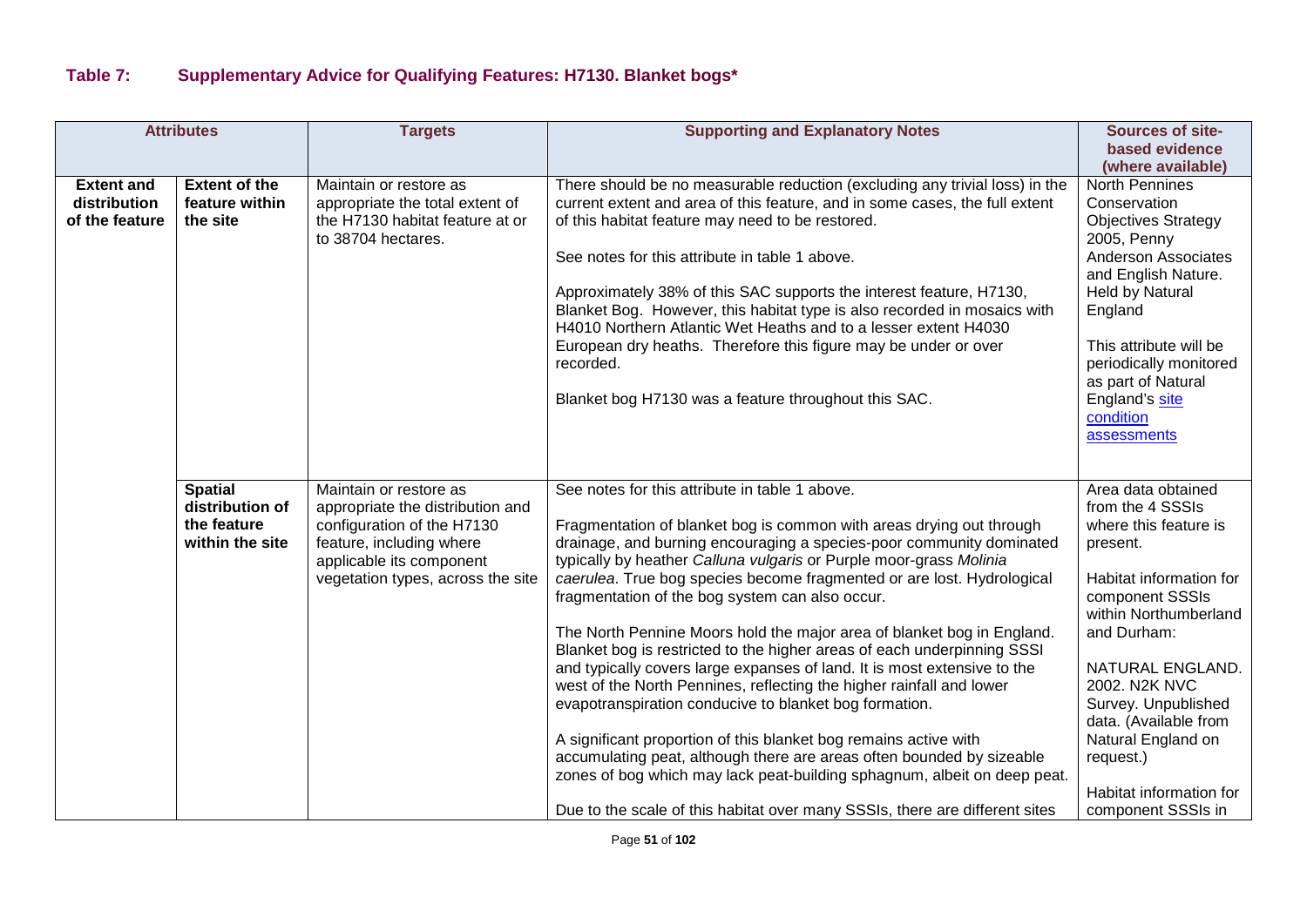| <b>Attributes</b> | <b>Targets</b> | <b>Supporting and Explanatory Notes</b>                                                                                                                                                                                                                                                     | Sources of site-<br>based evidence<br>(where available)                                                                                               |
|-------------------|----------------|---------------------------------------------------------------------------------------------------------------------------------------------------------------------------------------------------------------------------------------------------------------------------------------------|-------------------------------------------------------------------------------------------------------------------------------------------------------|
|                   |                | having different threats and management options in place. However,<br>largely important issues to get right on this feature are the grips (mostly<br>already blocked), the grazing (at sustainable levels in many cases) and<br>continually monitoring the extent and frequency of burning. | Cumbria:<br>NATURAL ENGLAND.<br>1999. 1999 NVC<br>Survey of Appleby<br>Fells. Unpublished<br>data. (Available from<br>Natural England on<br>request.) |
|                   |                |                                                                                                                                                                                                                                                                                             | O'REILLY, J. 2011.<br>Geltsdale Farm and<br>RSPB NVC data.<br>Unpublished data.<br>(Available from<br>Natural England on<br>request).                 |
|                   |                |                                                                                                                                                                                                                                                                                             | RSPB. 1999. Upland<br><b>Vegetation Condition</b><br>Assessment,<br>Unpublished data,<br>(Available from<br>Natural England on<br>request.)           |
|                   |                |                                                                                                                                                                                                                                                                                             | <b>RSPB. 1995. NVC</b><br>Survey. Unpublished<br>data, (Available from<br>Natural England on<br>request.)                                             |
|                   |                |                                                                                                                                                                                                                                                                                             | Habitat information for<br>component SSSIs in<br>North Yorkshire:                                                                                     |
|                   |                |                                                                                                                                                                                                                                                                                             | NATURAL ENGLAND.<br>2004. North Pennines<br>Survey. Unpublished                                                                                       |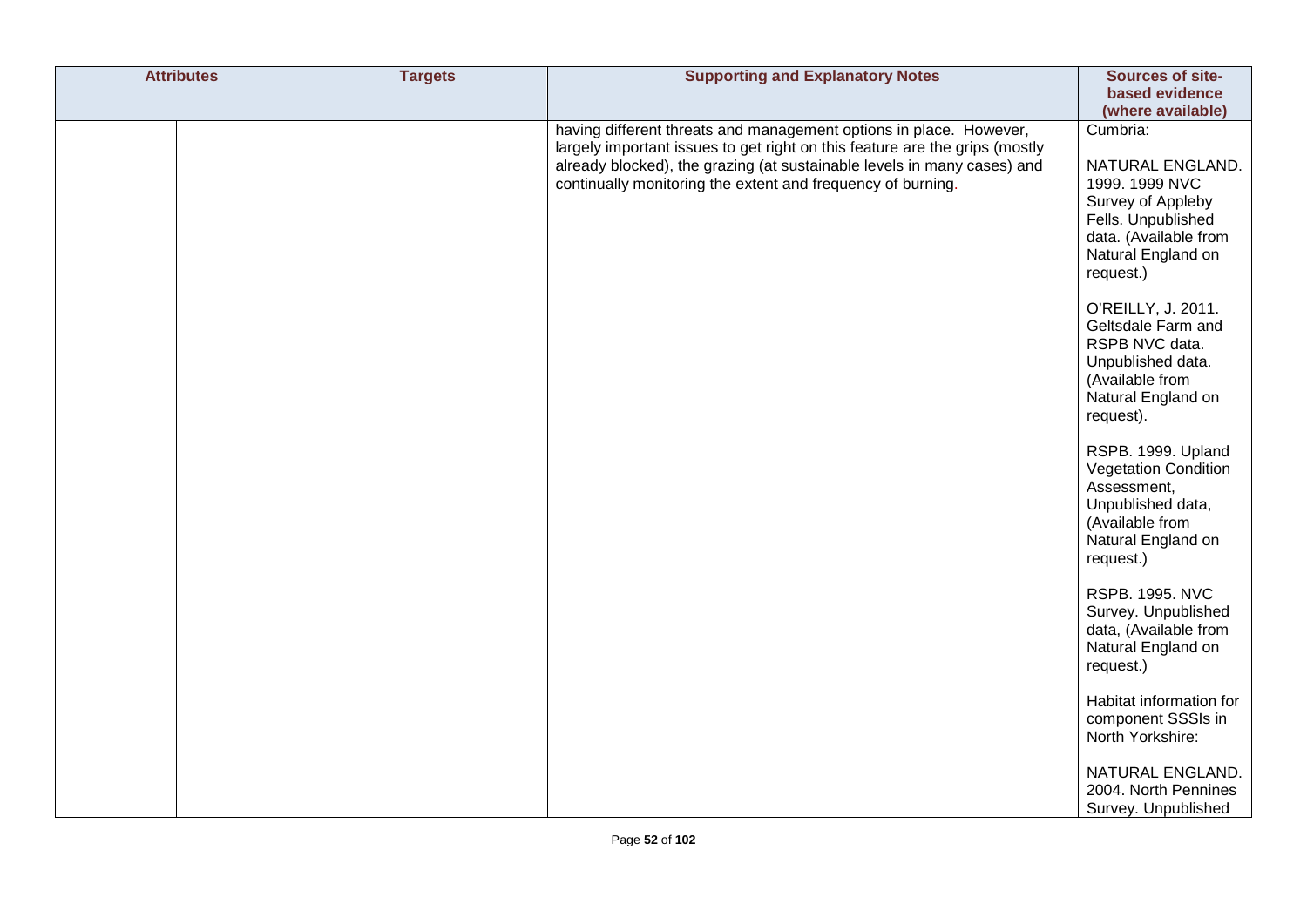|                                                                           | <b>Attributes</b>                      | <b>Targets</b>                                                                                                                                                                                                                 | <b>Supporting and Explanatory Notes</b>                                                                                                                                                                                                                                                                                                                                                                                                                                                                                     | Sources of site-<br>based evidence<br>(where available)                                                                                                                   |
|---------------------------------------------------------------------------|----------------------------------------|--------------------------------------------------------------------------------------------------------------------------------------------------------------------------------------------------------------------------------|-----------------------------------------------------------------------------------------------------------------------------------------------------------------------------------------------------------------------------------------------------------------------------------------------------------------------------------------------------------------------------------------------------------------------------------------------------------------------------------------------------------------------------|---------------------------------------------------------------------------------------------------------------------------------------------------------------------------|
|                                                                           |                                        |                                                                                                                                                                                                                                |                                                                                                                                                                                                                                                                                                                                                                                                                                                                                                                             | data. (Available from<br>Natural England on<br>request.)                                                                                                                  |
|                                                                           |                                        |                                                                                                                                                                                                                                |                                                                                                                                                                                                                                                                                                                                                                                                                                                                                                                             | PENNY ANDERSON<br>ASSOCIATES AND<br><b>ENGLISH NATURE,</b><br>2005.<br>North Pennines<br>Conservation<br>Objectives Strategy.<br>Available from Natural<br>England        |
|                                                                           |                                        |                                                                                                                                                                                                                                |                                                                                                                                                                                                                                                                                                                                                                                                                                                                                                                             | This attribute will be<br>periodically monitored<br>as part of Natural<br>England's site<br>condition<br>assessments                                                      |
|                                                                           |                                        |                                                                                                                                                                                                                                |                                                                                                                                                                                                                                                                                                                                                                                                                                                                                                                             | NATURAL ENGLAND<br><b>Commissioned Report</b><br>NECR086. 2011. A<br>review of techniques<br>for monitoring the<br>success of peatland<br>restoration. Available<br>here  |
| <b>Structure and</b><br>function<br>(including its<br>typical<br>species) | Vegetation<br>community<br>composition | Ensure the component<br>vegetation communities of the<br>H7130 feature are generally<br>referable to and characterised<br>by the following National<br>Vegetation Classification<br>$type(s)$ :<br>M1 Sphagnum auriculatum bog | See notes for this attribute in table 1 above.<br>As blanket bog 'blankets' extensive areas it is not surprising that the<br>habitat supports a range of different vegetation communities. Transitions<br>can occur between bog pools, wetter Sphagnum lawns, through to more<br>mixed terrestrial bog communities associated with both hummocks and<br>hollows. At its margins (normally on the steeper slopes), blanket bog<br>communities will gradually be lost and replaced by wet heath and dry<br>heath communities. | PENNY ANDERSON<br>ASSOCIATES AND<br><b>ENGLISH NATURE,</b><br>2005.<br><b>North Pennines</b><br>Conservation<br>Objectives Strategy.<br>Available from Natural<br>England |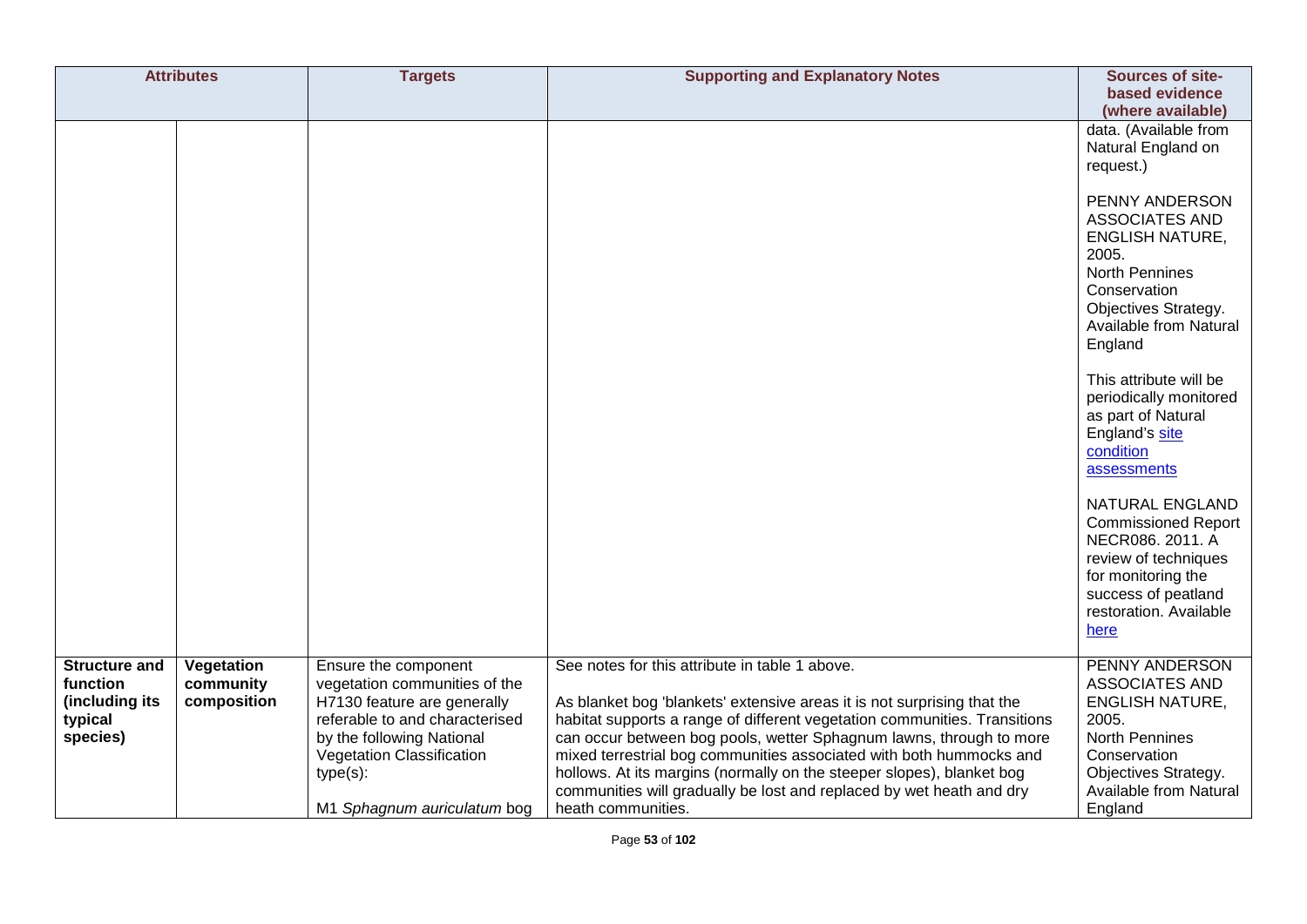| <b>Attributes</b>                                        | <b>Targets</b>                                                                                                                                                                                                                                                                                                                                       | <b>Supporting and Explanatory Notes</b>                                                                                                                                                                                                                                                                                                                                                                                                                                                                                                                                                                                                                                                                                                                                                                                                                                                                                                                                                                                                                              | <b>Sources of site-</b><br>based evidence<br>(where available)                                                       |
|----------------------------------------------------------|------------------------------------------------------------------------------------------------------------------------------------------------------------------------------------------------------------------------------------------------------------------------------------------------------------------------------------------------------|----------------------------------------------------------------------------------------------------------------------------------------------------------------------------------------------------------------------------------------------------------------------------------------------------------------------------------------------------------------------------------------------------------------------------------------------------------------------------------------------------------------------------------------------------------------------------------------------------------------------------------------------------------------------------------------------------------------------------------------------------------------------------------------------------------------------------------------------------------------------------------------------------------------------------------------------------------------------------------------------------------------------------------------------------------------------|----------------------------------------------------------------------------------------------------------------------|
|                                                          | pool community,<br>M2 Sphagnum cuspidatum /<br>recurvum bog pool community,<br>M17 Scirpus cespitosus -<br>Eriophorum vaginatum blanket<br>mire,<br>M18 Erica tetralix - Sphagnum<br>papillosum raised and blanket<br>mire,<br>M19 Calluna vulgaris-<br>Eriophorum vaginatum blanket<br>mire,<br>M20 Eriophorum vaginatum<br>blanket and raised mire | Blanket bog communities can be heavily influenced by land management,<br>notably drainage, managed rotational burning and grazing. In these<br>situations typical blanket bog communities are replaced by a variety of<br>degraded mire (M15, M16, M25), dry heath (H8, H12) or acid grassland<br>(U6) vegetation types. Where these vegetation types occur on deeper<br>peats, they should be assessed as blanket bog and restoration back to<br>blanket bog in favourable condition should be the objective.<br>Note: Blanket bog vegetation can sometimes become established on<br>peats shallower than 0.4m deep.<br>On this SAC the majority of the blanket bog areas that require restoration<br>are due to poor species diversity including low sphagnum cover and/or<br>heather shading out other species.<br>However, the site dose still includes the least damaged and most<br>extensive tracts of typical M19 Calluna vulgaris - Eriophorum vaginatum<br>blanket mire in England and shows this community type up to its highest<br>altitude in England. | This attribute will be<br>periodically monitored<br>as part of Natural<br>England's site<br>condition<br>assessments |
| Invasive, non-<br>native and/or<br>introduced<br>species | Ensure invasive and introduced<br>non-native species are either<br>rare or absent, but if present are<br>causing minimal damage to the<br>H7130 feature                                                                                                                                                                                              | Invasive or introduced non-native species can be a serious potential threat<br>to the structure and function of these habitats, because they are able to<br>exclude, damage or suppress the growth of their associated typical<br>species, reduce structural diversity of the habitat and prevent the natural<br>regeneration of characteristic site-native species. Once established, the<br>measures to control such species may also impact negatively on the<br>features of interest (e.g. use of broad spectrum pesticides).<br>Rush Juncus effusus invasion towards the northern stretch of the SAC for<br>example is an ongoing issue and should would benefit from further<br>management. There have also been records of heather beetle damage on<br>a high proportion of the SAC. There are no other issues with invasive<br>species on blanket bog areas.                                                                                                                                                                                                 | This attribute will be<br>periodically monitored<br>as part of Natural<br>England's site<br>condition<br>assessments |
| Presence/cover<br>of woody<br>species                    | Maintain or restore as<br>appropriate a low cover (<10%<br>of the area) of scrub or trees<br>within stands of H7130.                                                                                                                                                                                                                                 | Native trees and shrubs which can tolerate permanently waterlogged<br>conditions can occur naturally on bog and fen surfaces. An abundance of<br>scrub and trees on bogs and fens is sometimes regarded as detrimental<br>because water is lost by evapotranspiration from the trees and, as the tree                                                                                                                                                                                                                                                                                                                                                                                                                                                                                                                                                                                                                                                                                                                                                                | This attribute will be<br>periodically monitored<br>as part of Natural<br>England's site                             |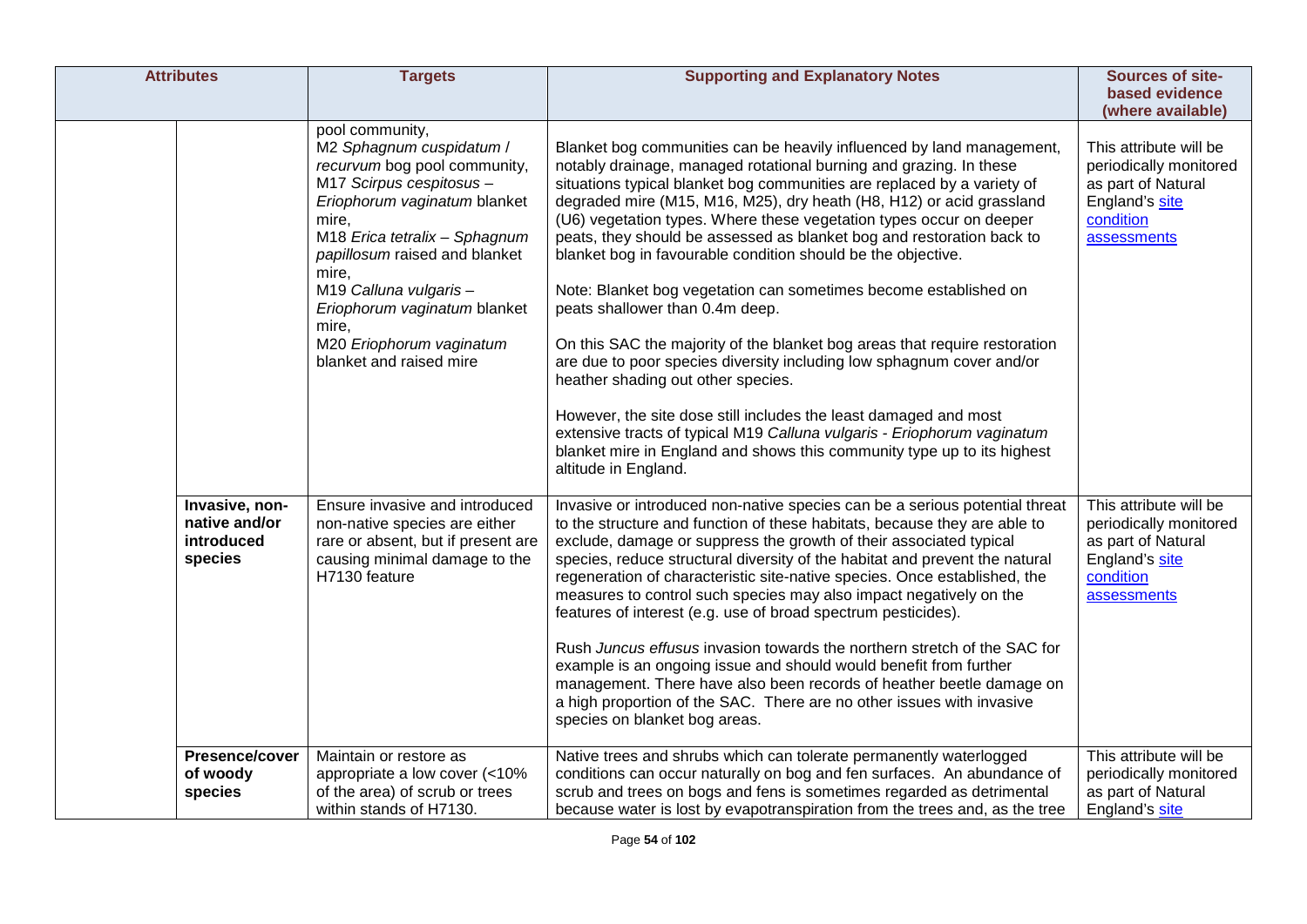| <b>Attributes</b>              | <b>Targets</b>                                                                                                                                                                                                                                                                                                                                                     | <b>Supporting and Explanatory Notes</b>                                                                                                                                                                                                                                                                                                                                                                                                                                                                                                                                                                                                                                                                                                                                                                                                                                                                                                                                                                                                                                                                                                                                                                                                                     | Sources of site-                                                                                                     |
|--------------------------------|--------------------------------------------------------------------------------------------------------------------------------------------------------------------------------------------------------------------------------------------------------------------------------------------------------------------------------------------------------------------|-------------------------------------------------------------------------------------------------------------------------------------------------------------------------------------------------------------------------------------------------------------------------------------------------------------------------------------------------------------------------------------------------------------------------------------------------------------------------------------------------------------------------------------------------------------------------------------------------------------------------------------------------------------------------------------------------------------------------------------------------------------------------------------------------------------------------------------------------------------------------------------------------------------------------------------------------------------------------------------------------------------------------------------------------------------------------------------------------------------------------------------------------------------------------------------------------------------------------------------------------------------|----------------------------------------------------------------------------------------------------------------------|
|                                |                                                                                                                                                                                                                                                                                                                                                                    |                                                                                                                                                                                                                                                                                                                                                                                                                                                                                                                                                                                                                                                                                                                                                                                                                                                                                                                                                                                                                                                                                                                                                                                                                                                             | based evidence                                                                                                       |
|                                |                                                                                                                                                                                                                                                                                                                                                                    |                                                                                                                                                                                                                                                                                                                                                                                                                                                                                                                                                                                                                                                                                                                                                                                                                                                                                                                                                                                                                                                                                                                                                                                                                                                             | (where available)                                                                                                    |
|                                |                                                                                                                                                                                                                                                                                                                                                                    | canopies develop and close, water is further prevented from reaching the<br>bog surface by interception. This can reduce the amount of water reaching<br>the bog surface. Birch, pine, willow and rhododendron (an invasive non-<br>native species) are the main species of concern. The seeds of most<br>invasive woody species are wind dispersed, so trees are able to establish<br>on raised bog and fen surfaces. This excludes dwarf birch Betula nana<br>(currently not recorded) and bog myrtle Myrica gale which has been<br>recorded on site.<br>There are a few small Sitka Spruce Picea sitchensison across the site.<br>These should be removed before they begin to set seed. However, the<br>number of tree species is well below 10% across the H7130 habitat<br>feature. Stands of bog myrtle, Myrica gale are found on site, especially<br>towards the base of slopes and should be maintained as the plants<br>themselves and their deep leaf litter provide cover for bird and small<br>mammal species. Further some scrub such as a low number of Birches,<br>Betula sp. and rowan Sorbus aucuparia can be maintained around the<br>peripheral of bogs to encourage structural diversity, beneficial as shelter<br>and food for birds. | condition<br>assessments                                                                                             |
| <b>Undesirable</b><br>species  | Ensure the following<br>undesirable competitive species<br>are either absent or rare<br>(individually and collectively<br>less than 1% of vegetation<br>cover);<br>Common bent Agrostis<br>capillaris,<br>Yorkshire fog Holcus lanatus,<br>Common reed Phragmites<br>australis,<br>Common bracken Pteridium<br>aquilinum,<br>Creeping thistle Ranunculus<br>repens | These are species not considered to be a desirable part of the blanket bog<br>vegetation community as they may spread and out-compete more<br>sensitive typical species.<br>In some areas of this SAC, there is an increase in grass species as a<br>consequence of overgrazing. Stocking rates need to be monitored to<br>ensure that a high proportion of ericaceous species remain.<br>Bracken is currently not a concern on blanket bog but is a concern on the<br>lower dryer areas of this SAC and should be monitored across the site as<br>a whole.                                                                                                                                                                                                                                                                                                                                                                                                                                                                                                                                                                                                                                                                                                 | This attribute will be<br>periodically monitored<br>as part of Natural<br>England's site<br>condition<br>assessments |
| <b>Structural</b><br>diversity | Maintain or restore as<br>appropriate the full range of                                                                                                                                                                                                                                                                                                            | Bogs in particular show varying degrees of structural variation and surface<br>patterning reflecting hydrological gradations (which may be natural or the                                                                                                                                                                                                                                                                                                                                                                                                                                                                                                                                                                                                                                                                                                                                                                                                                                                                                                                                                                                                                                                                                                   | This attribute will be<br>periodically monitored                                                                     |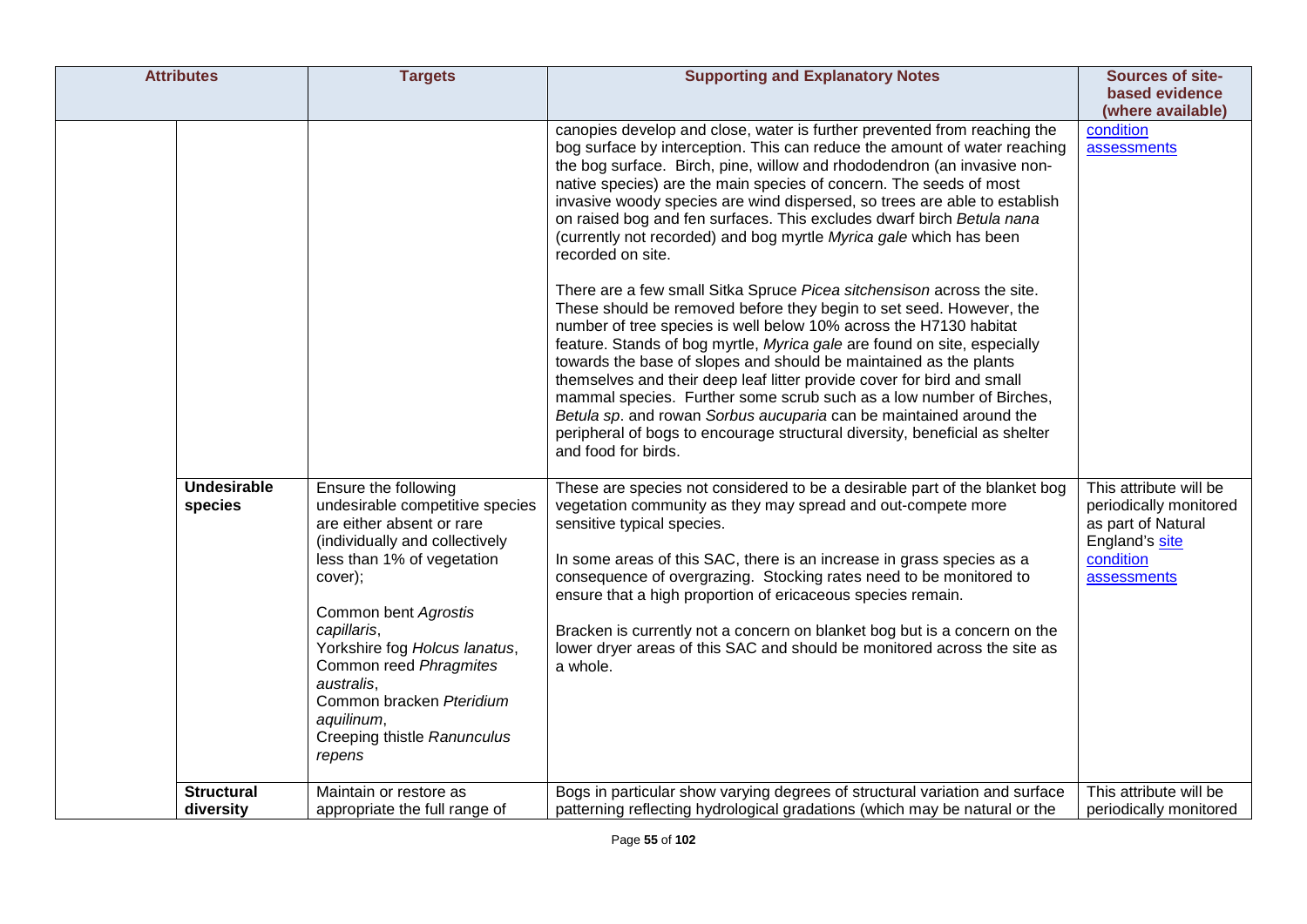| <b>Attributes</b>                                                               | <b>Targets</b>                                                                                                                                                                                                                 | <b>Supporting and Explanatory Notes</b>                                                                                                                                                                                                                                                                                                                                                                                                                                                                                 | Sources of site-<br>based evidence<br>(where available)                                                              |
|---------------------------------------------------------------------------------|--------------------------------------------------------------------------------------------------------------------------------------------------------------------------------------------------------------------------------|-------------------------------------------------------------------------------------------------------------------------------------------------------------------------------------------------------------------------------------------------------------------------------------------------------------------------------------------------------------------------------------------------------------------------------------------------------------------------------------------------------------------------|----------------------------------------------------------------------------------------------------------------------|
|                                                                                 | typical structural features<br>associated with the H7130<br>feature at this site, e.g.<br>vegetation cover, surface<br>patterning and hydrological<br>zonations                                                                | result of previous damage). These can occur at different macro and micro<br>scales across the habitat and include alternative aquatic and terrestrial<br>surface features, such as pools and hummocks, and terrestrial features<br>such as ridges and hollows. These features will support distinctive patterns<br>of bog vegetation, and so will be sensitive to changes in topography and<br>hydrology.                                                                                                               | as part of Natural<br>England's site<br>condition<br>assessments                                                     |
|                                                                                 |                                                                                                                                                                                                                                | These can be modified or disrupted by activities such as drainage,<br>burning, grazing, vehicular access and peat digging. These are likely to be<br>missing or poorly represented in degraded blanket bog systems. These<br>components may include areas with noticeably uneven structure, at a<br>spatial scale of around 1 m2 or less. The unevenness should be the result<br>of Sphagnum hummocks, lawns and hollows, or mixtures of well-<br>developed cotton-grass tussocks and spreading bushes of dwarf-shrubs. |                                                                                                                      |
|                                                                                 |                                                                                                                                                                                                                                | On this SAC structural diversity varies locally within the interest feature,<br>H7130 blanket bog with between 3 and 6 notable species recorded<br>constantly.                                                                                                                                                                                                                                                                                                                                                          |                                                                                                                      |
|                                                                                 |                                                                                                                                                                                                                                | Further this SAC has a few large areas that are dominated by Heather with<br>little species diversity. However, there are pockets within this of more<br>diversity, and it is expected that with time and appropriate management<br>the older heather will open out and allow other species to increase.                                                                                                                                                                                                                |                                                                                                                      |
|                                                                                 |                                                                                                                                                                                                                                | Erosion, fire damage, overgrazing and vehicle access are the main<br>concerns on this site.                                                                                                                                                                                                                                                                                                                                                                                                                             |                                                                                                                      |
| <b>Physical</b><br>structure:<br>ground<br>disturbance<br>(and peat<br>erosion) | Ensure that significant areas of<br>disturbed and eroding bare<br>ground are not present. Where<br>present, any affected areas<br>should typically not exceed 1%<br>of the total H7130 feature, and<br>be considered only as a | Bare ground and eroding peat not only affects the hydrology of bog<br>systems and its associated biodiversity but can also have wider<br>environmental impacts on e.g. water quality. There will also be a carbon<br>loss from the system.<br>Some areas of the SAC have eroded gullies with bare peat and areas<br>which have been densely gripped (drained) to varying success. On areas                                                                                                                              | This attribute will be<br>periodically monitored<br>as part of Natural<br>England's site<br>condition<br>assessments |
|                                                                                 | temporary stage.                                                                                                                                                                                                               | where exposed peat has been a problem, measures are in place to fund<br>grip blocking and bare peat restoration plans through agri-environment<br>schemes.                                                                                                                                                                                                                                                                                                                                                              | NATURAL ENGLAND.<br>2014. Site<br>Improvement Plan:<br><b>North Pennines</b><br>Group. Available from:               |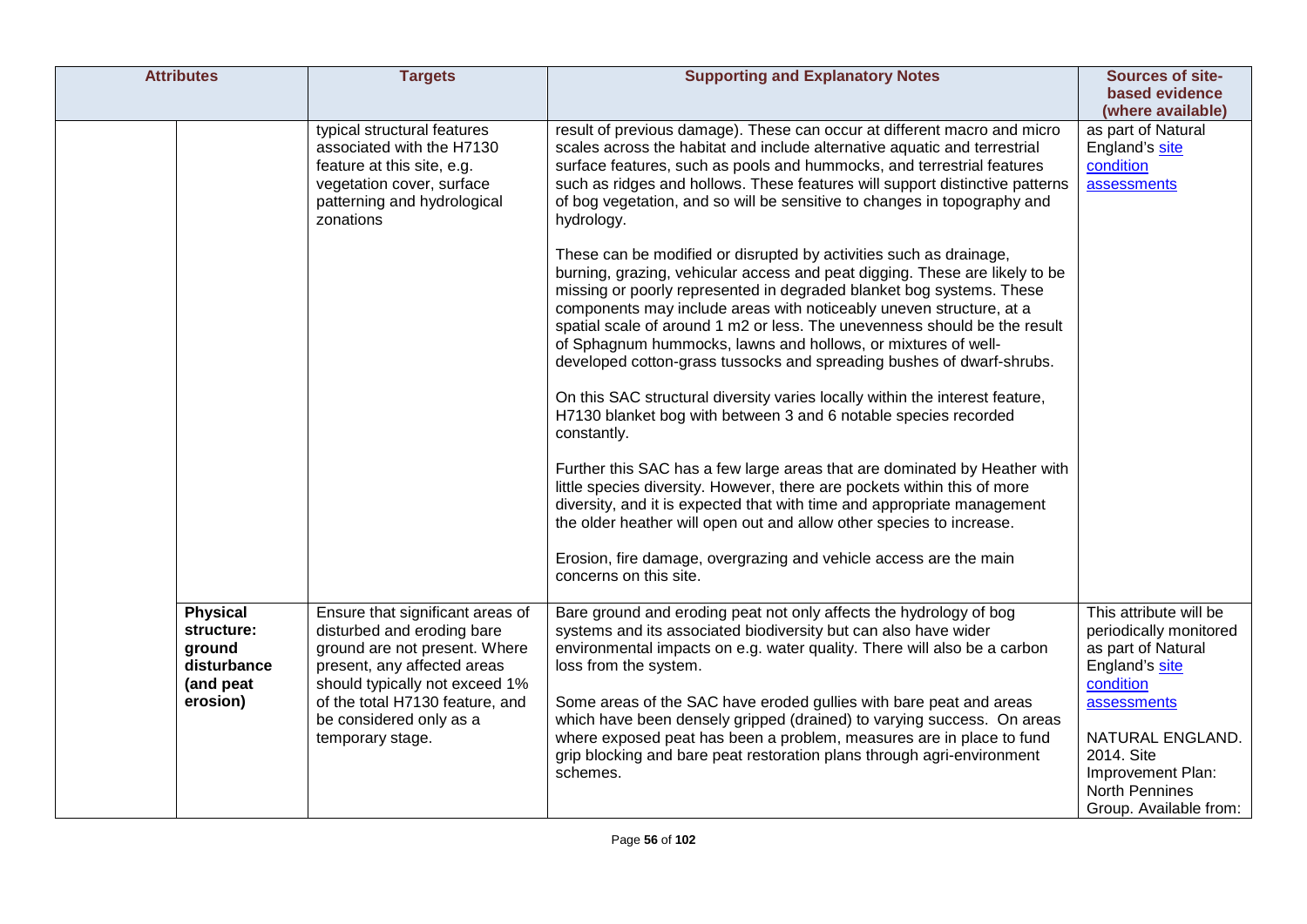| <b>Attributes</b>                              | <b>Targets</b>                                                                                                                                                                                                                                                                                                                                              | <b>Supporting and Explanatory Notes</b>                                                                                                                                                                                                                                                                                                                                                                                                                                                                                                                                                                                                                                                                                                                                                                                                                                                                                                                                                                                                                                                                                                                                                                                                                                                                      | Sources of site-<br>based evidence<br>(where available)                                                              |
|------------------------------------------------|-------------------------------------------------------------------------------------------------------------------------------------------------------------------------------------------------------------------------------------------------------------------------------------------------------------------------------------------------------------|--------------------------------------------------------------------------------------------------------------------------------------------------------------------------------------------------------------------------------------------------------------------------------------------------------------------------------------------------------------------------------------------------------------------------------------------------------------------------------------------------------------------------------------------------------------------------------------------------------------------------------------------------------------------------------------------------------------------------------------------------------------------------------------------------------------------------------------------------------------------------------------------------------------------------------------------------------------------------------------------------------------------------------------------------------------------------------------------------------------------------------------------------------------------------------------------------------------------------------------------------------------------------------------------------------------|----------------------------------------------------------------------------------------------------------------------|
|                                                |                                                                                                                                                                                                                                                                                                                                                             |                                                                                                                                                                                                                                                                                                                                                                                                                                                                                                                                                                                                                                                                                                                                                                                                                                                                                                                                                                                                                                                                                                                                                                                                                                                                                                              | http://publications.natu<br>ralengland.org.uk/publ<br>ication/653489969981<br>0304?category=62803<br>98447312896     |
| Soils,<br>substrate and<br>nutrient<br>cycling | Maintain or restore as<br>appropriate the properties of the<br>underlying soil types, including<br>structure, bulk density, total<br>carbon, pH, soil nutrient status<br>and fungi: bacteria ratio, to<br>within typical values for the<br>H7130 habitat.<br>For this feature the peat<br>substrate should consist of both<br>acrotelm and catotelm layers. | See notes for this attribute in table 1 above.<br>Peat is a soil distinguished from other soil types by its high content of<br>organic matter (30%-100%). The organic matter content results form a<br>combination of plant growth and waterlogging, the latter reducing oxygen<br>diffusion to levels which are so slow that decomposition of the dead plant<br>matter uses up this oxygen faster than it can be supplied. Consequently<br>conditions rapidly become anaerobic, which reduces decomposition rates<br>and the semi-decomposed plant material builds up over time to form peat.<br>An active blanket bog should be made up of two layers - an acrotelm and<br>a catotelm. The thin (5-75cm) upper layer or acrotelm consists of living<br>plant material and is a zone of fluctuating water table, where relatively<br>rapid plant decomposition occurs. Below this is the catotelm, a much<br>thicker layer of peat (up to 10m), consisting of broken down plant material,<br>and which is always below the water table. Degraded (through e.g.<br>drainage and rotational burning) blanket bogs may have lost the acrotelm<br>layer, and now has layer of damaged catotelm ('haplotelm') at the surface.<br>This is currently no specific site information on soil properties for this SAC. |                                                                                                                      |
| <b>Adaptation and</b><br>resilience            | Maintain or restore as<br>appropriate the H7130 feature's<br>ability, and that of its supporting<br>processes, to adapt or evolve to<br>wider environmental change,<br>either within or external to the<br>site.                                                                                                                                            | See notes for this attribute in table 1 above.<br>Using best available information, any necessary or likely adaptation or<br>adjustment by the feature and its management in response to actual or<br>expected climatic change should be allowed for, as far as practicable, in<br>order to ensure the feature's long-term viability. Rotational burning,<br>drainage and atmospheric deposition can all compromise this feature's<br>ability to adapt, especially in response to the effects of climate change.<br>Blanket bog is the second most extensive habitat on this SAC, covering<br>just less than 40% of the SAC total area. The surrounding habitat to<br>blanket bog on site is predominately dry heath. The natural hydrological<br>conditions need to be present in each hydrological unit of blanket bog to                                                                                                                                                                                                                                                                                                                                                                                                                                                                                  | This attribute will be<br>periodically monitored<br>as part of Natural<br>England's site<br>condition<br>assessments |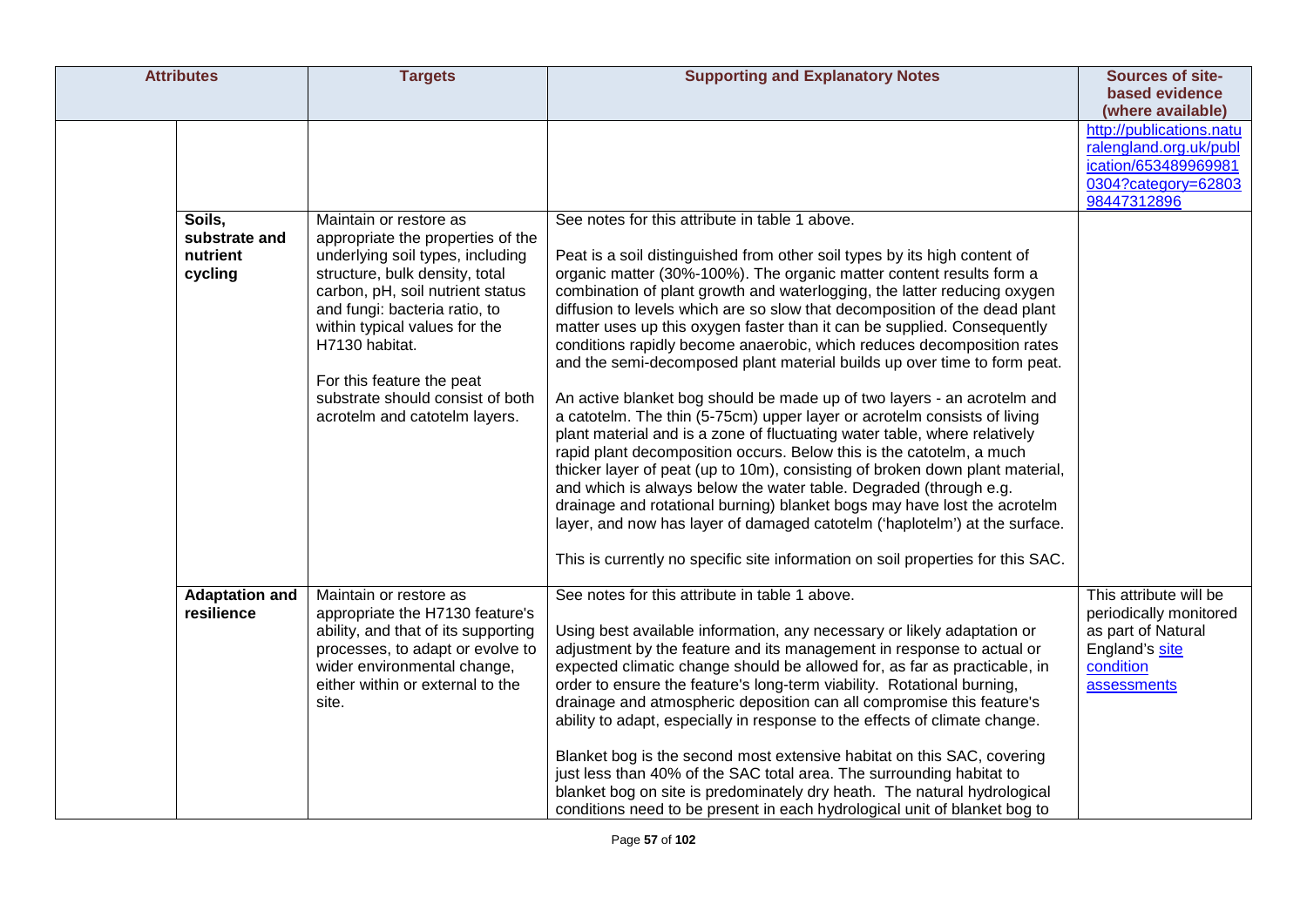|                                                                    | <b>Attributes</b>                                                                | <b>Targets</b>                                                                                                                                                                                                                                                                                                                                                                                                                                                                                                           | <b>Supporting and Explanatory Notes</b>                                                                                                                                                                                                                                                                                                                                                                                                                                                                                                                                                    | <b>Sources of site-</b><br>based evidence<br>(where available)                                                                                                                                                    |
|--------------------------------------------------------------------|----------------------------------------------------------------------------------|--------------------------------------------------------------------------------------------------------------------------------------------------------------------------------------------------------------------------------------------------------------------------------------------------------------------------------------------------------------------------------------------------------------------------------------------------------------------------------------------------------------------------|--------------------------------------------------------------------------------------------------------------------------------------------------------------------------------------------------------------------------------------------------------------------------------------------------------------------------------------------------------------------------------------------------------------------------------------------------------------------------------------------------------------------------------------------------------------------------------------------|-------------------------------------------------------------------------------------------------------------------------------------------------------------------------------------------------------------------|
|                                                                    |                                                                                  |                                                                                                                                                                                                                                                                                                                                                                                                                                                                                                                          | prevent habitat degradation.                                                                                                                                                                                                                                                                                                                                                                                                                                                                                                                                                               |                                                                                                                                                                                                                   |
|                                                                    | Key structural,<br>influential and<br>distinctive<br>species: flora<br>and fauna | Maintain or restore as<br>appropriate the abundance of<br>the species listed below to<br>enable each of them to be a<br>viable component of the Annex<br>1 habitat;<br>Heather Calluna vulgaris,<br>Cross leaved heath Erica<br>tetralix, Bell heather E.cinerea,<br>Billberry Vaccinium myrtillus,<br>Crowberry Empetrum nigrum,<br>Cowberry V.vitis-idaea,<br>Sundew Drosera spp.,<br>Common cottongrass<br>Eriophorum angustifolium,<br>Borad leaved cottongrass<br>E. vaginatum<br>Assemblage of Sphagnum<br>mosses. | See notes for this attribute in table 1 above.<br>The majority of the mires on this SAC are characterised by carpets of bog-<br>mosses Sphagnum papillosum, S. magellanicum, S. capillifolium, S.<br>tenellum and S. pulchrum with species such as cross-leaved heath Erica<br>tetralix, bog rosemary Andromeda polifolia, round-leaved sundew Drosera<br>rotundifolia and cranberry Vaccinium oxycoccus occurring occasionally.<br>In addition, Rubus chamaemorus occurs sparingly near the summit areas<br>and Lesser twayblade Listera cordata occurs sparingly within the<br>hummocks. | This attribute will be<br>periodically monitored<br>as part of Natural<br>England's site<br>condition<br>assessments                                                                                              |
| <b>Supporting</b><br>processes<br>(on which the<br>feature relies) | Air quality                                                                      | Restore as necessary the<br>concentrations and deposition<br>of air pollutants to below the<br>site-relevant Critical Load or<br>Level values given for this<br>feature of the site on the Air<br>Pollution Information System<br>$(APIS)$ .                                                                                                                                                                                                                                                                             | See notes for this attribute in table 1 above.<br>The critical loads for nitrogen deposition and acidity are currently being<br>exceeded for this feature (APIS accessed July 2018).                                                                                                                                                                                                                                                                                                                                                                                                       | More information<br>about site-relevant<br><b>Critical Loads and</b><br>Levels for this SAC is<br>available by using the<br>'search by site' tool on<br>the Air Pollution<br><b>Information System</b><br>(APIS). |
|                                                                    | <b>Hydrology</b>                                                                 | At a site, unit and/or catchment<br>level (as necessary), maintain<br>or restore as appropriate the<br>natural hydrological processes<br>to provide consistently near-<br>surface water levels necessary<br>to sustain the H7130 feature                                                                                                                                                                                                                                                                                 | See notes for this attribute in table 1 above.<br>The loss of the acrotelm layer normally reflects significant changes to the<br>hydrology of the bog. An increase in the cover of heather on the bog<br>surface will also indicate a drying out of the bog, and can lead to further<br>drying out through an increase in sub-surface peat pipes.                                                                                                                                                                                                                                          | This attribute will be<br>periodically monitored<br>as part of Natural<br>England's site<br>condition<br>assessments                                                                                              |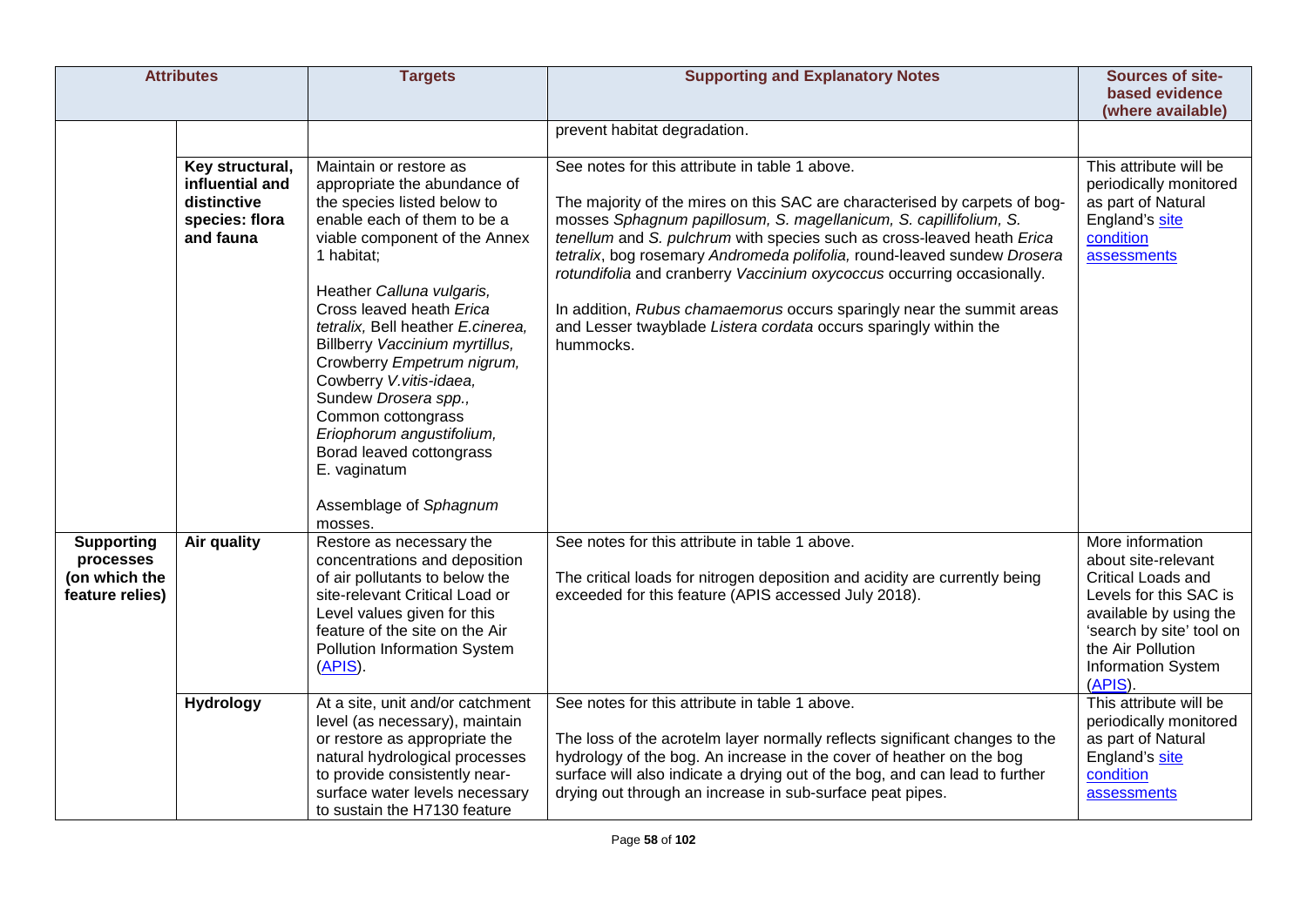| <b>Attributes</b>               | <b>Targets</b>                                                                                                                                                                                                                                                            | <b>Supporting and Explanatory Notes</b>                                                                                                                                                                                                                                                                                                                                                                                                                                                                                                                                                                                                                                                                                               | Sources of site-<br>based evidence<br>(where available)                                                                                                                                                                    |
|---------------------------------|---------------------------------------------------------------------------------------------------------------------------------------------------------------------------------------------------------------------------------------------------------------------------|---------------------------------------------------------------------------------------------------------------------------------------------------------------------------------------------------------------------------------------------------------------------------------------------------------------------------------------------------------------------------------------------------------------------------------------------------------------------------------------------------------------------------------------------------------------------------------------------------------------------------------------------------------------------------------------------------------------------------------------|----------------------------------------------------------------------------------------------------------------------------------------------------------------------------------------------------------------------------|
|                                 | within the site                                                                                                                                                                                                                                                           | Fire influences the near-surface hydrological functioning of peatland. This<br>leads to enhanced overland flow and higher streamflow peaks and, in<br>combination with a removed vegetation cover, can exacerbate surface<br>erosion.<br>There have been several historic hot wildfires which have impacted<br>negatively on the site. Recovery from fire needs to be continually<br>monitored and appropriate management practices put in place.<br>Most of the grips across the site have been blocked which has resulted in<br>some temporary disturbance where the peat plugs have been taken, but<br>these re-vegetate as do the grips. This will require monitoring and the<br>strengthening or modifying the dams as required. |                                                                                                                                                                                                                            |
| <b>Conservation</b><br>measures | Maintain or restore as<br>appropriate the management<br>measures (either within and/or<br>outside the site boundary as<br>appropriate) which are<br>necessary to maintain the<br>structure, functions and<br>supporting processes<br>associated with the H7130<br>feature | See notes for this attribute in table 1 above.<br>The principal management measures on this site are:<br>Ensure burning does not take place on sensitive areas.<br>Control bracken spread on site.<br>Monitor the hydrology of the site including assessing the re-<br>vegetation and success of grips and plastic dams and where<br>necessary repair or replace.<br>Maintain appropriate stocking densities to prevent overgrazing.<br>Manage public access to the site through maintaining designated<br>$\bullet$<br>walking routes.<br>Manage vehicle access on site especially in sensitive areas of the<br>site.                                                                                                                | NATURAL ENGLAND.<br>2014. Site<br>Improvement Plan:<br><b>North Pennines</b><br>Group. Available from:<br>http://publications.natu<br>ralengland.org.uk/publ<br>ication/653489969981<br>0304?category=62803<br>98447312896 |
| <b>Version Control</b><br>N/A   |                                                                                                                                                                                                                                                                           |                                                                                                                                                                                                                                                                                                                                                                                                                                                                                                                                                                                                                                                                                                                                       |                                                                                                                                                                                                                            |
|                                 | Variations from national feature-framework of integrity-guidance:                                                                                                                                                                                                         | The objectives for some of the attributes listed above include both 'maintain' and 'restore' targets. This is because this SAC is an extensive complex of geographically-<br>separate component sites which currently vary in their condition status. Overall, both objectives will currently be applicable to the SAC but these will differ between each<br>component site depending on its particular circumstances. Natural England will be able to provide further advice on request.                                                                                                                                                                                                                                             |                                                                                                                                                                                                                            |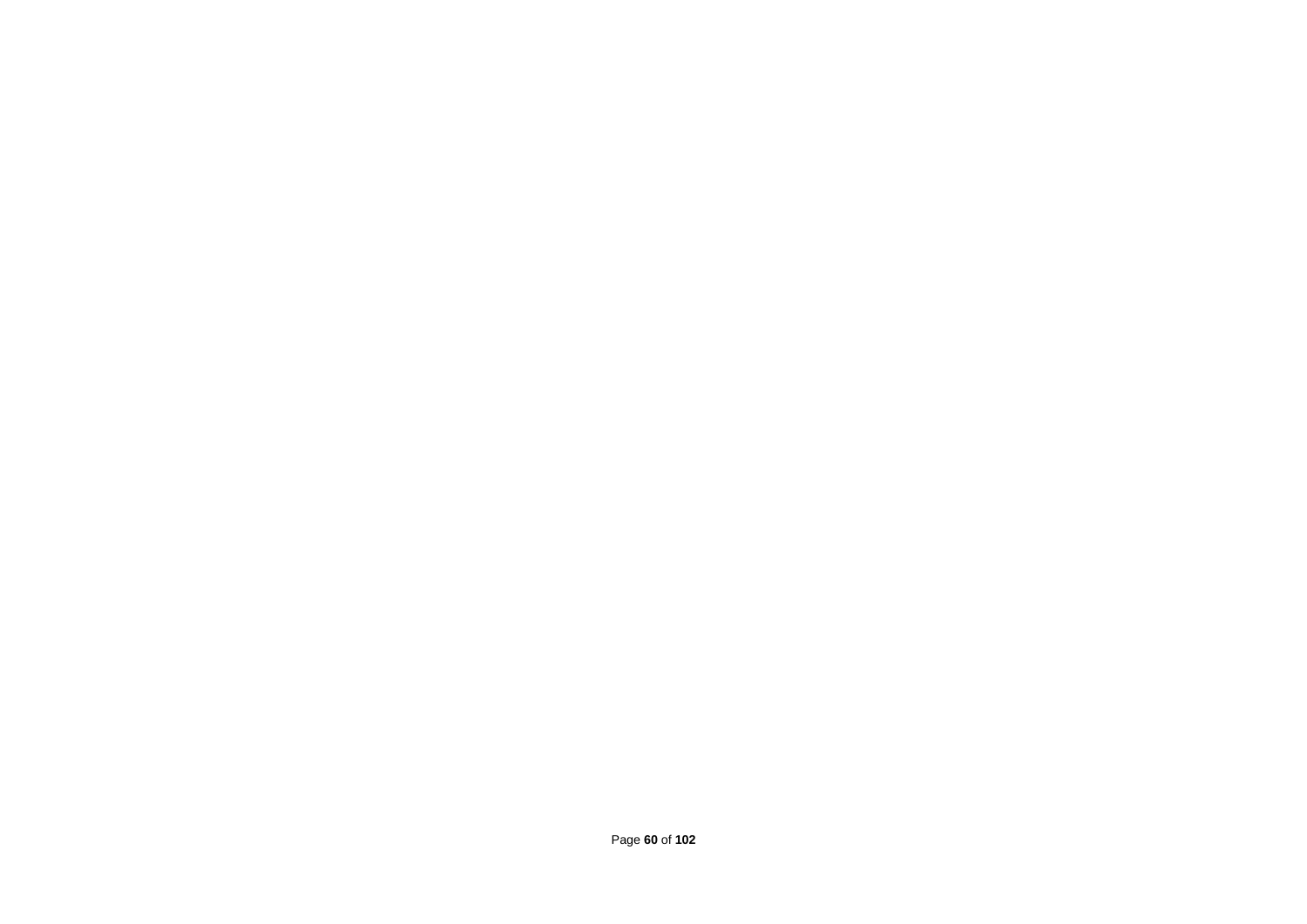## **Table 8: Supplementary Advice for Qualifying Features: H7220. Petrifying springs with tufa formation (Cratoneurion); Hard-water springs depositing lime \***

|                                                                           | <b>Attributes</b>                                                   | <b>Targets</b>                                                                                                                                                                                                                                                                                | <b>Supporting and Explanatory Notes</b>                                                                                                                                                                                                                                                                                                                                                                                                                                                                                                                                                                                                                                                                                                                | <b>Sources of site-based</b><br>evidence (where<br>available)                                                                                                                               |
|---------------------------------------------------------------------------|---------------------------------------------------------------------|-----------------------------------------------------------------------------------------------------------------------------------------------------------------------------------------------------------------------------------------------------------------------------------------------|--------------------------------------------------------------------------------------------------------------------------------------------------------------------------------------------------------------------------------------------------------------------------------------------------------------------------------------------------------------------------------------------------------------------------------------------------------------------------------------------------------------------------------------------------------------------------------------------------------------------------------------------------------------------------------------------------------------------------------------------------------|---------------------------------------------------------------------------------------------------------------------------------------------------------------------------------------------|
| <b>Extent and</b><br>distribution<br>of the feature                       | <b>Extent of the</b><br>feature within<br>the site                  | Maintain the current extent of the<br>H7220 feature.                                                                                                                                                                                                                                          | There should be no measurable reduction (excluding any trivial loss) in<br>the extent and area of this feature, and in some cases, the full extent of<br>the feature may need to be restored.<br>See notes for this attribute in table 1 above.<br>Where a feature is susceptible to natural dynamic processes, there<br>may be acceptable variations in its extent through natural fluctuations.<br>Where a reduction in the extent of a feature is considered necessary to<br>meet the Conservation Objective for another Annex I feature, Natural<br>England will advise on this on a case-by-case basis.<br>The extent of this feature is currently unquantified due to the small<br>scattered nature of the species contained within his feature. | This attribute will be<br>periodically monitored as<br>part of Natural England's<br>site condition<br>assessments                                                                           |
|                                                                           | <b>Spatial</b><br>distribution of<br>the feature<br>within the site | Maintain or restore as<br>appropriate the distribution and<br>configuration of the feature,<br>including where applicable its<br>component vegetation types,<br>across the site                                                                                                               | Distribution includes the spatial pattern or arrangement of this habitat<br>feature, and its component vegetation types, across the site. Changes<br>in distribution may affect the nature and range of the vegetation<br>communities present, the operation of the physical, chemical, and<br>biological processes in the system and the resiliency of the site and its<br>features to changes or impacts.                                                                                                                                                                                                                                                                                                                                            |                                                                                                                                                                                             |
| <b>Structure and</b><br>function<br>(including its<br>typical<br>species) | Vegetation<br>community<br>composition                              | Ensure the component<br>vegetation communities of the<br>feature are referable to and<br>characterised by the following<br><b>National Vegetation</b><br>Classification type (s):<br>M37 Cratoneuron commutatum-<br>Festuca rubra spring<br>M38 Cratoneuron commutatum-<br>Carex nigra spring | See notes for this attribute in table 1 above.<br>Appropriate NVC types (i.e. those indicating adequate supply of low<br>nutrient base rich water and appropriate management regime) will<br>normally be the M37 and M38 communities, although it should be<br>recognised the vegetation types associated with the feature have yet to<br>be comprehensively described.<br>The petrifying spring habitat is highly localised in occurrence within the<br>North Pennine Moors, but where it does occur it is species-rich with<br>abundant bryophytes, sedges and herbs including bird's-eye primrose<br>Primula farinosa and marsh valerian Valeriana dioica.                                                                                          | <b>PENNY ANDERSON</b><br><b>ASSOCIATES AND</b><br><b>ENGLISH NATURE,</b><br>2005.<br><b>North Pennines</b><br><b>Conservation Objectives</b><br>Strategy. Available from<br>Natural England |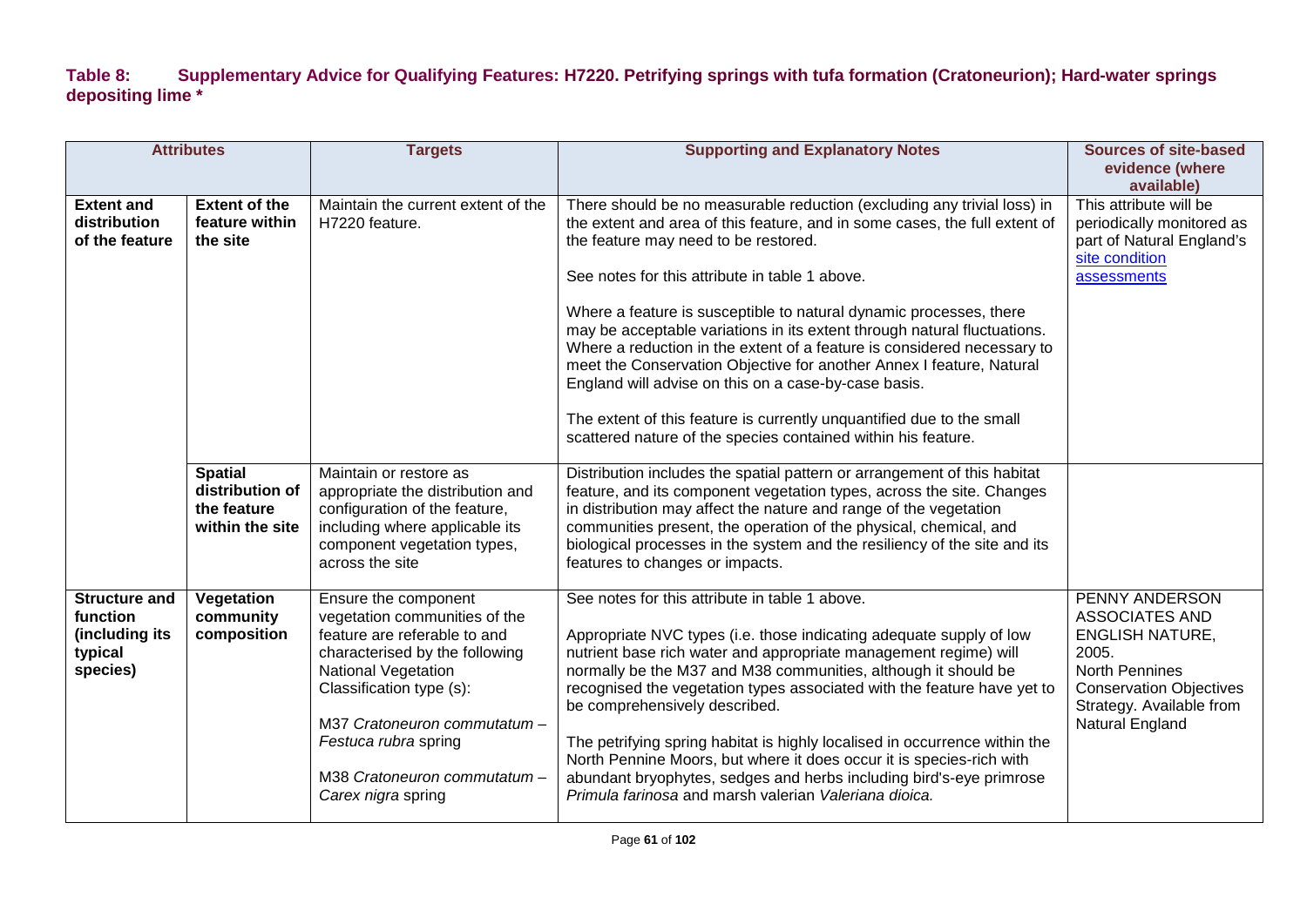| <b>Attributes</b>                                        | <b>Targets</b>                                                                                                                                                         | <b>Supporting and Explanatory Notes</b>                                                                                                                                                                                                                                                                                                                                                                                                                                                                                                                                                                                                                                                                                                                                                                                   | <b>Sources of site-based</b><br>evidence (where<br>available)                                                     |
|----------------------------------------------------------|------------------------------------------------------------------------------------------------------------------------------------------------------------------------|---------------------------------------------------------------------------------------------------------------------------------------------------------------------------------------------------------------------------------------------------------------------------------------------------------------------------------------------------------------------------------------------------------------------------------------------------------------------------------------------------------------------------------------------------------------------------------------------------------------------------------------------------------------------------------------------------------------------------------------------------------------------------------------------------------------------------|-------------------------------------------------------------------------------------------------------------------|
| Invasive, non-<br>native and/or<br>introduced<br>species | Ensure invasive and introduced<br>non-native species are either<br>rare or absent, but if present are<br>causing minimal damage to the<br>feature                      | Invasive or introduced non-native species can be a serious potential<br>threat to the structure and function of these habitats, because they are<br>able to exclude, damage or suppress the growth of their associated<br>typical species, reduce structural diversity of the habitat and prevent<br>the natural regeneration of characteristic site-native species. Once<br>established, the measures to control such species may also impact<br>negatively on the features of interest (e.g. use of broad spectrum<br>pesticides).<br>This habitat is only found very localised and scattered, with little known<br>little data available on condition or threats such as encroachment of<br>undesirable species. Spring-head rills or stony flushes may merge into<br>alkaline fens where slope or soil change occurs. |                                                                                                                   |
| Presence/<br>cover of<br>woody<br>species                | Maintain or restore as<br>appropriate a low cover of woody<br>species in flushes or springs;<br>low-growing Salix spp.<br>acceptable more than 5m from<br>the feature. | Native trees and shrubs occur naturally on bog and fen surfaces but an<br>abundance of scrub and trees on bogs and fens is sometimes regarded<br>as detrimental because they are indicators and perpetrators of drying<br>out and may cause damage to vegetation structure through shading<br>effects. Birch, pine, willow and rhododendron (an invasive non-native<br>species) are the main species of concern. The seeds of most invasive<br>woody species are wind dispersed, so trees are able to establish on<br>raised bog and fen surfaces.<br>This habitat is only found very localised and scattered, with little known<br>little data available on condition or threats such as extent of cover from<br>woody species.                                                                                          | This attribute will be<br>periodically monitored as<br>part of Natural England's<br>site condition<br>assessments |
| <b>Browsing and</b><br>grazing by<br>herbivores          | Maintain or restore as<br>appropriate levels of grazing                                                                                                                | These characteristically small-scale habitat features are often<br>preferentially grazed and may be vulnerable to significant overgrazing<br>pressure associated with the management of the wider local landscape.                                                                                                                                                                                                                                                                                                                                                                                                                                                                                                                                                                                                        |                                                                                                                   |
| <b>Exposed</b><br>substrate                              | Maintain or restore as<br>appropriate a low cover of<br>exposed substrate of between 5-<br>25% across the H7220 feature.                                               | For this wetland habitat type, maintaining some continuous extent of<br>exposed, open ground surface is required to support the establishment<br>and supply of those component species which often rely on wet and<br>sparsely-vegetated conditions. The open nature and sometimes<br>skeletal nature of the substrate supporting these features requires a<br>higher, upper threshold than for some other wetlands.                                                                                                                                                                                                                                                                                                                                                                                                      | This attribute will be<br>periodically monitored as<br>part of Natural England's<br>site condition<br>assessments |
| Integrity of                                             | Ensure that no more than 1% of                                                                                                                                         | Tufa is a fragile soft porous rock composed of calcium carbonate which                                                                                                                                                                                                                                                                                                                                                                                                                                                                                                                                                                                                                                                                                                                                                    |                                                                                                                   |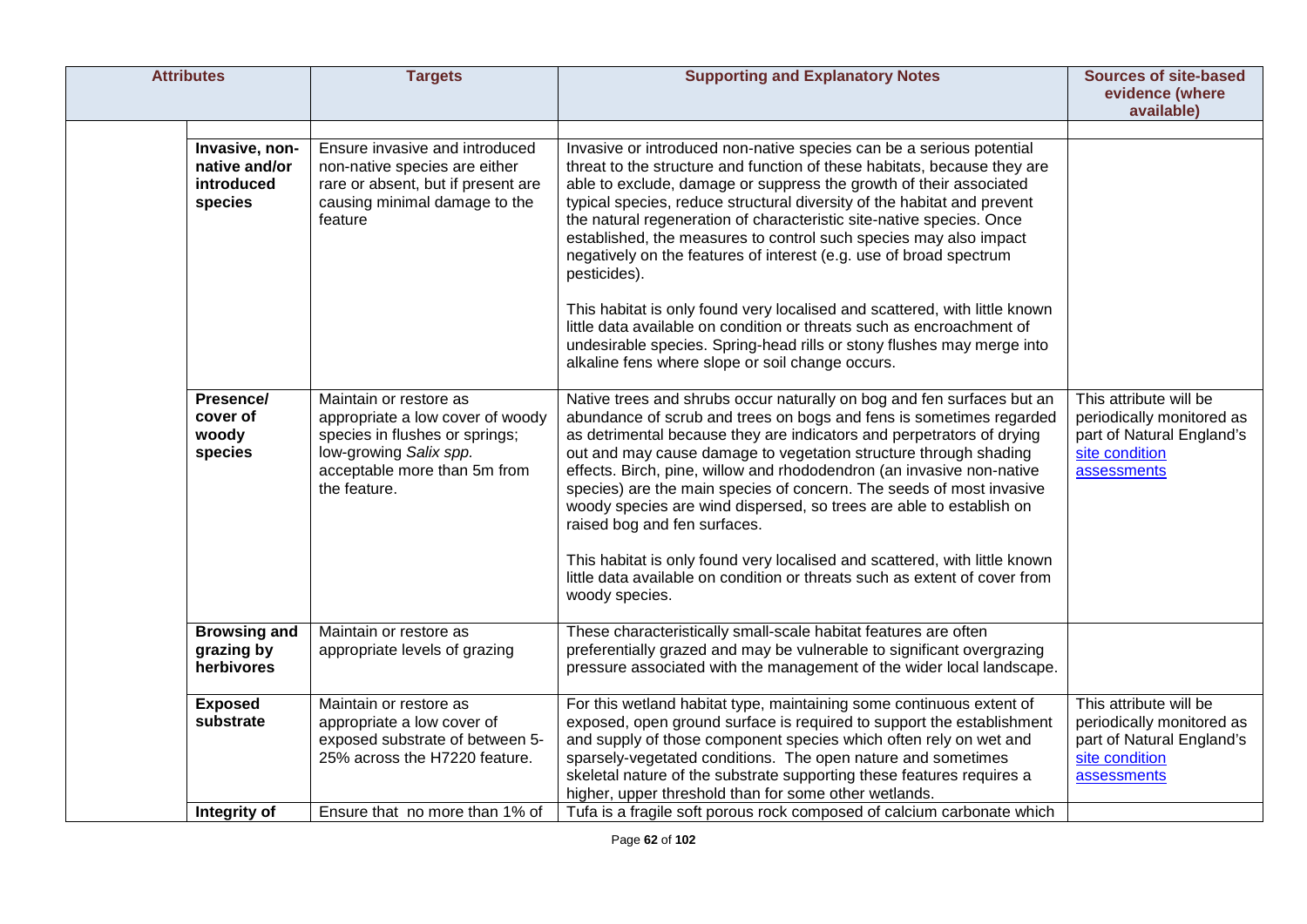| <b>Attributes</b>                                                                   | <b>Targets</b>                                                                                                                                                                                                                                                                                                                                                                              | <b>Supporting and Explanatory Notes</b>                                                                                                                                                                                                                                                                                                                                                                                                                                                                                                                                                                                                                                                                                   | <b>Sources of site-based</b><br>evidence (where<br>available)                                                     |
|-------------------------------------------------------------------------------------|---------------------------------------------------------------------------------------------------------------------------------------------------------------------------------------------------------------------------------------------------------------------------------------------------------------------------------------------------------------------------------------------|---------------------------------------------------------------------------------------------------------------------------------------------------------------------------------------------------------------------------------------------------------------------------------------------------------------------------------------------------------------------------------------------------------------------------------------------------------------------------------------------------------------------------------------------------------------------------------------------------------------------------------------------------------------------------------------------------------------------------|-------------------------------------------------------------------------------------------------------------------|
| tufa features                                                                       | the vegetation in which tufa is<br>visible is showing signs of<br>damage or disturbance                                                                                                                                                                                                                                                                                                     | is deposited as lime-rich subterranean water issues out from springs<br>and chemically interacts with the air. It is easily damaged or disturbed.<br>There has been no notable damage or disturbance to any of the tufa on<br>site.                                                                                                                                                                                                                                                                                                                                                                                                                                                                                       |                                                                                                                   |
| Key<br>structural,<br>influential and<br>distinctive<br>species: flora<br>and fauna | Maintain the abundance of the<br>species listed below to enable<br>each of them to be a viable<br>component of the Annex 1<br>habitat;<br>Curled hook-moss Cratoneuron<br>commutatum<br>Common green bryum moss<br>Bryum pseudotriquetrum<br>Red fescue Festuca rubra<br>Cuckoo flower Cardamine<br>pratensis<br>Bird's-eye primrose Primula<br>farinosa<br>Marsh valerian Valeriana dioica | See notes for this attribute in table 1 above.<br>For this feature appropriate (i.e. those indicating a low nutrient status<br>environment appropriate management regime) bryophytes and<br>vascular plant species taken from core community constants and<br>preferentials. Also include scarce species associated with the habitat,<br>e.g. Lycopodiella inundata, Rhynchospora fusca.<br>This Annex 1 habitat is not well-defined in the JNCC guidance and<br>includes a wide range of 'transitional' wetland vegetation. In audition<br>this habitat type has not been comprehensively surveyed on site so<br>exact species composition and presence are not yet strictly defined.<br>Future surveys are recommended. |                                                                                                                   |
| <b>Hydrology</b>                                                                    | At a site, unit and/or catchment<br>level (as necessary), maintain<br>natural hydrological processes to<br>provide the conditions necessary<br>to sustain the H7220 feature<br>within the site.                                                                                                                                                                                             | See notes for this attribute in table 1 above.                                                                                                                                                                                                                                                                                                                                                                                                                                                                                                                                                                                                                                                                            | This attribute will be<br>periodically monitored as<br>part of Natural England's<br>site condition<br>assessments |
| Water<br>chemistry                                                                  | Maintain the low nutrient status<br>of irrigating water, ensuring it is<br>rich in base ions, particularly<br>calcium.                                                                                                                                                                                                                                                                      | UKTAG (2012) provides threshold values for nitrate concentration in<br>ground waters for different wetland types. The threshold values will<br>mainly be used in the characterisation of GWDTE status for the WFD,<br>primarily as a risk screening tool, to assess if sites are 'at risk' or 'not at<br>risk' from groundwater mediated nutrient pressure. Due to the complex<br>cycling of nutrients within many GWDTE, these threshold values are<br>less well suited for application within sites but rather just to<br>groundwater that is directly feeding the site.                                                                                                                                                |                                                                                                                   |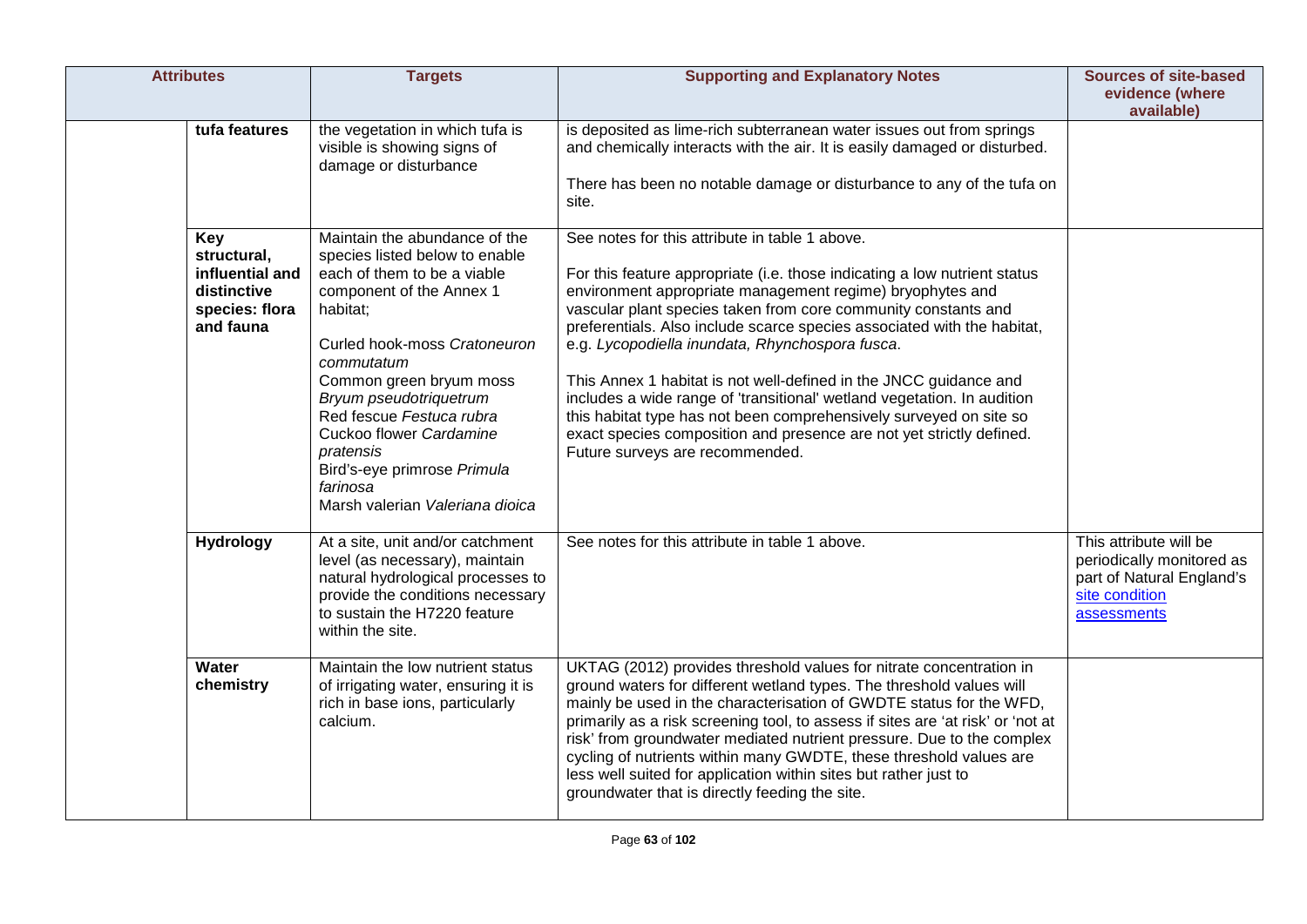| <b>Attributes</b>                                                                 | <b>Targets</b>                                                                                                                                                                                                                          | <b>Supporting and Explanatory Notes</b>                                                                                                                                                                                                                                                                                                                                                                                                                                                                                                                                                                                                                             | <b>Sources of site-based</b><br>evidence (where<br>available)                                                                                                                                    |
|-----------------------------------------------------------------------------------|-----------------------------------------------------------------------------------------------------------------------------------------------------------------------------------------------------------------------------------------|---------------------------------------------------------------------------------------------------------------------------------------------------------------------------------------------------------------------------------------------------------------------------------------------------------------------------------------------------------------------------------------------------------------------------------------------------------------------------------------------------------------------------------------------------------------------------------------------------------------------------------------------------------------------|--------------------------------------------------------------------------------------------------------------------------------------------------------------------------------------------------|
|                                                                                   |                                                                                                                                                                                                                                         | There is currently no available water chemistry data for this site.                                                                                                                                                                                                                                                                                                                                                                                                                                                                                                                                                                                                 |                                                                                                                                                                                                  |
| <b>Adaptation</b><br>and resilience                                               | Maintain the feature's ability, and<br>that of its supporting processes,<br>to adapt or evolve to wider<br>environmental change, either<br>within or external to the site                                                               | See notes for this attribute in table 1 above.<br>Using best available information, any necessary or likely adaptation or<br>adjustment by the feature and its management in response to actual or<br>expected climatic change should be allowed for, as far as practicable,<br>in order to ensure the feature's long-term viability.                                                                                                                                                                                                                                                                                                                               | This attribute will be<br>periodically monitored as<br>part of Natural England's<br>site condition<br>assessments                                                                                |
| <b>Supporting</b><br>off-site<br>habitat                                          | Maintain or restore as<br>appropriate the extent, quality<br>and spatial configuration of land<br>or habitat surrounding or<br>adjacent to the site which is<br>known to support the H7220<br>feature.                                  | The structure and function of the qualifying habitat, including its typical<br>species, may rely upon the continued presence of areas which<br>surround and are outside of the designated site boundary. Changes in<br>surrounding land-use may adversely (directly/indirectly) affect the<br>functioning of the feature and its component species. This supporting<br>habitat may be critical to the typical species of the feature to support<br>their feeding, breeding, roosting, population dynamics<br>('metapopulations'), pollination or to prevent/reduce/absorb damaging<br>impacts from adjacent land uses e.g. pesticide drift, nutrient<br>enrichment. | PENNY ANDERSON<br><b>ASSOCIATES AND</b><br><b>ENGLISH NATURE,</b><br>2005. North Pennines<br><b>Conservation Objectives</b><br>Strategy. Available from<br>Natural England                       |
| <b>Supporting</b><br>Air quality<br>processes<br>(on which the<br>feature relies) | Restore as necessary the<br>concentrations and deposition of<br>air pollutants to below the site-<br>relevant Critical Load or Level<br>values given for this feature of<br>the site on the Air Pollution<br>Information System (APIS). | See notes for this attribute in table 1 above.<br>The critical load for nitrogen deposition is currently being exceeded for<br>this feature (APIS accessed July 2018).                                                                                                                                                                                                                                                                                                                                                                                                                                                                                              | More information about<br>site-relevant Critical<br>Loads and Levels for this<br>SAC is available by using<br>the 'search by site' tool<br>on the Air Pollution<br>Information System<br>(APIS). |
| <b>Conservation</b><br>measures                                                   | Maintain the management<br>measures (either within and/or<br>outside the site boundary as<br>appropriate) which are necessary<br>to maintain the structure,<br>functions and supporting<br>processes associated with the<br>feature     | See notes for this attribute in table 1 above.                                                                                                                                                                                                                                                                                                                                                                                                                                                                                                                                                                                                                      | This attribute will be<br>periodically monitored as<br>part of Natural England's<br>site condition<br>assessments                                                                                |
| Version Control: n/a                                                              | Variations from national feature-framework of integrity-guidance:                                                                                                                                                                       |                                                                                                                                                                                                                                                                                                                                                                                                                                                                                                                                                                                                                                                                     |                                                                                                                                                                                                  |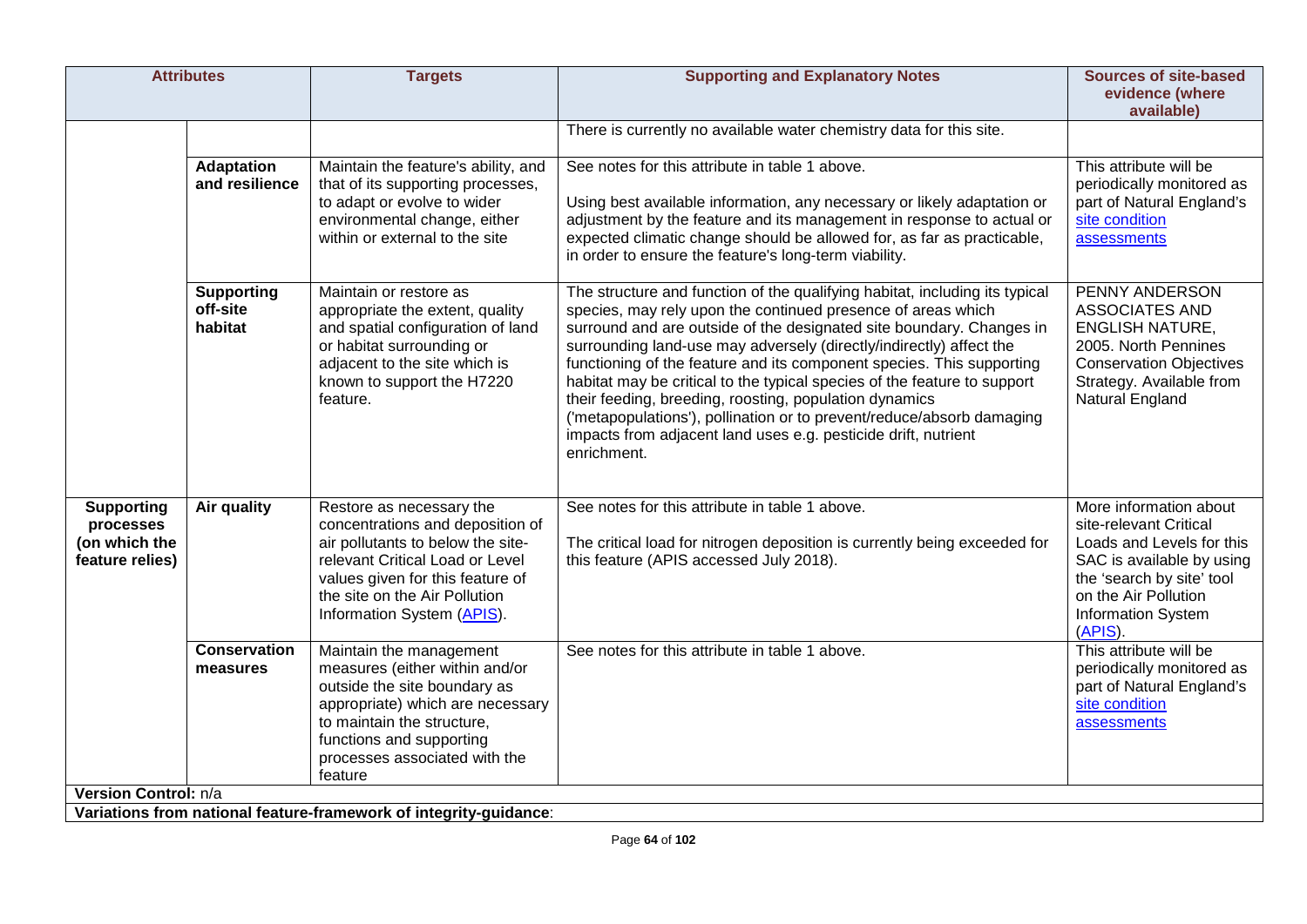| <b>Attributes</b>                                                                                                                                                            | <b>Targets</b> | <b>Supporting and Explanatory Notes</b>                                                                                      | Sources of site-based |  |
|------------------------------------------------------------------------------------------------------------------------------------------------------------------------------|----------------|------------------------------------------------------------------------------------------------------------------------------|-----------------------|--|
|                                                                                                                                                                              |                |                                                                                                                              | evidence (where       |  |
|                                                                                                                                                                              |                |                                                                                                                              | available)            |  |
| The petrifying spring habitat is highly localised in occurrence within the North Pennine Moors and found in small scattered areas, often within mosaics of other habitat.    |                |                                                                                                                              |                       |  |
| Thus, surveying for this habitat has been challenging with little survey effort to quantify extent or condition of this feature.                                             |                |                                                                                                                              |                       |  |
| The objectives for some of the attributes listed above include both 'maintain' and 'restore' targets. This is because this SAC is an extensive complex of geographically-    |                |                                                                                                                              |                       |  |
| separate component sites which currently vary in their condition status. Overall, both objectives will currently be applicable to the SAC but these will differ between each |                |                                                                                                                              |                       |  |
|                                                                                                                                                                              |                | component site depending on its particular circumstances. Natural England will be able to provide further advice on request. |                       |  |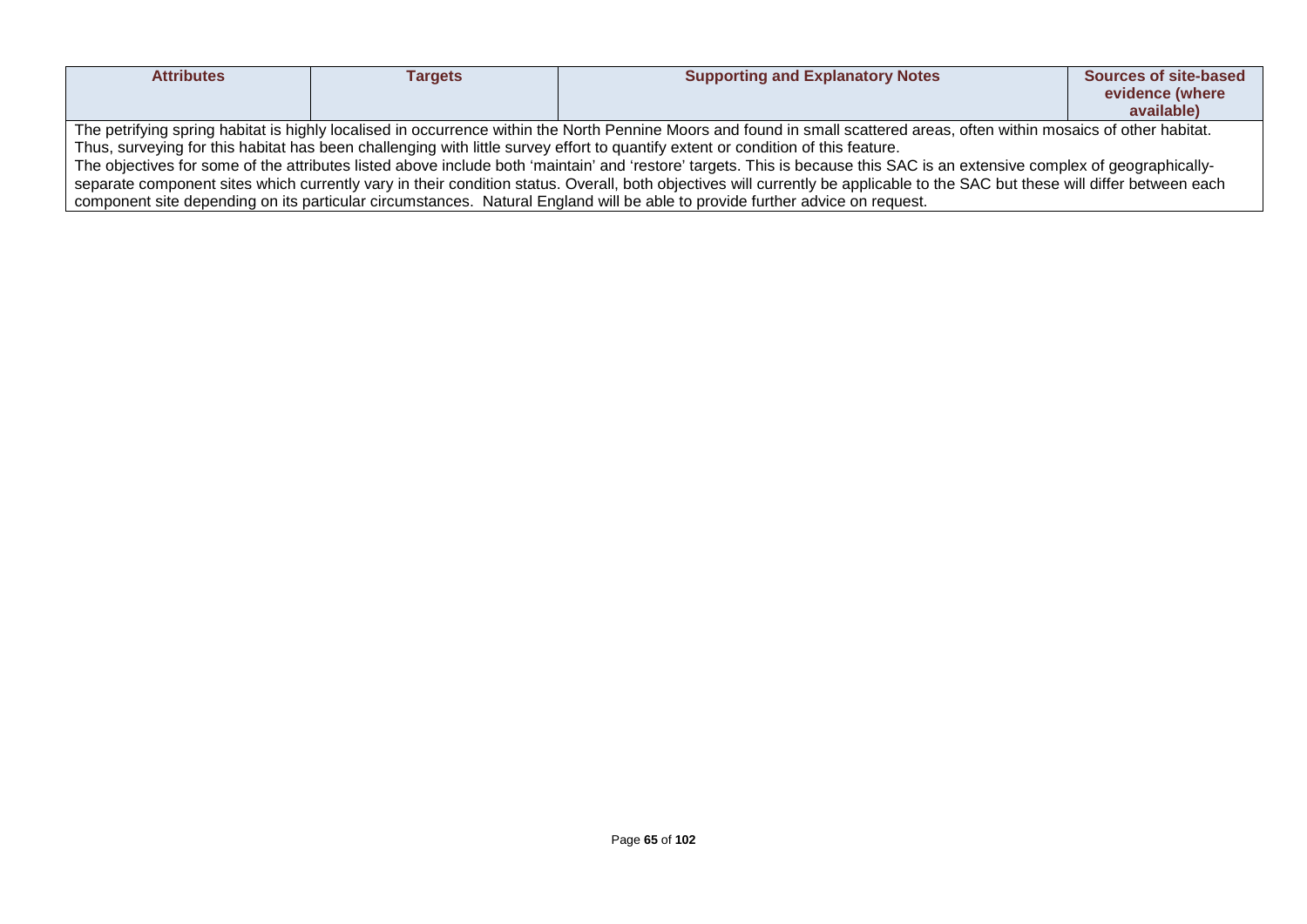## **Table 9: Supplementary Advice for Qualifying Features: H7230. Alkaline fens; 'Calcium-rich spring water-fed fens'**

|                                                     | <b>Attributes</b>                                  | <b>Targets</b>                                                                     | <b>Supporting and Explanatory Notes</b>                                                                                                                                                       | <b>Sources of site-based</b><br>evidence (where<br>available)                                                                                                                                                                                                                                                                                                                                             |
|-----------------------------------------------------|----------------------------------------------------|------------------------------------------------------------------------------------|-----------------------------------------------------------------------------------------------------------------------------------------------------------------------------------------------|-----------------------------------------------------------------------------------------------------------------------------------------------------------------------------------------------------------------------------------------------------------------------------------------------------------------------------------------------------------------------------------------------------------|
| <b>Extent and</b><br>distribution<br>of the feature | <b>Extent of the</b><br>feature within<br>the site | Maintain the total extent of the<br>H7230 feature at approximately<br>65 hectares. | There should be no measurable reduction (excluding any trivial loss)<br>in the extent and area of this feature, and in some cases, the full<br>extent of the feature may need to be restored. | Area data obtained from<br>the 8 SSSIs where this<br>feature is present.                                                                                                                                                                                                                                                                                                                                  |
|                                                     |                                                    |                                                                                    | See notes for this attribute in table 1 above.<br>Due to difficulty in surveying exact extent of this feature this figure<br>may be either over calculated or under calculated.               | Habitat information for<br>component SSSIs within<br>Northumberland and<br>Durham:<br>NATURAL ENGLAND.<br>2002. N2K NVC Survey.<br>Unpublished data.<br>(Available from Natural<br>England on request.)<br>Habitat information for<br>component SSSIs in<br>Cumbria:<br>NATURAL ENGLAND.<br>1999. NVC Survey of<br>Appleby Fells. Unpublished<br>data. (Available from<br>Natural England on<br>request.) |
|                                                     |                                                    |                                                                                    |                                                                                                                                                                                               | O'REILLY, J. 2011.<br>Geltsdale Farm and RSPB<br>NVC data. Unpublished<br>data. (Available from<br>Natural England on<br>request).<br>RSPB. 1999. Upland<br><b>Vegetation Condition</b><br>Assessment, Unpublished<br>data, (Available from<br>Natural England on                                                                                                                                         |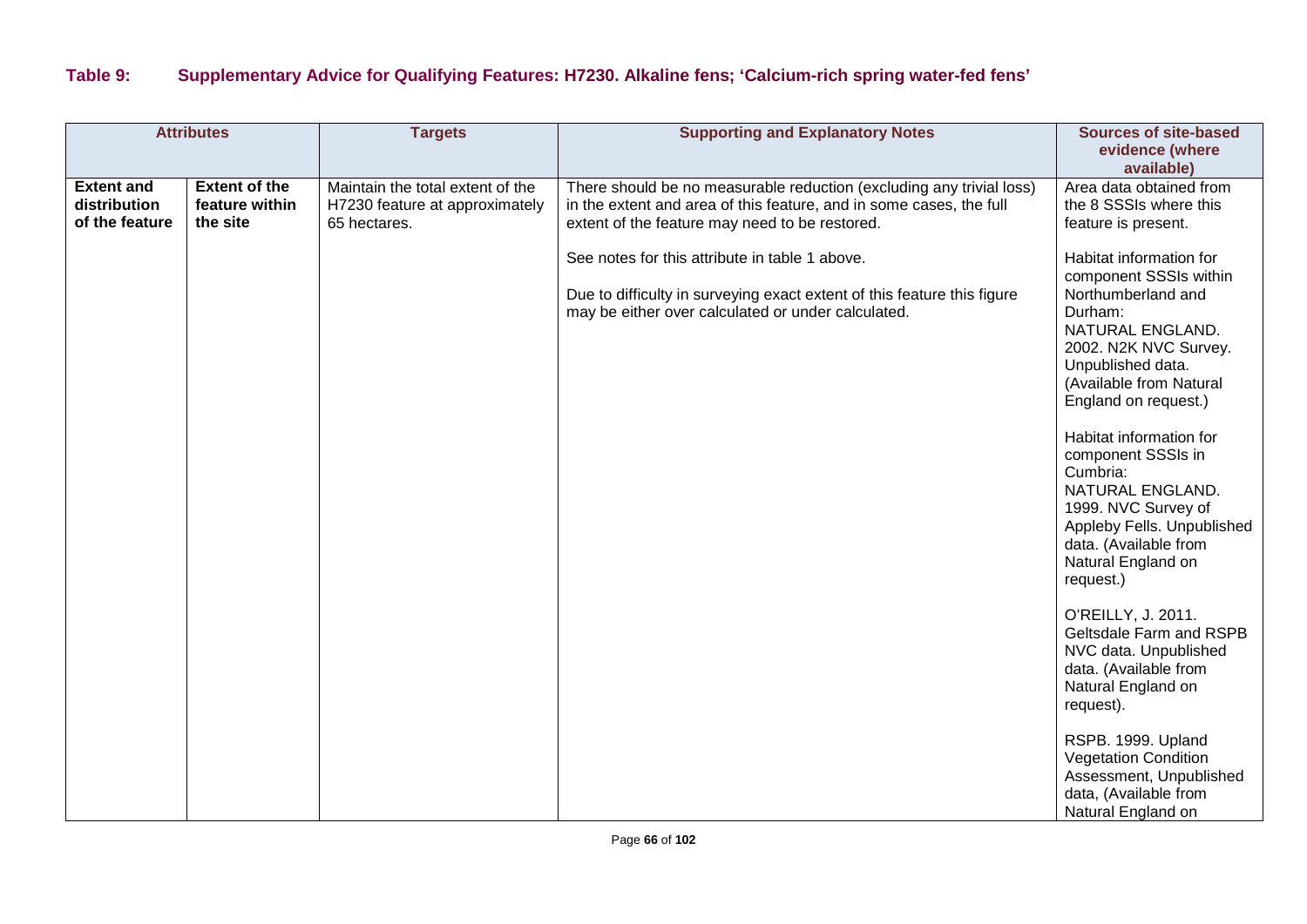| <b>Attributes</b>                                                   | <b>Targets</b>                                                                                                                                           | <b>Supporting and Explanatory Notes</b>                                                                                                                                                                                                                                                                                                                                                                                                                                                                                                                 | <b>Sources of site-based</b><br>evidence (where<br>available)                                                                                                                                                                                                                                                                                                                                                                                                                                                                                                                                          |
|---------------------------------------------------------------------|----------------------------------------------------------------------------------------------------------------------------------------------------------|---------------------------------------------------------------------------------------------------------------------------------------------------------------------------------------------------------------------------------------------------------------------------------------------------------------------------------------------------------------------------------------------------------------------------------------------------------------------------------------------------------------------------------------------------------|--------------------------------------------------------------------------------------------------------------------------------------------------------------------------------------------------------------------------------------------------------------------------------------------------------------------------------------------------------------------------------------------------------------------------------------------------------------------------------------------------------------------------------------------------------------------------------------------------------|
|                                                                     |                                                                                                                                                          |                                                                                                                                                                                                                                                                                                                                                                                                                                                                                                                                                         | request.)<br>RSPB. 1995. NVC Survey.<br>Unpublished data,<br>(Available from Natural<br>England on request.)<br>Habitat information for<br>component SSSIs in North<br>Yorkshire:<br>NATURAL ENGLAND.<br>2004. North Pennines<br>Survey. Unpublished data.<br>(Available from Natural<br>England on request.)<br>PENNY ANDERSON<br><b>ASSOCIATES AND</b><br>ENGLISH NATURE, 2005.<br>North Pennines<br><b>Conservation Objectives</b><br>Strategy. Available from<br>Natural England<br>This attribute will be<br>periodically monitored as<br>part of Natural England's<br>site condition assessments |
| <b>Spatial</b><br>distribution of<br>the feature<br>within the site | Maintain the distribution and<br>configuration of the H7230<br>feature, including where<br>applicable its component<br>vegetation types, across the site | Distribution includes the spatial pattern or arrangement of this habitat<br>feature, and its component vegetation types, across the site. Changes<br>in distribution may affect the nature and range of the vegetation<br>communities present, the operation of the physical, chemical, and<br>biological processes in the system and the resiliency of the site and<br>its features to changes or impacts.<br>H7230 alkaline fens is dependent upon irrigation by alkaline water<br>coming either from chalk rich ground waters or percolating through | PENNY ANDERSON<br><b>ASSOCIATES AND</b><br>ENGLISH NATURE, 2005.<br><b>North Pennines</b><br><b>Conservation Objectives</b><br>Strategy. Available from<br>Natural England<br>This attribute will be                                                                                                                                                                                                                                                                                                                                                                                                   |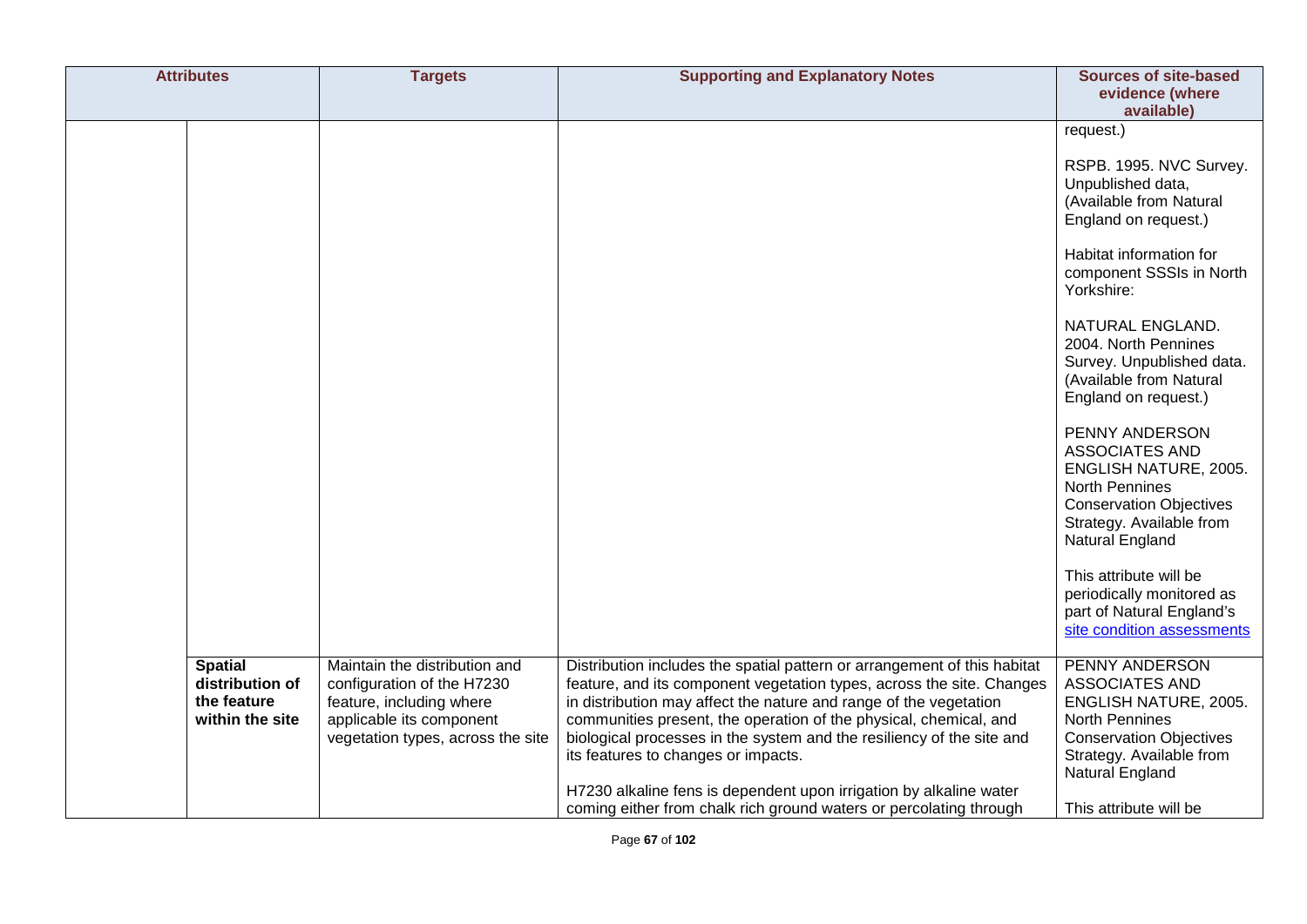| <b>Attributes</b>                                                         |                                                          | <b>Targets</b>                                                                                                                                                                                                                                                                                                                                                                                                                                                             | <b>Supporting and Explanatory Notes</b>                                                                                                                                                                                                                                                                                                                                                                                                                                                                                                                                                                                                                                                                                                                                                    | <b>Sources of site-based</b><br>evidence (where<br>available)                                                  |
|---------------------------------------------------------------------------|----------------------------------------------------------|----------------------------------------------------------------------------------------------------------------------------------------------------------------------------------------------------------------------------------------------------------------------------------------------------------------------------------------------------------------------------------------------------------------------------------------------------------------------------|--------------------------------------------------------------------------------------------------------------------------------------------------------------------------------------------------------------------------------------------------------------------------------------------------------------------------------------------------------------------------------------------------------------------------------------------------------------------------------------------------------------------------------------------------------------------------------------------------------------------------------------------------------------------------------------------------------------------------------------------------------------------------------------------|----------------------------------------------------------------------------------------------------------------|
|                                                                           |                                                          |                                                                                                                                                                                                                                                                                                                                                                                                                                                                            | the drift. The alkaline fens are often situated below alkaline seepages<br>and flushes and therefore by definition very restricted in spatial<br>extent. Thus, the exact spatial extent that this feature encompasses<br>is difficult to accurately define.                                                                                                                                                                                                                                                                                                                                                                                                                                                                                                                                | periodically monitored as<br>part of Natural England's<br>site condition assessments                           |
| <b>Structure and</b><br>function<br>(including its<br>typical<br>species) | Vegetation<br>community<br>composition                   | Ensure the component<br>vegetation communities of the<br>H7230 feature are referable to<br>and characterised by the<br>following National Vegetation<br>Classification type (s):<br>M10 Carex dioica - Pinguicula<br>vulgaris mire is dominant with<br>some M9 Carex rostrata -<br>Calliergon<br>cuspidatum/giganteum mire,<br>M12 Carex saxatilis mire, M37<br>Cratoneuron commutatum -<br>Festuca rubra spring and M38<br>Cratoneuron commutatum -<br>Carex nigra spring | See notes for this attribute in table 1 above.                                                                                                                                                                                                                                                                                                                                                                                                                                                                                                                                                                                                                                                                                                                                             |                                                                                                                |
|                                                                           | Invasive, non-<br>native and/or<br>introduced<br>species | Ensure invasive and introduced<br>non-native species are either<br>rare or absent, but if present are<br>causing minimal damage to the<br>H7230 feature.                                                                                                                                                                                                                                                                                                                   | Invasive or introduced non-native species can be a serious potential<br>threat to the structure and function of these habitats, because they<br>are able to exclude, damage or suppress the growth of their<br>associated typical species, reduce structural diversity of the habitat<br>and prevent the natural regeneration of characteristic site-native<br>species. Once established, the measures to control such species may<br>also impact negatively on the features of interest (e.g. use of broad<br>spectrum pesticides).<br>Less than 1% of the alkaline fen area is composed of undesirable<br>species. Therefore, currently this is not a concern but should be<br>regularly monitored as small fluctuations in hydrology can contribute<br>changes in species distribution. | This attribute will be<br>periodically monitored as<br>part of Natural England's<br>site condition assessments |
|                                                                           | Presence/cover<br>of woody                               | Maintain a low cover of woody<br>species of not more than 10%                                                                                                                                                                                                                                                                                                                                                                                                              | Native trees and shrubs occur naturally on bog and fen surfaces but<br>an abundance of scrub and trees on bogs and fens is sometimes                                                                                                                                                                                                                                                                                                                                                                                                                                                                                                                                                                                                                                                       | This attribute will be<br>periodically monitored as                                                            |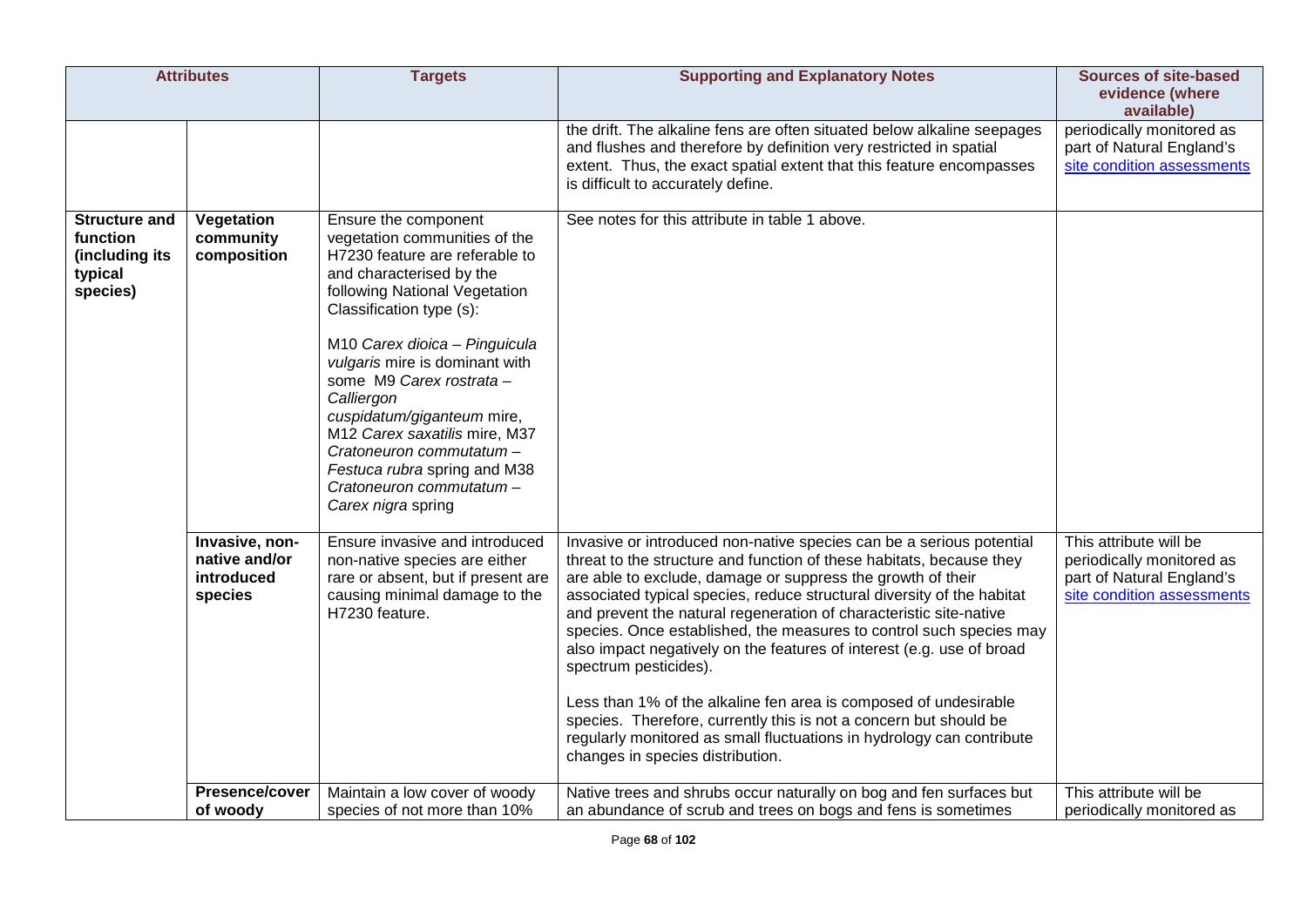| <b>Attributes</b>                               | <b>Targets</b>                                                                                                                                           | <b>Supporting and Explanatory Notes</b>                                                                                                                                                                                                                                                                                                                                                                                                                                                                                                                                                                                                                                                                                            | <b>Sources of site-based</b><br>evidence (where<br>available)                                                  |
|-------------------------------------------------|----------------------------------------------------------------------------------------------------------------------------------------------------------|------------------------------------------------------------------------------------------------------------------------------------------------------------------------------------------------------------------------------------------------------------------------------------------------------------------------------------------------------------------------------------------------------------------------------------------------------------------------------------------------------------------------------------------------------------------------------------------------------------------------------------------------------------------------------------------------------------------------------------|----------------------------------------------------------------------------------------------------------------|
| species                                         | scrub/tree cover.<br>No woody species in flushes or<br>springs; low-growing Salix spp.,<br>acceptable more than 5m from<br>edge of spring/flush feature. | regarded as detrimental because they are indicators and perpetrators<br>of drying out and may cause damage to vegetation structure through<br>shading effects.<br>Birch, pine, willow and rhododendron (an invasive non-native species)<br>are the main species of concern. The seeds of most invasive woody<br>species are wind dispersed, so trees are able to establish on raised<br>bog and fen surfaces.<br>This habitat is only found very localised and scattered. Less than 10%<br>of the alkaline fen area is composed of scrub / tree species.<br>Therefore, currently this is not a concern but should be regularly<br>monitored and cut back if levels increase.                                                       | part of Natural England's<br>site condition assessments                                                        |
| <b>Browsing and</b><br>grazing by<br>herbivores | Maintain or restore as<br>appropriate levels of grazing                                                                                                  | These habitat features are often preferentially grazed and may be<br>vulnerable to significant overgrazing pressure associated with the<br>management of the wider local landscape.<br>Locally, cattle grazing (without sheep) allow this habitat greater<br>flowering and seeding productivity, as well as providing niches for<br>seed set into the lightly poached mire surface. Such management is<br>underway on Geltsdale and Glendue Fells.<br>Some level of grazing is likely to be crucial for the maintenance of the<br>Saxifraga hirculus population which occurs in this habitat.                                                                                                                                      |                                                                                                                |
| <b>Exposed</b><br>substrate                     | Maintain the exposure of the<br>substrate at appropriate levels<br>(typically between 5-25%)<br>across the H7230 feature.                                | For this wetland habitat type, maintaining some continuous extent of<br>exposed, open ground surface is required to support the<br>establishment and supply of those component species which often<br>rely on wet and sparsely-vegetated conditions. The open nature and<br>sometimes skeletal nature of the substrate supporting these features<br>requires a higher upper threshold than for some other wetlands.<br>For any 4m <sup>2</sup> area within a flush, less than 25% of the ground cover of<br>each spring or flush should be disturbed bare ground. This is true for<br>all recorded areas of flush but due to the scattered nature and small<br>scale of this feature it is difficult to ascertain exact condition. | This attribute will be<br>periodically monitored as<br>part of Natural England's<br>site condition assessments |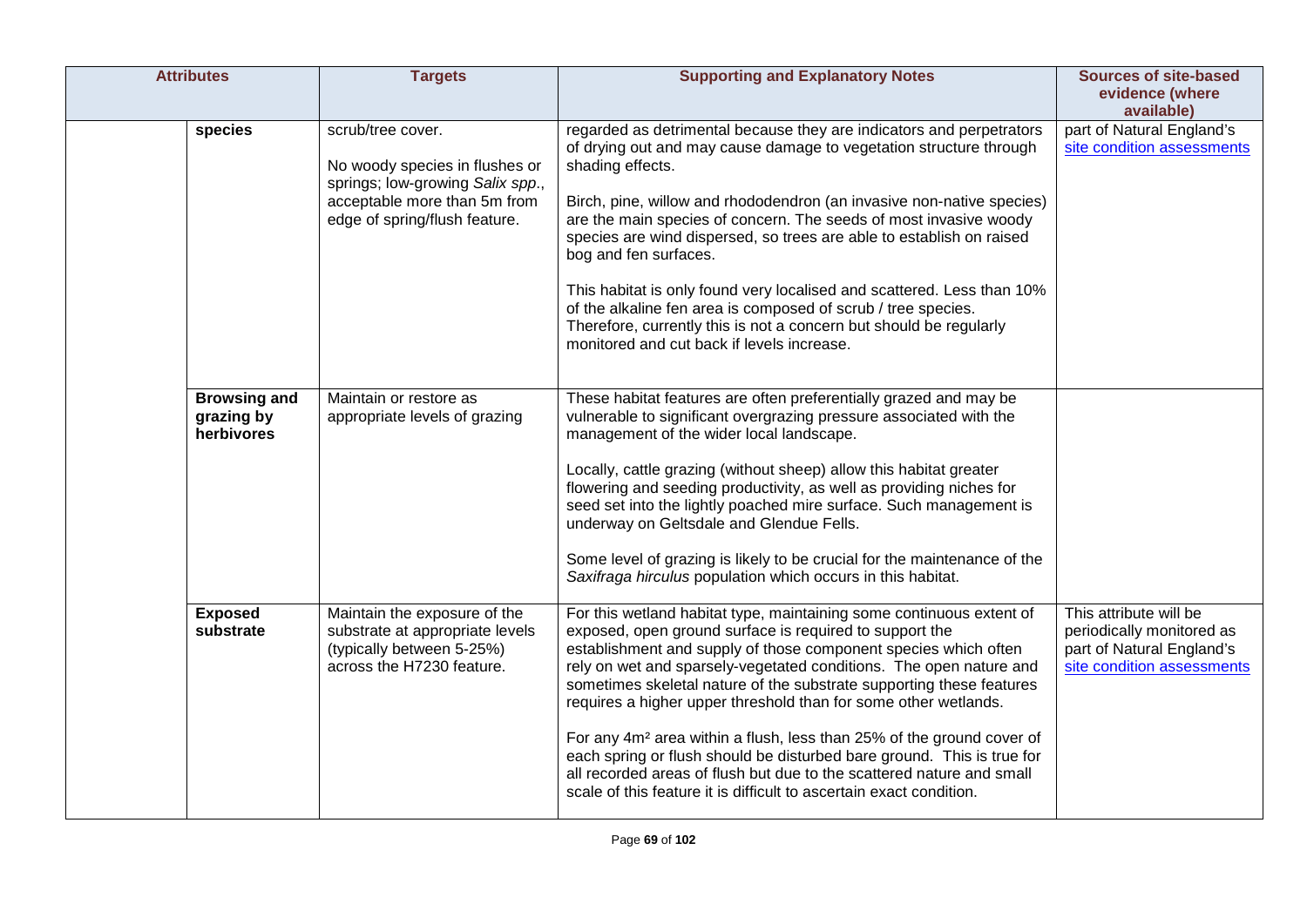| <b>Attributes</b>                                                 | <b>Targets</b>                                                                                                                                                                                                                                                                                                                                                                                                                                                                                                                                                   | <b>Supporting and Explanatory Notes</b>                                                                                                                                                                                                                                                                                                                                                                                                                                                                                                                        | <b>Sources of site-based</b><br>evidence (where<br>available)                                                  |
|-------------------------------------------------------------------|------------------------------------------------------------------------------------------------------------------------------------------------------------------------------------------------------------------------------------------------------------------------------------------------------------------------------------------------------------------------------------------------------------------------------------------------------------------------------------------------------------------------------------------------------------------|----------------------------------------------------------------------------------------------------------------------------------------------------------------------------------------------------------------------------------------------------------------------------------------------------------------------------------------------------------------------------------------------------------------------------------------------------------------------------------------------------------------------------------------------------------------|----------------------------------------------------------------------------------------------------------------|
|                                                                   |                                                                                                                                                                                                                                                                                                                                                                                                                                                                                                                                                                  | Although not enough to affect site condition, Bollihope, Pikestone,<br>Eggleston and Woodland Fells, for example, has had areas of<br>alkaline flush disturbed through track and vehicle movement.                                                                                                                                                                                                                                                                                                                                                             |                                                                                                                |
| features                                                          | Integrity of tufa<br>Ensure that <1% of the<br>vegetation in which tufa is<br>visible is showing signs of<br>damage or disturbance                                                                                                                                                                                                                                                                                                                                                                                                                               | Tufa is a fragile soft porous rock composed of calcium carbonate<br>which is deposited as lime-rich subterranean water issues out from<br>springs and chemically interacts with the air. It is easily damaged or<br>disturbed.<br>Currently there is no concern over the condition of the tufa on this<br>SAC.                                                                                                                                                                                                                                                 |                                                                                                                |
| Key structural,<br>influential and<br>site-distinctive<br>species | Maintain or restore as<br>appropriate the abundance of<br>the species listed below to<br>enable each of them to be a<br>viable component of the H7230<br>habitat;<br>Any moss or liverwort;<br>Sedges Carex spp<br>Saw-sedge Cladium mariscus,<br>Sawgrass Eleocharis spp,<br>Blunt flowered rush Juncus<br>subnodulosus; False sedge<br>Kobresia simpliciuscul; Bog<br>bean Menyanthes trifoliate;<br>Purple moor-grass Molinia<br>caerulea; Yellow saxifrage<br>Saxifraga azoides; Blue-moor<br>grass Sesleria albicans; Marsh<br>saxifrage Saxifraga hirculus | See notes for this attribute in table 1 above.<br>For this feature, appropriate (i.e. those indicating a low nutrient status<br>environment appropriate management regime) bryophytes and<br>vascular plant species taken from core community constants and<br>preferentials. Also included are scarce species associated with the<br>habitat, e.g. Lycopodiella inundata, Rhynchospora fusca. This Annex<br>1 habitat is not well-defined and can include a wide range of<br>'transitional' wetland vegetation.<br>Saxifraga hirculus occurs in this habitat. | This attribute will be<br>periodically monitored as<br>part of Natural England's<br>site condition assessments |
| <b>Hydrology</b>                                                  | At a site, unit and/or catchment<br>level (as necessary), maintain<br>natural hydrological processes<br>to provide the conditions<br>necessary to sustain the H7230<br>feature within the site, including<br>a high piezometric head and                                                                                                                                                                                                                                                                                                                         | See notes for this attribute in table 1 above.<br>Drainage on this SAC should be considered active if it has altered, or<br>is likely to alter, or remove the original vegetation and facilitate the<br>removal of water from the site. Overall the required drainage for this<br>feature is met across the SAC.                                                                                                                                                                                                                                               | This attribute will be<br>periodically monitored as<br>part of Natural England's<br>site condition assessments |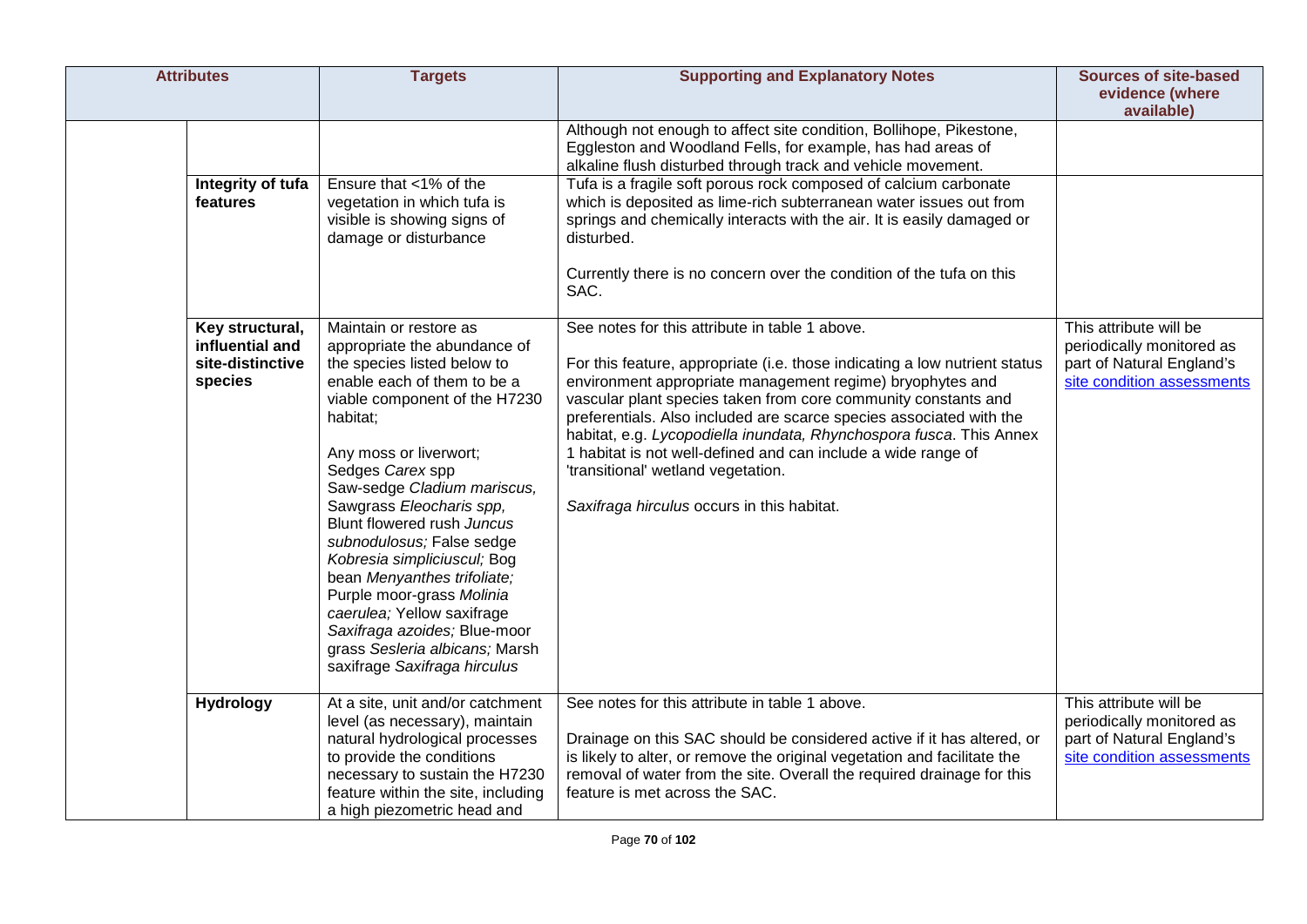|                                                                    | <b>Attributes</b>                                            | <b>Targets</b>                                                                                                                                                                                 | <b>Supporting and Explanatory Notes</b>                                                                                                                                                                                                                                                                                                                                                                                                                                                                                                                                                                                                                                                          | <b>Sources of site-based</b><br>evidence (where<br>available)                                                                                                               |
|--------------------------------------------------------------------|--------------------------------------------------------------|------------------------------------------------------------------------------------------------------------------------------------------------------------------------------------------------|--------------------------------------------------------------------------------------------------------------------------------------------------------------------------------------------------------------------------------------------------------------------------------------------------------------------------------------------------------------------------------------------------------------------------------------------------------------------------------------------------------------------------------------------------------------------------------------------------------------------------------------------------------------------------------------------------|-----------------------------------------------------------------------------------------------------------------------------------------------------------------------------|
|                                                                    |                                                              | permanently high water table<br>(allowing for natural seasonal<br>fluctuations).                                                                                                               |                                                                                                                                                                                                                                                                                                                                                                                                                                                                                                                                                                                                                                                                                                  |                                                                                                                                                                             |
|                                                                    | Water<br>chemistry                                           | Maintain the low nutrient status<br>of irrigating water, ensuring it is<br>rich in base ions, particularly<br>calcium.                                                                         | UKTAG (2012) provides threshold values for nitrate concentration in<br>groundwater's for different wetland types. The threshold values will<br>mainly be used in the characterisation of GWDTE status for the WFD,<br>primarily as a risk screening tool, to assess if sites are 'at risk' or 'not<br>at risk' from groundwater mediated nutrient pressure. Due to the<br>complex cycling of nutrients within many GWDTE, these threshold<br>values are less well suited for application within sites but rather just to<br>groundwater that is directly feeding the site.<br>There is currently no available data on water chemistry for this SAC.                                              |                                                                                                                                                                             |
|                                                                    | <b>Adaptation and</b><br>resilience                          | Maintain the feature's ability,<br>and that of its supporting<br>processes, to adapt or evolve to<br>wider environmental change,<br>either within or external to the<br>site                   | See notes for this attribute in table 1 above.<br>Using best available information, any necessary or likely adaptation or<br>adjustment by the feature and its management in response to actual<br>or expected climatic change should be allowed for, as far as<br>practicable, in order to ensure the feature's long-term viability.<br>Due to the vulnerability this feature has external influences such as<br>from changes in water chemistry and pollution (i.e. agricultural run-off)<br>which all affect the flora and conversely the condition of this feature.<br>The ability for this feature to adapt to local changes with therefore<br>likely be on a localised case by case basis. | This attribute will be<br>periodically monitored as<br>part of Natural England's<br>site condition assessments                                                              |
|                                                                    | <b>Functional</b><br>connectivity<br>with wider<br>landscape | Maintain the overall extent,<br>quality and function of any<br>supporting features within the<br>local landscape which provide a<br>critical functional connection<br>with the site            | See notes for this attribute in table 1 above.                                                                                                                                                                                                                                                                                                                                                                                                                                                                                                                                                                                                                                                   | This attribute will be<br>periodically monitored as<br>part of Natural England's<br>site condition assessments                                                              |
| <b>Supporting</b><br>processes<br>(on which the<br>feature relies) | Air quality                                                  | Restore as necessary the<br>concentrations and deposition<br>of air pollutants to below the<br>site-relevant Critical Load or<br>Level values given for this<br>feature of the site on the Air | See notes for this attribute in table 1 above.<br>The critical load for nitrogen deposition is currently being exceeded<br>for this feature (APIS accessed July 2018).                                                                                                                                                                                                                                                                                                                                                                                                                                                                                                                           | More information about<br>site-relevant Critical Loads<br>and Levels for this SAC is<br>available by using the<br>'search by site' tool on the<br>Air Pollution Information |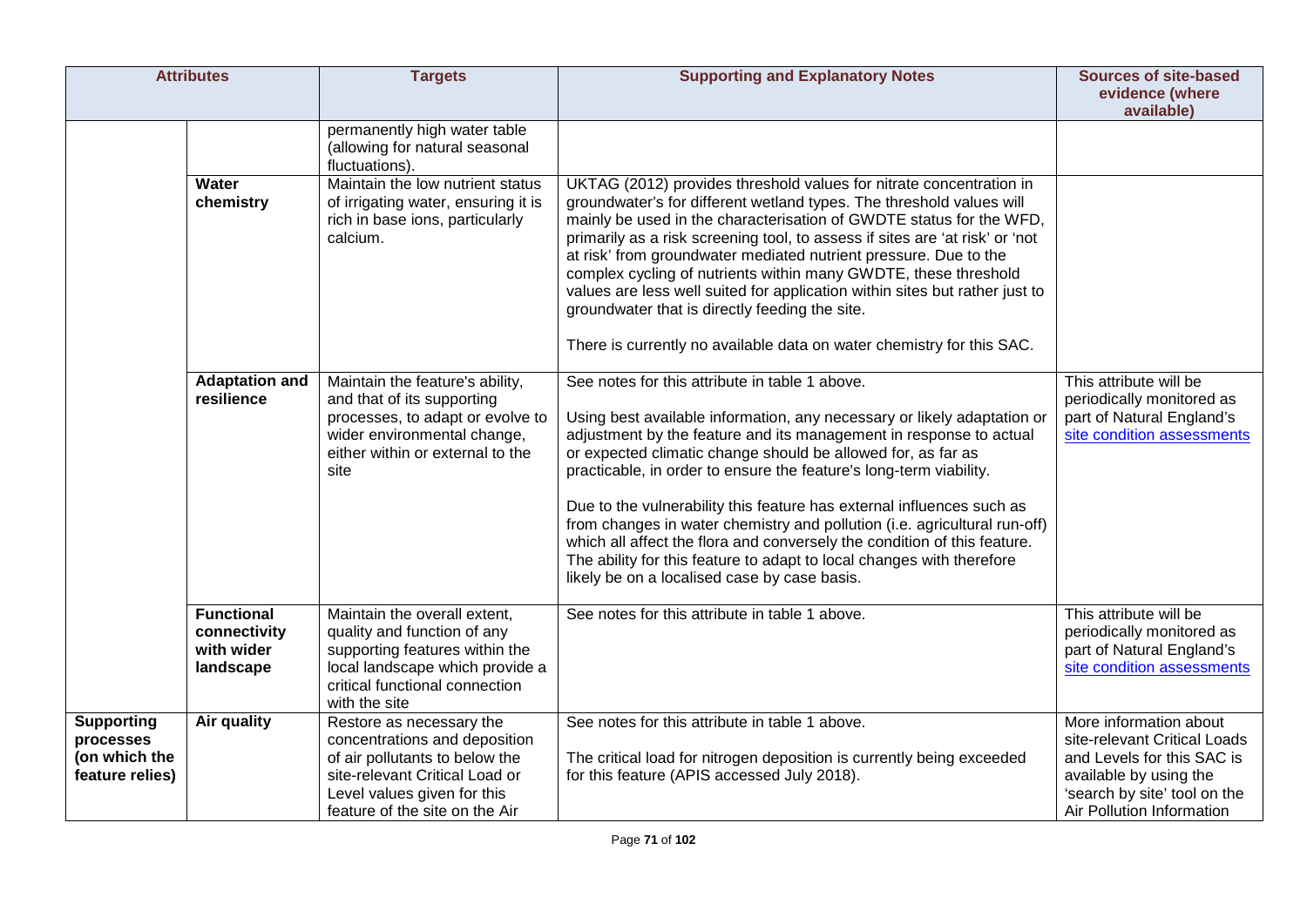| <b>Attributes</b>               | <b>Targets</b>                                                                                                                                                                                                                       | <b>Supporting and Explanatory Notes</b>                                                                                                                                                                                                                                                                                                                | Sources of site-based<br>evidence (where<br>available)                                                                                                                                                                                                                                                                                                                                      |
|---------------------------------|--------------------------------------------------------------------------------------------------------------------------------------------------------------------------------------------------------------------------------------|--------------------------------------------------------------------------------------------------------------------------------------------------------------------------------------------------------------------------------------------------------------------------------------------------------------------------------------------------------|---------------------------------------------------------------------------------------------------------------------------------------------------------------------------------------------------------------------------------------------------------------------------------------------------------------------------------------------------------------------------------------------|
|                                 | Pollution Information System<br>(APIS).                                                                                                                                                                                              |                                                                                                                                                                                                                                                                                                                                                        | System (APIS).<br>JNCC, 2011. Alkaline Fen<br><b>Condition Technical Note</b>                                                                                                                                                                                                                                                                                                               |
| <b>Conservation</b><br>measures | Maintain the management<br>measures (either within and/or<br>outside the site boundary as<br>appropriate) which are<br>necessary to maintain the<br>structure, functions and<br>supporting processes<br>associated with the feature. | See notes for this attribute in table 1 above.                                                                                                                                                                                                                                                                                                         | This attribute will be<br>periodically monitored as<br>part of Natural England's<br>site condition assessments<br><b>ENGLISH NATURE, 2005.</b><br>Views about the<br>management of SSSIs.<br>NATURAL ENGLAND,<br>2014. Site Improvement<br><b>Plan: North Pennines</b><br>Group (SIP154). Available<br>at<br>http://publications.naturale<br>ngland.org.uk/publication/6<br>534899699810304 |
| <b>Version Control</b><br>n/a   |                                                                                                                                                                                                                                      |                                                                                                                                                                                                                                                                                                                                                        |                                                                                                                                                                                                                                                                                                                                                                                             |
|                                 | Variations from national feature-framework of integrity-guidance:                                                                                                                                                                    | Large stands of the fen feature intermediate with rush pasture or Nardus grassland may occur especially in areas with drift over solid limestone geology. Selection of such<br>intermediates has been representative across this SAC rather than exhaustive; also some examples of alkaline fens may be extremely small (1m <sup>2</sup> ) and, if not |                                                                                                                                                                                                                                                                                                                                                                                             |

geographically significant, these may have been omitted.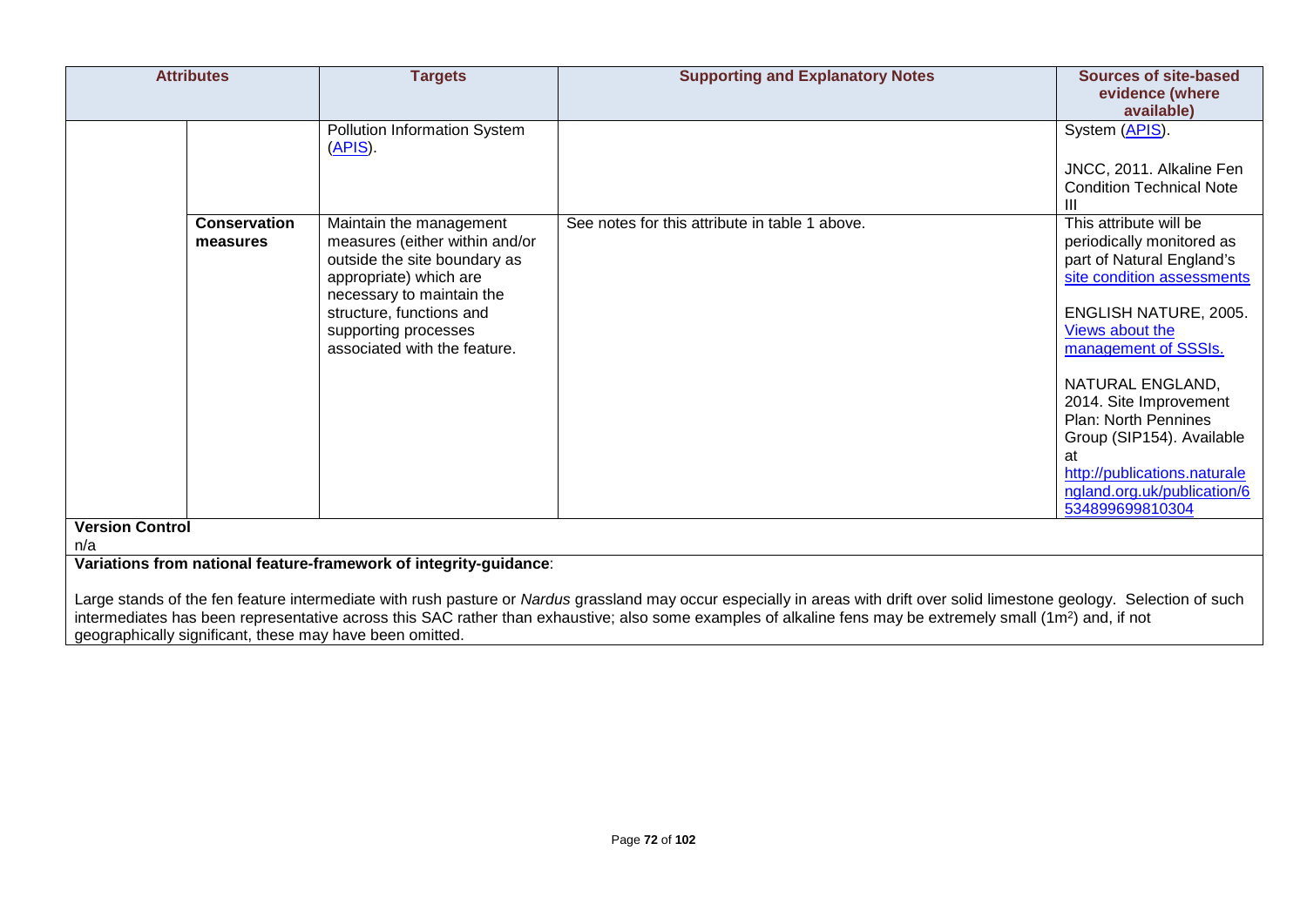## **Table 10: Supplementary Advice for Qualifying Features: H8110. Siliceous scree of the montane to snow levels (***Androsacetalia alpinae* **and**  *Galeopsietalia ladani***); Acidic scree**

| <b>Attributes</b>                                                         |                                                                     | <b>Targets</b>                                                                                                                                                                                                                                 | <b>Supporting and Explanatory Notes</b>                                                                                                                                                                                                                                                                                                                                                                                                                                                                                                                                                                                                                                                                                                                                                                                                                                                                                                                                                                                                                                                      | <b>Sources of site-based</b><br>evidence (where                                                                                 |
|---------------------------------------------------------------------------|---------------------------------------------------------------------|------------------------------------------------------------------------------------------------------------------------------------------------------------------------------------------------------------------------------------------------|----------------------------------------------------------------------------------------------------------------------------------------------------------------------------------------------------------------------------------------------------------------------------------------------------------------------------------------------------------------------------------------------------------------------------------------------------------------------------------------------------------------------------------------------------------------------------------------------------------------------------------------------------------------------------------------------------------------------------------------------------------------------------------------------------------------------------------------------------------------------------------------------------------------------------------------------------------------------------------------------------------------------------------------------------------------------------------------------|---------------------------------------------------------------------------------------------------------------------------------|
| <b>Extent and</b><br>distribution<br>of the feature                       | <b>Extent of the</b><br>feature within<br>the site                  | Maintain the current extent of the<br>H8110 feature                                                                                                                                                                                            | There should be no measurable reduction (excluding any trivial loss) in<br>the extent and area of this feature, and in some cases, the full extent of<br>the feature may need to be restored.<br>See notes for this attribute in table 1 above.<br>The extent of this feature is currently unquantified due to the small<br>scattered nature of the species contained within his feature.                                                                                                                                                                                                                                                                                                                                                                                                                                                                                                                                                                                                                                                                                                    | available)<br>This attribute will be<br>periodically monitored<br>as part of Natural<br>England's site condition<br>assessments |
|                                                                           | <b>Spatial</b><br>distribution of<br>the feature<br>within the site | Maintain or restore as<br>appropriate the distribution and<br>configuration of the H8110<br>feature, including where<br>applicable its component<br>vegetation types, across the site                                                          | See notes for this attribute in table 1 above.<br>The exact distribution of H8110 siliceous scree is currently unavailable<br>due to the spare and scattered occurrence of this habitat, often found in<br>fairly inaccessible areas. Further this habitat type is frequently found to<br>cover small areas <4m <sup>2</sup> .                                                                                                                                                                                                                                                                                                                                                                                                                                                                                                                                                                                                                                                                                                                                                               |                                                                                                                                 |
| <b>Structure and</b><br>function<br>(including its<br>typical<br>species) | Vegetation<br>community<br>composition                              | Ensure the component<br>vegetation communities of the<br>H8110 feature are referable to<br>and characterised by the<br>following National Vegetation<br>Classification type:<br>U21 Cryptogramma crispa -<br>Deschampsia flexuosa<br>community | See notes for this attribute in table 1 above.<br>Maintaining or restoring these characteristic and distinctive vegetation<br>types, and the range of types as appropriate, will be important to<br>sustaining the overall habitat feature. This will also help to conserve their<br>typical plant species (i.e. the constant and preferential species of a<br>community), and therefore that of the SAC feature, at appropriate levels<br>(recognising natural fluctuations).<br>This feature consists of a pioneer vegetation of open, rocky ground,<br>usually on steep slopes at moderate altitudes. The vegetation is normally<br>sparse and fragmented, but may thicken up in places, and is dominated<br>by ferns and mosses, with fine-leaved grasses moderately frequent.<br>Scattered herbs, dwarf-shrubs and patches of lichens may also occur.<br>Siliceous screes and boulder fields can occur over a wide range of<br>altitudes.<br>The characteristic parsley fern (Cryptogramma crispa) may become<br>sparse or absent at high altitudes. A variety of other NVC communities | This attribute will be<br>periodically monitored<br>as part of Natural<br>England's site condition<br>assessments               |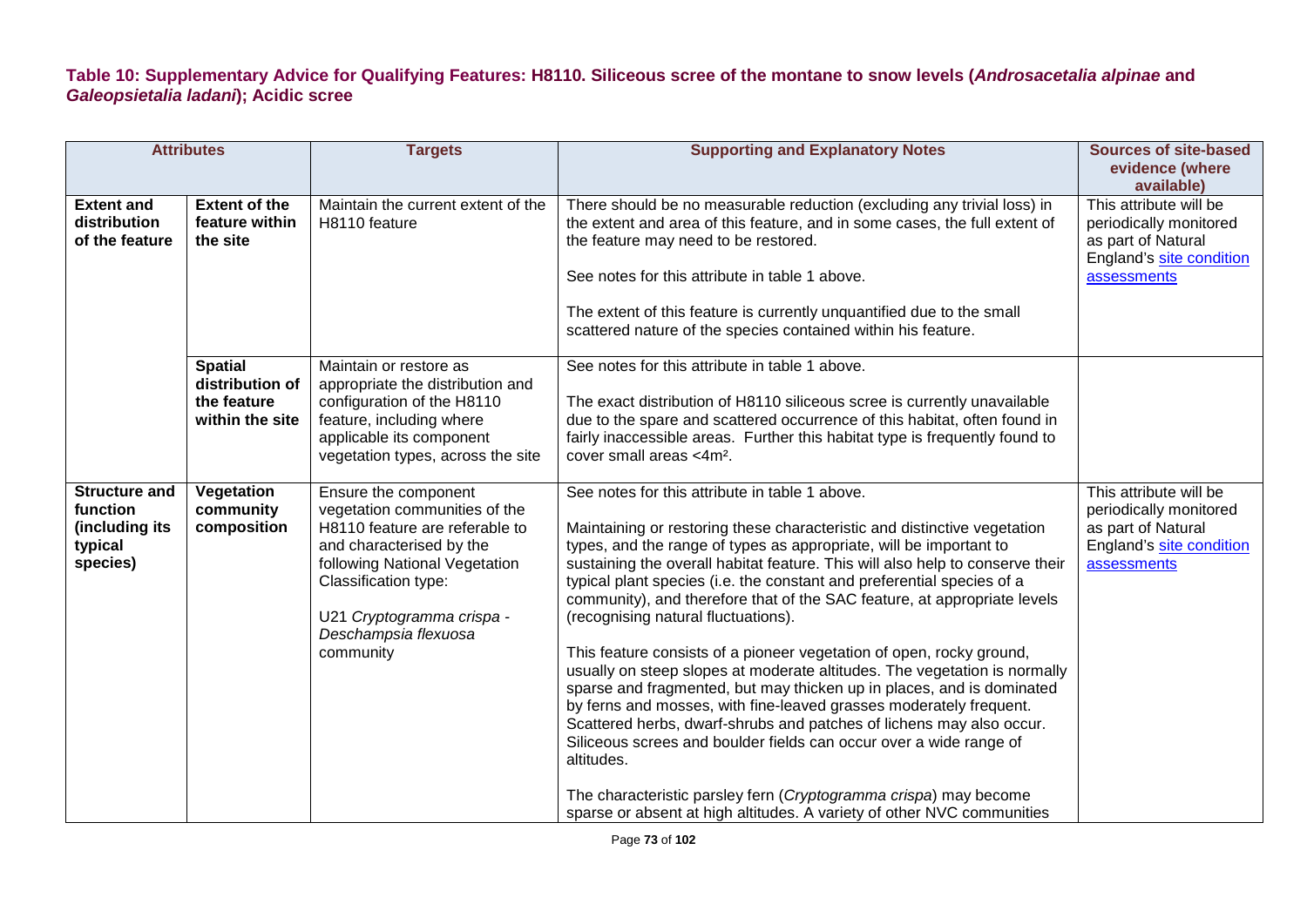| <b>Attributes</b>                                        | <b>Targets</b>                                                                                                                                          | <b>Supporting and Explanatory Notes</b>                                                                                                                                                                                                                                                                                                                                                                                                                                                                                                                                         | <b>Sources of site-based</b><br>evidence (where<br>available) |
|----------------------------------------------------------|---------------------------------------------------------------------------------------------------------------------------------------------------------|---------------------------------------------------------------------------------------------------------------------------------------------------------------------------------------------------------------------------------------------------------------------------------------------------------------------------------------------------------------------------------------------------------------------------------------------------------------------------------------------------------------------------------------------------------------------------------|---------------------------------------------------------------|
|                                                          |                                                                                                                                                         | may occur in fragmentary form where the scree is more stable. There<br>may be other community types present as part of this feature that are not<br>currently described by the NVC.                                                                                                                                                                                                                                                                                                                                                                                             |                                                               |
| Vegetation<br>community<br>transitions                   | Maintain the pattern of natural<br>vegetation zonations/transitions                                                                                     | Grass covered screes occur as sparse tufts within a matrix of Festuca-<br>Agrostis-Galium grassland U4. Cryptogramma-Deschampsia vegetation<br>may eventually be replaced by grassland as screes become more stable<br>and soil accumulates.                                                                                                                                                                                                                                                                                                                                    |                                                               |
|                                                          |                                                                                                                                                         | However, in many places, the community appears to be held as an<br>arrested succession by sheep grazing. Siliceous scree of the montane to<br>snow levels can occur in close association with Annex I type 8220<br>Siliceous rocky slopes with chasmophytic vegetation, while stabilised<br>block screes may support a range of vegetation types including other<br>Annex I types.                                                                                                                                                                                              |                                                               |
| Invasive, non-<br>native and/or<br>introduced<br>species | Ensure invasive and introduced<br>non-native species are either<br>rare or absent, but if present are<br>causing minimal damage to the<br>H8110 feature | Invasive or introduced non-native species can be a serious potential<br>threat to the structure and function of these habitats, because they are<br>able to exclude, damage or suppress the growth of their associated<br>typical species, reduce structural diversity of the habitat and prevent the<br>natural regeneration of characteristic site-native species. Once<br>established, the measures to control such species may also impact<br>negatively on the features of interest (e.g. use of broad spectrum<br>pesticides).                                            |                                                               |
|                                                          |                                                                                                                                                         | Data on invasive species is unavailable due to the spare and scattered<br>occurrence of this habitat, often found in fairly inaccessible areas.                                                                                                                                                                                                                                                                                                                                                                                                                                 |                                                               |
| <b>Cover of trees</b><br>and scrub                       | Maintain scrub and tree cover at<br>less than 25% of ground cover                                                                                       | The unpalatable nature and density of bracken as a tall-herb fern, and its<br>decomposing litter, can smother and shade out smaller and more<br>characteristic grassland vegetation. Usually active management of<br>bracken and scrub is required to reduce or contain its cover. Although<br>bracken and scattered native trees and scrub can naturally occur as part<br>of this community, if they become dominant they can compromise the<br>interest of this feature and key species will disappear.<br>Data on scrub and tree species is unavailable due to the spare and |                                                               |
|                                                          |                                                                                                                                                         | scattered occurrence of this habitat, often found in fairly inaccessible<br>areas.                                                                                                                                                                                                                                                                                                                                                                                                                                                                                              |                                                               |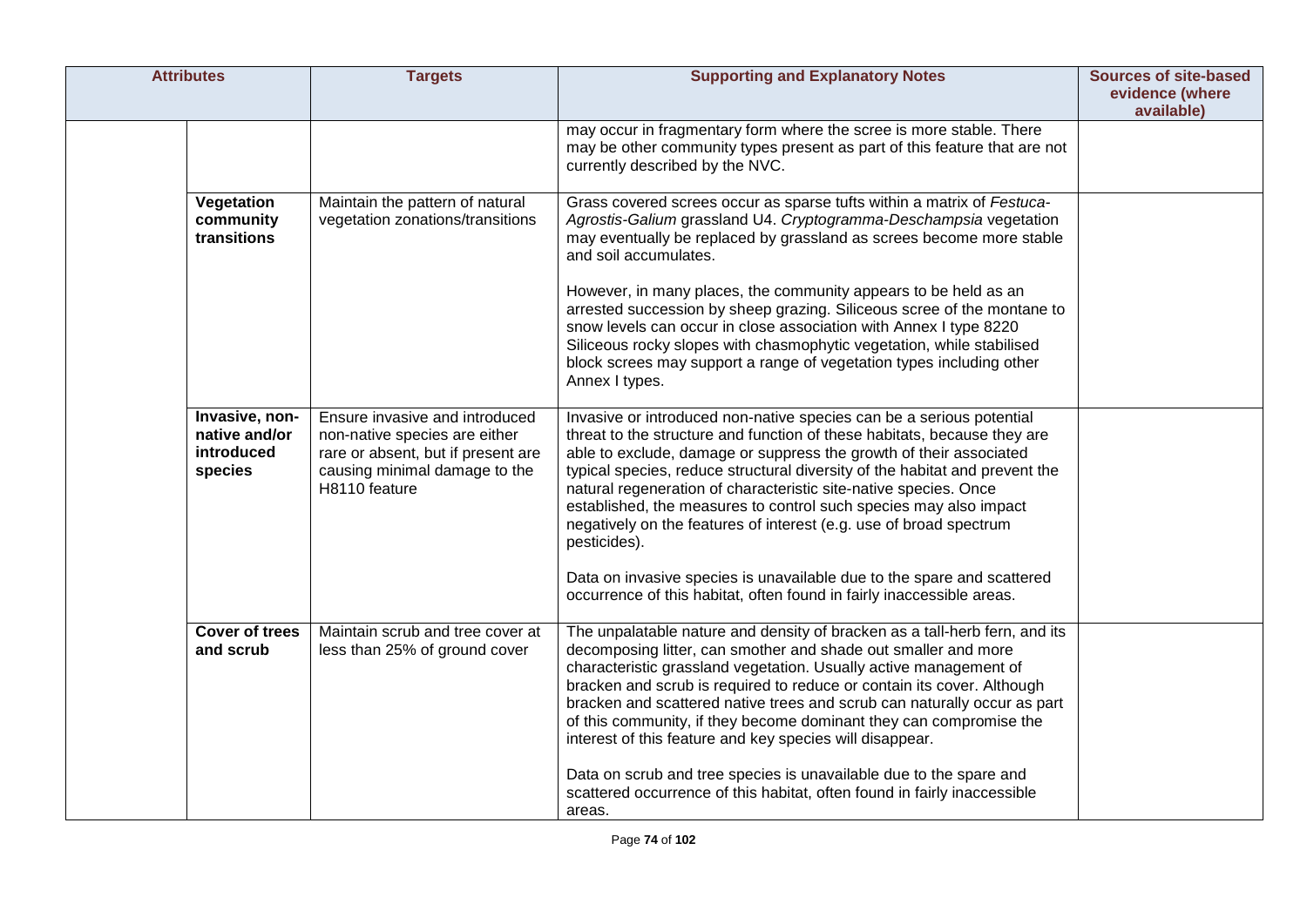| <b>Attributes</b>                                      | <b>Targets</b>                                                                                                                                                                                                   | <b>Supporting and Explanatory Notes</b>                                                                                                                                                                                                                                                                                                                                                                                                                                                                                                                                                                                      | <b>Sources of site-based</b>                                                                                                                                              |
|--------------------------------------------------------|------------------------------------------------------------------------------------------------------------------------------------------------------------------------------------------------------------------|------------------------------------------------------------------------------------------------------------------------------------------------------------------------------------------------------------------------------------------------------------------------------------------------------------------------------------------------------------------------------------------------------------------------------------------------------------------------------------------------------------------------------------------------------------------------------------------------------------------------------|---------------------------------------------------------------------------------------------------------------------------------------------------------------------------|
|                                                        |                                                                                                                                                                                                                  |                                                                                                                                                                                                                                                                                                                                                                                                                                                                                                                                                                                                                              | evidence (where<br>available)                                                                                                                                             |
| <b>Undesirable</b><br>species                          | Maintain the frequency/cover of<br>undesirable species to within<br>acceptable levels and prevent<br>changes in surface condition,<br>soils, nutrient levels or hydrology<br>which may encourage their<br>spread | Undesirable non-woody and woody vascular plants species may require<br>active management to avert an unwanted succession to a different and<br>less desirable state. Often they may be indicative of a negative trend<br>relating to another aspect of a site's structure and function. These<br>species will vary depending on the nature of the particular feature, and in<br>some cases these species may be natural/acceptable components or<br>even dominants.<br>Data on undesirable species is unavailable due to the spare and<br>scattered occurrence of this habitat, often found in fairly inaccessible<br>areas. |                                                                                                                                                                           |
| Grazing                                                | Maintain grazing pressure<br>affecting the H8110 feature at<br>very low levels                                                                                                                                   | This interest feature can sustain low levels of grazing which can assist in<br>keeping habitat in an open condition and preventing a build-up of more<br>stable vegetation communities. However, too high levels can damage the<br>feature.<br>Within the North Pennine Moors this habitat occurs mostly at higher<br>altitudes around cliff faces, rock ledges, gorges and boulder fields.<br>These are more inaccessible to grazing animals and are largely<br>unmanaged. Therefore grazing pressures on this habitat within this SAC<br>are not thought to be a concern.                                                  | PENNY ANDERSON<br><b>ASSOCIATES AND</b><br><b>ENGLISH NATURE,</b><br>2005.<br>North Pennines<br>Conservation<br>Objectives Strategy.<br>Available from Natural<br>England |
| <b>Physical</b><br>structure:<br>ground<br>disturbance | Ensure significant areas of<br>disturbed scree are not present.<br>Where present, the affected<br>areas should not exceed 1% of<br>the total feature, and be<br>considered a temporary stage.                    | Whilst this is a habitat where vegetation cover can be sparse, significant<br>disturbance of the scree by herbivores or humans can cause damage.<br>Natural erosion such as rock-fall and landslips can eliminate populations<br>of cliff plants in a single incident, though there is nothing that can be<br>done to prevent this.<br>Data on build-up of scree is unavailable due to the spare and scattered<br>occurrence of this habitat, often found in fairly inaccessible areas.                                                                                                                                      |                                                                                                                                                                           |
| Soils,<br>substrate and<br>nutrient<br>cycling         | Maintain the properties of the<br>underlying soil types, including<br>structure, bulk density, total<br>carbon, pH, soil nutrient status<br>and fungal: bacterial ratio, to<br>within typical values for the     | Siliceous screes are made up of siliceous rocks such as quartzite,<br>granite and sandstone. Soil is the foundation of basic ecosystem function<br>and a vital part of the natural environment. Its properties strongly<br>influence the colonisation, growth and distribution of those plant species<br>which together form vegetation types, and therefore provides a habitat<br>used by a wide range of organisms. Soil biodiversity has a vital role to                                                                                                                                                                  |                                                                                                                                                                           |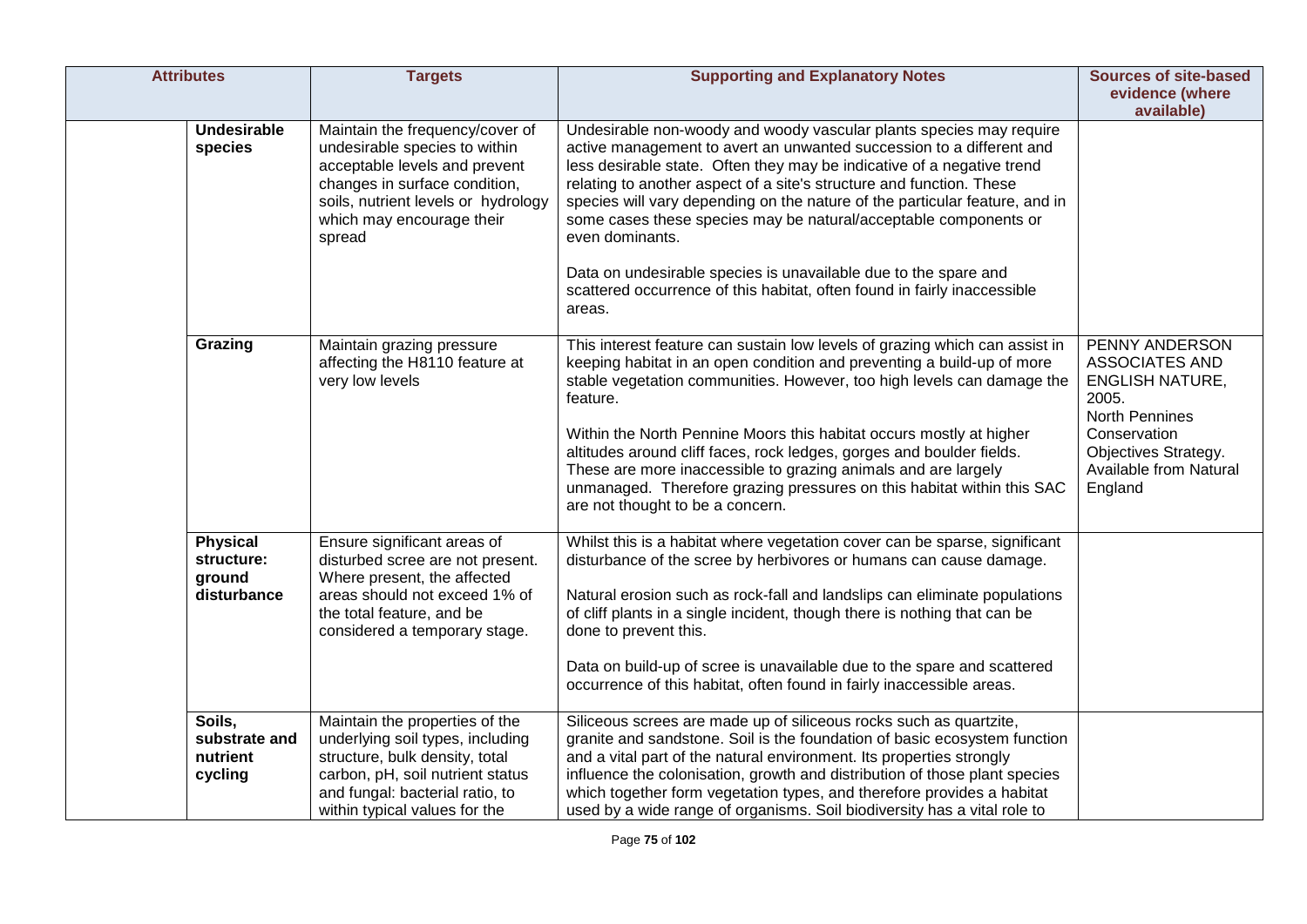| <b>Attributes</b>                                               | <b>Targets</b>                                                                                                                                                                                                                                                                                                                                                   | <b>Supporting and Explanatory Notes</b>                                                                                                                                                                                                                                                                                                                                                                                                                                                                                                                                  | <b>Sources of site-based</b>                                                                                                                                                     |
|-----------------------------------------------------------------|------------------------------------------------------------------------------------------------------------------------------------------------------------------------------------------------------------------------------------------------------------------------------------------------------------------------------------------------------------------|--------------------------------------------------------------------------------------------------------------------------------------------------------------------------------------------------------------------------------------------------------------------------------------------------------------------------------------------------------------------------------------------------------------------------------------------------------------------------------------------------------------------------------------------------------------------------|----------------------------------------------------------------------------------------------------------------------------------------------------------------------------------|
|                                                                 |                                                                                                                                                                                                                                                                                                                                                                  |                                                                                                                                                                                                                                                                                                                                                                                                                                                                                                                                                                          | evidence (where<br>available)                                                                                                                                                    |
|                                                                 | H8110 habitat.                                                                                                                                                                                                                                                                                                                                                   | recycle organic matter. Changes to natural soil properties may therefore<br>affect the ecological structure, function and processes associated with<br>this Annex I feature.<br>Data on soil type is currently unavailable due to the spare and scattered<br>occurrence of this habitat, often found in fairly inaccessible areas.                                                                                                                                                                                                                                       |                                                                                                                                                                                  |
| <b>Functional</b><br>connectivity<br>with wider<br>landscape    | Maintain the overall extent,<br>quality and function of any<br>supporting features within the<br>local landscape which provide a<br>critical functional connection with<br>the site                                                                                                                                                                              | Siliceous scree normally occurs as a distinct and important part of part of<br>the wider uplands landscape alongside woodlands, a variety of acid<br>grasslands and heath communities.<br>Areas of scree are fairly extensive, with diverse plant communities within<br>the higher altitudes of the North Pennines. Cross Fell in Moorhouse -<br>Upper Teesdale is a southern outlier of high-altitude gritstone scree, with<br>a flora including rare lichens and some widespread montane vascular<br>plants. This area supports the closest area of H8110 to this SAC. | PENNY ANDERSON<br><b>ASSOCIATES AND</b><br><b>ENGLISH NATURE,</b><br>2005.<br><b>North Pennines</b><br>Conservation<br>Objectives Strategy.<br>Available from Natural<br>England |
| <b>Adaptation</b><br>and resilience                             | Maintain the feature's ability, and<br>that of its supporting processes,<br>to adapt or evolve to wider<br>environmental change, either<br>within or external to the site                                                                                                                                                                                        | See notes for this attribute in table 1 above.<br>Using best available information, any necessary or likely adaptation or<br>adjustment by the feature and its management in response to actual or<br>expected climatic change should be allowed for, as far as practicable, in<br>order to ensure the feature's long-term viability.                                                                                                                                                                                                                                    |                                                                                                                                                                                  |
| Key<br>structural,<br>influential and<br>distinctive<br>species | Maintain the abundance of the<br>species listed below to enable<br>each of them to be a viable<br>component of the Annex 1<br>habitat:<br>Parsley fern Cryptogramma<br>crispa,<br>Wavy-hair grass Deschampsia<br>flexuosa.<br>Sheep's / red fescue Festuca<br>ovina / rubra.<br>Heath bedstraw Galium saxatile,<br>Rusty swan-neck moss<br>Campylopus flexuosus, | See notes for this attribute in table 1 above.                                                                                                                                                                                                                                                                                                                                                                                                                                                                                                                           |                                                                                                                                                                                  |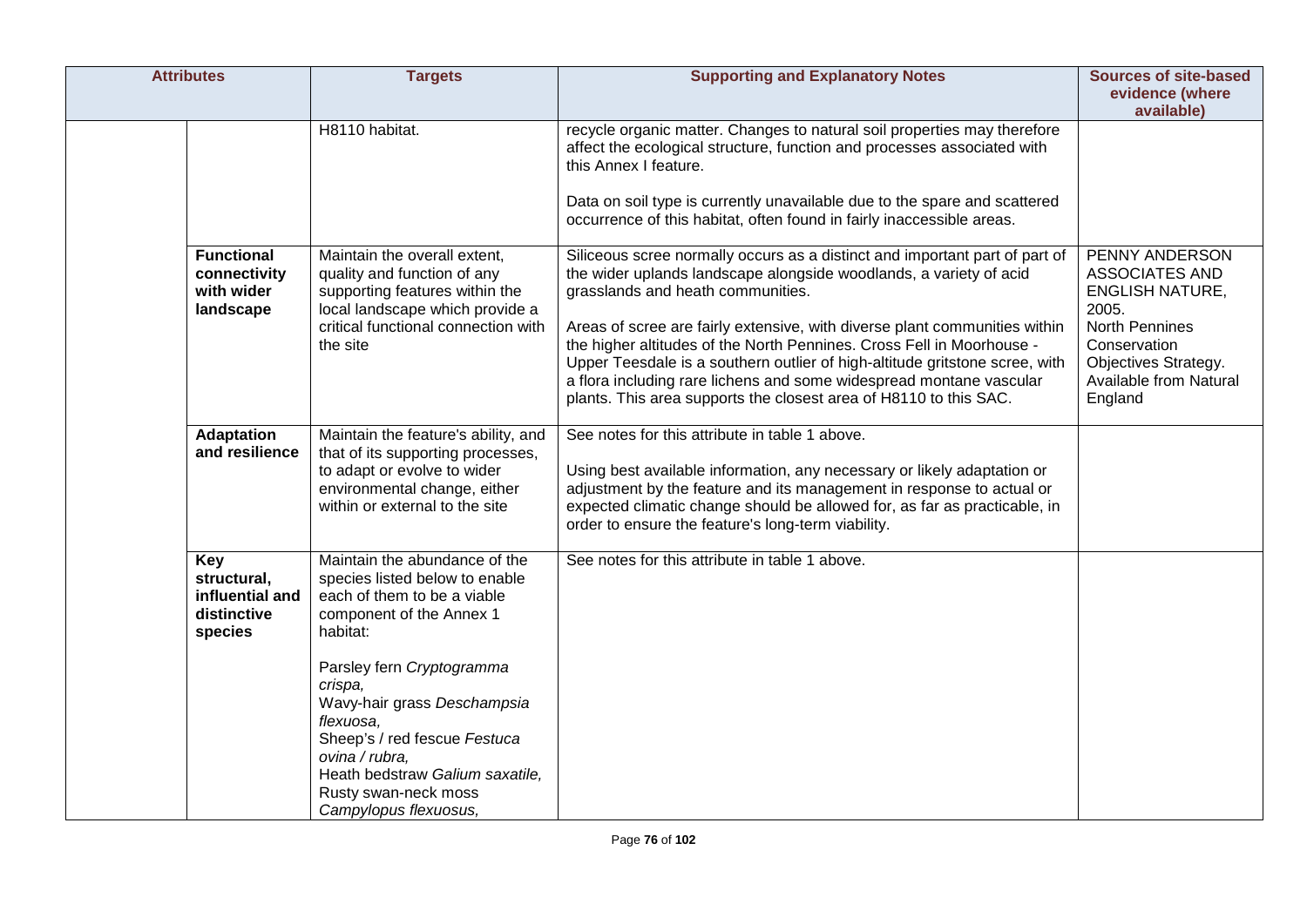| <b>Attributes</b>                                                  |                                 | <b>Targets</b>                                                                                                                                                                                                                            | <b>Supporting and Explanatory Notes</b>                                                                                                                                                                                                                                                                                                                                                                                                                                             | <b>Sources of site-based</b><br>evidence (where<br>available)                                                                                                                                                                                                            |
|--------------------------------------------------------------------|---------------------------------|-------------------------------------------------------------------------------------------------------------------------------------------------------------------------------------------------------------------------------------------|-------------------------------------------------------------------------------------------------------------------------------------------------------------------------------------------------------------------------------------------------------------------------------------------------------------------------------------------------------------------------------------------------------------------------------------------------------------------------------------|--------------------------------------------------------------------------------------------------------------------------------------------------------------------------------------------------------------------------------------------------------------------------|
|                                                                    |                                 | Bank haircap moss Polytrichum<br>formosum                                                                                                                                                                                                 |                                                                                                                                                                                                                                                                                                                                                                                                                                                                                     |                                                                                                                                                                                                                                                                          |
| <b>Supporting</b><br>processes<br>(on which the<br>feature relies) | Air quality                     | Restore as necessary the<br>concentrations and deposition of<br>air pollutants to below the site-<br>relevant Critical Load or Level<br>values given for this feature of<br>the site on the Air Pollution<br>Information System (APIS).   | See notes for this attribute in table 1 above.<br>The critical load for nitrogen deposition is currently being exceeded for<br>this feature (APIS accessed July 2018).                                                                                                                                                                                                                                                                                                              | More information about<br>site-relevant Critical<br>Loads and Levels for<br>this SAC is available by<br>using the 'search by<br>site' tool on the Air<br>Pollution Information<br>System (APIS).                                                                         |
|                                                                    | <b>Conservation</b><br>measures | Maintain the management<br>measures (either within and/or<br>outside the site boundary as<br>appropriate) which are necessary<br>to maintain the structure.<br>functions and supporting<br>processes associated with the<br>H8110 feature | See notes for this attribute in table 1 above.<br>Although rock-based, this is a fragile habitat and susceptible to human<br>activity and land management change. Low levels of grazing help to<br>maintain the interest of this feature which would otherwise be lost<br>through increase in grass species and woodland colonisation.<br>Threats to the habitats include removal of grazing, heavy trampling,<br>nitrogen deposition, recreation (scree-running), and vehicle use. | <b>ENGLISH NATURE,</b><br>2005. Views about the<br>management of SSSIs.<br>NATURAL ENGLAND,<br>2014. Site Improvement<br><b>Plan: North Pennines</b><br>Group (SIP154).<br>Available at<br>http://publications.natur<br>alengland.org.uk/public<br>ation/653489969981030 |
| <b>Version Control</b><br>n/a                                      |                                 |                                                                                                                                                                                                                                           |                                                                                                                                                                                                                                                                                                                                                                                                                                                                                     |                                                                                                                                                                                                                                                                          |
|                                                                    |                                 | Variations from national feature-framework of integrity-guidance:                                                                                                                                                                         | This habitat contains localised populations, often scattered over large expanses and often in fairly inaccessible locations. Therefore, the exact locations and condition of<br>this habitat within this SAC is often unavailable. Future surveying work is required to gain a more comprehensive understanding of its distribution and condition.                                                                                                                                  |                                                                                                                                                                                                                                                                          |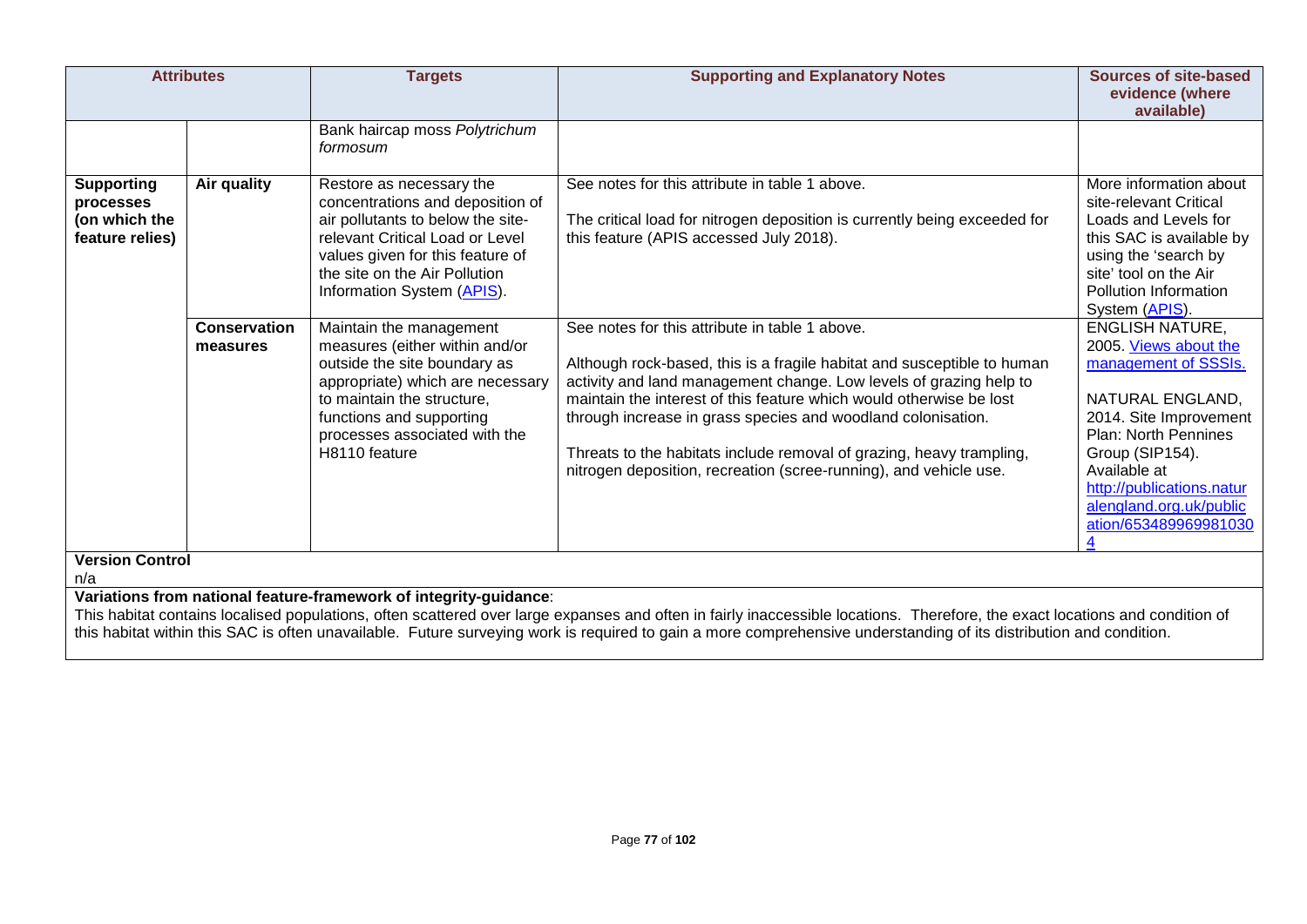### **Table 11: Supplementary Advice for Qualifying Features: H8210. Calcareous rocky slopes with chasmophytic vegetation; 'Plants in crevices in base-rich rocks'**

|                                                                           | <b>Attributes</b>                                                   | <b>Targets</b>                                                                                                                                                                                                                         | <b>Supporting and Explanatory Notes</b>                                                                                                                                                                                                                                                                                                                                                                                                                                                                                                                                                         | <b>Sources of site-</b><br>based evidence<br>(where<br>available)                                                       |
|---------------------------------------------------------------------------|---------------------------------------------------------------------|----------------------------------------------------------------------------------------------------------------------------------------------------------------------------------------------------------------------------------------|-------------------------------------------------------------------------------------------------------------------------------------------------------------------------------------------------------------------------------------------------------------------------------------------------------------------------------------------------------------------------------------------------------------------------------------------------------------------------------------------------------------------------------------------------------------------------------------------------|-------------------------------------------------------------------------------------------------------------------------|
| <b>Extent and</b><br>distribution<br>of the feature                       | <b>Extent of the</b><br>feature within<br>the site                  | Maintain the current extent of the<br>H8210 feature.                                                                                                                                                                                   | There should be no measurable reduction (excluding any trivial loss) in the<br>extent and area of this feature, and in some cases, the full extent of the feature<br>may need to be restored.<br>See notes for this attribute in table 1 above.<br>The extent of this feature is currently unquantified due to the small scattered<br>nature of the species contained within his feature.                                                                                                                                                                                                       | This attribute will<br>be periodically<br>monitored as part<br>of Natural<br>England's site<br>condition<br>assessments |
|                                                                           | <b>Spatial</b><br>distribution of<br>the feature<br>within the site | Maintain the distribution and<br>configuration of the H8210<br>feature, including where<br>applicable its component<br>vegetation types, across the site                                                                               | See notes for this attribute in table 1 above.<br>The exact distribution of H8210 Calcareous rocky slopes with chasmophytic<br>vegetation is currently unavailable due to the spare and scattered occurrence of<br>this habitat, often found in small areas or within mosaics of limestone<br>grassland.<br>Some calcareous cliffs are recent in origin as a result of quarrying and thus<br>have a poorly-developed character; also rocks and screes may often only be<br>partially exposed in the drift and peat covered North Pennines making this<br>feature challenging to identify fully. |                                                                                                                         |
| <b>Structure and</b><br>function<br>(including its<br>typical<br>species) | Vegetation<br>community<br>composition                              | Ensure the component<br>vegetation communities of the<br>H8210 feature are broadly<br>referable to and characterised by<br>the following National Vegetation<br>Classification type:<br>OV40 Asplenium viride-<br>Cystopteris fragilis | The type of plant community that develops is largely determined by the base-<br>status of the rock face, such as limestone and calcareous schists. Ferns and<br>mosses are the most prominent plant constituents. Depending on the situation,<br>the vegetation may range from being quite sparse to quite dense, but it is<br>usually fragmented and limited in extent. It can occur over a wide range of<br>altitudes.<br>Both forms of chasmophytic vegetation in the UK correspond to the rock fissure<br>communities described from continental Europe (Asplenietea trichomanis).          |                                                                                                                         |
|                                                                           | Invasive, non-<br>native and/or<br>introduced<br>species            | Ensure invasive and introduced<br>non-native species are either<br>rare or absent, but if present are<br>causing minimal damage to the                                                                                                 | Invasive or introduced non-native species can be a serious potential threat to<br>the structure and function of these habitats, because they are able to exclude,<br>damage or suppress the growth of their associated typical species, reduce<br>structural diversity of the habitat and prevent the natural regeneration of                                                                                                                                                                                                                                                                   | This attribute will<br>be periodically<br>monitored as part<br>of Natural                                               |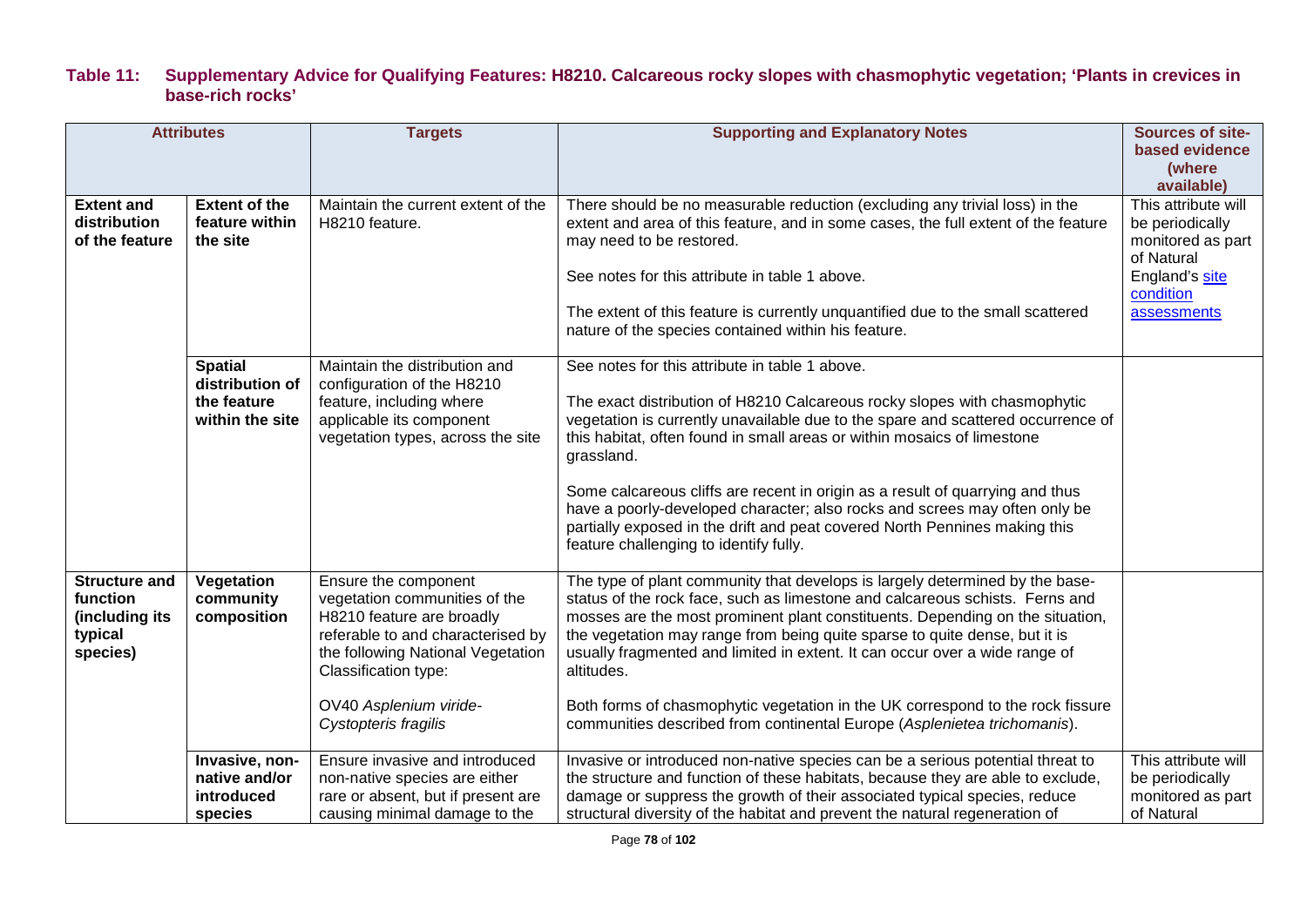| <b>Attributes</b> |                                                        | <b>Targets</b>                                                                                                                                                                                                                           | <b>Supporting and Explanatory Notes</b>                                                                                                                                                                                                                                                                                                                                                                                                                                                                                                                                                                                                                                                                                                                                                                                                                                                                                                                    | Sources of site-<br>based evidence<br>(where<br>available)                                                              |
|-------------------|--------------------------------------------------------|------------------------------------------------------------------------------------------------------------------------------------------------------------------------------------------------------------------------------------------|------------------------------------------------------------------------------------------------------------------------------------------------------------------------------------------------------------------------------------------------------------------------------------------------------------------------------------------------------------------------------------------------------------------------------------------------------------------------------------------------------------------------------------------------------------------------------------------------------------------------------------------------------------------------------------------------------------------------------------------------------------------------------------------------------------------------------------------------------------------------------------------------------------------------------------------------------------|-------------------------------------------------------------------------------------------------------------------------|
|                   |                                                        | H8210 feature                                                                                                                                                                                                                            | characteristic site-native species. Once established, the measures to control<br>such species may also impact negatively on the features of interest (e.g. use of<br>broad spectrum pesticides).<br>There is currently no available data on whether there are any specific invasive<br>species encroaching into this habitat type. However, the SSSI units that this<br>feature occurs have no records of any invasive species.                                                                                                                                                                                                                                                                                                                                                                                                                                                                                                                            | England's site<br>condition<br>assessments                                                                              |
|                   | <b>Cover of trees</b><br>and scrub                     | Maintain scrub and tree cover to<br>less than 25% of the ground<br>cover                                                                                                                                                                 | The unpalatable nature and density of bracken as a tall-herb fern, and its<br>decomposing litter, can smother and shade out smaller and more characteristic<br>grassland vegetation. Usually active management of bracken and scrub is<br>required to reduce or contain its cover. Although bracken and scattered native<br>trees and scrub can naturally occur as part of this community, if they become<br>dominant they can compromise the interest of this feature and key species will<br>disappear.<br>There is currently no available data on whether there are any concerns from<br>scrub or tree species encroaching into this habitat type. However, the areas<br>where this feature has been recorded have no records of any concerns with<br>scrub or tree species. Further, due to the locations where this habitat feature is<br>most commonly found within drift or limestone grassland, scrub and tree<br>species are likely to be sparse. | This attribute will<br>be periodically<br>monitored as part<br>of Natural<br>England's site<br>condition<br>assessments |
|                   | <b>Physical</b><br>structure:<br>ground<br>disturbance | Ensure there are no significant<br>areas of disturbed rocky slope.<br>Where present, the affected<br>areas should not exceed 1% of<br>the total feature, and should be<br>considered as a temporary stage.                               | Whilst this is a habitat where vegetation cover can be sparse, significant<br>disturbance of the rocky slopes by herbivores or humans can cause damage.                                                                                                                                                                                                                                                                                                                                                                                                                                                                                                                                                                                                                                                                                                                                                                                                    |                                                                                                                         |
|                   | Soils,<br>substrate and<br>nutrient<br>cycling         | Maintain the properties of the<br>underlying soil or substrate<br>types, including structure, bulk<br>density, total carbon, pH, soil<br>nutrient status and fungal:<br>bacterial ratio, within typical<br>values for the H8210 habitat. | Chasmophytic vegetation consists of plant communities that colonise the<br>cracks and fissures of rock faces. The type of plant community that develops is<br>largely determined by the base-status of the rock face. Calcareous sub-types<br>develop on lime-rich rocks such as limestone and calcareous schists.<br>Soil is the foundation of basic ecosystem function and a vital part of the natural<br>environment. Its properties strongly influence the colonisation, growth and<br>distribution of those plant species which together form vegetation types, and                                                                                                                                                                                                                                                                                                                                                                                   |                                                                                                                         |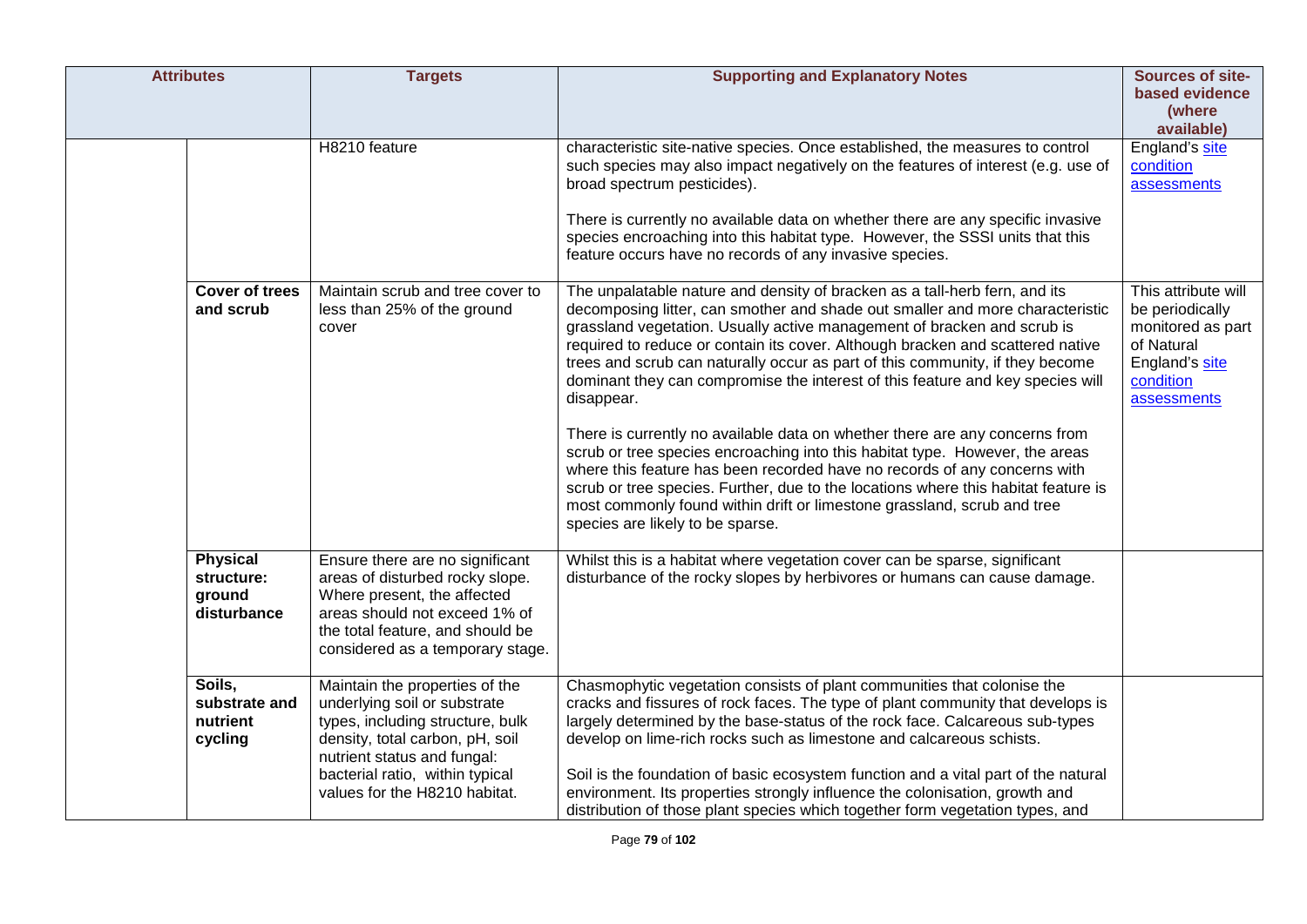|                                               | <b>Attributes</b>                                                                   | <b>Targets</b>                                                                                                                                                                                                                                                                                                                                                                                                                                                                                   | <b>Supporting and Explanatory Notes</b>                                                                                                                                                                                                                                                                                                                     | Sources of site-                                     |
|-----------------------------------------------|-------------------------------------------------------------------------------------|--------------------------------------------------------------------------------------------------------------------------------------------------------------------------------------------------------------------------------------------------------------------------------------------------------------------------------------------------------------------------------------------------------------------------------------------------------------------------------------------------|-------------------------------------------------------------------------------------------------------------------------------------------------------------------------------------------------------------------------------------------------------------------------------------------------------------------------------------------------------------|------------------------------------------------------|
|                                               |                                                                                     |                                                                                                                                                                                                                                                                                                                                                                                                                                                                                                  |                                                                                                                                                                                                                                                                                                                                                             | based evidence<br>(where                             |
|                                               |                                                                                     |                                                                                                                                                                                                                                                                                                                                                                                                                                                                                                  |                                                                                                                                                                                                                                                                                                                                                             | available)                                           |
|                                               |                                                                                     |                                                                                                                                                                                                                                                                                                                                                                                                                                                                                                  | therefore provides a habitat used by a wide range of organisms. Soil<br>biodiversity has a vital role to recycle organic matter. Changes to natural soil<br>properties may therefore affect the ecological structure, function and processes<br>associated with this Annex I feature.<br>There is currently no available data on soil quality for this SAC. |                                                      |
|                                               | <b>Adaptation</b><br>and resilience                                                 | Maintain the feature's ability, and<br>that of its supporting processes,<br>to adapt or evolve to wider<br>environmental change, either<br>within or external to the site                                                                                                                                                                                                                                                                                                                        | See notes for this attribute in table 1 above.                                                                                                                                                                                                                                                                                                              |                                                      |
|                                               | Key<br>structural,<br>influential and<br>distinctive<br>species: flora<br>and fauna | Maintain the abundance of the<br>typical species listed below to<br>enable each of them to be a<br>viable component of the Annex 1<br>habitat;<br>Green spleenwort Asplenium<br>viride<br>Maidenhair spleenwort<br>Asplenium trichomanes<br>Wall-rue fern Asplenium ruta-<br>mutaria<br>Harts tongue fern Phyllitis<br>scolopendrium<br>Sheep's fescue Festuca ovina<br>Comb-moss Ctenidium<br>molluscum,<br>Rock pocket-moss Fissidens<br>cristatus<br>Frizzled crisp-moss Tortella<br>tortuosa | See notes for this attribute in table 1 above.                                                                                                                                                                                                                                                                                                              |                                                      |
| <b>Supporting</b>                             | Air quality                                                                         | Restore as necessary the                                                                                                                                                                                                                                                                                                                                                                                                                                                                         | See notes for this attribute in table 1 above.                                                                                                                                                                                                                                                                                                              | More information                                     |
| processes<br>(on which the<br>feature relies) |                                                                                     | concentrations and deposition of<br>air pollutants to below the site-<br>relevant Critical Load or Level                                                                                                                                                                                                                                                                                                                                                                                         | The critical load for nitrogen deposition is currently being exceeded for this<br>feature (APIS accessed July 2018).                                                                                                                                                                                                                                        | about site-<br>relevant Critical<br>Loads and Levels |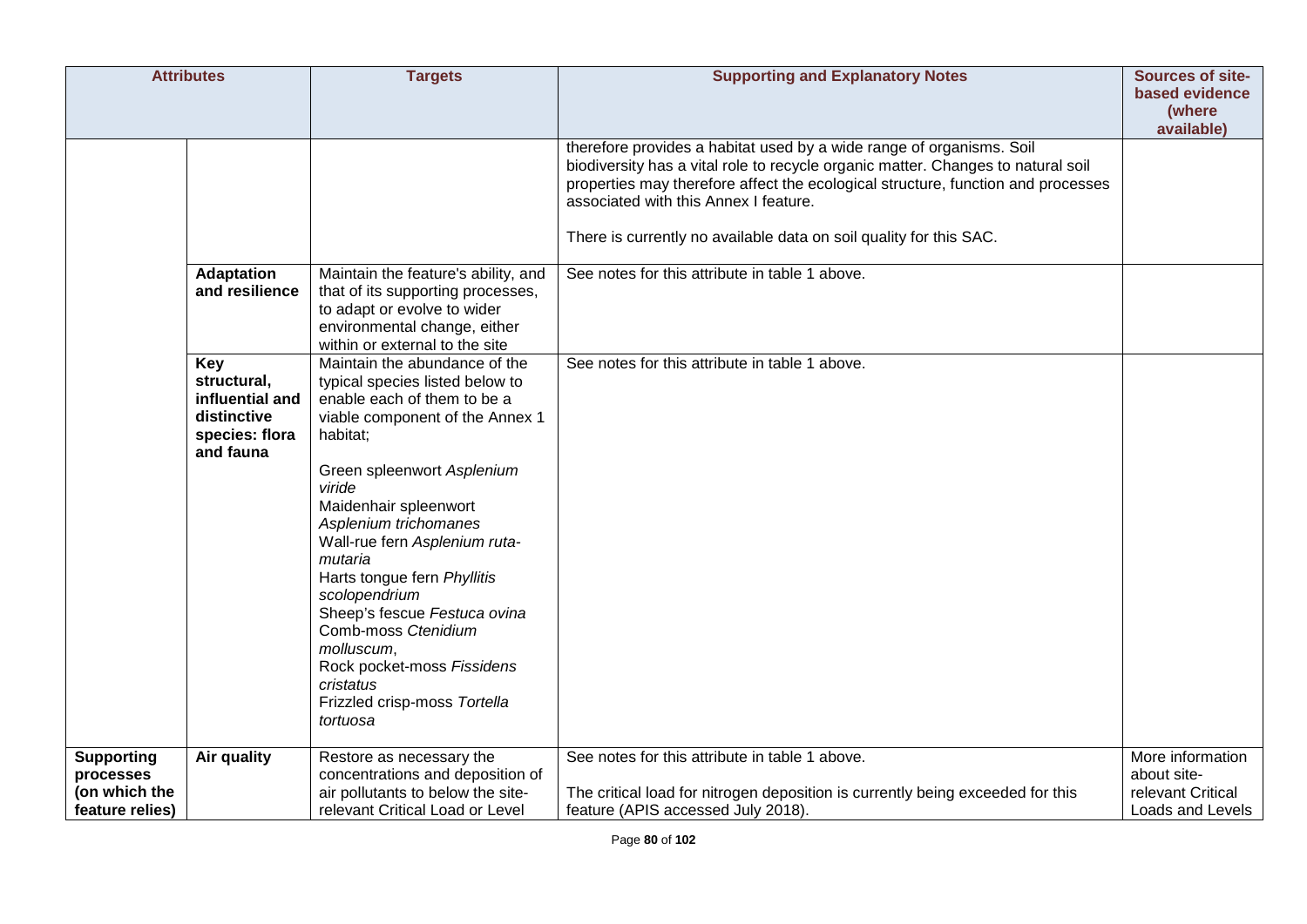| <b>Attributes</b> |                            | <b>Targets</b>                                                    | <b>Supporting and Explanatory Notes</b>                                                                                                                  | Sources of site-                        |
|-------------------|----------------------------|-------------------------------------------------------------------|----------------------------------------------------------------------------------------------------------------------------------------------------------|-----------------------------------------|
|                   |                            |                                                                   |                                                                                                                                                          | based evidence                          |
|                   |                            |                                                                   |                                                                                                                                                          | (where                                  |
|                   |                            |                                                                   |                                                                                                                                                          | available)                              |
|                   |                            | values given for this feature of                                  |                                                                                                                                                          | for this SAC is                         |
|                   |                            | the site on the Air Pollution                                     |                                                                                                                                                          | available by using                      |
|                   |                            | Information System (APIS).                                        |                                                                                                                                                          | the 'search by                          |
|                   |                            |                                                                   |                                                                                                                                                          | site' tool on the                       |
|                   |                            |                                                                   |                                                                                                                                                          | Air Pollution                           |
|                   |                            |                                                                   |                                                                                                                                                          | Information                             |
|                   |                            |                                                                   |                                                                                                                                                          | System (APIS).                          |
|                   | <b>Functional</b>          | Maintain the overall extent,                                      | See notes for this attribute in table 1 above.                                                                                                           | <b>PENNY</b>                            |
|                   | connectivity<br>with wider | quality and function of any                                       |                                                                                                                                                          | ANDERSON                                |
|                   | landscape                  | supporting features within the<br>local landscape which provide a | Calcareous rocky slopes normally occur as a distinct and important part of part                                                                          | <b>ASSOCIATES</b><br><b>AND ENGLISH</b> |
|                   |                            | critical functional connection with                               | of the wider uplands landscape alongside calcareous scree, woodlands, and<br>variety of grassland communities. This mosaic can be very important and the | <b>NATURE, 2005.</b>                    |
|                   |                            | the site                                                          | rocky slopes can act as refugia for those plants that require increased humidity                                                                         | North Pennines                          |
|                   |                            |                                                                   | and shade, and those that are intolerant of heavy grazing pressure.                                                                                      | Conservation                            |
|                   |                            |                                                                   |                                                                                                                                                          | Objectives                              |
|                   |                            |                                                                   | Moor House Upper Teesdale has the closest vegetation type to this feature.                                                                               | Strategy.                               |
|                   |                            |                                                                   | There are three sites representing Calcareous rocky slopes with chasmophytic                                                                             | Available from                          |
|                   |                            |                                                                   | vegetation in the north of England. Crevice communities occur on extensive                                                                               | Natural England                         |
|                   |                            |                                                                   | limestone scars, especially along the Pennine escarpment and around the                                                                                  |                                         |
|                   |                            |                                                                   | summits of hills. Cliff crevice vegetation occurs extensively and to an altitude of                                                                      |                                         |
|                   |                            |                                                                   | 760m.                                                                                                                                                    |                                         |
|                   | <b>Conservation</b>        | Maintain the management                                           | Although rock based this fragile habitat and susceptible to human activity.                                                                              | <b>ENGLISH</b>                          |
|                   | measures                   | measures (either within and/or                                    | Threats to the habitats include heavy grazing and trampling, nitrogen                                                                                    | NATURE, 2005.                           |
|                   |                            | outside the site boundary as                                      | deposition, recreation (rock climbing). Rock ledges can act as important refugia                                                                         | Views about the                         |
|                   |                            | appropriate) which are necessary                                  | for many plants that are intolerant to heavy grazing. Fencing and/or stock                                                                               | management of                           |
|                   |                            | to maintain the structure,                                        | management to lower grazing levels may allow these plants to expand their<br>distribution on the site.                                                   | <b>SSSIs.</b>                           |
|                   |                            | functions and supporting<br>processes associated with the         |                                                                                                                                                          | <b>NATURAL</b>                          |
|                   |                            | feature                                                           |                                                                                                                                                          | ENGLAND, 2014.                          |
|                   |                            |                                                                   |                                                                                                                                                          | Site Improvement                        |
|                   |                            |                                                                   |                                                                                                                                                          | Plan: North                             |
|                   |                            |                                                                   |                                                                                                                                                          | Pennines Group                          |
|                   |                            |                                                                   |                                                                                                                                                          | (SIP154).                               |
|                   |                            |                                                                   |                                                                                                                                                          | Available at                            |
|                   |                            |                                                                   |                                                                                                                                                          | http://publications                     |
|                   |                            |                                                                   |                                                                                                                                                          | .naturalengland.o                       |
|                   |                            |                                                                   |                                                                                                                                                          | rg.uk/publication/                      |
|                   |                            |                                                                   |                                                                                                                                                          | 65348996998103                          |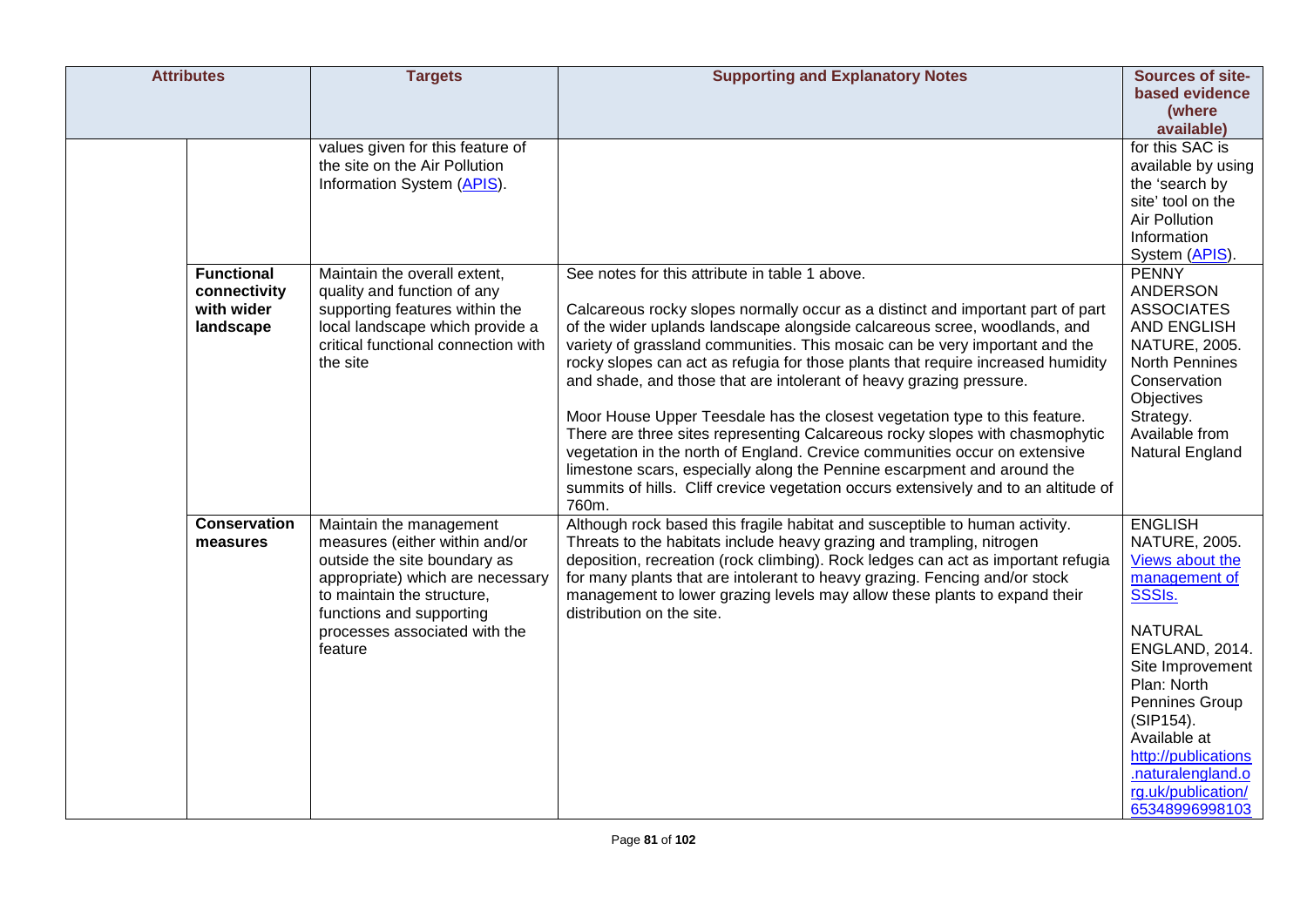| <b>Attributes</b>                                                 |                             | <b>Targets</b> | <b>Supporting and Explanatory Notes</b>                                                                                                                                      | <b>Sources of site-</b><br>based evidence<br>(where<br>available) |
|-------------------------------------------------------------------|-----------------------------|----------------|------------------------------------------------------------------------------------------------------------------------------------------------------------------------------|-------------------------------------------------------------------|
|                                                                   |                             |                |                                                                                                                                                                              |                                                                   |
|                                                                   | <b>Version Control: n/a</b> |                |                                                                                                                                                                              |                                                                   |
| Variations from national feature-framework of integrity-guidance: |                             |                |                                                                                                                                                                              |                                                                   |
|                                                                   |                             |                | The H8210 habitat is highly localised in occurrence within the North Pennine Moors and found in small scattered areas, often within mosaics of other habitat, principally on |                                                                   |

areas of drift or within limestone grassland and frequently in fairly inaccessible locations. This habitat needs further surveying to quantify extent and condition.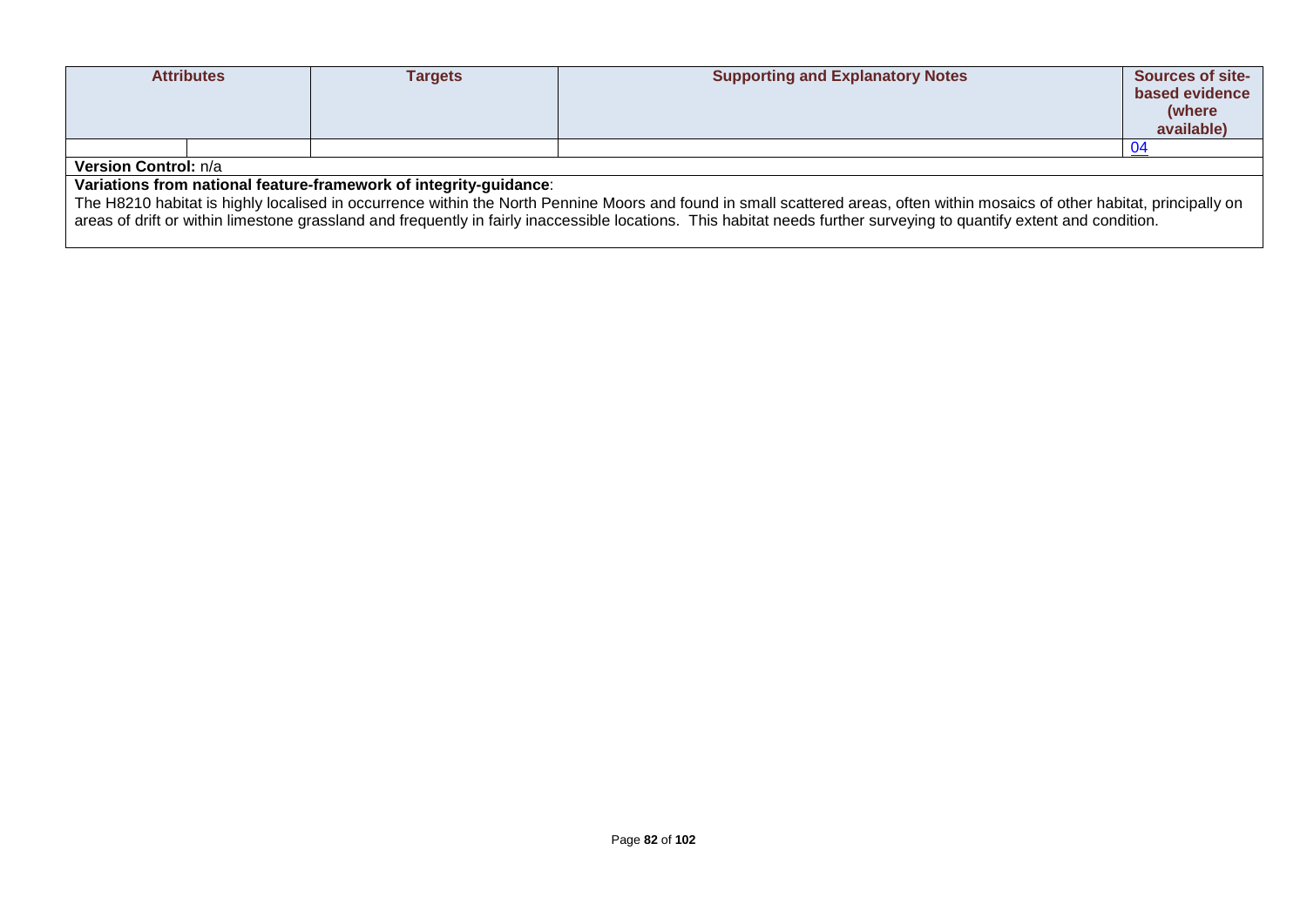## **Table 12: Supplementary Advice for Qualifying Features: H8220. Siliceous rocky slopes with chasmophytic vegetation; Plants in crevices on acid rocks**

| <b>Attributes</b>                                                         |                                                                     | <b>Targets</b>                                                                                                                                                                                                                                                                                                                                                  | <b>Supporting and Explanatory Notes</b>                                                                                                                                                                                                                                                                                                                                                                                                                                                                                                                                                                                                                                                                                                                                                                                               | <b>Sources of site-</b>                                                                                                                                                   |
|---------------------------------------------------------------------------|---------------------------------------------------------------------|-----------------------------------------------------------------------------------------------------------------------------------------------------------------------------------------------------------------------------------------------------------------------------------------------------------------------------------------------------------------|---------------------------------------------------------------------------------------------------------------------------------------------------------------------------------------------------------------------------------------------------------------------------------------------------------------------------------------------------------------------------------------------------------------------------------------------------------------------------------------------------------------------------------------------------------------------------------------------------------------------------------------------------------------------------------------------------------------------------------------------------------------------------------------------------------------------------------------|---------------------------------------------------------------------------------------------------------------------------------------------------------------------------|
|                                                                           |                                                                     |                                                                                                                                                                                                                                                                                                                                                                 |                                                                                                                                                                                                                                                                                                                                                                                                                                                                                                                                                                                                                                                                                                                                                                                                                                       | based evidence<br>(where available)                                                                                                                                       |
| <b>Extent and</b><br>distribution<br>of the feature                       | <b>Extent of the</b><br>feature within<br>the site                  | Maintain the current extent of the<br>H8220 feature<br>The extent of this feature is<br>currently unquantified due to the<br>small scattered nature of the<br>species contained within his<br>feature.                                                                                                                                                          | There should be no measurable reduction (excluding any trivial loss) in the<br>extent and area of this feature, and in some cases, the full extent of the<br>feature may need to be restored.<br>See notes for this attribute in table 1 above.<br>This habitat feature is fairly rare throughout the site, only occurring in a<br>select number of localised areas.                                                                                                                                                                                                                                                                                                                                                                                                                                                                  | This attribute will be<br>periodically monitored<br>as part of Natural<br>England's site<br>condition<br>assessments                                                      |
|                                                                           | <b>Spatial</b><br>distribution of<br>the feature<br>within the site | Maintain the distribution and<br>configuration of the H8220<br>feature, including where<br>applicable its component<br>vegetation types, across the site                                                                                                                                                                                                        | See notes for this attribute in table 1 above.<br>There is currently no available data on the exact spatial distribution of this<br>feature as it is found covering small areas, often scattered across the site<br>or contained within mosaics of other habitats such as acid grassland or on<br>exposed, base-poor rock and screes at relatively low to moderate<br>altitudes.                                                                                                                                                                                                                                                                                                                                                                                                                                                      | PENNY ANDERSON<br>ASSOCIATES AND<br><b>ENGLISH NATURE,</b><br>2005.<br><b>North Pennines</b><br>Conservation<br>Objectives Strategy.<br>Available from Natural<br>England |
| <b>Structure and</b><br>function<br>(including its<br>typical<br>species) | Vegetation<br>community<br>composition                              | Ensure the component<br>vegetation communities of the<br>H8220 feature are broadly<br>referable to and characterised by<br>the following National Vegetation<br>Classification type(s):<br>U18 Cryptogramma crispa -<br>Athyrium distentifolium snow-bed<br>community (rare on high altitude)<br>U21 Crytogramma crispa -<br>Deschampsia flexuosa<br>(dominant) | See notes for this attribute in table 1 above.<br>Siliceous rock crevice vegetation is poorly covered by the NVC, although<br>some forms can be referred to U21 Cryptogramma crispa - Deschampsia<br>flexuosa community, which can occur on scree or boulders. This is pioneer<br>vegetation of open, rock ground, usually on steep slopes which comprises<br>mixtures of bryophytes, such as Amphidium mougeotii and Racomitrium<br>spp., and vascular plants, such as wavy hair-grass Deschampsia flexuosa<br>and fir clubmoss Huperzia.<br>Until such time as better information is available on community types,<br>vegetation composition and indicator species, the attributes and targets<br>are of necessity brief and aim to ensure that the habitat remains open and<br>is impacted relatively lightly by human activities. |                                                                                                                                                                           |
|                                                                           | Vegetation<br>community                                             | Maintain restore the pattern of<br>natural vegetation                                                                                                                                                                                                                                                                                                           | The presence of calcareous bands within otherwise mainly siliceous rocks<br>often brings the two types together on the same rock outcrop. As a result,                                                                                                                                                                                                                                                                                                                                                                                                                                                                                                                                                                                                                                                                                |                                                                                                                                                                           |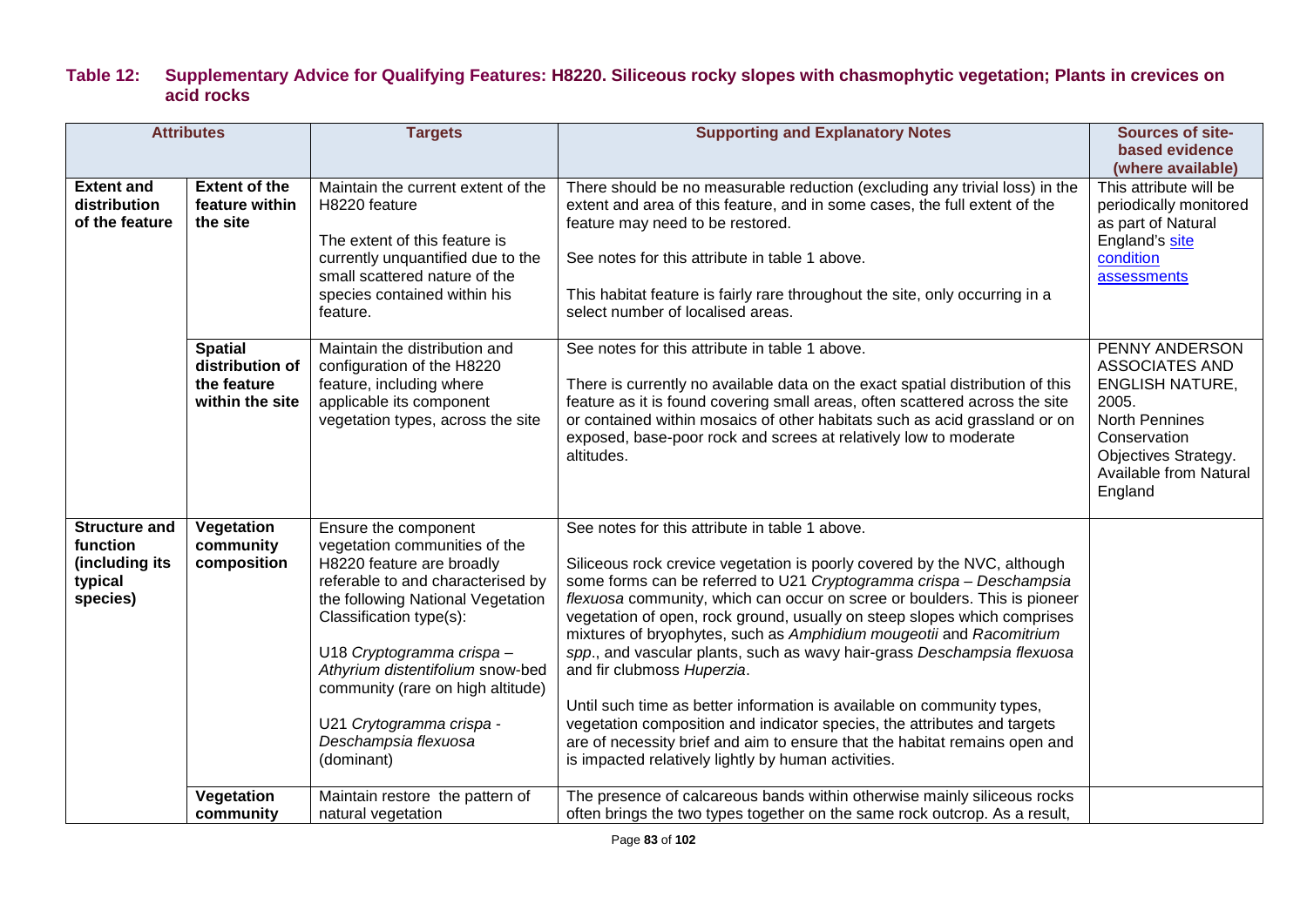| <b>Attributes</b>                                        | <b>Targets</b>                                                                                                                                                                                               | <b>Supporting and Explanatory Notes</b>                                                                                                                                                                                                                                                                                                                                                                                                                                                                                                                                                                                                                                                                                                           | <b>Sources of site-</b><br>based evidence<br>(where available)                                                       |
|----------------------------------------------------------|--------------------------------------------------------------------------------------------------------------------------------------------------------------------------------------------------------------|---------------------------------------------------------------------------------------------------------------------------------------------------------------------------------------------------------------------------------------------------------------------------------------------------------------------------------------------------------------------------------------------------------------------------------------------------------------------------------------------------------------------------------------------------------------------------------------------------------------------------------------------------------------------------------------------------------------------------------------------------|----------------------------------------------------------------------------------------------------------------------|
| transitions                                              | zonations/transitions                                                                                                                                                                                        | Calcareous rocky slopes with chasmophytic vegetation (Annex I type<br>8210) may occur in close association with Siliceous rocky slopes with<br>chasmophytic vegetation, and some sites are listed for both types.<br>This SAC contains both habitat features H8210 Calcareous rocky slopes<br>with chasmophytic vegetation and H8220 Siliceous rocky slopes with<br>chasmophytic vegetation.                                                                                                                                                                                                                                                                                                                                                      |                                                                                                                      |
| Invasive, non-<br>native and/or<br>introduced<br>species | Ensure invasive and introduced<br>non-native species are either<br>rare or absent, but if present are<br>causing minimal damage to the<br>H8220 feature                                                      | See notes for this attribute in table 5 above.<br>There is currently no available data on whether any specific invasive<br>species are encroaching into this habitat type. However, the SSSI units<br>that this feature occurs have no records of any invasive species.                                                                                                                                                                                                                                                                                                                                                                                                                                                                           | This attribute will be<br>periodically monitored<br>as part of Natural<br>England's site<br>condition<br>assessments |
| <b>Cover of trees</b><br>and scrub                       | Maintain scrub and tree cover to<br>less than 25% of the ground<br>cover                                                                                                                                     | The unpalatable nature and density of scrub and bracken as a tall-herb<br>fern, and its decomposing litter, can smother and shade out smaller and<br>more characteristic grassland vegetation. Usually active management of<br>bracken and scrub is required to reduce or contain its cover. Although<br>bracken and scattered native trees and scrub can naturally occur as part of<br>this community, if they become dominant they can compromise the interest<br>of this feature and key species will disappear.<br>There is currently no available data on whether any specific scrub or tree<br>species are encroaching into this habitat type. However, the SSSI units<br>that this feature occurs have no records of any invasive species. | This attribute will be<br>periodically monitored<br>as part of Natural<br>England's site<br>condition<br>assessments |
| <b>Physical</b><br>structure:<br>ground<br>disturbance   | Ensure there are no significant<br>areas of disturbed slope. Where<br>present, the affected areas<br>should not exceed 1% of the total<br>H8220 feature, and be<br>considered a temporary stage.             | Whilst this is a habitat where vegetation cover can be sparse, significant<br>disturbance by herbivores or humans (rock climbing) can cause damage.<br>There is currently no available data as to whether there is any disturbance<br>of bare ground.                                                                                                                                                                                                                                                                                                                                                                                                                                                                                             |                                                                                                                      |
| Soils,<br>substrate and<br>nutrient<br>cycling           | Maintain the properties of the<br>underlying soil types, including<br>structure, bulk density, total<br>carbon, pH, soil nutrient status<br>and fungal: bacterial ratio, to<br>within typical values for the | See notes for this attribute in table 1 above.<br>For this feature the soil is rarely more than discontinuous raw humus<br>derived from the decaying fern (Crytogramma crispa) fronds.<br>Cryptogramma crispa seems unable to colonise very fine or loose scree,<br>but can be very common on more stable slopes. This habitat is especially                                                                                                                                                                                                                                                                                                                                                                                                      | This attribute will be<br>periodically monitored<br>as part of Natural<br>England's site<br>condition<br>assessments |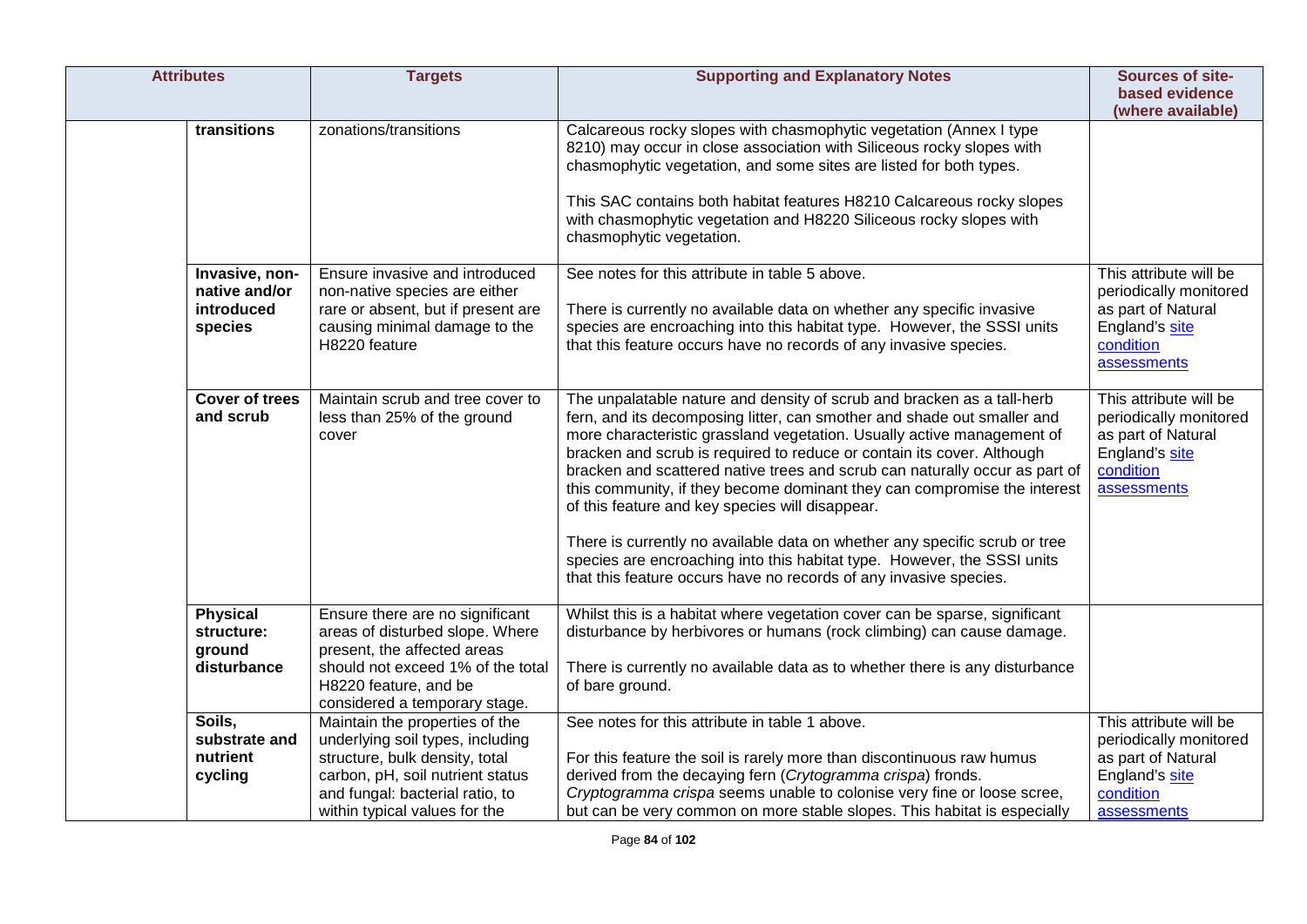|                                                 | <b>Attributes</b>                                                                  | <b>Targets</b>                                                                                                                                                                                                                                                                                                                                                                                                                                                                                                                                                                                               | <b>Supporting and Explanatory Notes</b>                                                                                          | <b>Sources of site-</b><br>based evidence<br>(where available)               |
|-------------------------------------------------|------------------------------------------------------------------------------------|--------------------------------------------------------------------------------------------------------------------------------------------------------------------------------------------------------------------------------------------------------------------------------------------------------------------------------------------------------------------------------------------------------------------------------------------------------------------------------------------------------------------------------------------------------------------------------------------------------------|----------------------------------------------------------------------------------------------------------------------------------|------------------------------------------------------------------------------|
|                                                 |                                                                                    | H8220 habitat.                                                                                                                                                                                                                                                                                                                                                                                                                                                                                                                                                                                               | associated with hard volcanic rocks. It is also occurs on sedimentary rocks<br>in the North Pennines and the Cheviot Hills.      |                                                                              |
|                                                 |                                                                                    |                                                                                                                                                                                                                                                                                                                                                                                                                                                                                                                                                                                                              | There is currently no available data specifically on soil quality for this SAC                                                   |                                                                              |
|                                                 | <b>Adaptation</b><br>and resilience                                                | Maintain the feature's ability, and<br>that of its supporting processes,<br>to adapt or evolve to wider<br>environmental change, either<br>within or external to the site                                                                                                                                                                                                                                                                                                                                                                                                                                    | See notes for this attribute in table 1 above.                                                                                   |                                                                              |
|                                                 | Key<br>structural,<br>influential or<br>distinctive<br>species: flora<br>and fauna | Maintain the abundance of the<br>species listed below to enable<br>each of them to be a viable<br>component of the H8220 habitat;<br>Black rock-moss Andreaea<br>rupestris<br>Paradox campylopus moss<br>Campylopus paradoxus<br>Stiff sedge Carex bigelowii<br>Parsley fern Crytogramma crispa<br>Wavy hair grass Deschampsia<br>flexuosa<br>Sheep's fescue Festuca ovina<br>Health bedstraw Galium saxatile<br>Fir clubmoss Huperzia selago<br>Bank haircap moss Polytrichum<br>formosum<br>Green Mountain Fringe-moss<br>Racomitrium fasciculare<br><b>Woolly Fringe-moss</b><br>Racomitrium languginosum | See notes for this attribute in table 1 above.                                                                                   |                                                                              |
| <b>Supporting</b><br>processes<br>(on which the | Air quality                                                                        | Restore as necessary the<br>concentrations and deposition of<br>air pollutants to below the site-                                                                                                                                                                                                                                                                                                                                                                                                                                                                                                            | See notes for this attribute in table 1 above.<br>The critical load for nitrogen deposition is currently being exceeded for this | More information<br>about site-relevant<br><b>Critical Loads and</b>         |
| feature relies)                                 |                                                                                    | relevant Critical Load or Level<br>values given for the H8220<br>feature of the site on the Air                                                                                                                                                                                                                                                                                                                                                                                                                                                                                                              | feature (APIS accessed July 2018).                                                                                               | Levels for this SAC is<br>available by using the<br>'search by site' tool on |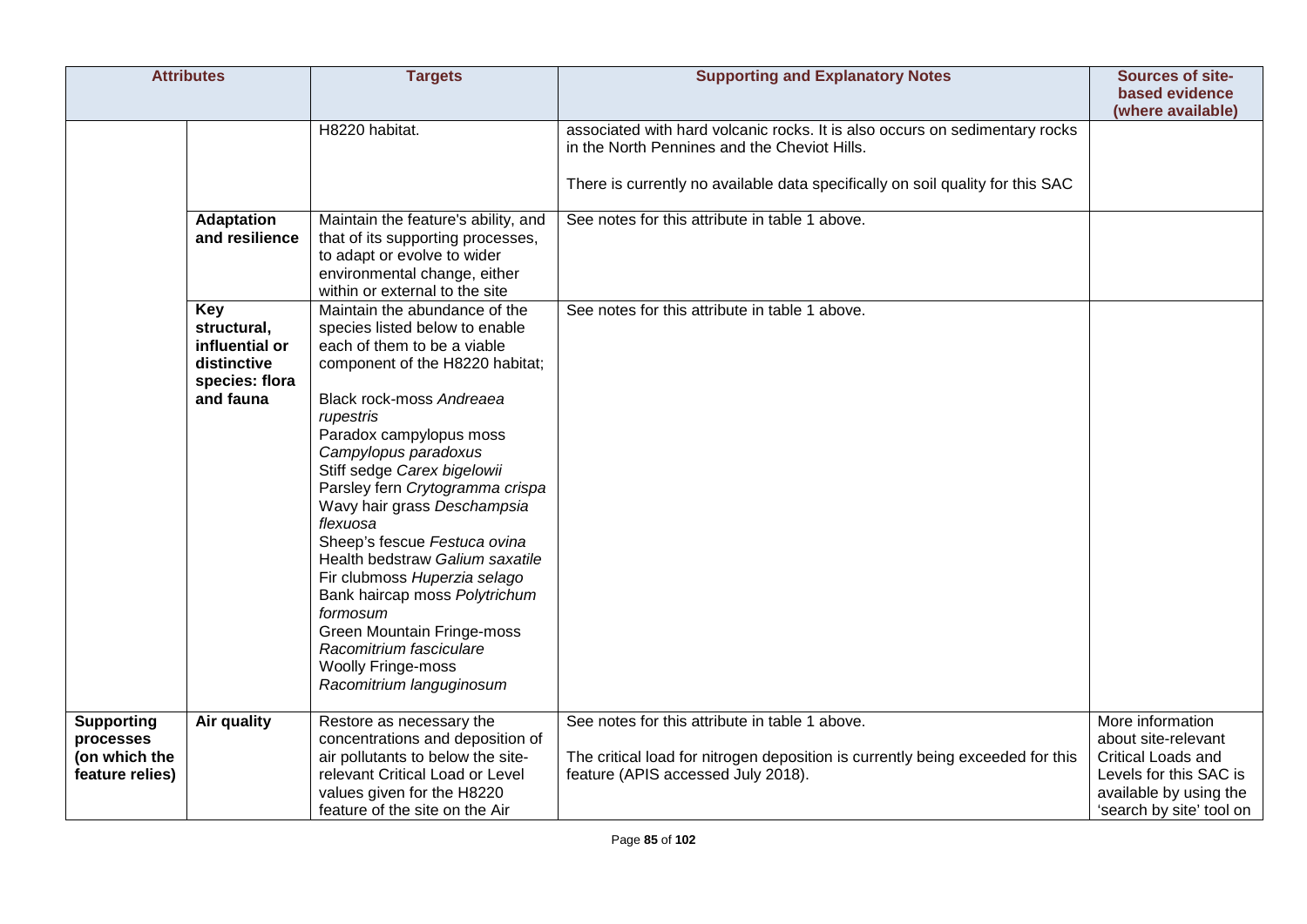| <b>Attributes</b>                                            | <b>Targets</b>                                                                                                                                                                                                                            | <b>Supporting and Explanatory Notes</b>                                                                                                                                                                                                                                                                                                                                                                                                                                                                                                                                                                                                                                                                                                         | Sources of site-<br>based evidence<br>(where available)                                                                                                                                                                                                                                            |
|--------------------------------------------------------------|-------------------------------------------------------------------------------------------------------------------------------------------------------------------------------------------------------------------------------------------|-------------------------------------------------------------------------------------------------------------------------------------------------------------------------------------------------------------------------------------------------------------------------------------------------------------------------------------------------------------------------------------------------------------------------------------------------------------------------------------------------------------------------------------------------------------------------------------------------------------------------------------------------------------------------------------------------------------------------------------------------|----------------------------------------------------------------------------------------------------------------------------------------------------------------------------------------------------------------------------------------------------------------------------------------------------|
|                                                              | <b>Pollution Information System</b><br>(APIS).                                                                                                                                                                                            |                                                                                                                                                                                                                                                                                                                                                                                                                                                                                                                                                                                                                                                                                                                                                 | the Air Pollution<br>Information System<br>$(APIS)$ .                                                                                                                                                                                                                                              |
| <b>Functional</b><br>connectivity<br>with wider<br>landscape | Maintain the overall extent,<br>quality and function of any<br>supporting features within the<br>local landscape which provide a<br>critical functional connection with<br>the site                                                       | See notes for this attribute in table 1 above.<br>Siliceous rocky slopes normally occur as a distinct and important part of<br>part of the wider uplands landscape alongside siliceous scree, woodlands,<br>and variety of grassland communities. This mosaic can be very important<br>and the rocky slopes can act as refugia for those plants that require<br>increased humidity and shade, and those that are intolerant of heavy<br>grazing pressure.<br>Acidic rock outcrops and scree are well-scattered across the North<br>Pennine Moors and support vegetation typical of Siliceous rocky slopes<br>with chasmophytic vegetation. Moorhouse Upper Teesdale has the<br>closest example of other areas of Siliceous rocky slopes (H820). | PENNY ANDERSON<br><b>ASSOCIATES AND</b><br><b>ENGLISH NATURE,</b><br>2005.<br>North Pennines<br>Conservation<br>Objectives Strategy.<br>Available from Natural<br>England.<br>This attribute will be<br>periodically monitored<br>as part of Natural<br>England's site<br>condition<br>assessments |
| <b>Conservation</b><br>measures                              | Maintain the management<br>measures (either within and/or<br>outside the site boundary as<br>appropriate) which are necessary<br>to maintain the structure,<br>functions and supporting<br>processes associated with the<br>H8220 feature | See notes for this attribute in table 1 above.<br>Although rock based this is a fragile habitat and susceptible to human<br>activity. Threats to the habitats include heavy grazing and trampling and<br>nitrogen deposition.                                                                                                                                                                                                                                                                                                                                                                                                                                                                                                                   | <b>ENGLISH NATURE,</b><br>2005. Views about the<br>management of<br><b>SSSIs.</b><br>NATURAL ENGLAND,<br>2014. Site<br>Improvement Plan:<br>North Pennines Group<br>(SIP154). Available at<br>http://publications.natu<br>ralengland.org.uk/publ<br>ication/653489969981<br>0304                   |
| <b>Version Control</b><br>n/a                                |                                                                                                                                                                                                                                           |                                                                                                                                                                                                                                                                                                                                                                                                                                                                                                                                                                                                                                                                                                                                                 |                                                                                                                                                                                                                                                                                                    |
|                                                              | Variations from national feature-framework of integrity-guidance:                                                                                                                                                                         | The H8220 habitat is highly localised in occurrence within the North Pennine Moors and found in small scattered areas, often within mosaics of other habitat and in fairly                                                                                                                                                                                                                                                                                                                                                                                                                                                                                                                                                                      |                                                                                                                                                                                                                                                                                                    |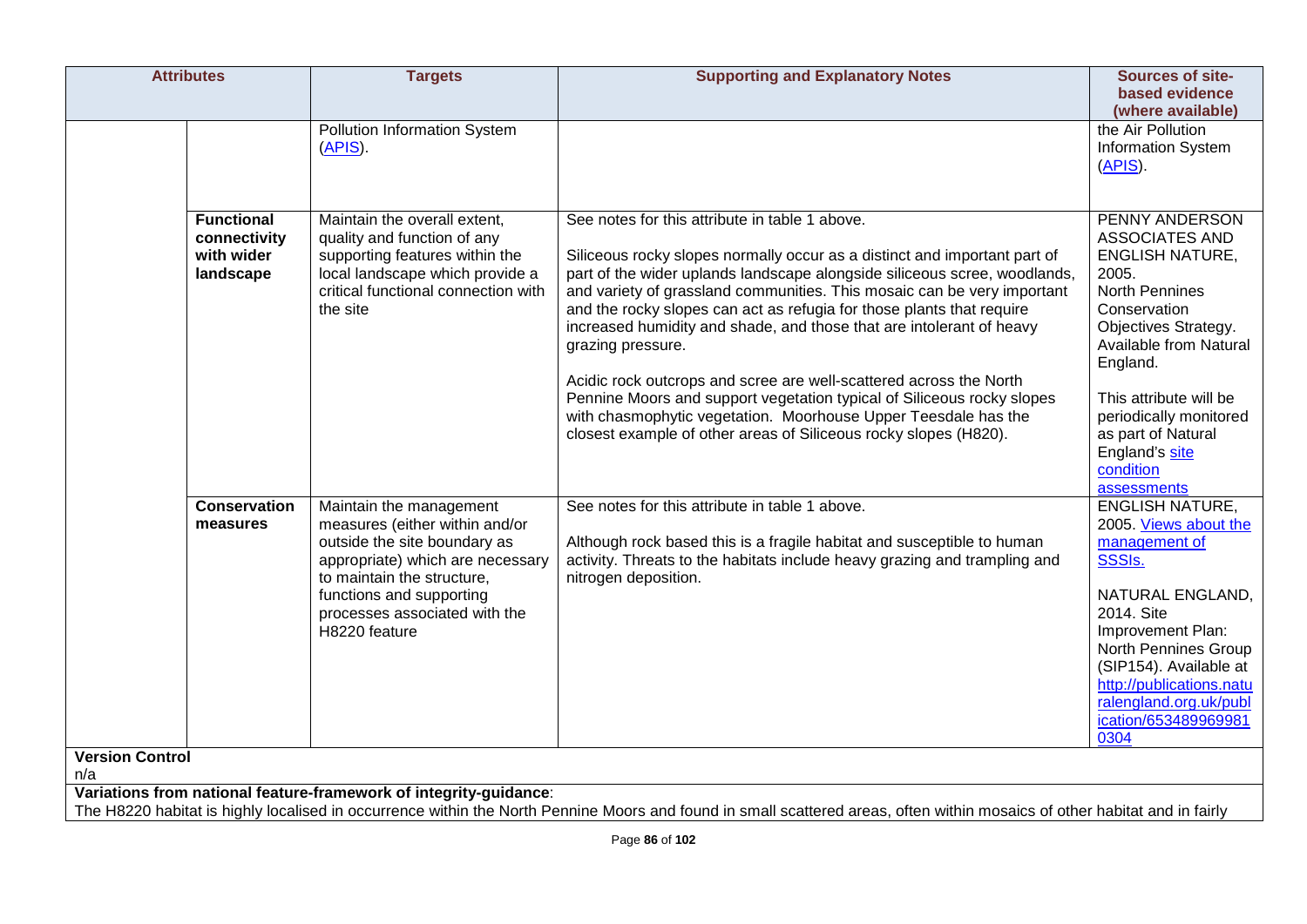| <b>Attributes</b>   | Targets                                                                | <b>Supporting and Explanatory Notes</b> | <b>Sources of site-</b><br>based evidence |
|---------------------|------------------------------------------------------------------------|-----------------------------------------|-------------------------------------------|
|                     |                                                                        |                                         | (where available)                         |
| inaccessible areas. | This habitat needs further surveying to quantify extent and condition. |                                         |                                           |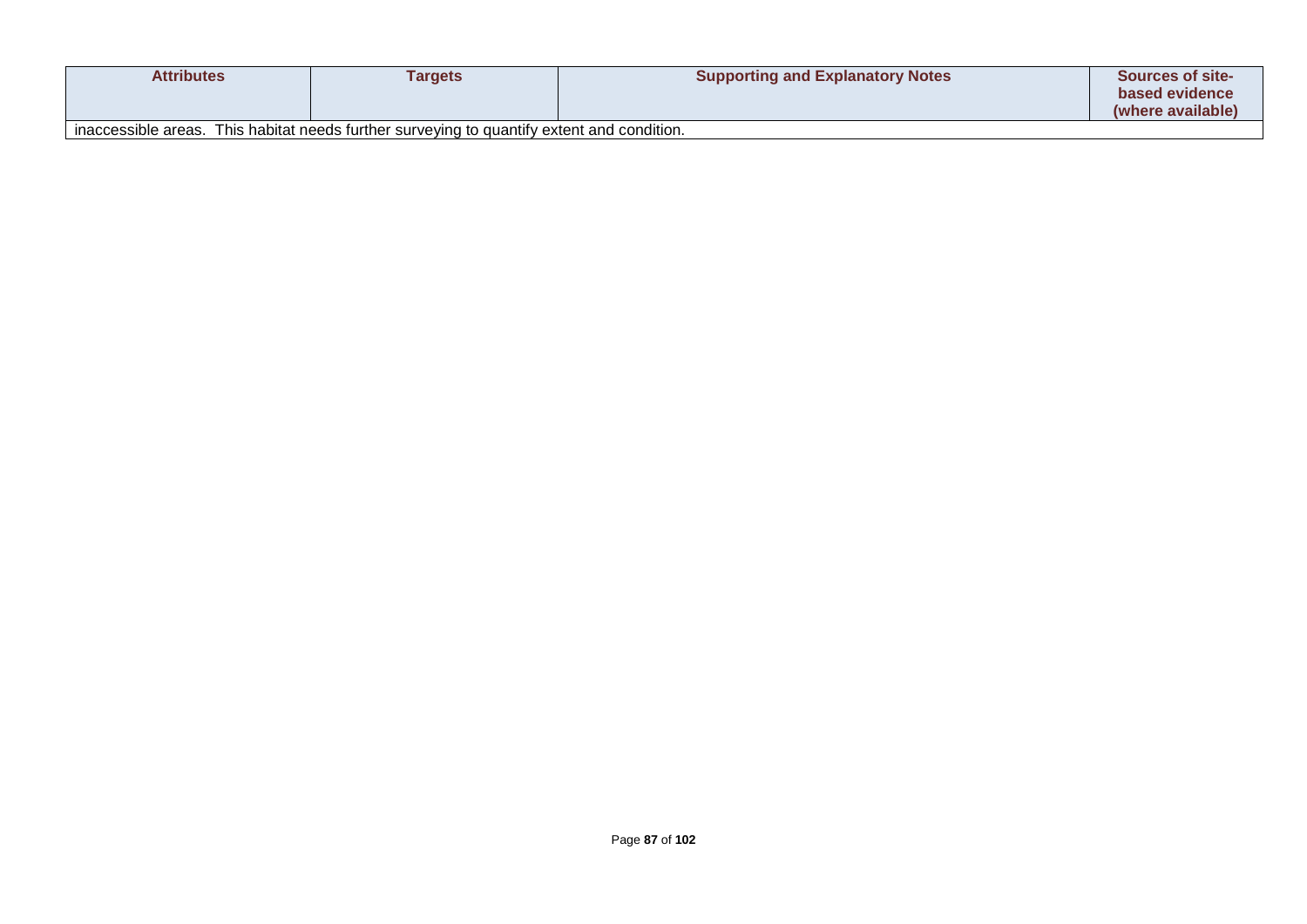## **Table 13: Supplementary Advice for Qualifying Features: H91A0. Old sessile oak woods with** *Ilex* **and** *Blechnum* **in the British Isles; 'Western acidic oak woodland'**

| <b>Attributes</b>                                      |                                                    | <b>Targets</b>                                                                      | <b>Supporting and Explanatory Notes</b>                                                                                                                                                                                                                                                                                                                                                                                                                                                                                                                                                                                                                                                                                                                                                                                                                                                                                                                                                                                                                                                                                                                                                                                    | <b>Sources of site-</b>                                                                                                                                                                                                                                                                                                          |
|--------------------------------------------------------|----------------------------------------------------|-------------------------------------------------------------------------------------|----------------------------------------------------------------------------------------------------------------------------------------------------------------------------------------------------------------------------------------------------------------------------------------------------------------------------------------------------------------------------------------------------------------------------------------------------------------------------------------------------------------------------------------------------------------------------------------------------------------------------------------------------------------------------------------------------------------------------------------------------------------------------------------------------------------------------------------------------------------------------------------------------------------------------------------------------------------------------------------------------------------------------------------------------------------------------------------------------------------------------------------------------------------------------------------------------------------------------|----------------------------------------------------------------------------------------------------------------------------------------------------------------------------------------------------------------------------------------------------------------------------------------------------------------------------------|
|                                                        |                                                    |                                                                                     |                                                                                                                                                                                                                                                                                                                                                                                                                                                                                                                                                                                                                                                                                                                                                                                                                                                                                                                                                                                                                                                                                                                                                                                                                            | (where available)                                                                                                                                                                                                                                                                                                                |
| <b>Extent and</b><br>distribution<br>of the<br>feature | <b>Extent of the</b><br>feature within<br>the site | Maintain the total extent of the<br>H91A0 feature at approximately<br>450 hectares. | See notes for this attribute in table 1 above.<br>This woodland type is found in patches within other woodland stands so this<br>estimated figure may be over or under estimated.<br>This woodland habitat is found to be sparsely distributed within the North<br>Pennines SAC, mostly located on the steep sides of narrow ravines or 'gills'.<br>Relatively few woodland areas remain, and although most SSSIs have<br>some parcels of woodland remaining they are all small and fragmented in<br>nature. Geltsdale and Glendue Fells SSSI has an outstanding area of relict<br>wood-pasture, as well as the largest area of newly-planted native woodland.<br>However, the SAC woodland habitat type for this area is 'old oak woodland<br>with Blechnum and Ilex', which is characteristic of steep rocky hillsides and<br>an important habitat for oceanic bryophytes and lichens. This woodland type<br>is more restricted still within a broader woodland classification.<br>Given the very high biodiversity associated with this habitat type, and its<br>spatially poor representation in the North Pennines, expansion of this habitat<br>along with a more natural woodland edge is a key restoration target. | based evidence<br>Area data obtained<br>from the 10 SSSIs<br>where this feature is<br>present.<br>Habitat information<br>for component<br><b>SSSIs within</b><br>Northumberland and<br>Durham:<br><b>NATURAL</b><br>ENGLAND. 2002.<br>N2K NVC Survey.<br>Unpublished data.<br>(Available from<br>Natural England on<br>request.) |
|                                                        |                                                    |                                                                                     |                                                                                                                                                                                                                                                                                                                                                                                                                                                                                                                                                                                                                                                                                                                                                                                                                                                                                                                                                                                                                                                                                                                                                                                                                            | Habitat information<br>for component<br><b>SSSIs in Cumbria:</b><br><b>NATURAL</b><br>ENGLAND. 1999.<br>1999 NVC Survey of<br>Appleby Fells.<br>Unpublished data.<br>(Available from<br>Natural England on<br>request.)<br>O'REILLY, J. 2011.<br>Geltsdale Farm and<br>RSPB NVC data.<br>Unpublished data.                       |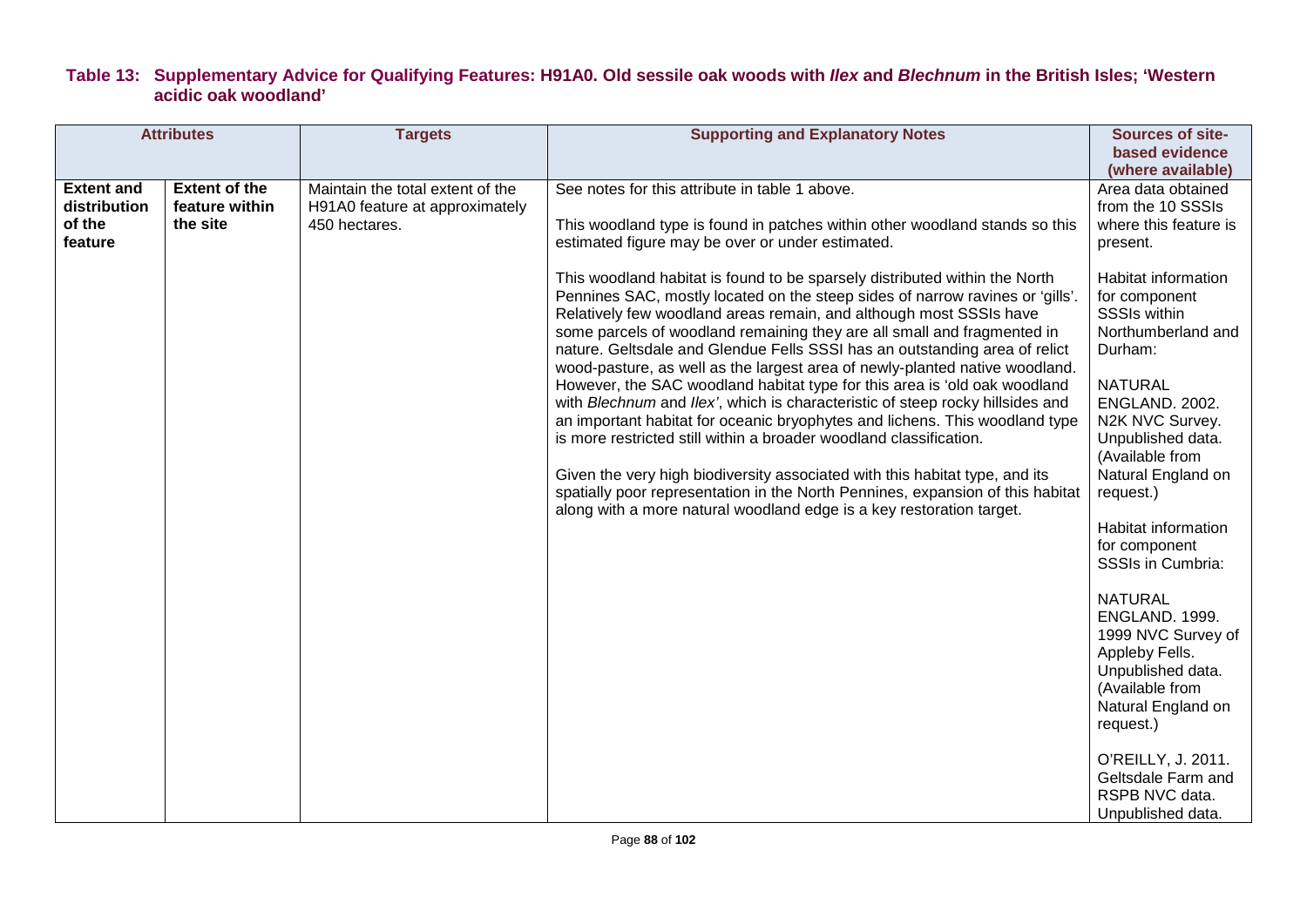| <b>Attributes</b> | <b>Targets</b> | <b>Supporting and Explanatory Notes</b> | Sources of site-                                                                                                                               |
|-------------------|----------------|-----------------------------------------|------------------------------------------------------------------------------------------------------------------------------------------------|
|                   |                |                                         | based evidence<br>(where available)                                                                                                            |
|                   |                |                                         | (Available from<br>Natural England on<br>request).                                                                                             |
|                   |                |                                         | RSPB. 1999. Upland<br>Vegetation Condition<br>Assessment,<br>Unpublished data,<br>(Available from<br>Natural England on<br>request.)           |
|                   |                |                                         | <b>RSPB. 1995. NVC</b><br>Survey. Unpublished<br>data, (Available from<br>Natural England on<br>request.)                                      |
|                   |                |                                         | Habitat information<br>for component<br>SSSIs in North<br>Yorkshire:                                                                           |
|                   |                |                                         | <b>NATURAL</b><br>ENGLAND. 2004.<br>North Pennines<br>Survey. Unpublished<br>data. (Available from<br>Natural England on<br>request.)          |
|                   |                |                                         | <b>PENNY</b><br>ANDERSON<br>ASSOCIATES AND<br><b>ENGLISH NATURE,</b><br>2005.<br><b>North Pennines</b><br>Conservation<br>Objectives Strategy. |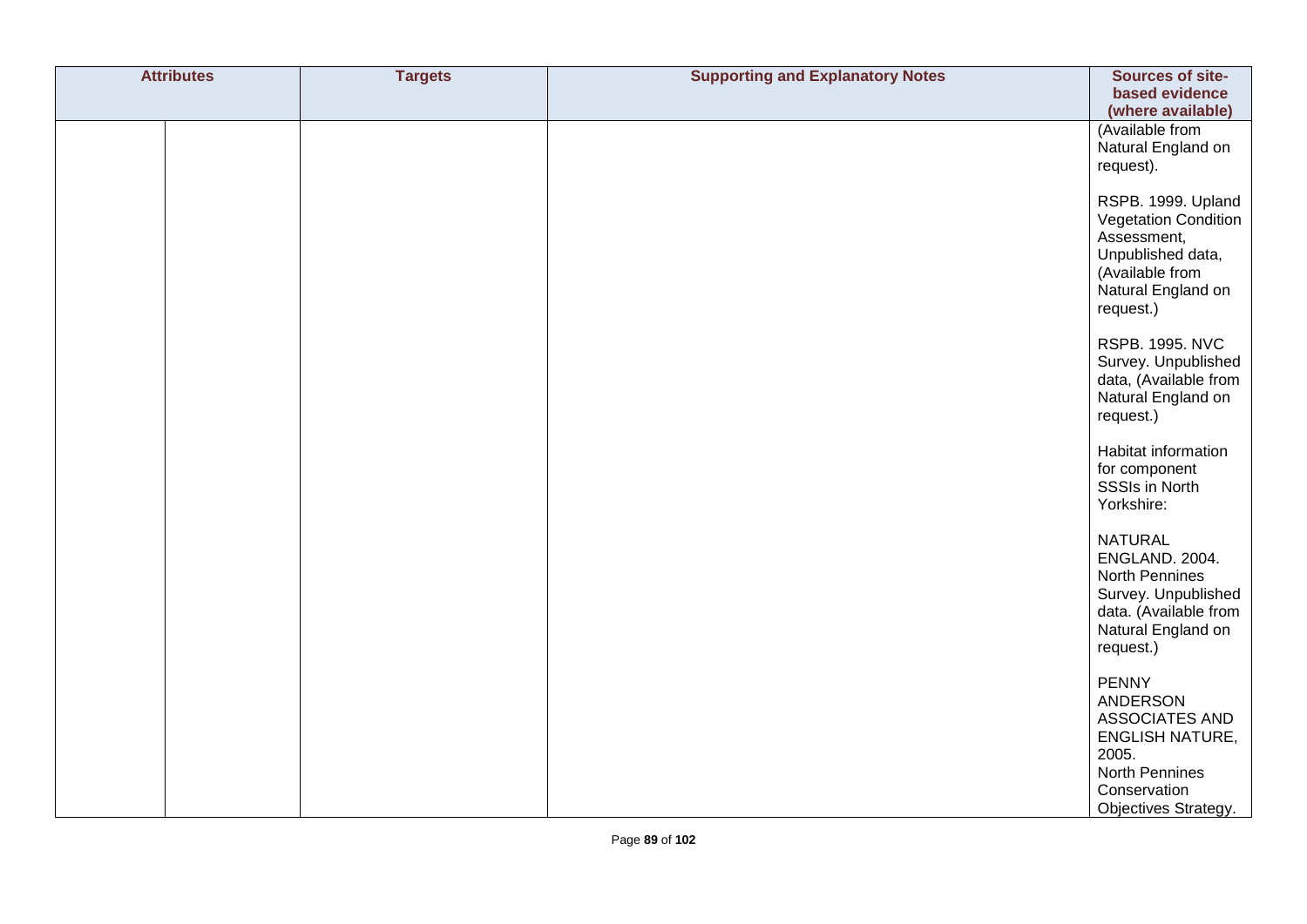| <b>Attributes</b>                                                         |                                                                     | <b>Targets</b>                                                                                                                                                                                                                                         | <b>Supporting and Explanatory Notes</b>                                                                                                                                                                                                                                                                                                                                                                                                                                                                                                                                                                                                                                                                                                                                                                                                                                                                                                                                                                                                                                                                        | <b>Sources of site-</b><br>based evidence                                                                            |
|---------------------------------------------------------------------------|---------------------------------------------------------------------|--------------------------------------------------------------------------------------------------------------------------------------------------------------------------------------------------------------------------------------------------------|----------------------------------------------------------------------------------------------------------------------------------------------------------------------------------------------------------------------------------------------------------------------------------------------------------------------------------------------------------------------------------------------------------------------------------------------------------------------------------------------------------------------------------------------------------------------------------------------------------------------------------------------------------------------------------------------------------------------------------------------------------------------------------------------------------------------------------------------------------------------------------------------------------------------------------------------------------------------------------------------------------------------------------------------------------------------------------------------------------------|----------------------------------------------------------------------------------------------------------------------|
|                                                                           |                                                                     |                                                                                                                                                                                                                                                        |                                                                                                                                                                                                                                                                                                                                                                                                                                                                                                                                                                                                                                                                                                                                                                                                                                                                                                                                                                                                                                                                                                                | (where available)<br>Available from<br>Natural England                                                               |
|                                                                           | <b>Spatial</b><br>distribution of<br>the feature<br>within the site | Maintain the distribution and<br>configuration of the H91A0<br>feature, including where<br>applicable its component<br>vegetation types, across the site                                                                                               | See notes for this attribute in table 1 above.<br>The largest stands of H91A0. Old sessile oak woods are found in Lovely<br>Seat - Stainton Moor and East Nidderdale Moors with small areas of<br>planting occurring on all underpinning SSSIs.                                                                                                                                                                                                                                                                                                                                                                                                                                                                                                                                                                                                                                                                                                                                                                                                                                                                | This attribute will be<br>periodically<br>monitored as part of<br>Natural England's<br>site condition<br>assessments |
| <b>Structure</b><br>and function<br>(including<br>its typical<br>species) | Vegetation<br>community<br>composition                              | Ensure the component<br>vegetation communities of the<br>H91A0 feature are referable to<br>and characterised by the<br>following National Vegetation<br>Classification type:<br>W17 Quercus petraea - Betula<br>pubescens - Dicranum majus<br>woodland | See notes for this attribute in table 1 above.                                                                                                                                                                                                                                                                                                                                                                                                                                                                                                                                                                                                                                                                                                                                                                                                                                                                                                                                                                                                                                                                 | This attribute will be<br>periodically<br>monitored as part of<br>Natural England's<br>site condition<br>assessments |
|                                                                           | <b>Canopy cover</b>                                                 | Maintain an appropriate tree<br>canopy cover across the H91A0<br>feature, which will typically be<br>between 40-90% of the site                                                                                                                        | Canopy cover is the overall proportion of vegetative cover consisting of any<br>woody layer ranging from established regeneration to mature and veteran<br>stages.<br>Woodland canopy density and structure is important because it affects<br>ecosystem function and in particular microclimate, litterfall, soil moisture,<br>nutrient turnover and shading; this in turn influences the composition of<br>plants and animals in lower vegetation layers and soil. Open canopies with<br>just scattered trees will have less of a woodland character and reduced<br>diversity of woodland-dependent species (although they may still be<br>important as a form of woodland-pasture).<br>Completely closed canopies across the whole woodland are not ideal either<br>however, as they cast heavier shade and support fewer species associated<br>with edges, glades and open grown trees, and have little space where tree<br>regeneration could occur. In general, the woodland canopy of this feature<br>should provide a core of woodland interior conditions with some open and<br>edge habitat as well. | This attribute will be<br>periodically<br>monitored as part of<br>Natural England's<br>site condition<br>assessments |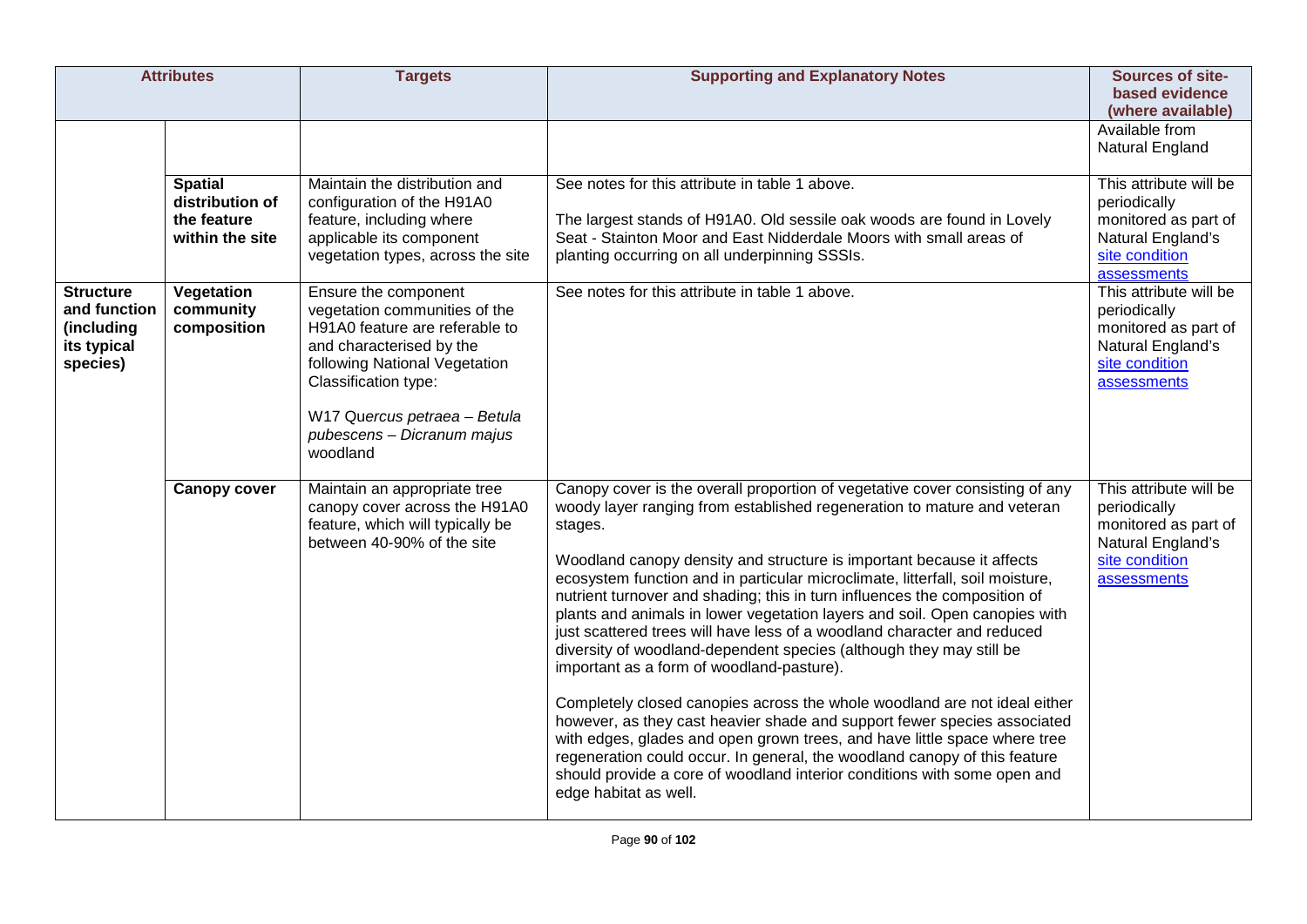| <b>Attributes</b> | <b>Targets</b>                                                                                                                                                                                                                                                | <b>Supporting and Explanatory Notes</b>                                                                                                                                                                                                                                                                                                                                                                                                                                                                                                                                                                                                                                                                                                                                                                                                                                                                                                                                                                                                                                                                                                                                                                                                                                                                                                      | Sources of site-<br>based evidence<br>(where available)                                                              |
|-------------------|---------------------------------------------------------------------------------------------------------------------------------------------------------------------------------------------------------------------------------------------------------------|----------------------------------------------------------------------------------------------------------------------------------------------------------------------------------------------------------------------------------------------------------------------------------------------------------------------------------------------------------------------------------------------------------------------------------------------------------------------------------------------------------------------------------------------------------------------------------------------------------------------------------------------------------------------------------------------------------------------------------------------------------------------------------------------------------------------------------------------------------------------------------------------------------------------------------------------------------------------------------------------------------------------------------------------------------------------------------------------------------------------------------------------------------------------------------------------------------------------------------------------------------------------------------------------------------------------------------------------|----------------------------------------------------------------------------------------------------------------------|
|                   |                                                                                                                                                                                                                                                               | The majority of oak stands on this SAC are found interspersed within other<br>woods of beech, birch and rowan with an extensive canopy cover.<br>However, in areas of single stand oak the lack of regeneration has resulted<br>in a few sparse mature trees with limited overall canopy extent.                                                                                                                                                                                                                                                                                                                                                                                                                                                                                                                                                                                                                                                                                                                                                                                                                                                                                                                                                                                                                                             |                                                                                                                      |
| Open space        | Maintain areas of<br>permanent/temporary open<br>space within the H91A0<br>woodland feature, typically to<br>cover approximately 10% of area                                                                                                                  | Woodland structure includes variations in age, tree form, layering, the<br>distribution and abundance of open space and dead wood. It plays a critical<br>role in woodland ecosystem functioning.<br>Having some open, sunlit and largely tree-less areas as part of the<br>woodland community is often important to facilitate natural tree and shrub<br>regeneration and also to provide supporting habitat for specialist woodland<br>invertebrates, birds, vascular and lower plants. Such open space can be<br>permanent or temporary and may consist of managed grazed areas, linear<br>rides and glades, or naturally-produced gaps caused by disturbance events<br>such as windthrow/fire/tree falling over/snow damage.<br>Overgrazing, resulting in the low natural regeneration of trees and shrubs,<br>has been the greatest concern for this habitat. This has resulted in stock<br>proof fences being put up around old woodlands and deer management in<br>place. Thus, for a lot of the more scattered woodland, often along gills, the<br>extent of open space without regenerating trees can be viewed as too<br>extensive due to the single age class of remaining mature trees. Active<br>management to plant these areas are in place on all underpinning SSSIs,<br>which will in time alter the open spaces available. | This attribute will be<br>periodically<br>monitored as part of<br>Natural England's<br>site condition<br>assessments |
| Old growth        | Maintain the extent and<br>continuity of undisturbed,<br>mature/old growth stands<br>(typically comprising at least 20%<br>of the H91A0 feature at any one<br>time) and the assemblages of<br>veteran and ancient trees<br>(typically >10 trees per hectare). | Good woodland structure includes variations in age, tree form, layering, the<br>distribution and abundance of open space and dead wood. It plays a critical<br>role in woodland ecosystem functioning.<br>For this habitat type, old or over-mature elements of the woodland are<br>particularly characteristic and important features, and their continuity should<br>be a priority.                                                                                                                                                                                                                                                                                                                                                                                                                                                                                                                                                                                                                                                                                                                                                                                                                                                                                                                                                        |                                                                                                                      |
| Decaying wood     | Maintain the continuity and<br>abundance of standing or fallen<br>dead and decaying wood,<br>(typically between 30 - 50 m <sup>3</sup> per                                                                                                                    | Woodland structure includes variations in age, tree form, layering, the<br>distribution and abundance of open space and dead wood. It plays a critical<br>role in woodland ecosystem functioning.                                                                                                                                                                                                                                                                                                                                                                                                                                                                                                                                                                                                                                                                                                                                                                                                                                                                                                                                                                                                                                                                                                                                            | This attribute will be<br>periodically<br>monitored as part of<br>Natural England's                                  |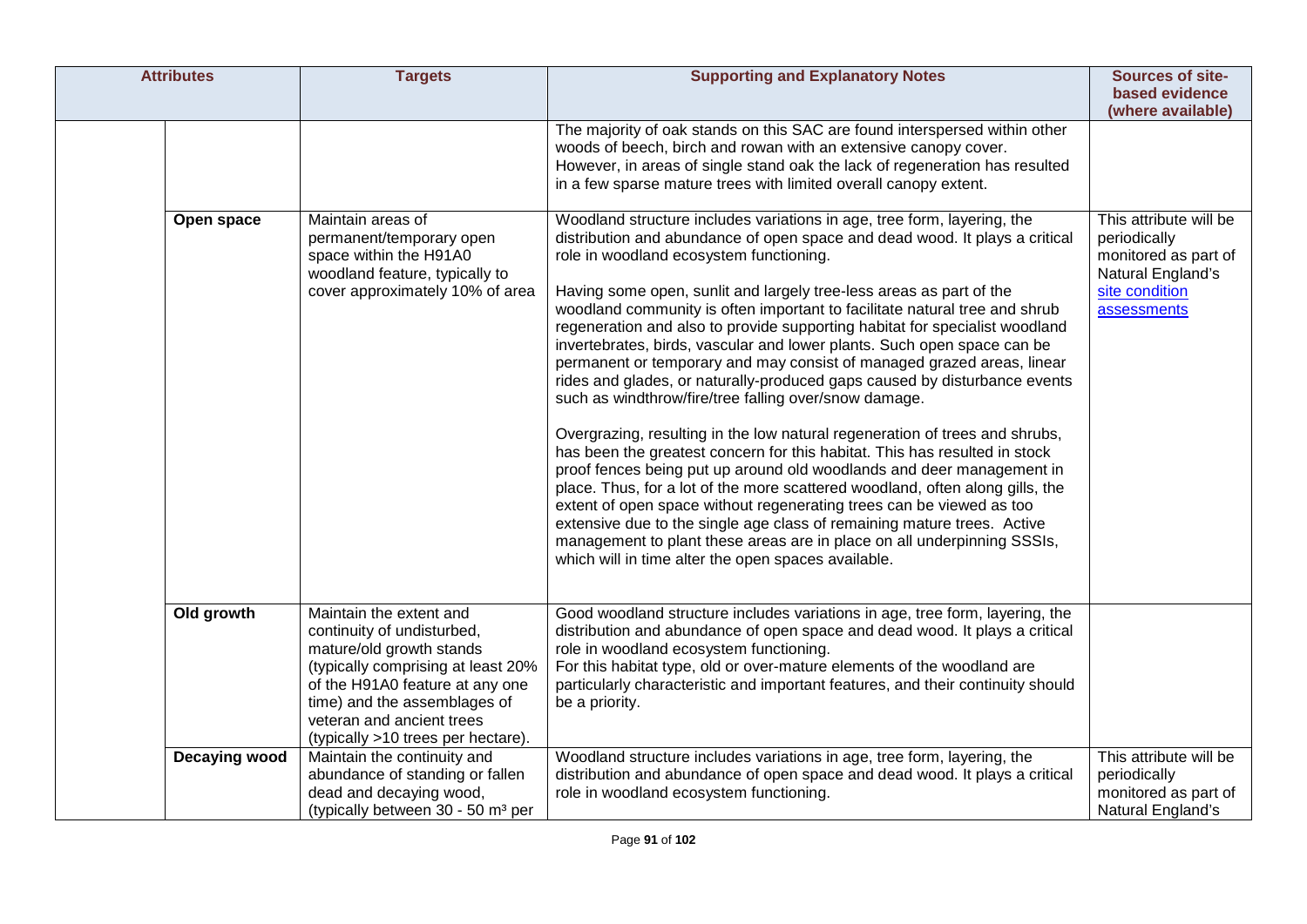| <b>Attributes</b>              | <b>Targets</b>                                                                                                                             | <b>Supporting and Explanatory Notes</b>                                                                                                                                                                                                                                                                                                                                                                                                                                                                                                                                                                                                                                                                                                                                                                                                   | Sources of site-<br>based evidence<br>(where available)                                                              |
|--------------------------------|--------------------------------------------------------------------------------------------------------------------------------------------|-------------------------------------------------------------------------------------------------------------------------------------------------------------------------------------------------------------------------------------------------------------------------------------------------------------------------------------------------------------------------------------------------------------------------------------------------------------------------------------------------------------------------------------------------------------------------------------------------------------------------------------------------------------------------------------------------------------------------------------------------------------------------------------------------------------------------------------------|----------------------------------------------------------------------------------------------------------------------|
|                                | hectare of standing or fallen<br>timber or 3-5 fallen trees >30cm<br>per hectare, and >10 standing<br>dead trees per hectare)              | Dead and actively decaying wood, either as part of a standing tree or as a<br>fallen tree on the woodland floor, is an important component of woodland<br>ecosystems, and supports a range of specialist invertebrates, fungi, lichens<br>and bryophytes, and associated hole-nesting birds and roosting bats, all of<br>which may be very typical of the feature.<br>East and West Nidderdale and Geltsdale for example support a high<br>proportion of dead wood.                                                                                                                                                                                                                                                                                                                                                                       | site condition<br>assessments                                                                                        |
| Tree age class<br>distribution | Maintain at least 3 age classes<br>(pole stage/ medium/ mature)<br>spread across the average life<br>expectancy of the commonest<br>trees. | A distribution of size and age classes of the major site-native tree and shrub<br>species that indicate the woodland will continue in perpetuity, and will<br>provide a variety of the woodland habitats and niches expected for this type<br>of woodland at the site in question.<br>Lack of age structure was a concern throughout the SAC with very few<br>sapling and seedlings present. Changes in grazing pressure such as<br>fencing off areas of woodland to encourage natural regeneration and<br>replanting accessible areas should be encouraged where appropriate.<br>Further, replacing sheep with cattle have been trialled to prevent excessive<br>grazing of tree seedlings and to open up scrub or overgrown areas to tree<br>seedling growth. Roe deer browsing is also an issue affecting recruitment of<br>new trees. | This attribute will be<br>periodically<br>monitored as part of<br>Natural England's<br>site condition<br>assessments |
| Shrub layer                    | Maintain an understorey of<br>shrubs covering 20 - 60% of the<br>stand area (this will vary with<br>light levels and site objectives)      | Woodland structure includes variations in age, tree form, layering, the<br>distribution and abundance of open space and dead wood. It plays a critical<br>role in woodland ecosystem functioning. The targets set within this attribute<br>reflects what is the most appropriate structure for the woodland feature on a<br>particular site, taking account of its known interest, history, past<br>management and the landscape context.                                                                                                                                                                                                                                                                                                                                                                                                 |                                                                                                                      |
| <b>Woodland edge</b>           | Maintain a graduated woodland<br>edge into adjacent semi-natural<br>open habitats, other<br>woodland/wood-pasture types or<br>scrub.       | Woodland edge is defined as being the transitional zone between the forest<br>feature and adjacent but different habitat types - the best woodland edges<br>will have a varied structure in terms of height and cover. Many typical forest<br>species make regular use of the edge habitats for feeding due to higher<br>herb layer productivity and larger invertebrate populations. Grasslands /<br>arable fields managed with high doses of agro-chemicals could potentially<br>not allow this gradation of woodland edge and could have other impacts on                                                                                                                                                                                                                                                                              | This attribute will be<br>periodically<br>monitored as part of<br>Natural England's<br>site condition<br>assessments |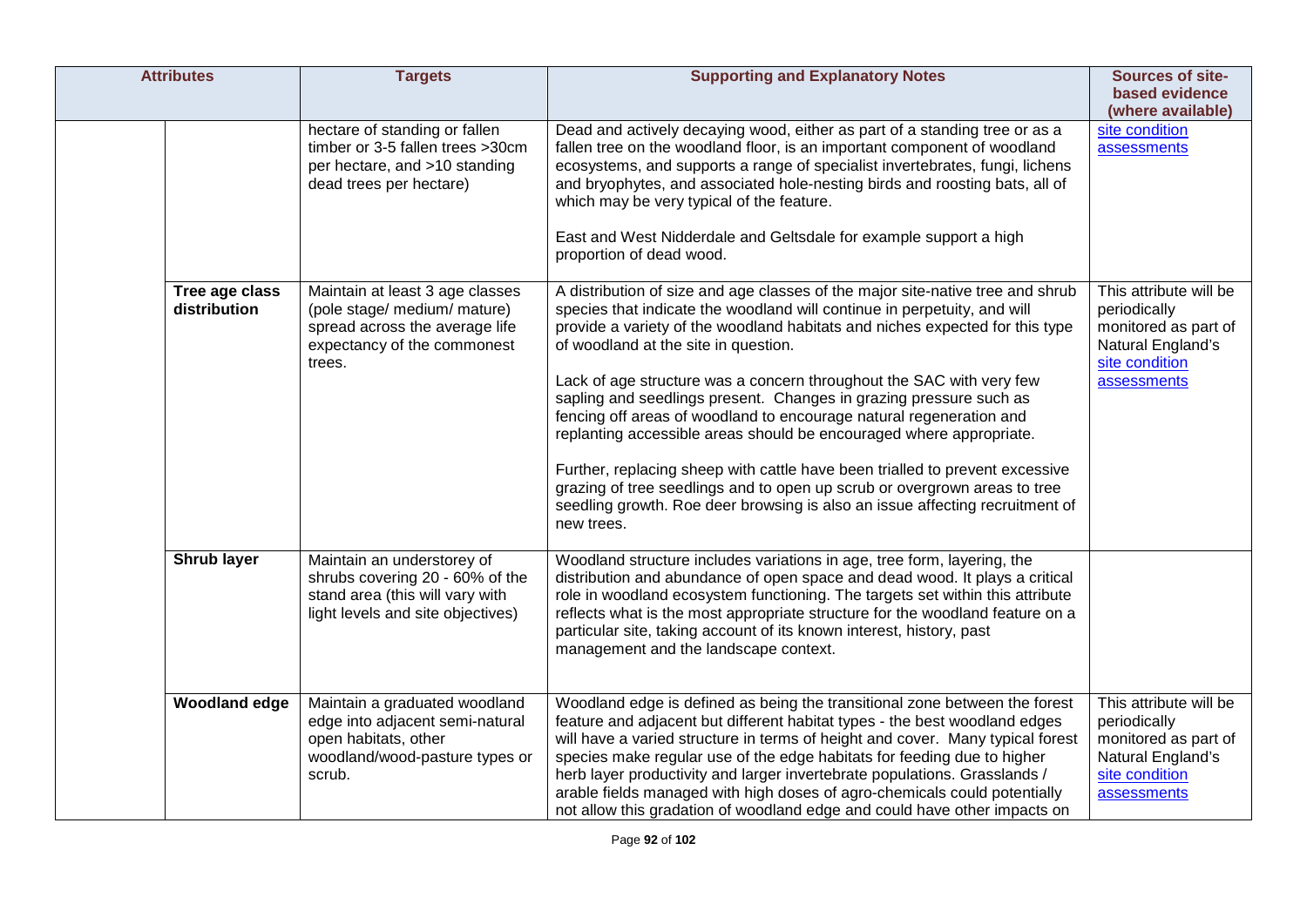| <b>Attributes</b> |                                                 | <b>Targets</b>                                                                                                                                                                                                                                                                                       | <b>Supporting and Explanatory Notes</b>                                                                                                                                                                                                                                                                                                                                                                                                                                                                                                                                                                                                                                                                                                                                                                                                                                                                                                                                                                                                                                                                                                                                                                                                                                                                                                                                                                                        | Sources of site-<br>based evidence<br>(where available)                                                              |
|-------------------|-------------------------------------------------|------------------------------------------------------------------------------------------------------------------------------------------------------------------------------------------------------------------------------------------------------------------------------------------------------|--------------------------------------------------------------------------------------------------------------------------------------------------------------------------------------------------------------------------------------------------------------------------------------------------------------------------------------------------------------------------------------------------------------------------------------------------------------------------------------------------------------------------------------------------------------------------------------------------------------------------------------------------------------------------------------------------------------------------------------------------------------------------------------------------------------------------------------------------------------------------------------------------------------------------------------------------------------------------------------------------------------------------------------------------------------------------------------------------------------------------------------------------------------------------------------------------------------------------------------------------------------------------------------------------------------------------------------------------------------------------------------------------------------------------------|----------------------------------------------------------------------------------------------------------------------|
|                   |                                                 |                                                                                                                                                                                                                                                                                                      | the integrity of the site (pollution/ nutrient enrichment etc.).                                                                                                                                                                                                                                                                                                                                                                                                                                                                                                                                                                                                                                                                                                                                                                                                                                                                                                                                                                                                                                                                                                                                                                                                                                                                                                                                                               |                                                                                                                      |
|                   | <b>Adaptation and</b><br>resilience             | Maintain the resilience of the<br>H91A0 feature by ensuring a<br>diversity (at least 2 species) of<br>site-native trees (e.g. sessile oak,<br>birch, holly) across the site.                                                                                                                         | See notes for this attribute in table 1 above.<br>Using best available information, any necessary or likely adaptation or<br>adjustment by the feature and its management in response to actual or<br>expected climatic change should be allowed for, as far as practicable, in<br>order to ensure the feature's long-term viability.                                                                                                                                                                                                                                                                                                                                                                                                                                                                                                                                                                                                                                                                                                                                                                                                                                                                                                                                                                                                                                                                                          |                                                                                                                      |
|                   | <b>Browsing and</b><br>grazing by<br>herbivores | Maintain or restore as<br>appropriate browsing at a (low)<br>level that allows well developed<br>understorey with no obvious<br>browse line, & lush ground<br>vegetation with some grazing<br>sensitive species evident<br>(bramble, ivy etc.), and tree<br>seedlings and sapling common in<br>gaps. | Herbivores, especially deer, are an integral part of woodland ecosystems.<br>They are important in influencing woodland regeneration, composition and<br>structure and therefore in shaping woodland wildlife communities. In<br>general, both light grazing and browsing is desirable to promote both a<br>diverse woodland structure and continuous seedling establishment.<br>Short periods with no grazing at all can allow fresh natural regeneration of<br>trees, but a long-term absence of herbivores can result in excessively dense<br>thickets of young trees which shade out ground flora and lower plant<br>species. However, heavy grazing by deer or sheep prevents woodland<br>regeneration, and can cause excessive trampling and/or poaching damage,<br>canopy fragmentation, heavy browsing, bark stripping and a heavily grazed<br>sward.<br>All sections of woodland are or have had problems due to overgrazing from<br>sheep, deer and rabbits preventing natural regeneration. Changes in<br>grazing pressure such as fencing off areas of woodland to encourage<br>natural regeneration and replanting accessible areas is in place in some<br>areas but need long term monitoring to gauge their success.<br>Another alternative trialled on site is replacing sheep with cattle has been<br>trialled to prevent excessive grazing of tree seedlings and to open up niches<br>for seed establishment |                                                                                                                      |
|                   | Regeneration<br>potential                       | Maintain or restore as<br>appropriate the potential for<br>sufficient natural regeneration of<br>desirable trees and shrubs;<br>typically tree seedlings of<br>desirable species (measured by                                                                                                        | The regeneration potential of the woodland feature must be maintained if<br>the wood is to be sustained and survive, both in terms of quantity of<br>regeneration and in terms of appropriate species. This will Include<br>regeneration of the trees and shrubs from saplings or suckers; regrowth<br>from coppice stools or pollards, and where appropriate planting. Browsing<br>and grazing levels must permit regeneration at least in intervals of 5 years                                                                                                                                                                                                                                                                                                                                                                                                                                                                                                                                                                                                                                                                                                                                                                                                                                                                                                                                                               | This attribute will be<br>periodically<br>monitored as part of<br>Natural England's<br>site condition<br>assessments |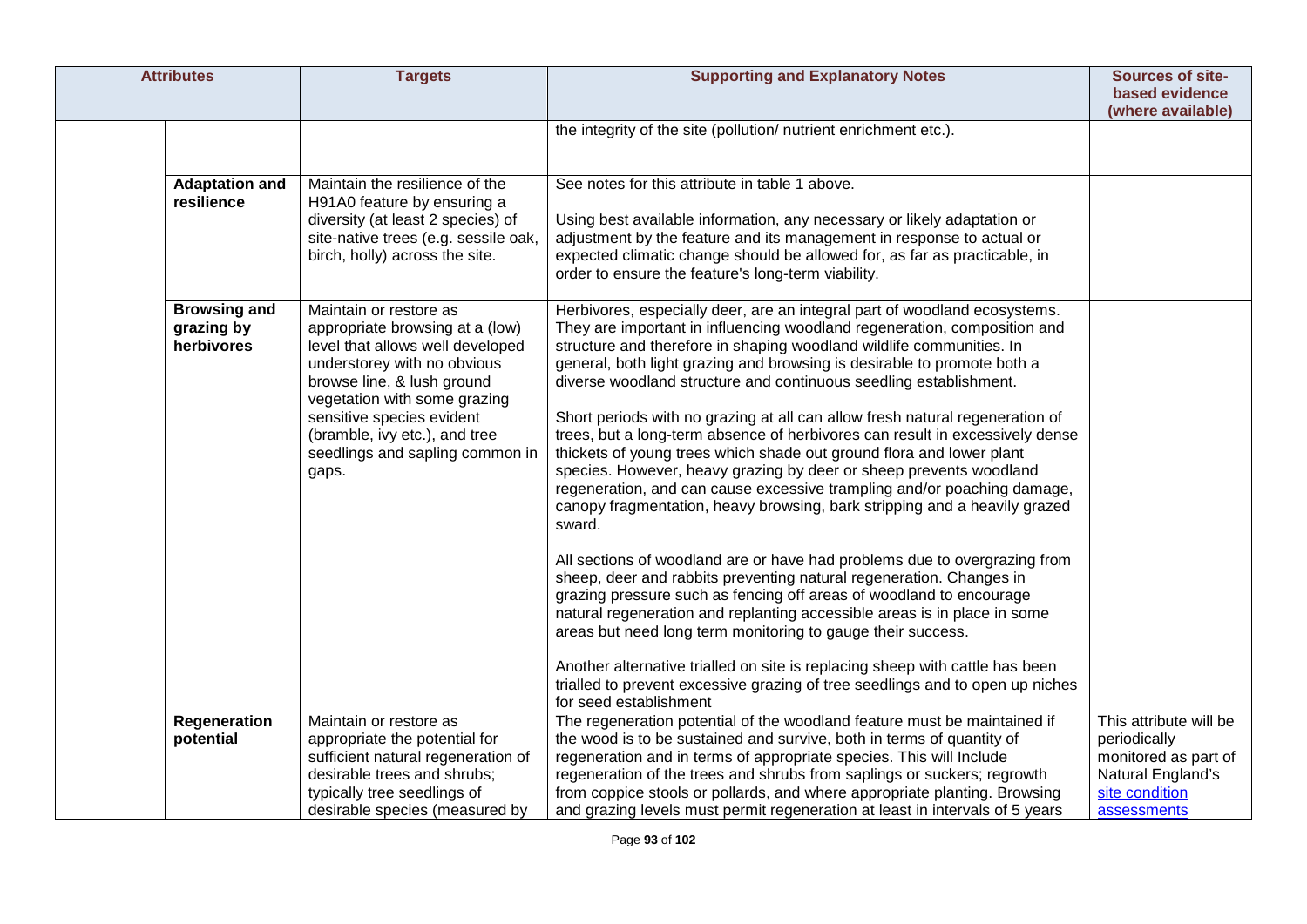| <b>Attributes</b>                                                                | <b>Targets</b>                                                                                                                                                                                                                                                                                                                                                                                                      | <b>Supporting and Explanatory Notes</b>                                                                                                                                                                                                                                                                                                                                                                                                                                                                                                                                                                                                                                         | Sources of site-<br>based evidence                                                                                   |
|----------------------------------------------------------------------------------|---------------------------------------------------------------------------------------------------------------------------------------------------------------------------------------------------------------------------------------------------------------------------------------------------------------------------------------------------------------------------------------------------------------------|---------------------------------------------------------------------------------------------------------------------------------------------------------------------------------------------------------------------------------------------------------------------------------------------------------------------------------------------------------------------------------------------------------------------------------------------------------------------------------------------------------------------------------------------------------------------------------------------------------------------------------------------------------------------------------|----------------------------------------------------------------------------------------------------------------------|
|                                                                                  |                                                                                                                                                                                                                                                                                                                                                                                                                     |                                                                                                                                                                                                                                                                                                                                                                                                                                                                                                                                                                                                                                                                                 | (where available)                                                                                                    |
|                                                                                  | seedlings and <1.3m saplings -<br>above grazing and browsing<br>height) should be visible in<br>sufficient numbers in gaps, at the<br>wood edge and/or as regrowth as<br>appropriate                                                                                                                                                                                                                                | every 20. The density of regeneration considered sufficient is less in<br>parkland sites than in high forest. Regeneration from pollarding of veteran<br>trees should be included where this is happening.<br>Through fencing off areas from stock, appropriate deer management and<br>some replanting, the regeneration potential of tree species and desired<br>understory herbs is increasing. Thus, for example some planting 15 years<br>ago has been reasonably successful, however, levels of natural<br>regeneration remain very low with active management still required for fence<br>repairs and bracken control.                                                    |                                                                                                                      |
| Tree and shrub<br>species<br>composition                                         | Maintain a canopy and under-<br>storey of which 95% is composed<br>of site native trees and shrubs.<br>Common alder Alnus glutinosa<br>Betula spp.<br>Common hazel Corylus avellana<br>Common Ash Fraxinus excelsior<br>Common elder Sambucus nigra<br>Rowan Sorbus aucuparia                                                                                                                                       | Native trees and shrubs in general support a greater diversity of associated<br>species than non-native species, especially amongst groups of invertebrates<br>which depend directly on trees for food and shelter. There are many plants<br>and animals which use or co-exist with non-native trees, but many rare and<br>threatened woodland species are specialists adapted to one or a few native<br>trees or shrub species (birches, willows and oaks, are examples of trees<br>that host many specialist insect species).<br>Overall, most areas of woodland support high levels of native tree and shrub<br>species with bracken encroachment one of the major concerns. |                                                                                                                      |
| Key structural,<br>influential and<br>distinctive<br>species: flora<br>and fauna | Maintain the abundance of the<br>typical species listed below to<br>enable each of them to be a<br>viable component of the Annex 1<br>habitat;<br>Common bent Agrostis capillaris<br>Sweet vernal grass<br>Anthoxanthum odoratum<br>Hard-fern Blechnum spicant<br>Wavy hair-grass Deschampsia<br>flexuosa<br>Greater folk-moss Dicranum<br>majus<br>Sheep's fescue Festuca ovina<br>Health bedstraw Galium saxatile | See notes for this attribute in table 1 above.<br>Other species include bluebell, Hyacinthoides non-scripta which are found<br>frequently within some of the woodlands within the SAC.                                                                                                                                                                                                                                                                                                                                                                                                                                                                                          | This attribute will be<br>periodically<br>monitored as part of<br>Natural England's<br>site condition<br>assessments |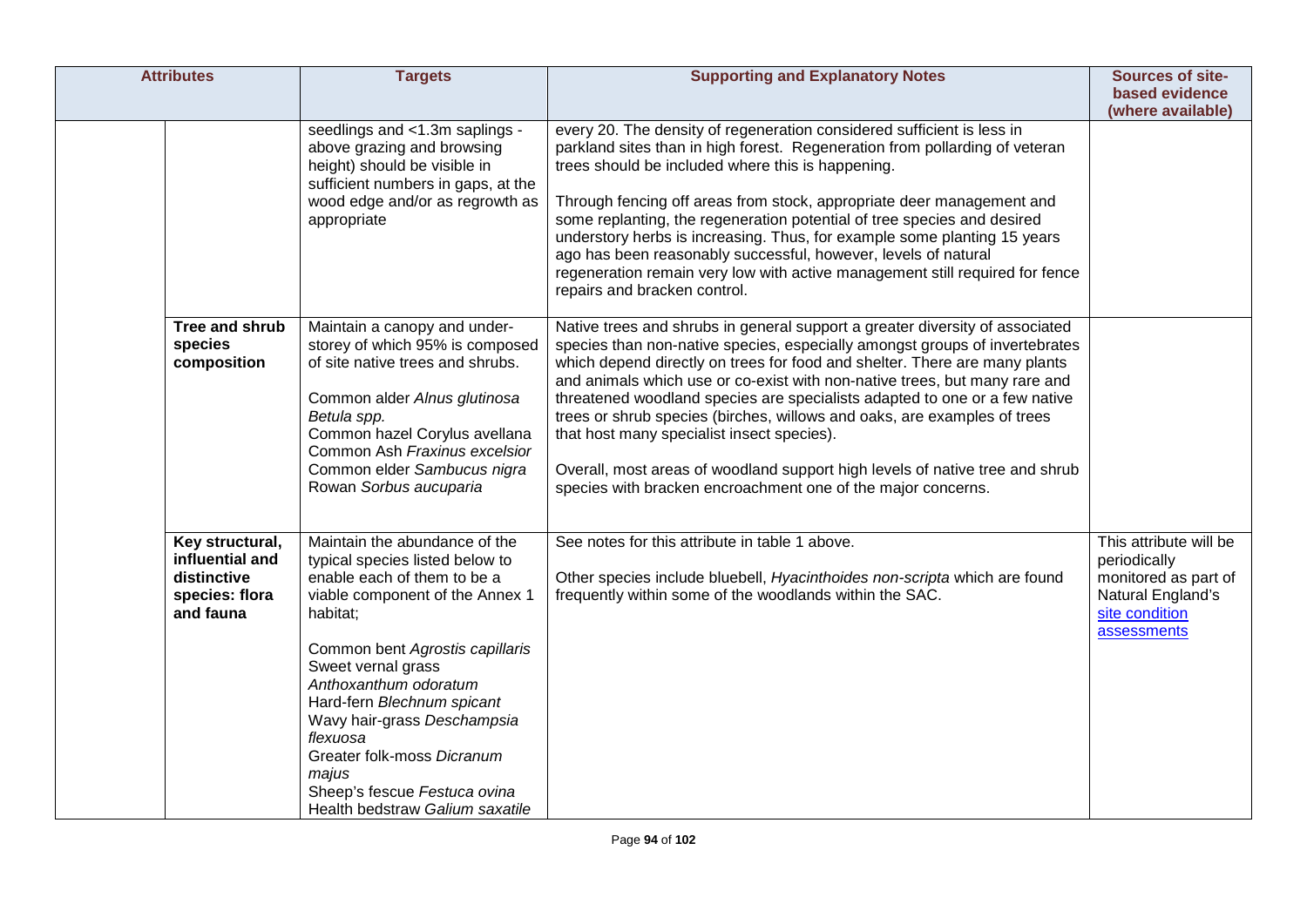| <b>Attributes</b>                                        | <b>Targets</b>                                                                                                                                                                                                                                                                                                                                                                                 | <b>Supporting and Explanatory Notes</b>                                                                                                                                                                                                                                                                                                                                                                                                                                                                                                                                                                                                                                                                   | Sources of site-                                                                                                     |
|----------------------------------------------------------|------------------------------------------------------------------------------------------------------------------------------------------------------------------------------------------------------------------------------------------------------------------------------------------------------------------------------------------------------------------------------------------------|-----------------------------------------------------------------------------------------------------------------------------------------------------------------------------------------------------------------------------------------------------------------------------------------------------------------------------------------------------------------------------------------------------------------------------------------------------------------------------------------------------------------------------------------------------------------------------------------------------------------------------------------------------------------------------------------------------------|----------------------------------------------------------------------------------------------------------------------|
|                                                          |                                                                                                                                                                                                                                                                                                                                                                                                |                                                                                                                                                                                                                                                                                                                                                                                                                                                                                                                                                                                                                                                                                                           | based evidence<br>(where available)                                                                                  |
|                                                          | Creeping soft-grass Holcus<br>mollis<br>Glittering wood-moss<br>Hylocomium splendens<br>Heath Plait-moss Hypnum<br>jutlandicum<br>Common holly Ilex aquilinum<br>Woodrush Luzula spp.,<br>Wood sorrel Oxalis acetosella<br>Tormentil Potentilla erecta<br>Waved Silk-moss Plagiothecium<br>undulatum<br>Red-stemmed Feather-moss<br>Pleurozium scheberi<br><b>Bilberry Vaccinium myrtillus</b> |                                                                                                                                                                                                                                                                                                                                                                                                                                                                                                                                                                                                                                                                                                           |                                                                                                                      |
| Invasive, non-<br>native and/or<br>introduced<br>species | Ensure invasive and introduced<br>non-native species are either<br>rare or absent, but if present are<br>causing minimal damage to the<br>H91A0 feature                                                                                                                                                                                                                                        | See notes for this attribute in table 5 above.<br>There have been some concerns over nearby conifer plantations self-<br>seedling into this H91A0. There have been no other concerns over invasive<br>species encroaching this habitat type.                                                                                                                                                                                                                                                                                                                                                                                                                                                              | This attribute will be<br>periodically<br>monitored as part of<br>Natural England's<br>site condition<br>assessments |
| Soils, substrate<br>and nutrient<br>cycling              | Maintain the properties of the<br>underlying soil types, including<br>structure, bulk density, total<br>carbon, pH, soil nutrient status<br>and fungal: bacterial ratio, to<br>within typical values for the<br>H91A0 habitat.                                                                                                                                                                 | See notes for this attribute in table 1 above.<br>There is currently no specific data on soil condition of this feature within this<br>SAC.                                                                                                                                                                                                                                                                                                                                                                                                                                                                                                                                                               |                                                                                                                      |
| Root zones of<br>ancient trees                           | Maintain the soil structure within<br>and around the root zones of the<br>mature and ancient tree cohort to<br>an un-compacted condition                                                                                                                                                                                                                                                       | The management of land within and around forest habitats which are<br>characterised by ancient trees can be crucial to their individual welfare and<br>long-term continuity, and the landscape they are part of can be just as or<br>even more important. The condition of the soil surrounding such trees will<br>affect their roots, associated mycorrhizal fungi and growth. Plants have<br>difficulty in compacted soil because the mineral grains are pressed together,<br>leaving little space for air and water which are essential for root growth.<br>Unless carefully managed, activities such as construction, forestry<br>management and trampling by grazing livestock and human feet during |                                                                                                                      |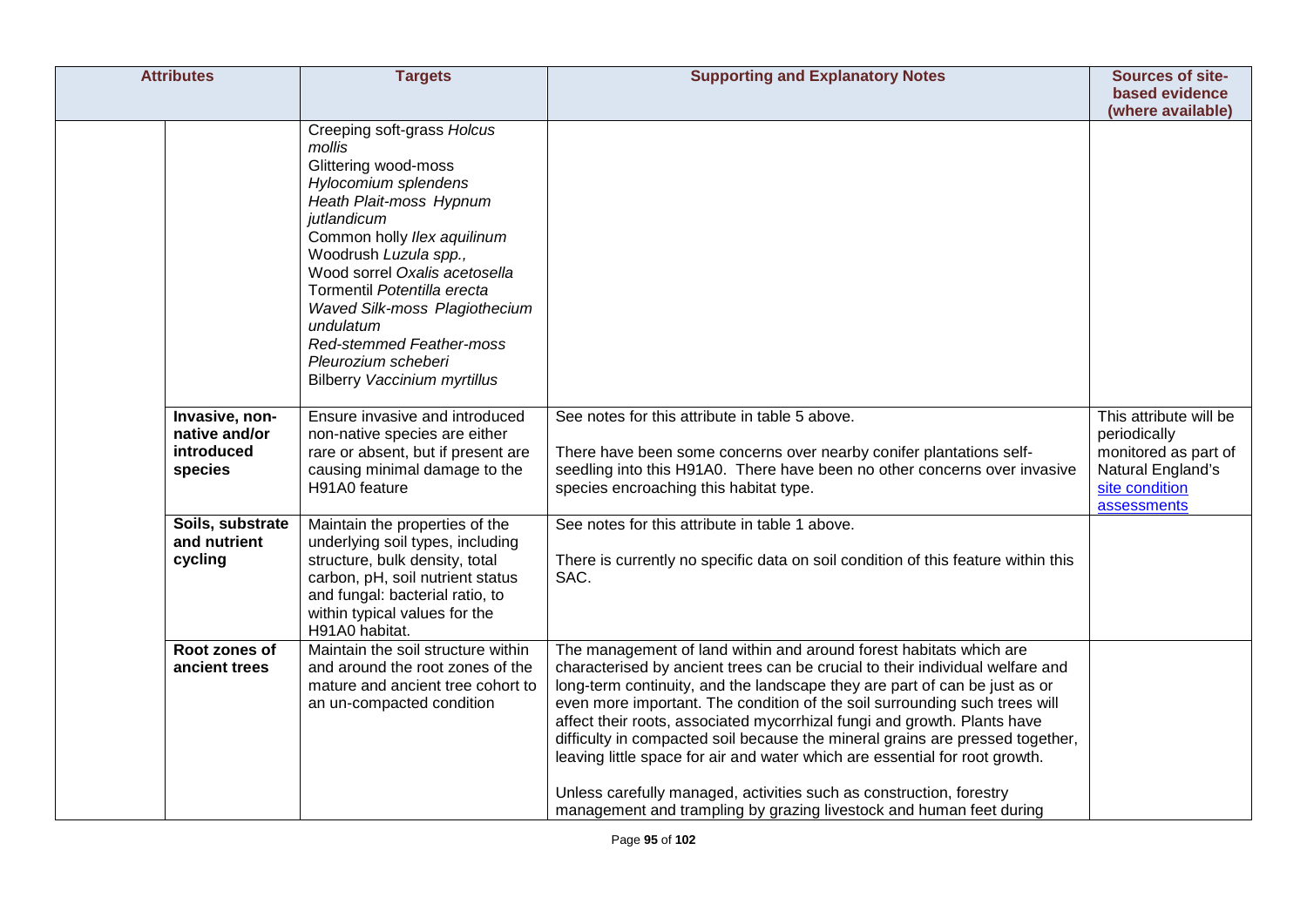| <b>Attributes</b>                                                     |                      | <b>Targets</b>                                                                                                                                                                                                                                            | <b>Supporting and Explanatory Notes</b>                                                                                                                                | Sources of site-<br>based evidence<br>(where available)                                                                                                                                             |  |
|-----------------------------------------------------------------------|----------------------|-----------------------------------------------------------------------------------------------------------------------------------------------------------------------------------------------------------------------------------------------------------|------------------------------------------------------------------------------------------------------------------------------------------------------------------------|-----------------------------------------------------------------------------------------------------------------------------------------------------------------------------------------------------|--|
|                                                                       |                      |                                                                                                                                                                                                                                                           | recreational activity may all contribute to excessive soil compaction around<br>ancient trees.                                                                         |                                                                                                                                                                                                     |  |
| <b>Supporting</b><br>processes<br>(on which<br>the feature<br>relies) | Air quality          | Restore as necessary the<br>concentrations and deposition of<br>air pollutants to at or below the<br>site-relevant Critical Load or<br>Level values given for this<br>feature of the site on the Air<br><b>Pollution Information System</b><br>$(APIS)$ . | See notes for this attribute in table 1 above.<br>The critical load for nitrogen deposition is currently being exceeded for this<br>feature (APIS accessed July 2018). | More information<br>about site-relevant<br>Critical Loads and<br>Levels for this SAC<br>is available by using<br>the 'search by site'<br>tool on the Air<br>Pollution Information<br>System (APIS). |  |
|                                                                       | Version Control: n/a |                                                                                                                                                                                                                                                           |                                                                                                                                                                        |                                                                                                                                                                                                     |  |
| Variations from national feature-framework of integrity-guidance: n/a |                      |                                                                                                                                                                                                                                                           |                                                                                                                                                                        |                                                                                                                                                                                                     |  |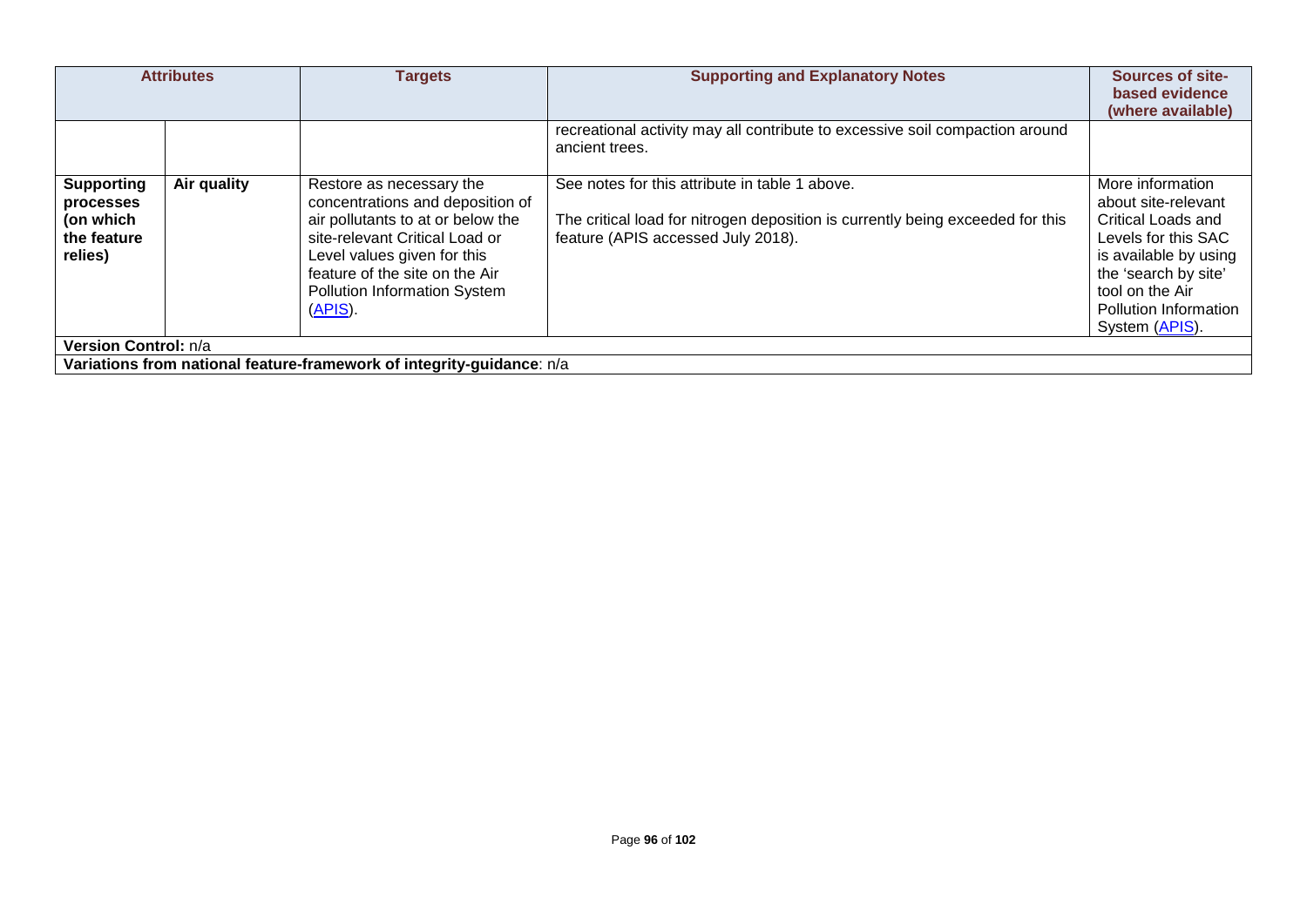# **Table 14: Supplementary Advice for Qualifying Features: S1528.** *Saxifraga hirculus***; Marsh saxifrage**

| <b>Attributes</b>                                                                                      |                                     | <b>Targets</b>                                                                                                                                                                                                                       | <b>Supporting and Explanatory Notes</b>                                                                                                                                                                                                                                                                                                                                                                                                                                                                                                                                                                                                                                                                                                                                                                                                                                                                                                                                                                                                          | Sources of site-                                                                                                     |
|--------------------------------------------------------------------------------------------------------|-------------------------------------|--------------------------------------------------------------------------------------------------------------------------------------------------------------------------------------------------------------------------------------|--------------------------------------------------------------------------------------------------------------------------------------------------------------------------------------------------------------------------------------------------------------------------------------------------------------------------------------------------------------------------------------------------------------------------------------------------------------------------------------------------------------------------------------------------------------------------------------------------------------------------------------------------------------------------------------------------------------------------------------------------------------------------------------------------------------------------------------------------------------------------------------------------------------------------------------------------------------------------------------------------------------------------------------------------|----------------------------------------------------------------------------------------------------------------------|
|                                                                                                        |                                     |                                                                                                                                                                                                                                      |                                                                                                                                                                                                                                                                                                                                                                                                                                                                                                                                                                                                                                                                                                                                                                                                                                                                                                                                                                                                                                                  | based evidence<br>(where available)                                                                                  |
| <b>Supporting</b><br>habitat:<br>structure/<br>function                                                | <b>Maintenance of</b><br>open sward | Maintain the vegetation<br>containing Marsh Saxifrage in<br>an open, sparsely-vegetated<br>condition.                                                                                                                                | A range of 'natural' and 'anthropogenic' factors may help in maintaining<br>habitat patches at an early-successional stage. Many factors that may be<br>advantageous 'in moderation' could be detrimental in larger doses, but<br>determining 'safe' and 'unsafe' levels may be difficult and are probably site-<br>specific (dependent on topography, exposure, substrate, etc.).<br>Aim should be to maintain open vegetation, so any shift towards more<br>closed/tall/rank communities should be avoided as far as possible.                                                                                                                                                                                                                                                                                                                                                                                                                                                                                                                 |                                                                                                                      |
| <b>Supporting</b><br>processes<br>(on which the<br>feature and/or<br>its supporting<br>habitat relies) | Grazing<br>pressure                 | Where vegetation is not kept<br>open by other means<br>(exposure, ground instability,<br>storm events, etc.), maintain a<br>grazing regime which is light<br>and extensive in nature, with<br>cattle the dominant grazing<br>animal. | Low levels of grazing likely to be acceptable, but this should not be viewed<br>as a primary way of keeping habitat patches open - in any case, grazing<br>not an option on many. Intensive grazing likely to be damaging.<br>Heavy grazing can be tolerated for short periods but lack of flowering and<br>physical damage to vegetation by livestock may lead to population and/or<br>genetic attrition. Grazing pressure should be sufficiently light (or<br>seasonally adjusted) to allow flower production and seed output. Grazing<br>down to 5 cm will be tolerated by vegetative plants but loss of all flowers is<br>likely. Swards above c. 25 cm may eventually result in population declines<br>through competition.                                                                                                                                                                                                                                                                                                                 | This attribute will be<br>periodically monitored<br>as part of Natural<br>England's site<br>condition<br>assessments |
| <b>Population</b><br>(of the<br>feature)                                                               | <b>Population</b><br>abundance      | Maintain the current<br>abundance of the Marsh<br>Saxifrage population                                                                                                                                                               | This will ensure there is a viable population of the feature which is being<br>maintained at or increased to a level that contributes as appropriate to its<br>Favourable Conservation Status across its natural range in the UK.<br>Due to the dynamic nature of population change, the target-value given for<br>the population size or presence of this feature is considered to be the<br>minimum standard for conservation/restoration measures to achieve. This<br>minimum-value may be revised where there is evidence to show that a<br>population's size or presence has significantly changed as a result of<br>natural factors or management measures and has been stable at or above<br>a new level over a considerable period. The values given here may also be<br>updated in future to reflect any strategic objectives which may be set at a<br>national level for this feature.<br>Given the likely fluctuations in numbers over time, any impact-<br>assessments should focus on the current size of the site's population, as |                                                                                                                      |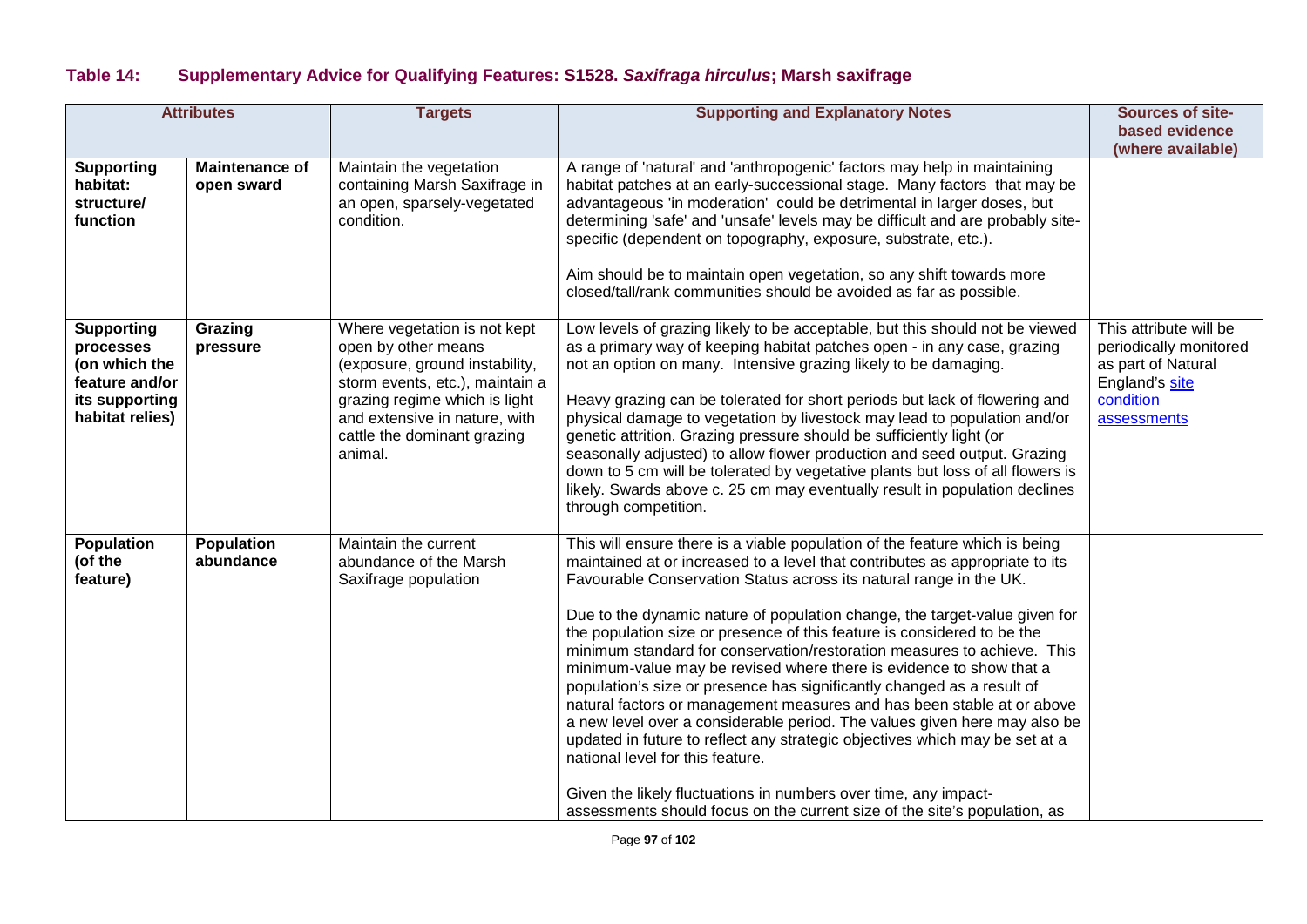| <b>Attributes</b>                                      | <b>Targets</b>                                                                                                                                               | <b>Supporting and Explanatory Notes</b>                                                                                                                                                                                                                                                                                                                                                                                                                                                                                                                                                                                                                                                                                                                                                                                                                                                                                                                                                                                                                                                                                                                                                                                                                                                                                                                                                                                                                                                                                                                                                                                                                                                                                                                                  | Sources of site-  |
|--------------------------------------------------------|--------------------------------------------------------------------------------------------------------------------------------------------------------------|--------------------------------------------------------------------------------------------------------------------------------------------------------------------------------------------------------------------------------------------------------------------------------------------------------------------------------------------------------------------------------------------------------------------------------------------------------------------------------------------------------------------------------------------------------------------------------------------------------------------------------------------------------------------------------------------------------------------------------------------------------------------------------------------------------------------------------------------------------------------------------------------------------------------------------------------------------------------------------------------------------------------------------------------------------------------------------------------------------------------------------------------------------------------------------------------------------------------------------------------------------------------------------------------------------------------------------------------------------------------------------------------------------------------------------------------------------------------------------------------------------------------------------------------------------------------------------------------------------------------------------------------------------------------------------------------------------------------------------------------------------------------------|-------------------|
|                                                        |                                                                                                                                                              |                                                                                                                                                                                                                                                                                                                                                                                                                                                                                                                                                                                                                                                                                                                                                                                                                                                                                                                                                                                                                                                                                                                                                                                                                                                                                                                                                                                                                                                                                                                                                                                                                                                                                                                                                                          | based evidence    |
|                                                        |                                                                                                                                                              |                                                                                                                                                                                                                                                                                                                                                                                                                                                                                                                                                                                                                                                                                                                                                                                                                                                                                                                                                                                                                                                                                                                                                                                                                                                                                                                                                                                                                                                                                                                                                                                                                                                                                                                                                                          | (where available) |
|                                                        |                                                                                                                                                              | derived from the latest known or estimated level established using the best<br>available data. This advice accords with the obligation to avoid<br>deterioration of the site or significant disturbance of the species for which<br>the site is designated, and seeks to avoid plans or projects that may affect<br>the site giving rise to the risk of deterioration. Similarly, where there is<br>evidence to show that a feature has historically been more abundant than<br>the stated minimum target and its current level, the ongoing capacity of the<br>site to accommodate the feature at such higher levels in future should also<br>be taken into account in any assessment.<br>Unless otherwise stated, the population size or presence will be that<br>measured using standard methods, such as peak mean counts or<br>breeding surveys. This value is also provided recognising there will be<br>inherent variability as a result of natural fluctuations and margins of error<br>during data collection. Whilst we will endeavour to keep these values as up<br>to date as possible, local Natural England staff can advise that the figures<br>stated are the best available.<br>Saxifraga hirculus undergo significant population fluctuations, and<br>population size estimates may not be helpful in assessing condition.<br>Unless there are fewer than 100 individuals (when an individual count is<br>generally possible) on the site, counts of functional individuals should be<br>made or assessed in the categories (101-300; 301-1000; 1001-3000;<br>3001-10 000; more than 10 000). Population extent is useful when it is<br>difficult to define functional individuals. The full population extent on this<br>SAC is yet to be determined. |                   |
| <b>Meta-population</b><br>size and<br><b>structure</b> | Maintain both the<br>geographical extent/limits of<br>each meta-population of<br>Marsh Saxifrage and the<br>number of colonies/sites<br>contained within it. | Each colony in relation to its nearest neighbours and other colonies will<br>form groups or clusters which function as a larger meta-population. Some<br>(usually outlying and very small) populations may 'come and go'. Natural<br>losses are acceptable, but the aim should be to ensure that, over the<br>medium to long term, local losses are more or less offset by re/colonisation<br>at other sites.<br>These populations exist on Bollihope Moor, Cotherstone Moor and Lune<br>Forest in Lunedale, all in County Durham.                                                                                                                                                                                                                                                                                                                                                                                                                                                                                                                                                                                                                                                                                                                                                                                                                                                                                                                                                                                                                                                                                                                                                                                                                                       |                   |
| Flowering/                                             | Maintain flowering and fruting                                                                                                                               | Even just one flowering/fruiting plant will often be found to have 10-15                                                                                                                                                                                                                                                                                                                                                                                                                                                                                                                                                                                                                                                                                                                                                                                                                                                                                                                                                                                                                                                                                                                                                                                                                                                                                                                                                                                                                                                                                                                                                                                                                                                                                                 |                   |
| fruiting                                               | performance of the Marsh                                                                                                                                     | flowering stems producing potentially prodigious quantities of seed (5,000-                                                                                                                                                                                                                                                                                                                                                                                                                                                                                                                                                                                                                                                                                                                                                                                                                                                                                                                                                                                                                                                                                                                                                                                                                                                                                                                                                                                                                                                                                                                                                                                                                                                                                              |                   |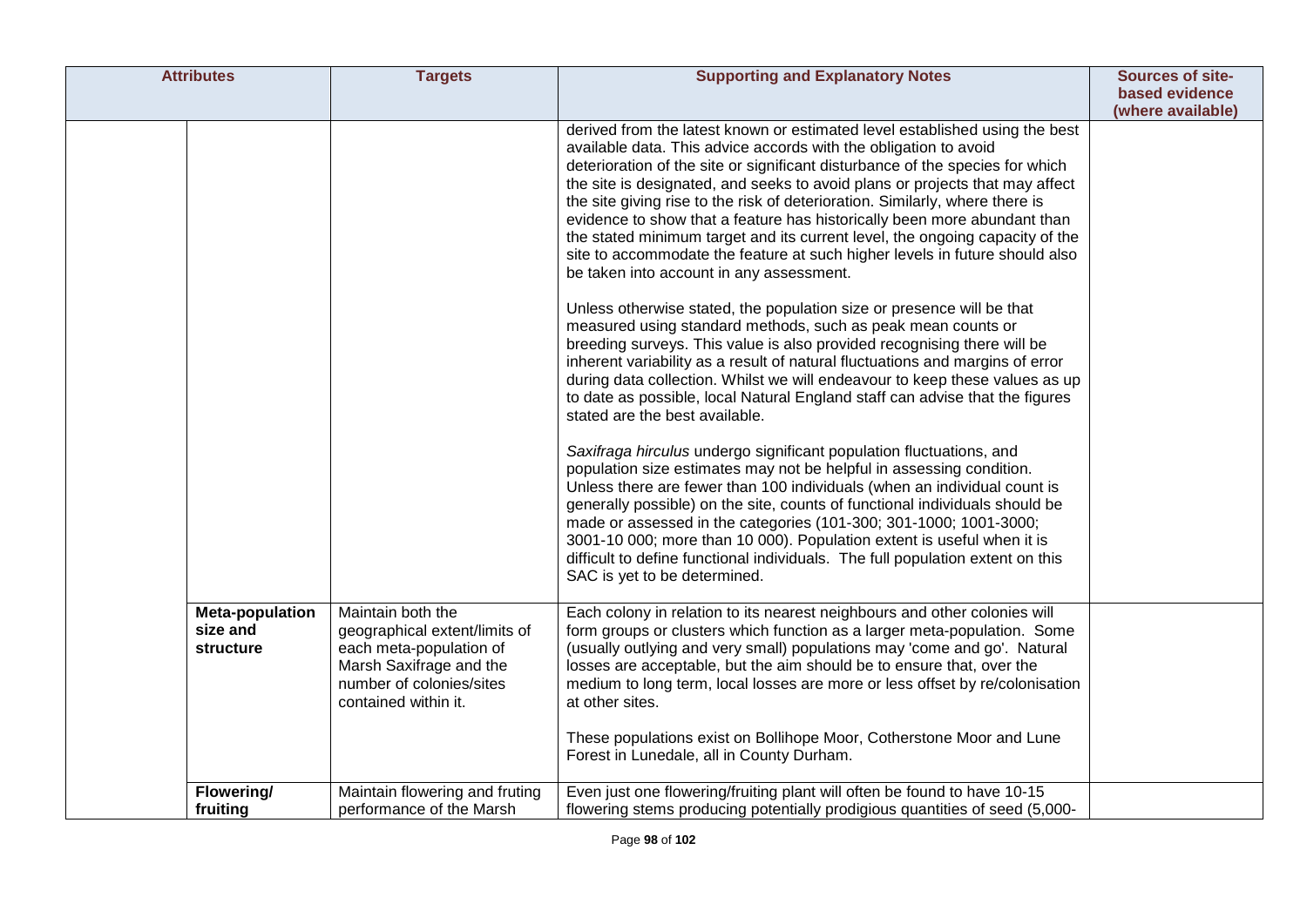| <b>Attributes</b>                                                                                      |                                                 | <b>Targets</b>                                                                                                                                                                                                                                                                        | <b>Supporting and Explanatory Notes</b>                                                                                                                                                                                                                                                                                                                                                                                                                                                                                                                                                                                                                                                                                                                                                                                                                                                                                                                                                                                                                                                                                  | Sources of site-<br>based evidence                                                                                                                                                                                                                                        |
|--------------------------------------------------------------------------------------------------------|-------------------------------------------------|---------------------------------------------------------------------------------------------------------------------------------------------------------------------------------------------------------------------------------------------------------------------------------------|--------------------------------------------------------------------------------------------------------------------------------------------------------------------------------------------------------------------------------------------------------------------------------------------------------------------------------------------------------------------------------------------------------------------------------------------------------------------------------------------------------------------------------------------------------------------------------------------------------------------------------------------------------------------------------------------------------------------------------------------------------------------------------------------------------------------------------------------------------------------------------------------------------------------------------------------------------------------------------------------------------------------------------------------------------------------------------------------------------------------------|---------------------------------------------------------------------------------------------------------------------------------------------------------------------------------------------------------------------------------------------------------------------------|
|                                                                                                        |                                                 |                                                                                                                                                                                                                                                                                       |                                                                                                                                                                                                                                                                                                                                                                                                                                                                                                                                                                                                                                                                                                                                                                                                                                                                                                                                                                                                                                                                                                                          | (where available)                                                                                                                                                                                                                                                         |
|                                                                                                        | performance                                     | Saxifrage population, with at<br>least some plants<br>flowering/fruiting each year.<br>At each site the minimum<br>requirement should be >20<br>flowering stems present at<br>least once in each 5-year<br>monitoring cycle.                                                          | 20,000 seeds on a large multi-stemmed plant). Weather conditions (winter<br>storms, cold spring or summer drought) can limit seed production in any<br>one year, but poor fruiting in two or three in every five is unlikely to be a<br>problem.<br>Saxifraga hirculus requires open, unshaded conditions.                                                                                                                                                                                                                                                                                                                                                                                                                                                                                                                                                                                                                                                                                                                                                                                                               |                                                                                                                                                                                                                                                                           |
| <b>Supporting</b><br>processes<br>(on which the<br>feature and/or<br>its supporting<br>habitat relies) | <b>Conservation</b><br>measures                 | Maintain the management<br>measures (either within and/or<br>outside the site boundary as<br>appropriate) which are<br>necessary to maintain the<br>structure, functions and<br>supporting processes<br>associated with Marsh<br>Saxifrage feature and/or its<br>supporting habitats. | Active and ongoing conservation management is needed to protect,<br>maintain or restore this feature at this site. Further details about the<br>necessary conservation measures for this site can be provided by<br>contacting Natural England. This information will typically be found within,<br>where applicable, supporting documents such as Natura 2000 Site<br>Improvement Plan, site management strategies or plans, the Views about<br>Management Statement for the underpinning SSSI and/or management<br>agreements.                                                                                                                                                                                                                                                                                                                                                                                                                                                                                                                                                                                         | <b>ENGLISH NATURE,</b><br>2005. Views about the<br>management of<br>SSSIs.<br>NATURAL ENGLAND,<br>2014. Site<br>Improvement Plan:<br>North Pennines Group<br>(SIP154). Available at<br>http://publications.natu<br>ralengland.org.uk/publ<br>ication/653489969981<br>0304 |
| <b>Supporting</b><br>habitat:<br>extent and<br>distribution                                            | <b>Distribution of</b><br>supporting<br>habitat | Maintain the distribution and<br>continuity of the Marsh<br>Saxifrage population and its<br>supporting habitat, including<br>where applicable its<br>component vegetation types<br>and associated transitional<br>vegetation types, across the<br>site                                | A contraction in the range, or geographic spread, of the feature (and its<br>component vegetation) across the site will reduce its overall area, the local<br>diversity and variations in its structure and composition, and may<br>undermine its resilience to adapt to future environmental changes.<br>Contraction may also reduce and break up the continuity of a habitat within<br>a site and how well the species feature is able to occupy and use habitat<br>within the site. Such fragmentation may have a greater amount of open<br>edge habitat which will differ in the amount of light, temperature, wind, and<br>even noise that it receives compared to its interior. These conditions may<br>not be suitable for this feature and this may affect its viability.<br>Moor House and Cross Fell, Appleby Fells and Upper Teesdale SSSIs<br>also contain this species in more dense populations (over 270,000 plants<br>and accounting for 90% of the UK population) than present on North<br>Pennine Moors, reflecting the higher number of areas where the majority<br>of base-rich flushes are present. | PENNY ANDERSON<br>ASSOCIATES AND<br><b>ENGLISH NATURE,</b><br>2005.<br>North Pennines<br>Conservation<br>Objectives Strategy.<br>Available from Natural<br>England<br><b>JNCC.</b> Species<br>account for<br>S1528 Marsh<br>saxifrage. Available<br>here                  |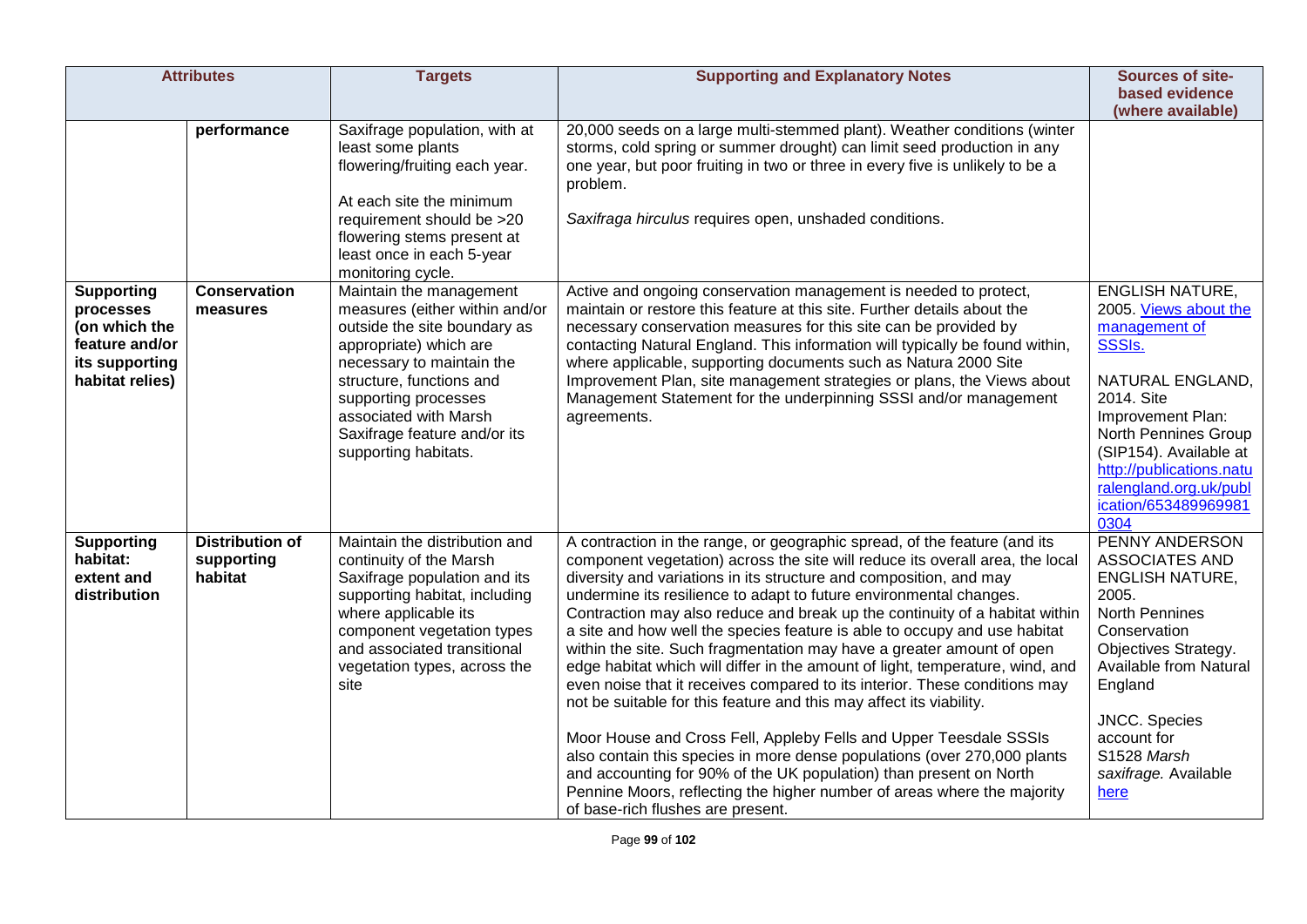| <b>Attributes</b>                                                                                      |                                             | <b>Targets</b>                                                                                                                                                                                                                          | <b>Supporting and Explanatory Notes</b>                                                                                                                                                                                                                                                                                                                                                                                                                                                                                                                                                                                                                                                                                                                                                                                                                                                                                                                                                                       | Sources of site-<br>based evidence                                                                                                                              |
|--------------------------------------------------------------------------------------------------------|---------------------------------------------|-----------------------------------------------------------------------------------------------------------------------------------------------------------------------------------------------------------------------------------------|---------------------------------------------------------------------------------------------------------------------------------------------------------------------------------------------------------------------------------------------------------------------------------------------------------------------------------------------------------------------------------------------------------------------------------------------------------------------------------------------------------------------------------------------------------------------------------------------------------------------------------------------------------------------------------------------------------------------------------------------------------------------------------------------------------------------------------------------------------------------------------------------------------------------------------------------------------------------------------------------------------------|-----------------------------------------------------------------------------------------------------------------------------------------------------------------|
|                                                                                                        |                                             |                                                                                                                                                                                                                                         |                                                                                                                                                                                                                                                                                                                                                                                                                                                                                                                                                                                                                                                                                                                                                                                                                                                                                                                                                                                                               | (where available)                                                                                                                                               |
| <b>Supporting</b><br>processes<br>(on which the<br>feature and/or<br>its supporting<br>habitat relies) | <b>Adaptation and</b><br>resilience         | Maintain the feature's ability,<br>and that of its supporting<br>habitat, to adapt or evolve to<br>wider environmental change,<br>either within or external to the<br>site                                                              | Alkaline fens are the key habitat for the support of this species.<br>This recognises the increasing likelihood of supporting habitat features to<br>absorb or adapt to wider environmental changes. Resilience may be<br>described as the ability of an ecological system to cope with, and adapt to<br>environmental stress and change whilst retaining the same basic structure<br>and ways of functioning.<br>Such environmental changes may include changes in sea levels,<br>precipitation and temperature for example, which are likely to affect the<br>extent, distribution, composition and functioning of a feature within a site.<br>The vulnerability and response of features to such changes will vary. Using<br>best available information, any necessary or likely adaptation or<br>adjustment by the feature and its management in response to actual or<br>expected climatic change should be allowed for, as far as practicable, in<br>order to ensure the feature's long-term viability. |                                                                                                                                                                 |
| <b>Supporting</b><br>habitat:<br>structure/<br>function                                                | Soils, substrate<br>and nutrient<br>cycling | Maintain the properties of the<br>underlying soil types, including<br>structure, bulk density, total<br>carbon, pH, soil nutrient status<br>and fungal:bacterial ratio,<br>within typical values for the<br>supporting habitat          | See notes for this attribute in table 1 above.<br>There is currently no available data on the soul conditions on site for this<br>species.                                                                                                                                                                                                                                                                                                                                                                                                                                                                                                                                                                                                                                                                                                                                                                                                                                                                    |                                                                                                                                                                 |
| <b>Supporting</b><br>processes<br>(on which the<br>feature and/or<br>its supporting<br>habitat relies) | Water<br>quantity/quality                   | Where the feature or its<br>supporting habitat is<br>dependent on surface water<br>and/or groundwater, maintain<br>water quality and quantity to a<br>standard which provides the<br>necessary conditions to<br>support Marsh Saxifrage | For many SAC features which are dependent on wetland habitats<br>supported by surface and/or ground water, maintaining the quality and<br>quantity of water supply will be critical, especially at certain times of year.<br>Poor water quality and inadequate quantities of water can adversely affect<br>the structure and function of this habitat type. Typically, meeting the<br>surface water and groundwater environmental standards set out by the<br>Water Framework Directive (WFD 2000/60/EC) will also be sufficient to<br>support the achievement of SAC Conservation Objectives but in some<br>cases more stringent standards may be needed to reflect the ecological<br>needs of the species feature. Further site-specific investigations may be<br>required to establish appropriate water quality standards for the SAC.<br>Some of the underpinning SSSI units with this feature have base-rich<br>flushes or calcareous grassland but do not contain marsh saxifrage. This                | PENNY ANDERSON<br>ASSOCIATES AND<br><b>ENGLISH NATURE,</b><br>2005. North Pennines<br>Conservation<br>Objectives Strategy.<br>Available from Natural<br>England |